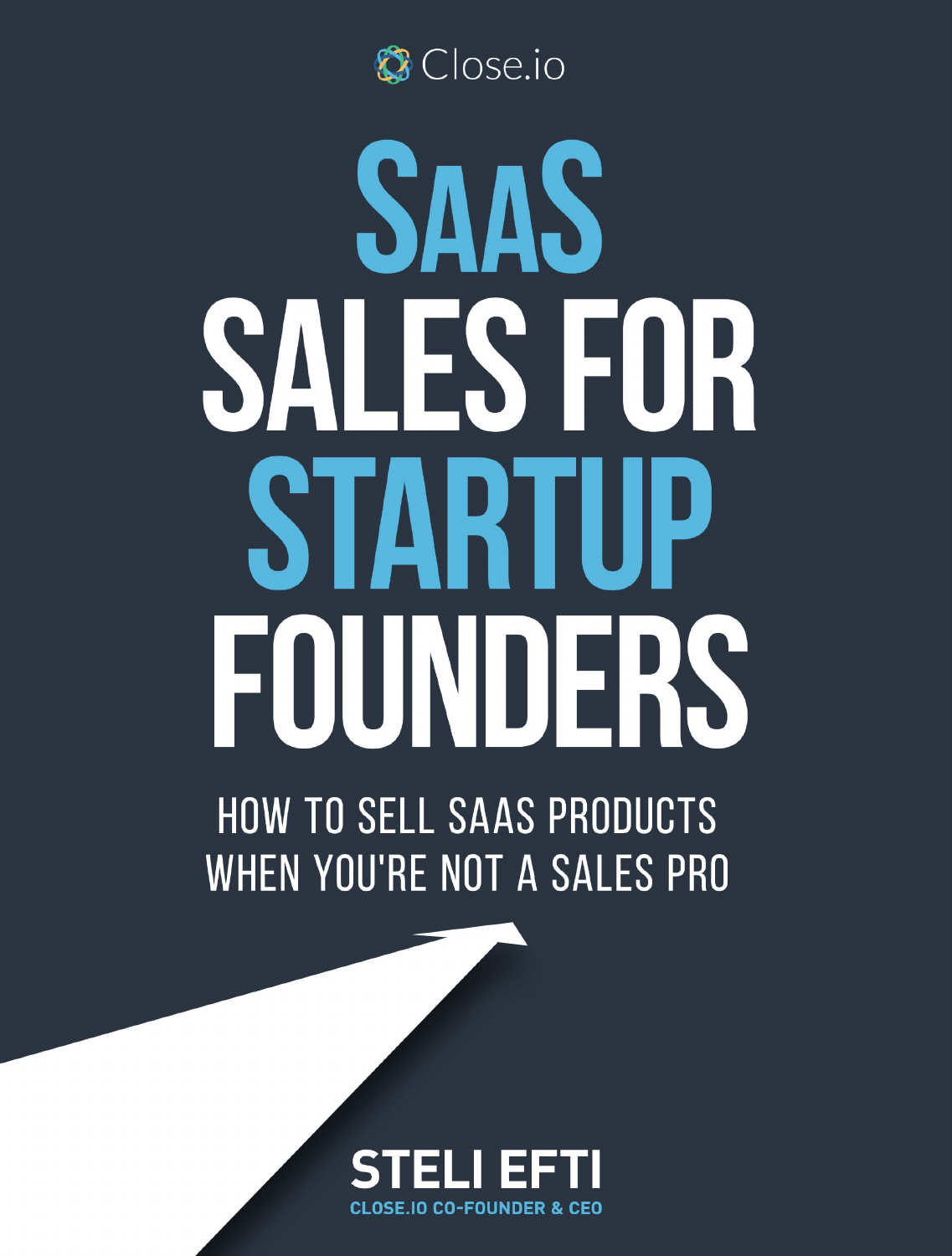# **SaaS Sales For Startup Founders**

How to Sell SaaS Products When You're Not a Sales Pro

**Steli Efti** Close.io Co-Founder & CEO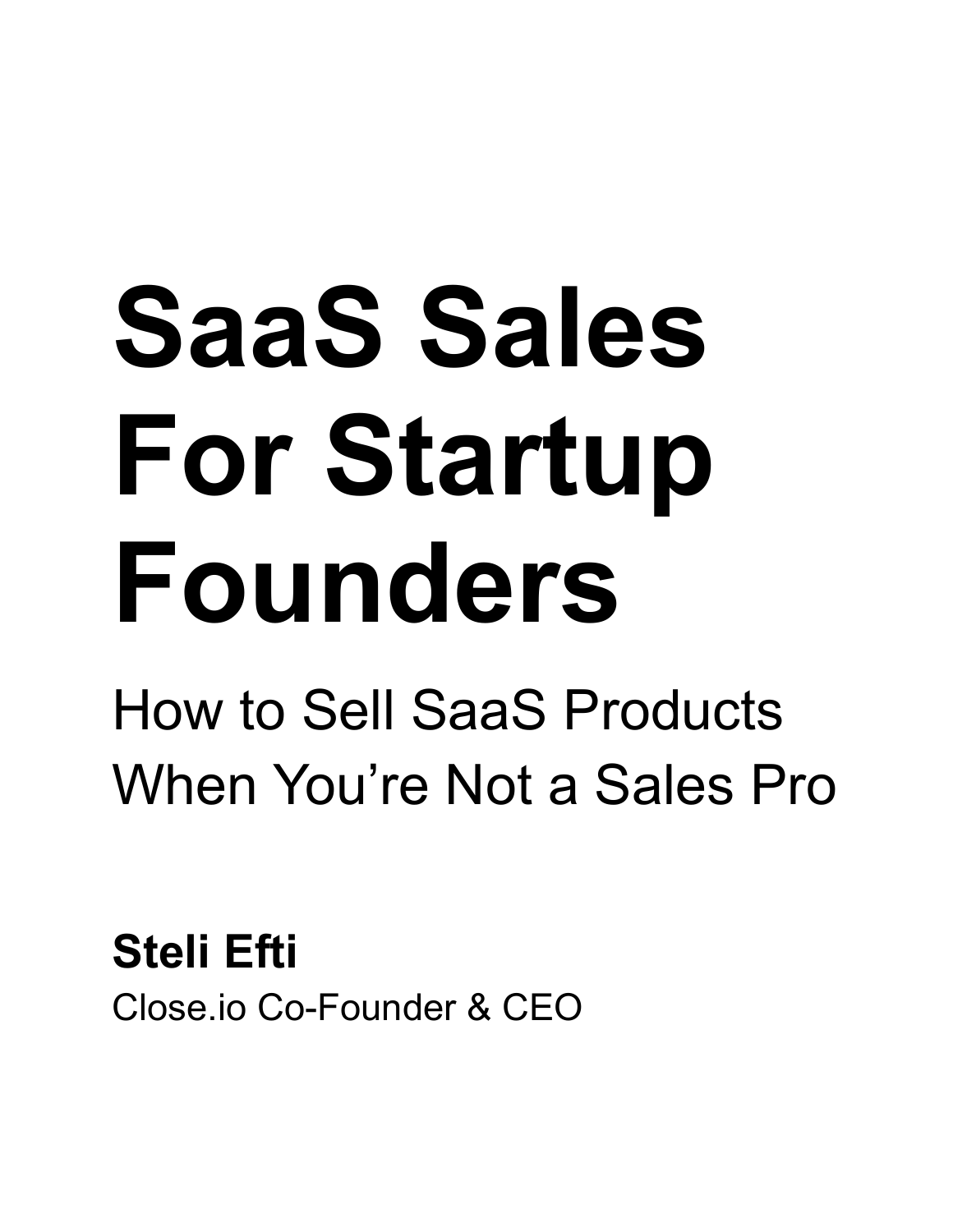#### **SaaS Sales for Startup Founders: How to Sell SaaS Products When You're Not a Sales Pro**

**Steli Efti** 

#### Copyright © 2017 Close.io

All rights reserved. No part of this book may be reproduced or transmitted in any form by any means, electronic, mechanical, photocopying, recording, or otherwise, without the prior written permission of the publisher.

The information in this book is provided for informational purposes. Neither the publisher nor the author shall be liable for any physical, psychological, emotional, financial, or commercial damages, including but not limited to special, incidental, consequential, or other damages caused or allegedly caused, directly or indirectly, by the use of the information in this book. The author and publisher specifically disclaim any liability incurred from the use or application of the contents of this book.

Published by Close Publishing www.close.io

Cover by Close.io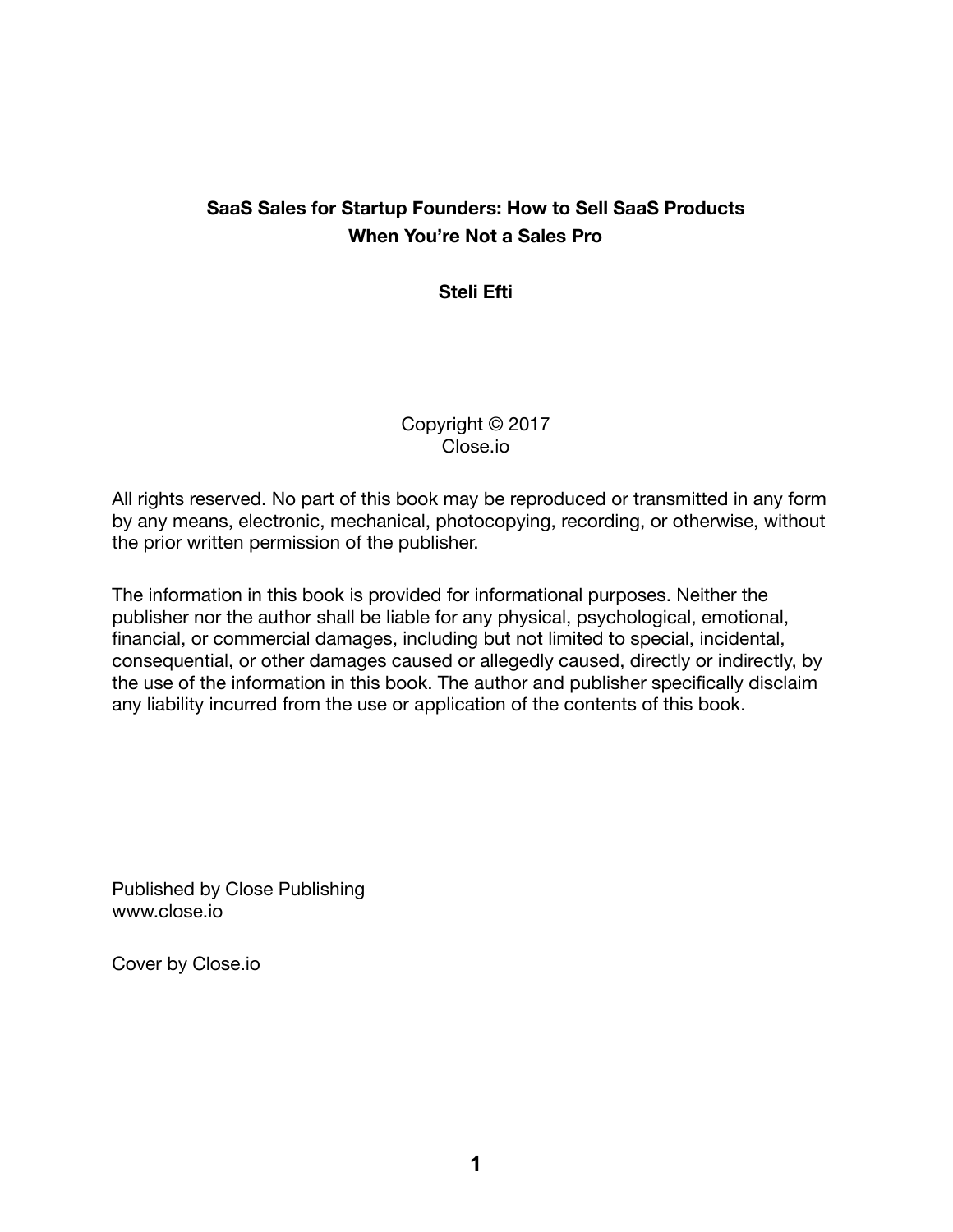# **Table of Contents**

| Welcome to SaaS Sales for Startup Founders                 | $\overline{4}$ |
|------------------------------------------------------------|----------------|
| <b>SaaS sales basics</b>                                   | 6              |
| Your product doesn't sell itself                           | 7              |
| Hard or soft selling: What works best for SaaS sales reps? | 9              |
| How to validate your SaaS idea with the power of hustle    | 13             |
| Self-service vs. sales-supported SaaS                      | 16             |
| Should you move from self-service to sales-supported SaaS? | 17             |
| Optimize your self-service SaaS model (with sales reps)    | 24             |
| Hiring and paying SaaS sales reps                          | 27             |
| The ultimate sales hiring guide for startup founders       | 28             |
| Why you need hustlers, not sales veterans                  | 35             |
| How to design a winning sales commission structure         | 37             |
| <b>Finding the right B2B SaaS customers</b>                | 41             |
| Create your ideal customer profile                         | 42             |
| B2B lead generation basics for startups                    | 48             |
| How to sell your SaaS product to enterprise customers      | 51             |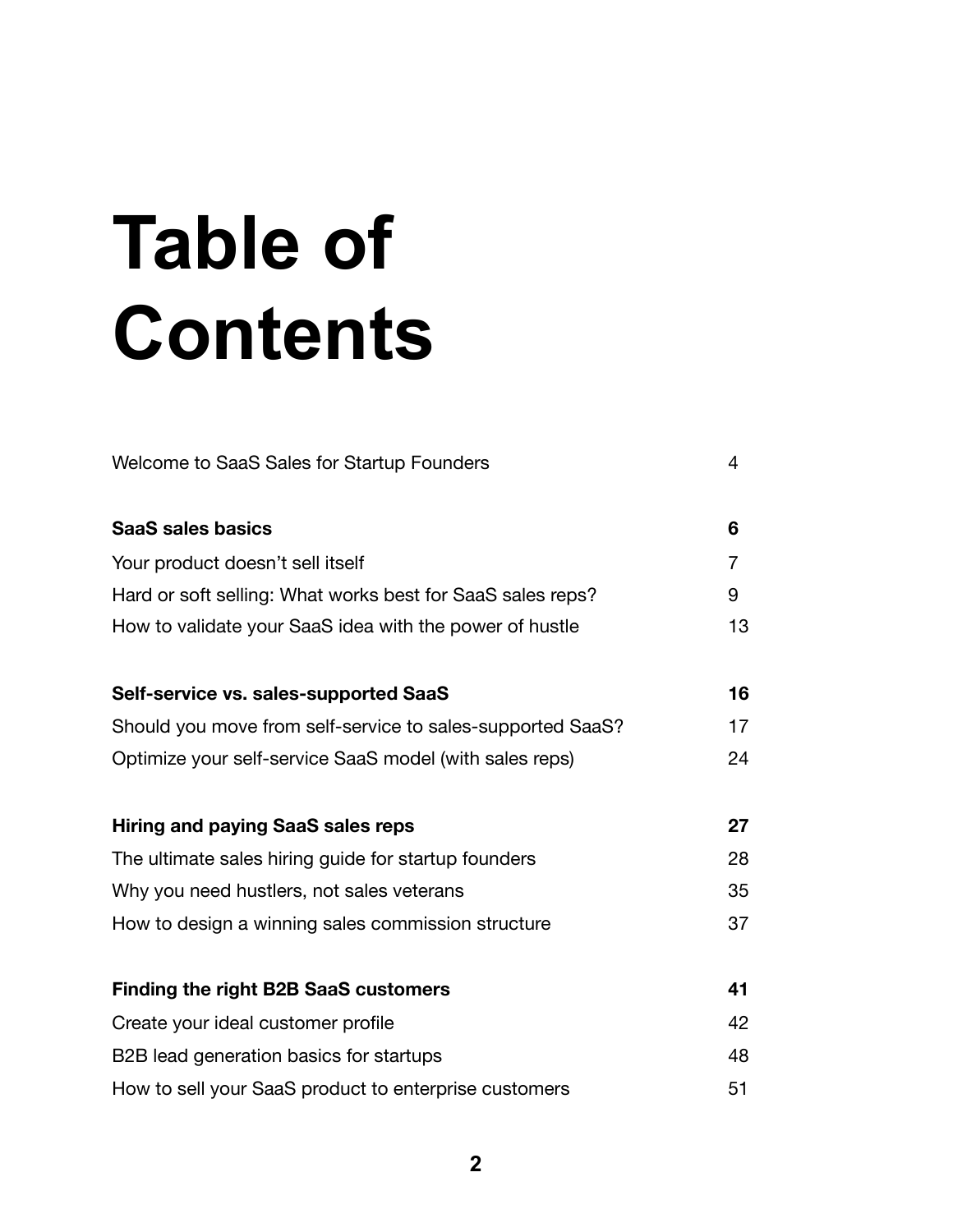| How to sell your SaaS product to governments                          | 53  |
|-----------------------------------------------------------------------|-----|
| Selling like a SaaS sales pro                                         | 61  |
| How to handle the 2 most common objections in SaaS sales              | 62  |
| How to charge money for things that don't exist yet                   | 68  |
| How to respond when you lack a feature the prospect requests          | 71  |
| What to do when your prospect doesn't want to switch software         | 74  |
| How to sell an upfront fee                                            | 77  |
| 3 reasons why SaaS startups should charge their users early           | 82  |
| How to propose annual contracts to your SaaS customers                | 87  |
|                                                                       |     |
| <b>Optimizing demos and trials</b>                                    | 93  |
| How to give product demos that sell                                   | 94  |
| Why your SaaS trials are way too long                                 | 104 |
| Why you need to call every trial signup user within 5 minutes         | 108 |
| 3 ways to nurse lost trial leads into activation                      | 112 |
|                                                                       |     |
| Increasing customer lifetime value                                    | 118 |
| Make customers buy and use your product                               | 119 |
| Know the difference between happy and successful customers            | 122 |
| Why startups need to visit their customers                            | 128 |
| Turn outages into opportunities                                       | 135 |
| How to upsell                                                         | 138 |
|                                                                       |     |
| Losing (or firing) B2B customers the right way                        | 143 |
| Why you need to call your churning customers (and how to do it right) | 144 |
| When and how to fire your SaaS customers                              | 151 |
| <b>Final thoughts</b>                                                 | 156 |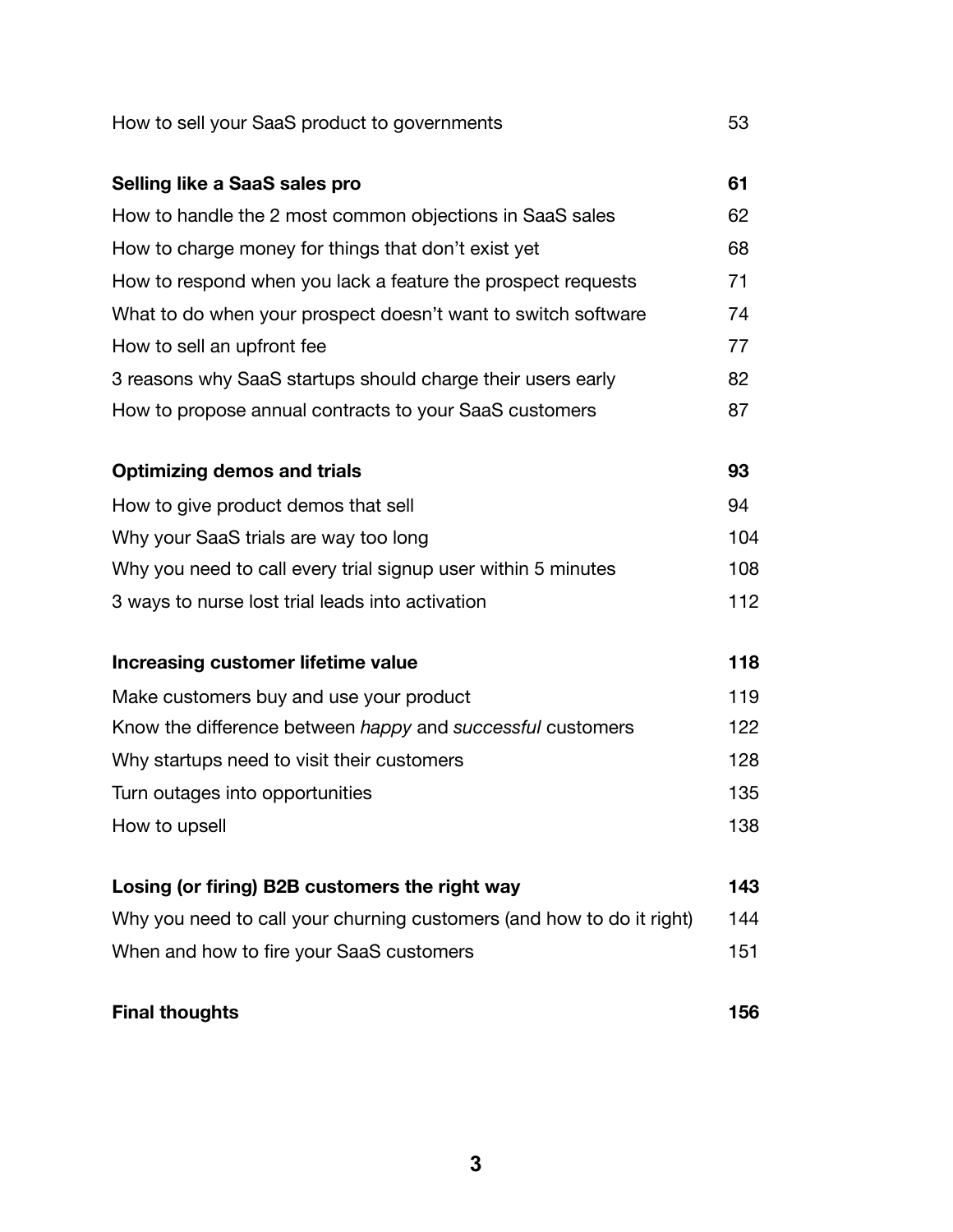# **Welcome to SaaS Sales for Startup Founders**

Here's a quick history lesson:

Back when we were ElasticSales—an outsourced sales solution for Silicon Valley startups—we were disappointed by most of the sales software on the market. Nothing was designed to help us sell more effectively. If anything, they all seemed to turn salespeople into data entry specialists.

So we decided to fix the problem.

We started building our own internal solution in 2012, and eventually released Close.io to the world in January 2013.

*Cool story, Steli. But what's your point?* 

**We know how to sell SaaS.**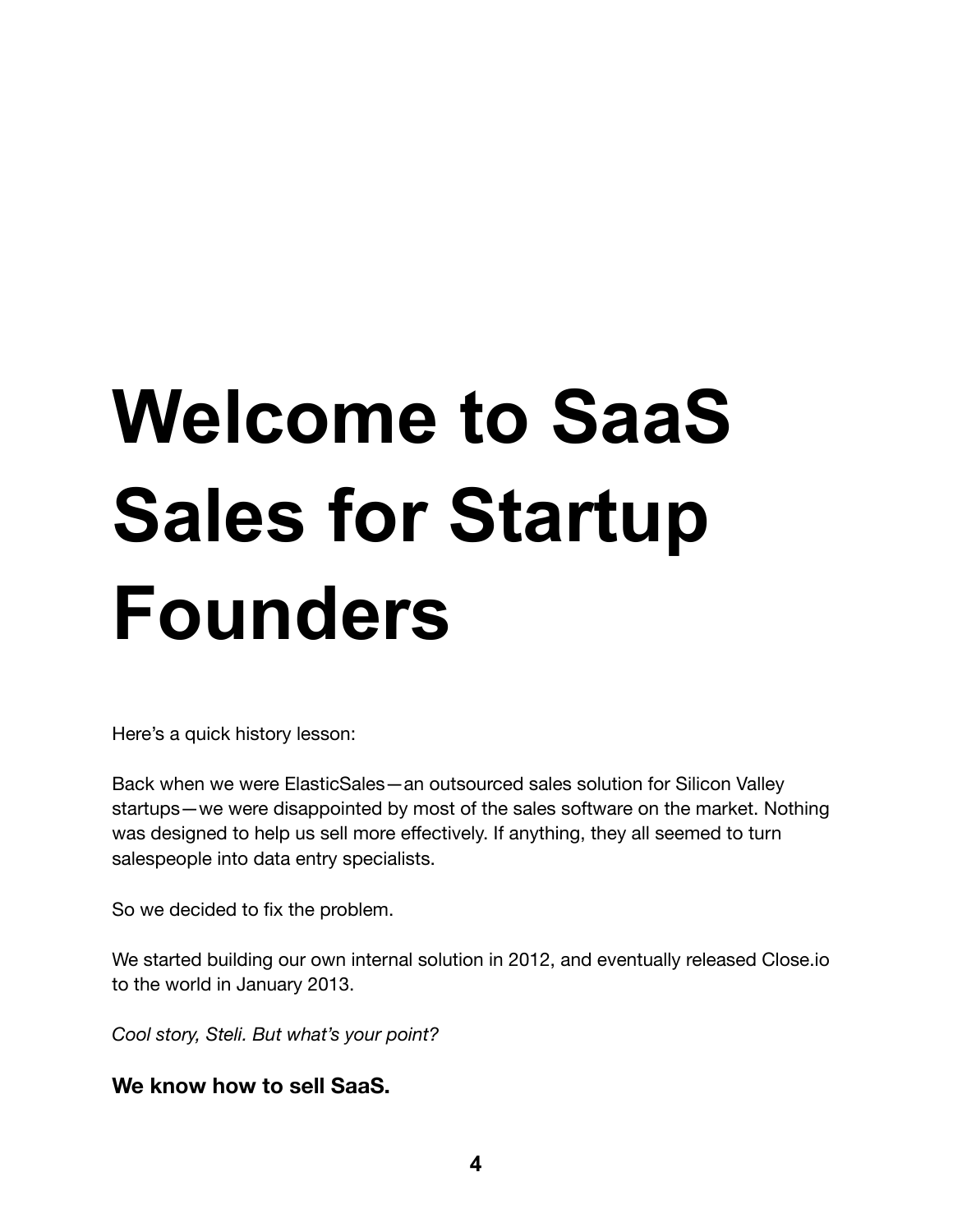We've been doing it for years—even before Close.io. We sold other startups' software long before we ever developed our own.

We know what sales tactics work. We know how to generate leads and trials. We know how to close deals.

But SaaS is a super competitive marketplace, and it's increasingly more difficult to attract new customers. We see startups just like yours make easily avoidable mistakes every day—and it only takes one mistake to keep you from building a successful company.

That's why we created *SaaS Sales for Startup Founders*. We don't want you wasting time, money, and energy on tactics that won't build your SaaS business.

If you have questions like...

- How can we sell our SaaS product?
- Should we focus on self-service or sales-supported SaaS?
- When can we start charging money for our product?
- How long should our free trials last?

..*.SaaS Sales for Startup Founders* will provide the answers.

And if you have any more questions after reading this book, I'm just an email away: steli@close.io.

Go get 'em!

Steli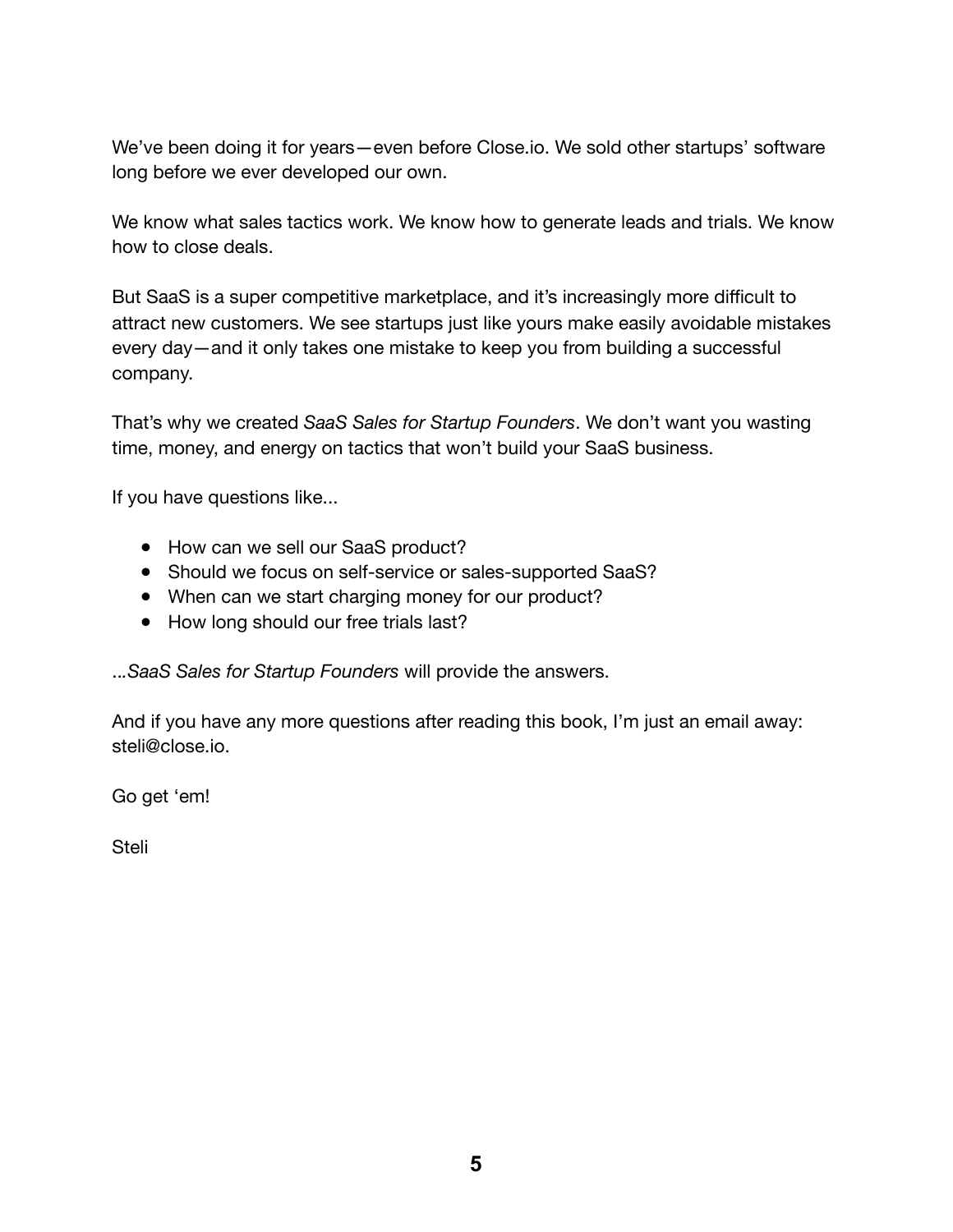# **SaaS sales basics**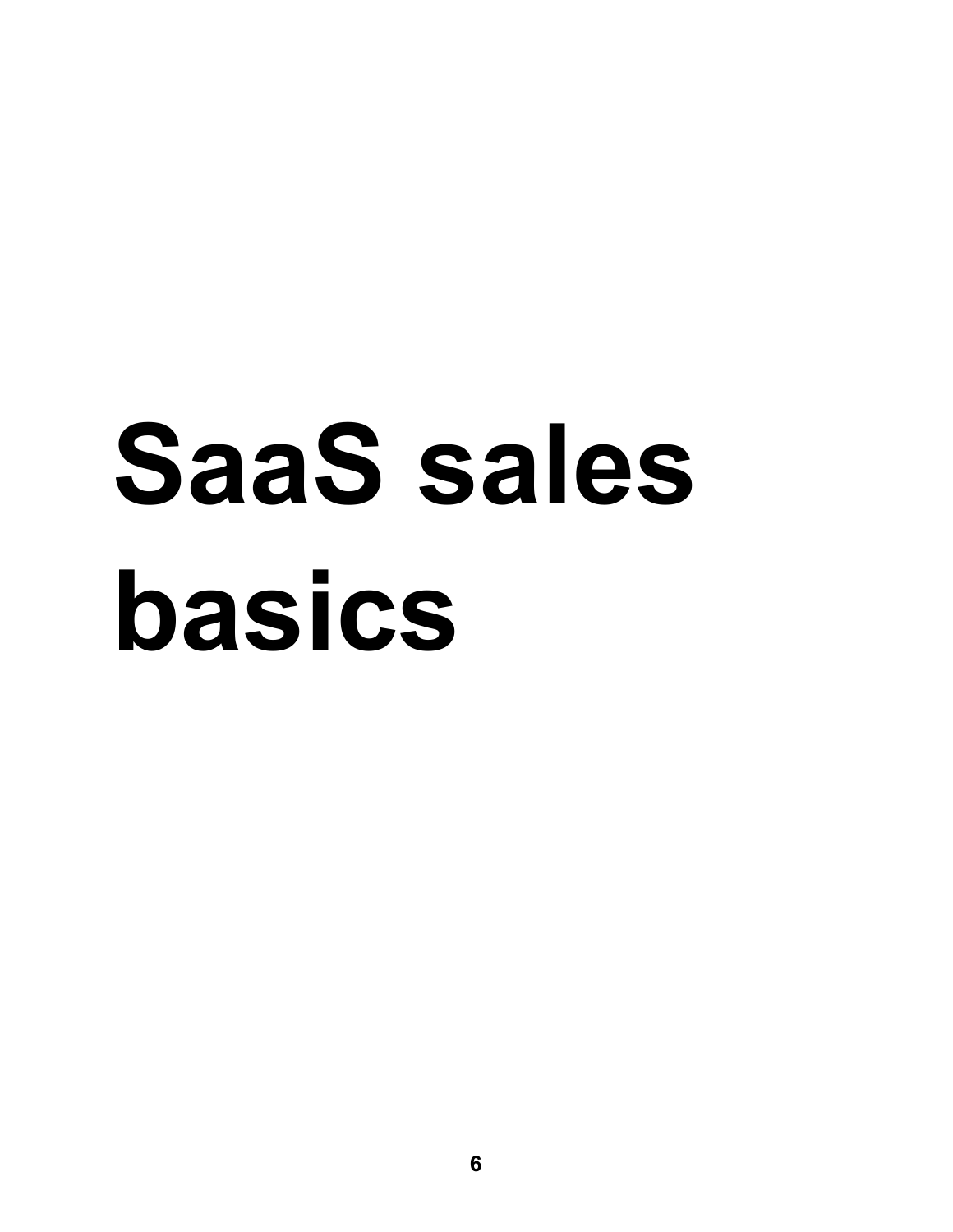# **Your product doesn't sell itself**

At Close.io, we work with startups that push boundaries and disrupt spaces. Their products solve problems and make people's lives easier. You'd think these products would sell themselves. Not true.

Your product may be the hottest thing since sliced bread, but it's not going to sell itself. Regardless of the problems you solve and how pretty your UI is, it takes a certain set of skills to turn leads into paying customers.

Here are three things to keep in mind as you craft your pitch to a potential customer:

# **Tellin' ain't sellin'**

When I first started as a hustler, I often spent the majority of my day repeating the same laundry list of features. I'd go into a lavish product demo explaining every button, knob, and switch until the prospect began to drift off into an afternoon nap.

I don't care how amazing your product is, simply telling someone what your product does isn't going to make them want it. You need to create desire, and you can do that by getting the prospect to tell you exactly what they want. By knowing what they want, you're in a position to sell them on how your product benefits them.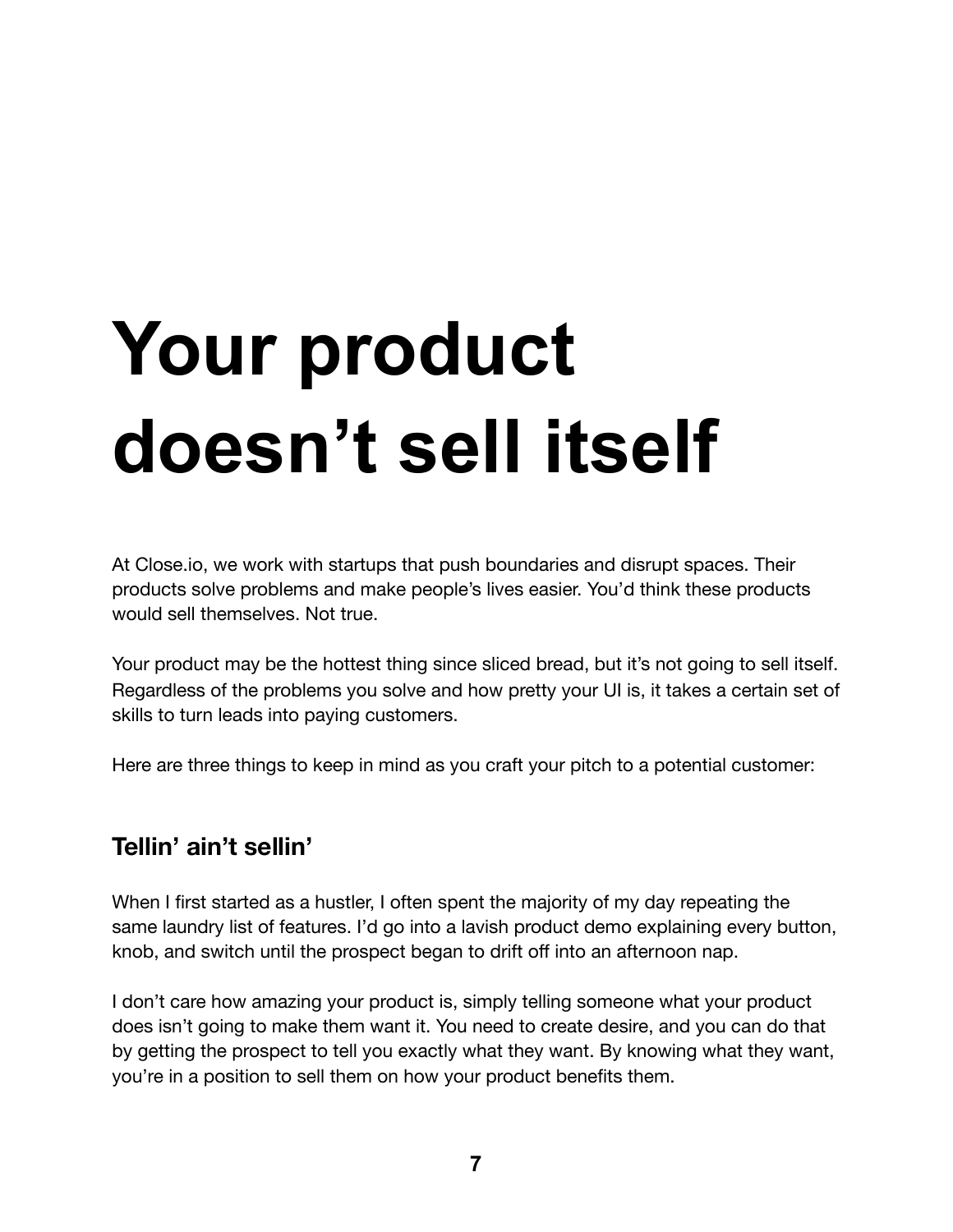**Telling**: "Our platform measures over 100 different metrics, charts, and graphs for your website. Let me explain how each one works!"

**Selling**: "We have over 100 different metrics, charts, and graphs for your website on our platform. What type of metrics are important to you? What do you want to see?"

### **Always be listening**

Every salesperson will tell you that their mantra is "always be closing." But is it really that simple? Think about it. You're selling a product with features that people will use for many different things.

If you asked ten people why they use Facebook, I'm sure you'd get ten different answers. The same is true when you're selling software.

Instead of showing people all of the things they can cut with your awesome set of knives, ask them what they want to cut. Once you truly understand what they need, and you show them how your product can help them, you've earned the right to close.

# **Your product doesn't sell itself**

Deal with it. Even if your product ends world hunger, people still need to be reminded that there are hungry people out there. Your product may have a hundred features, but it only takes one of them to get someone to buy. Find out which one that is.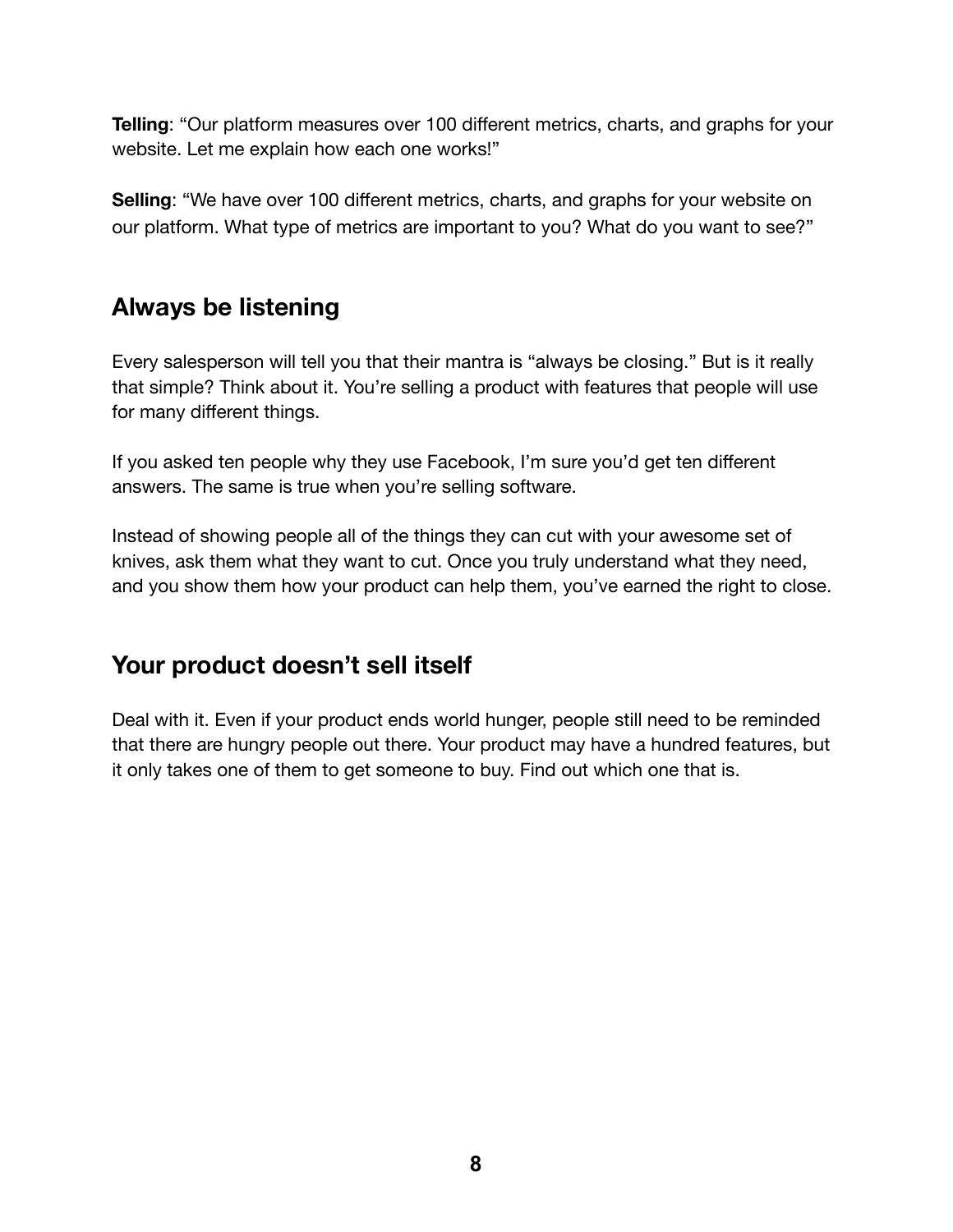# **Hard or soft selling: What works best for SaaS sales reps?**

What's the right attitude to sell SaaS products? Many people, particularly those whose first profession isn't sales, get this wrong.

They either:

- Sell like a wolf
- Sell like a lamb

Both of these sales styles won't lead to sustainable success.

Let's take a closer look at both of them, and then see what you can do to succeed in SaaS sales.

# **The wolf**

Wolves are effective at closing deals. They operate with strength, free from inhibition, and don't hesitate to apply pressure to make the sale happen. They're the archetypical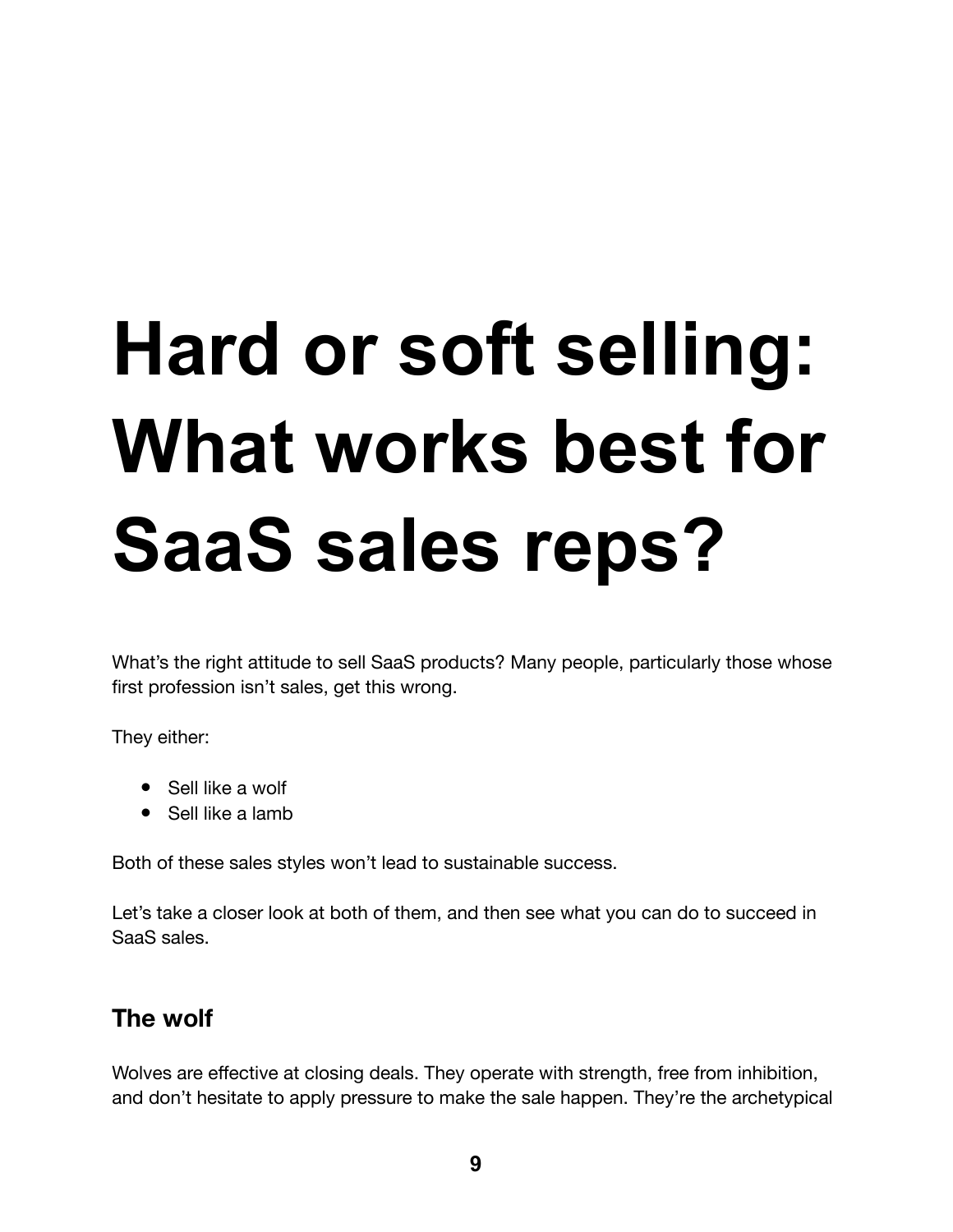pushy salespeople, utilizing hostile strength to get what they want.

The problem is that SaaS is a subscription business. If you bring a customer on board who simply won't renew their contract after thirty days, you've gained nothing. In fact, your cost of selling to them, onboarding them, and supporting them during the setup phase is probably higher than what they paid you.

And more importantly, that sales modus operandi is just unhealthy. Don't be an asshole —it's not worth it. You might be the number one closer (you get a coffee and a Cadillac), but that doesn't count for much if it makes you miserable.

# **The lamb**

Lambs are on the other end of the spectrum. Instead of hostile strength, the lamb operates with friendly weakness.

It's a soft sales approach, without influence and leverage, without power over the prospect, and without confidence.

The problem is that prospects don't want to give their money to companies that employ weak people. And those prospects who *do* will often be the kinds of customers you shouldn't work with in the first place. Lambs attract wolf customers.

### **Consultative sales?**

Many self-proclaimed sales experts advise you to take a consultative sales approach. They say selling has changed.

This advice is all well and fine, but in the real world, too many people use this explanation as an excuse to avoid doing uncomfortable things.

If you're a consultant, your job is not just to dispense advice. Your job is to:

- Figure out what needs to be done
- Find a way to get it done
- Make sure it actually gets done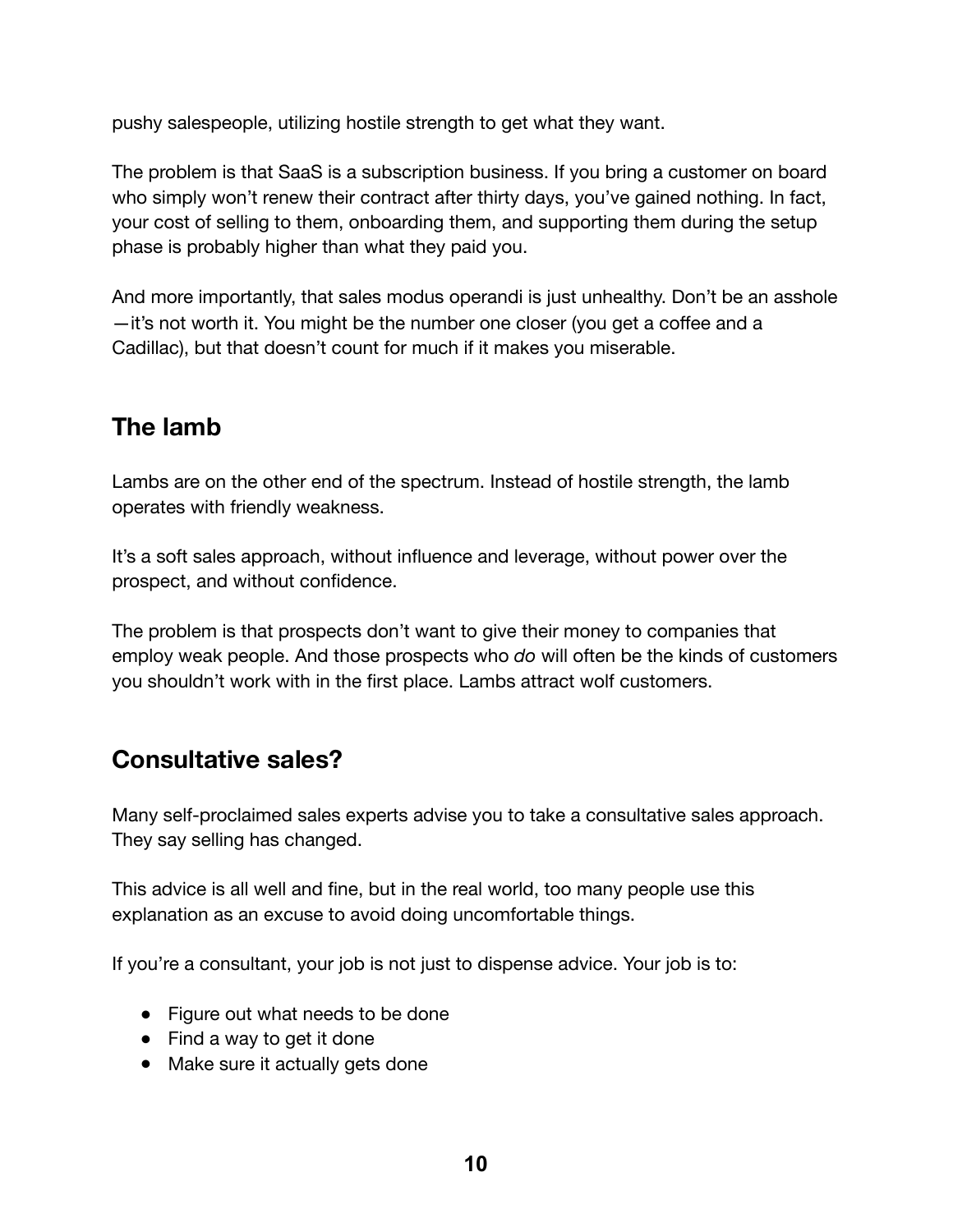If you're not doing these three things, your "consultation" has no value.

# **The good parent**

Instead of acting like a consultant, you should act like a parent.

Good parents have the best interests of their children at heart, but they also communicate from a place of strength.

- They give clear directions
- They confidently take charge of the conversation
- They lead with clarity

Imagine seeing your child do this:



What would you tell him?

"Well, I think there might be other alternatives to consider, if you're looking to have some fun. I'd be happy to inform you about the choices available, if you could spare five minutes of your attention."

Of course not. You'd communicate with strength and authority.

Good parents communicate in whatever way necessary to get the right behavior from their children.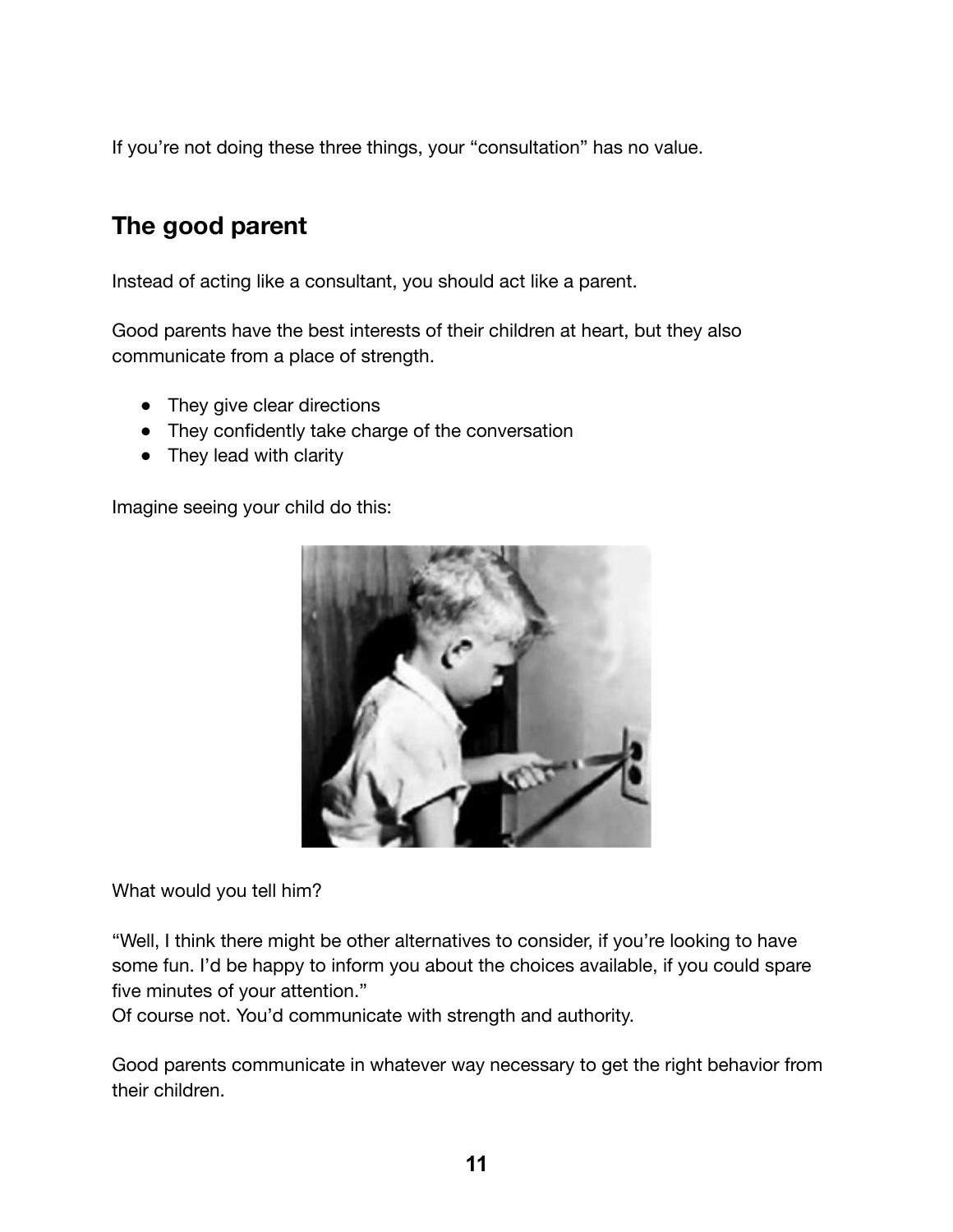I can already hear some people taking offense to this: "Prospects aren't kids! They're adults!"

Of course they are, but if you're truly a good salesperson, you know more about your product and marketplace than your prospects. You've dealt with the challenges and problems your prospects face many times already. You have deeper domain expertise, and you can see some of the juvenile mistakes your prospects might commit.

A good salesperson respectfully exerts influence—and even puts the screws to a prospect—if that's what's required to get them to make the right decision.

In the end, you just need to sell with friendly strength.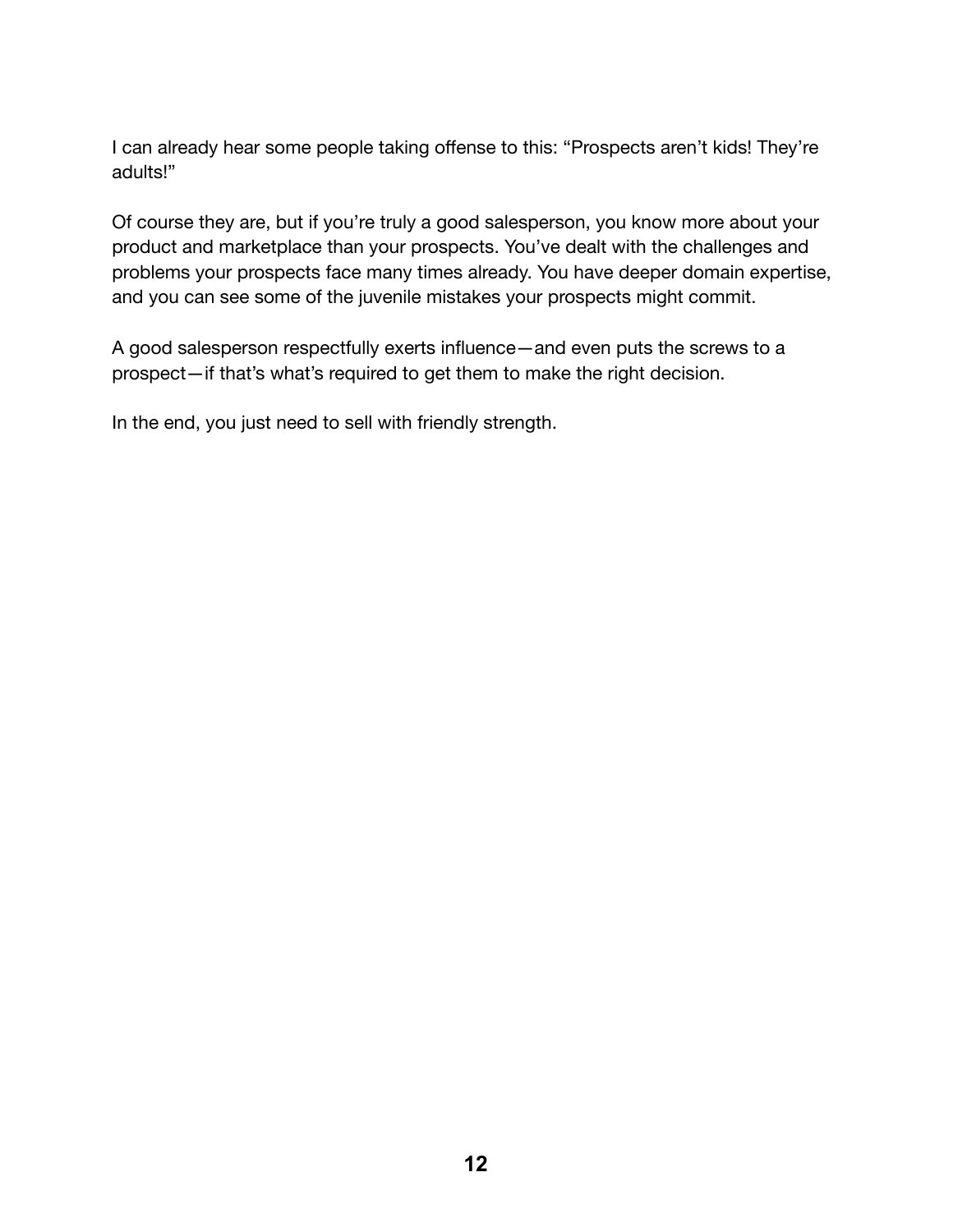# **How to validate your SaaS idea with the power of hustle**

Building a SaaS business takes a lot of work. Before you start investing your time, energy, and money, spend a couple of days to find out if your SaaS idea has real potential to turn into a successful SaaS company. All you have to do is use the power of hustle to validate your idea.

# **Meet potential customers**

Go out and talk to people who could be potential customers. Spend a whole afternoon walking into different businesses, and say, "Hi, I'm [your name]. Can I talk to the manager or owner?" When you meet the manager or owner, say, "Hi, I'm an entrepreneur about to start a new business to fix a problem that I think you have. Can I get three minutes of your time to see if this is something that you might want?"

This is the best way to get started. The big advantage here is that you're going to be able to get very valuable feedback by being able to see people's responses. It's very visceral, and you'll get a real sense for how they run their operations. Although you can't do this kind of market research on a large scale, the quality of the responses and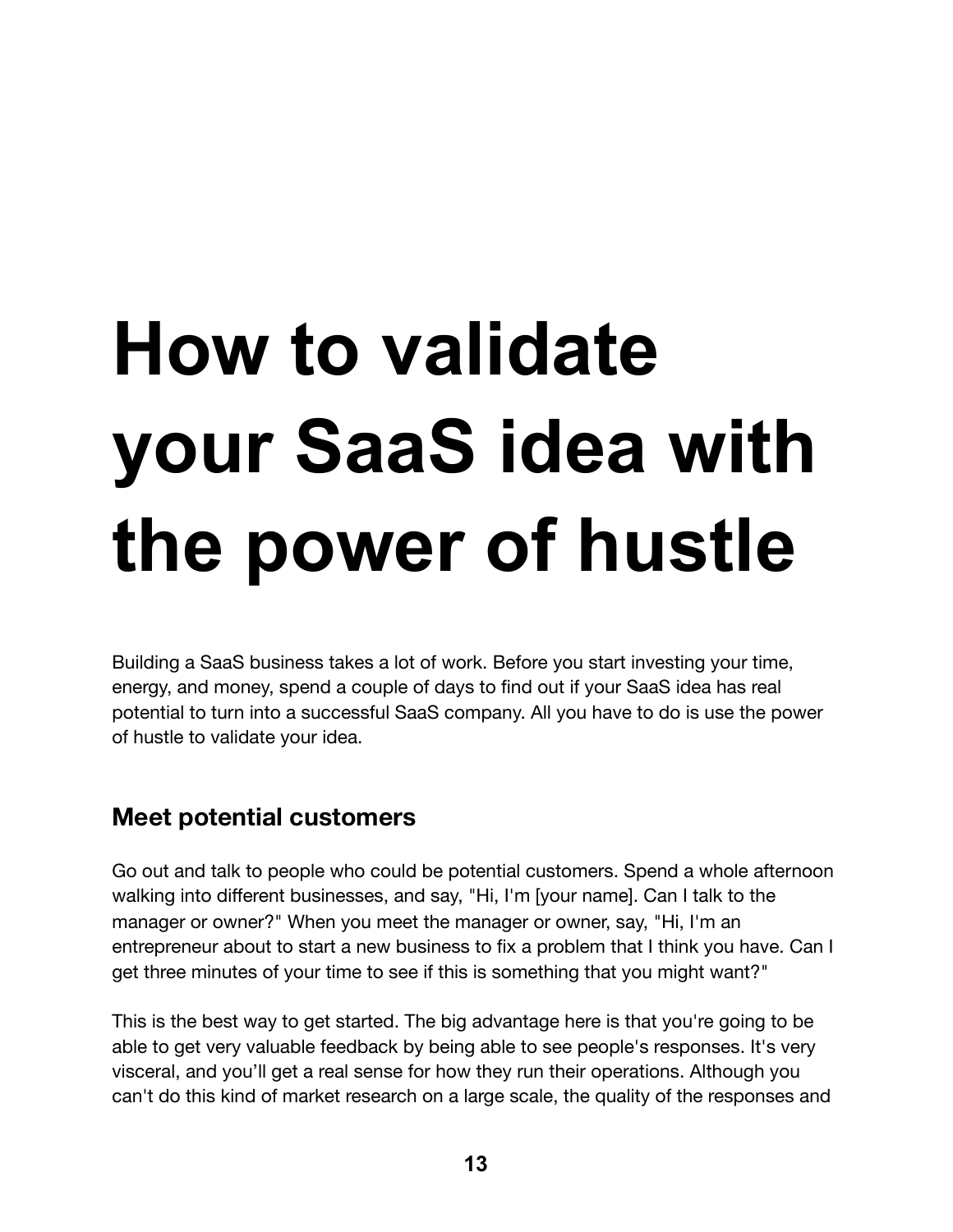insights is really powerful.

# **Call potential customers**

The next thing to do is call potential customers. Even though you're missing out on a lot of visual clues about them and their business, you still get to have one-on-one conversations that will help you understand their wants and needs. This obviously scales better than in-person interactions.

# **Email potential customers**

The next possible step is to email people. You can email a lot more people, but the quality of the insights you get will be different.

You'll be able to see open and response rates and read people's responses. Written feedback, however, is often a bit more filtered than what people would tell you over the phone or in person. The great thing is that you can aggregate and analyse results at scale.

# **Separate real buying intent from lukewarm interest**

When you're an entrepreneur just starting out, lots of people will tell you that your idea is great just because they like you or want to encourage you. But there's a big difference between saying they would buy your product and actually paying money for it. How do you find out if they have real intent to buy?

Here's a simple question you can ask people to find out if they have real buying intent:

#### **"What are all the steps I have to take for you to become my customer?"**

I call this the virtual close.

Listen carefully, watch out for red flags, and make sure you get a very specific answer. Once you've reached a point where the virtual close has occurred, do a test closing.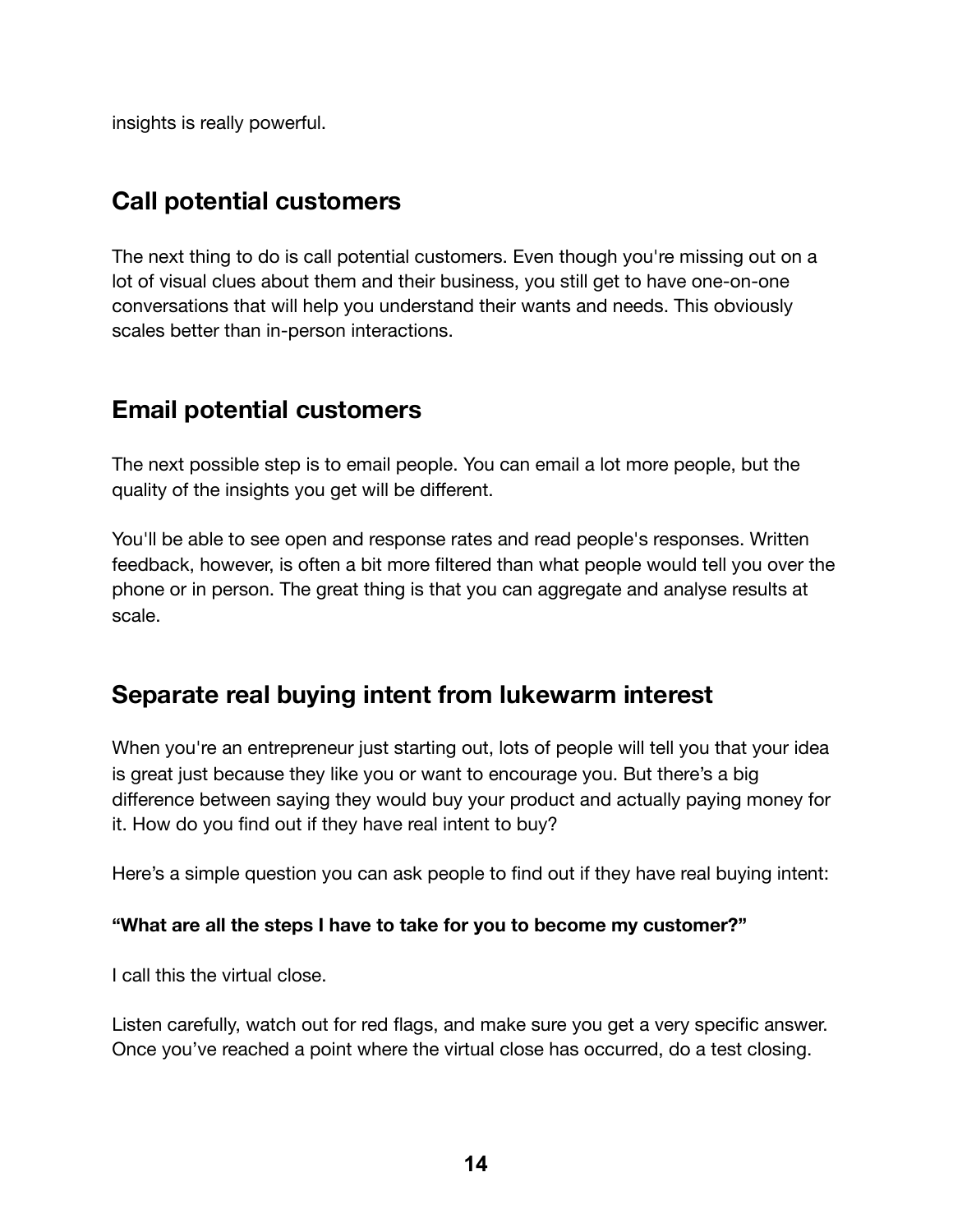#### **There are many different approaches to the test close:**

- "We want to start in 4 weeks does this work for you?"
- "This beta program is heavily discounted. If you sign up now, you'll get it for half the price for life."
- "What is your company's decision-making process? How quickly can we make a decision on this?"

And then ask them for money. Just say: "Can I take your credit card info to process the payment?"

Make it risk-free. Tell them their payment is 100% refundable. If they're not happy with the product, they can get their money back at any point.

Not everyone will be willing to give you money. But you can at least get some of the people who say they want your product to actually pay you in advance.

# **Quick recap**

Here are the four steps to validate your SaaS idea:

- 1. Talk to prospects face-to-face, so that you gain a deep understanding of their work environments and day-to-day responsibilities
- 2. Call prospects to see if the early problems you've discovered are validated with a larger test group
- 3. Email prospects to test your early findings at scale, gather more data, and build a list of prospects
- 4. Test close prospects to determine whether they are just curious or they're prospects with real pain points and a real willingness to buy your product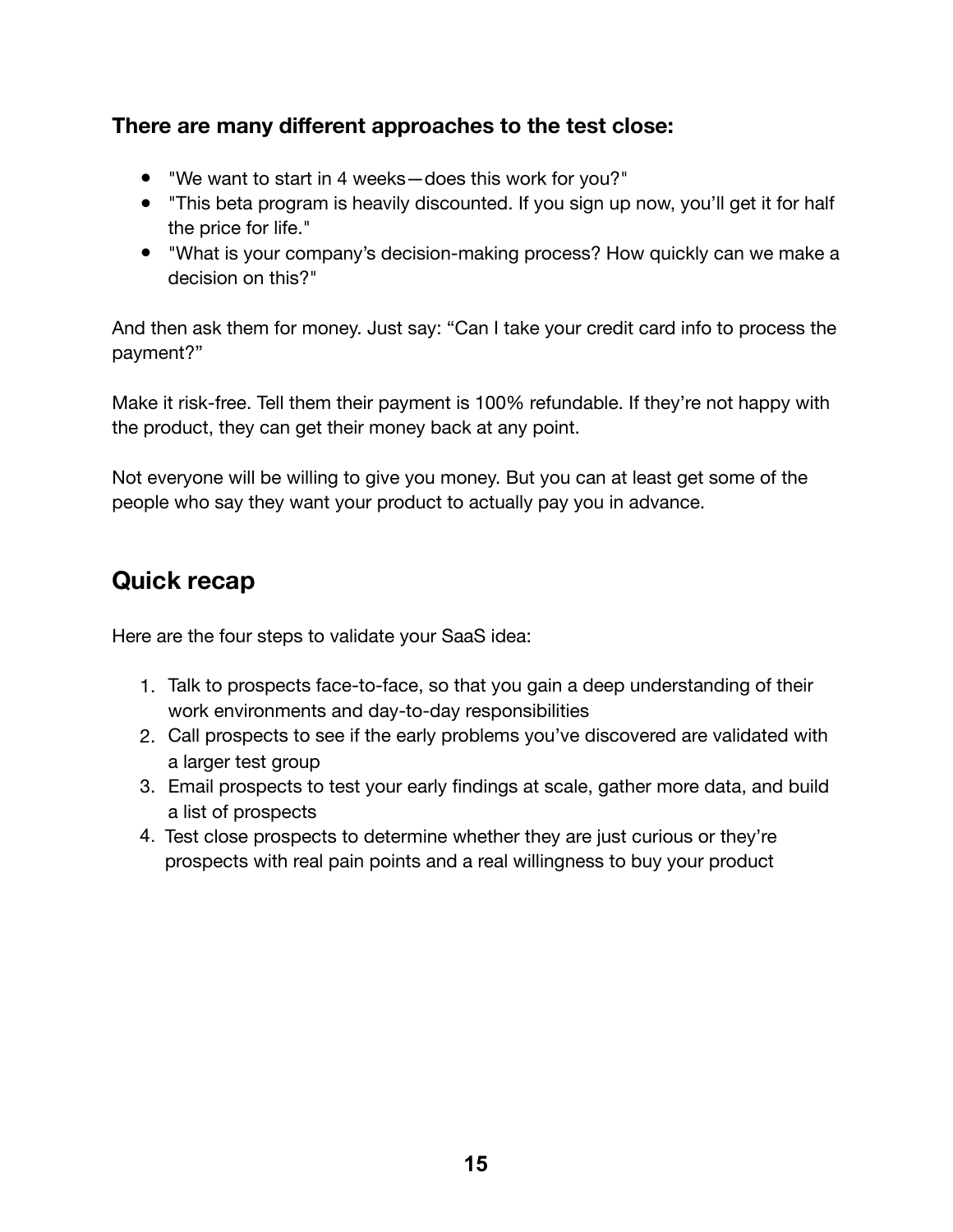# **Self-service vs. salessupported SaaS**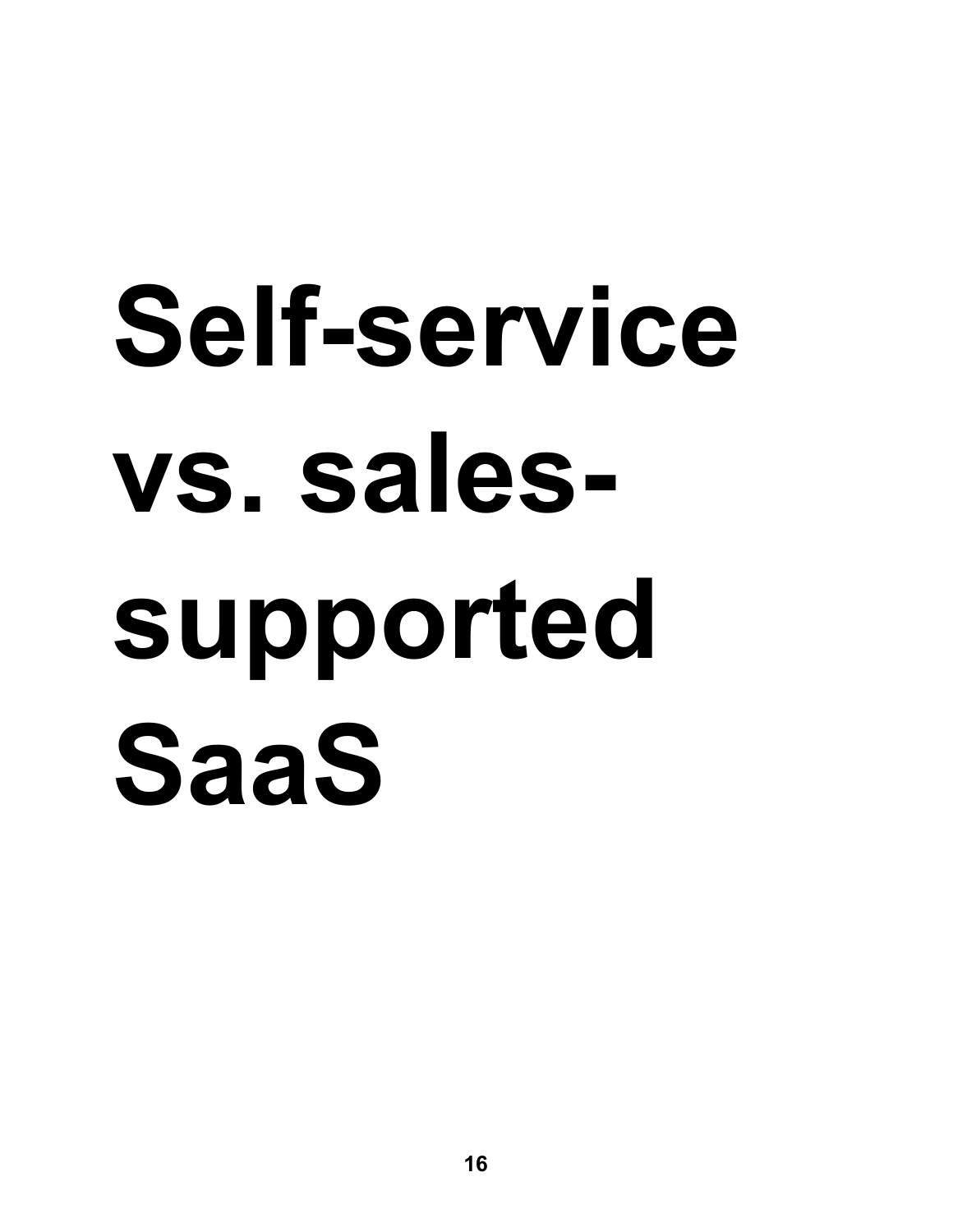# **Should you move from self-service to sales-supported Saas?**

You've got a great self-service SaaS product. Leads are coming through your funnel, signing up for a trial, and upgrading—and you don't have to lift a finger.

You've had a taste of success, but you're wondering whether now is the right time to hire salespeople, ramp up growth, and close even more deals.

This is an extremely important decision in the life of your SaaS startup. Hire too soon and it could be a momentum killer for your self-service business.

But hire too late and you'll miss out on the potentially massive revenue growth that comes from going upmarket into enterprise sales. If your competitors have a sales team in place to take advantage of these large leads, they're going to be the market leaders.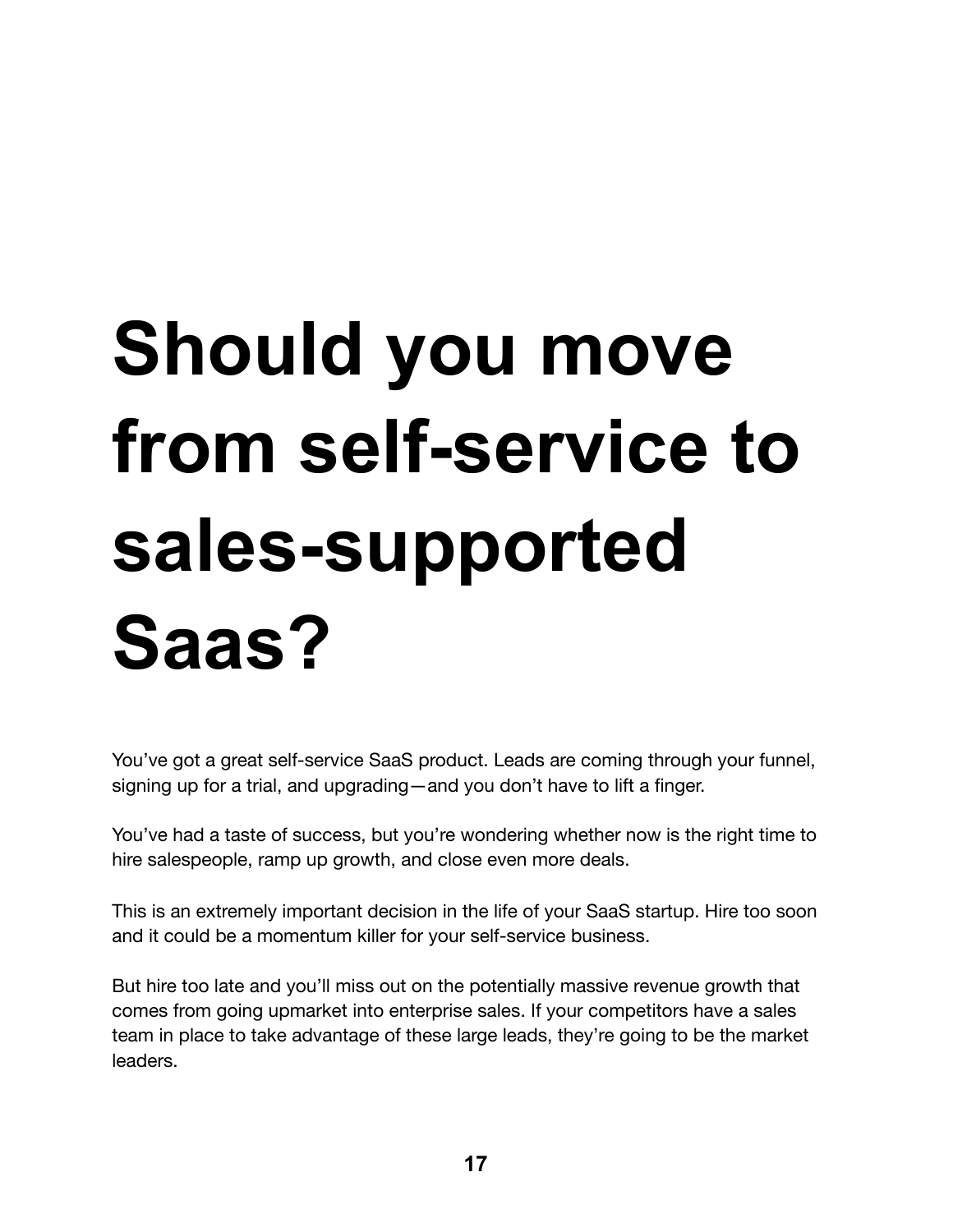To make this decision, you need to think systematically about your business, not just go with your gut. Here's a decision framework you can use to determine whether now's the right time for your company to build a sales team.



# **The decision framework for hiring a sales team**

You need to do just three things to see whether you should transition from self-service to sales-supported SaaS:

- Decide whether you have a high CLTV business that can support a sales team
- Segment your large trial accounts and see if they are converting
- Reach out and identify their friction and challenges

Along the way, you want to look for places where a sales team can add value to trial accounts by making the buying process easier.

# **Is your CLTV high enough?**

The first question you need to ask yourself is whether the economics of your business can support a sales team.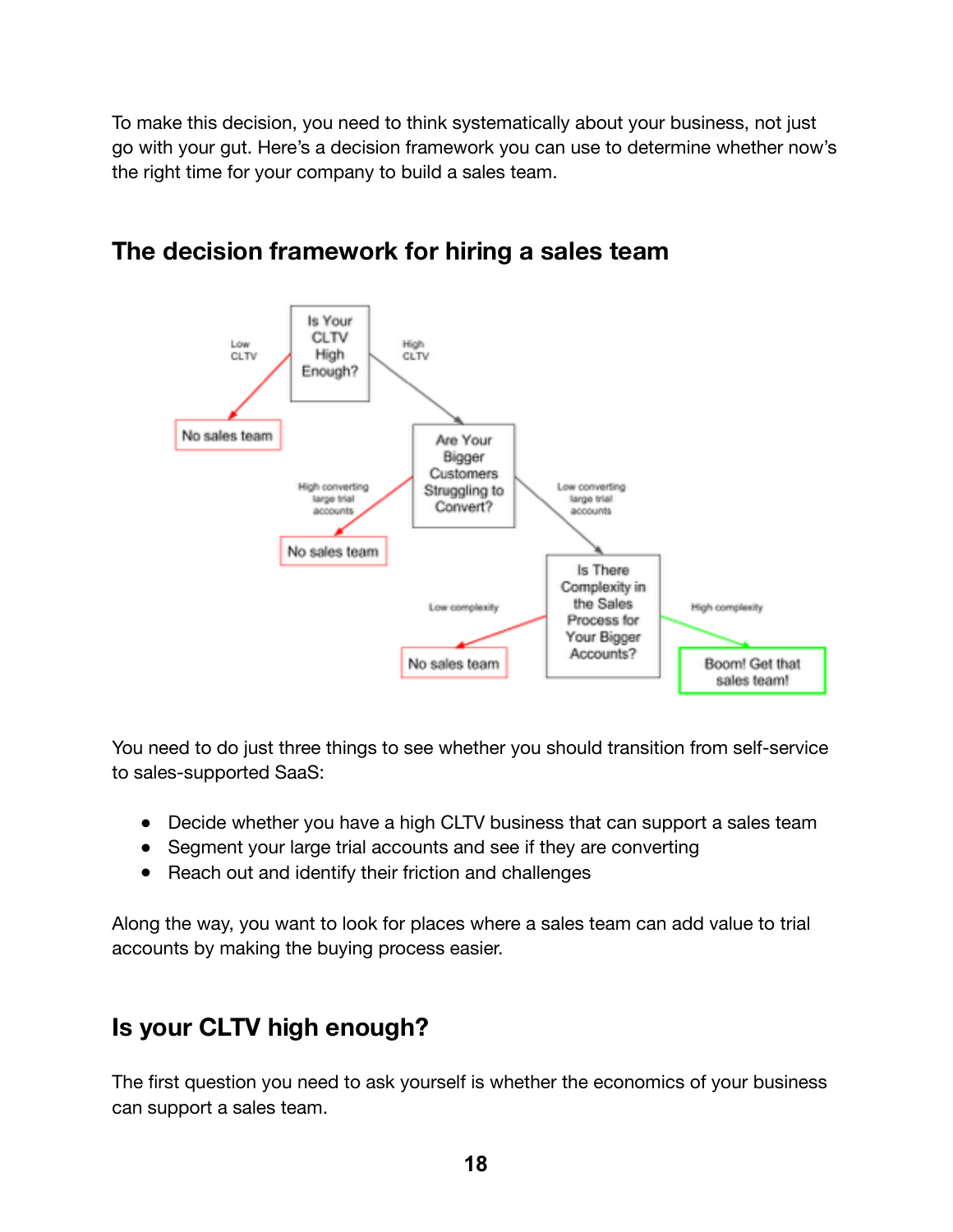Take a look at your customer base. Are the vast majority of them individuals or prosumers? If so, it's likely that your customer lifetime value (CLTV) will be too low to acquire customers efficiently through sales. That's because each additional sale won't be worth the sales rep's time it took to close the deal.

Use this as a rule of thumb: if your customers have a lifetime value of less than \$1,000, then it's likely that a sales team isn't right for your business. You'll need a frictionless way to acquire customers at scale, not a high-touch sales process.

If your CLTV is too low right now, you're left with two options:

- Go upmarket, build a self-service premium version of your product at 2–5x the price, and then revisit this question after you've gotten some customers
- Focus 100% on scalable, frictionless customer acquisition

If your CLTV is over \$1,000, then it's possible that you have a segment of high value customers for which a sales process makes sense.

# **Are your bigger customers struggling to convert?**

The next step is to take a deeper dive into your high CLTV customer base. If bigger trial accounts convert from trial to paid at a lower rate than smaller ones, that's an indication that bigger customers are encountering difficulties with your self-service process that a sales rep could help fix.

Start by segmenting your trial accounts by size—small, medium, and large—then, evaluate their conversion rates. Here's how.

#### **Lead score your inventory**

When a trial account signs up, they give you information about themselves and their company. At a minimum, you have their email address—and you can use that alone to generate a lead score for your customer.

For example, a regular Gmail or Yahoo email address is likely just from an individual customer, but a company email means that you potentially have enterprise interest. Pull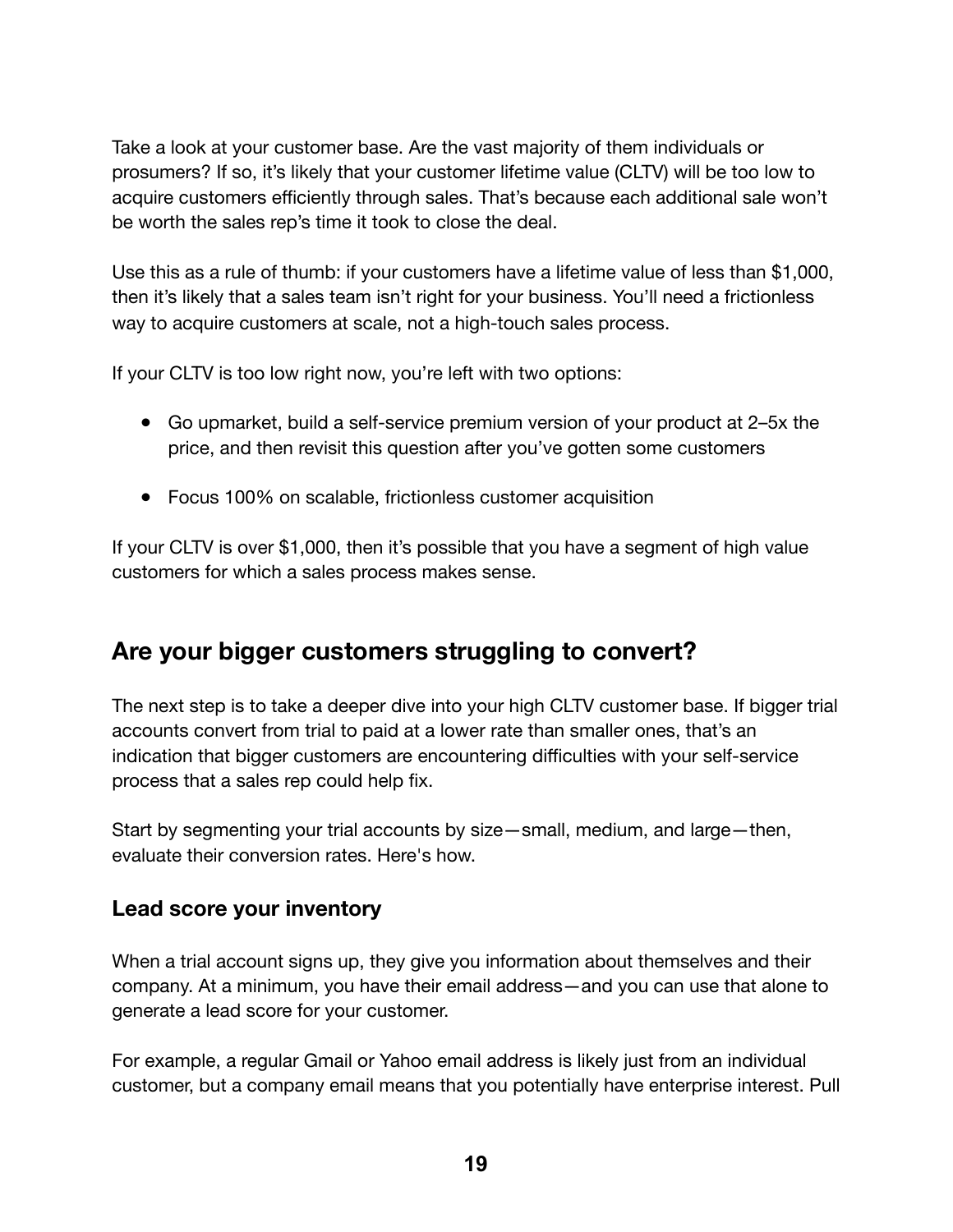up the name of person who signed up on LinkedIn to learn more about their role and the company they work for. If you're automatically adding your trial account signups as leads to Close.io, you can also use our Clearbit integration to enrich your lead data with their LinkedIn data and other social profiles.

#### **Funnel segmentation**

Add this one simple question to your current onboarding funnel that'll separate the business accounts from the individual sign ups: How big is your team?

This number feeds into your lead score to determine which segment the trial account will fall into. Also consider asking for the customer's role, company information, company size, budget, and more.

You can do this quantitatively, or with a SaaS tool that helps you create lead scores or you can just go through your trial list and do this by making rough, qualitative judgments on each account.

#### **Enterprise self-selection**

The final way to segment your customers is to get them to self-select.

Have your regular 2 or 3 priced tiers, then start a 4th tier with all the regular enterprise offerings—multiple accounts, enterprise single sign on, awesome support—and write "Contact Us" instead of the price.

Large companies are used to buying a certain way, and will actively be looking for this type of sales channel. If you don't have it, your big customers will try a regular account, but they'll turn around and leave when they hit an issue that would be easily solved by an account manager.

When you add a "Contact Us" plan, you're giving the large accounts that have difficult buying requirements a way to head straight to you. If you have enough companies coming through this channel, you'll know you need a dedicated sales team.

#### **Finally, look at your conversion rates**

You've segmented the large trial accounts from the rest. Now take a look at their conversion rates from trial to paid.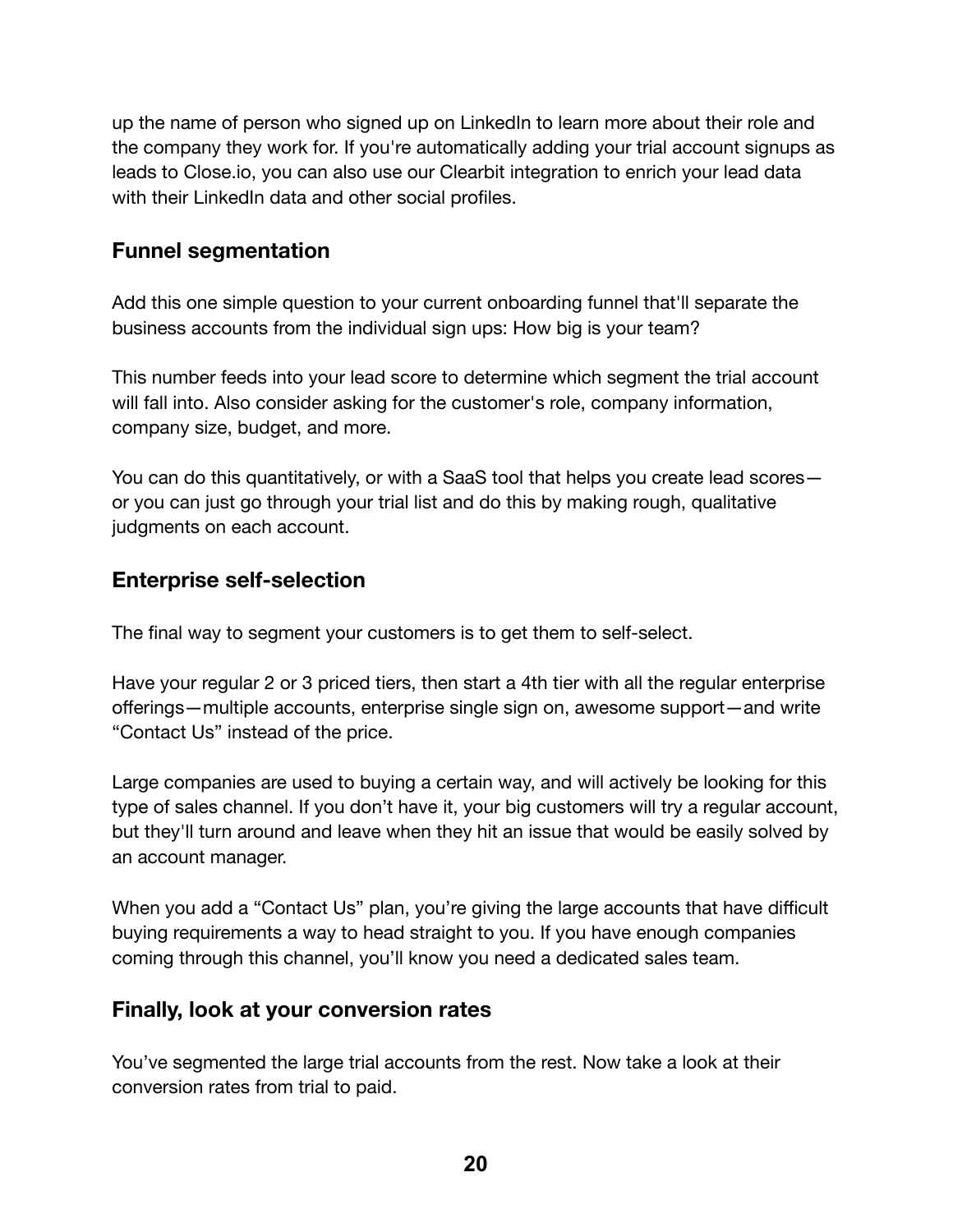If your large accounts are converting at the same rates as the rest of your accounts, then there's not much that a sales team could do to raise those conversion rates.

However, if large accounts are converting at a lower rate than small accounts, you need to transition to sales support. Low conversion rates mean these accounts need more support to reach a buying decision, since self-service isn't working for them.

# **Is there complexity in the sales process for your bigger accounts?**

The last step in deciding whether to build your sales team is for you, the founder of your company, to run an experiment. You need to call your large accounts and walk through the buying process with them.

This isn't a sales call. You're not in sales mode yet.

All you want to do right now is learn. Gain insights into the buying processes your customers are going through, find friction points, and identify challenges. You need to figure out whether a salesperson could make a difference. You need to identify any complexities in their buying process where human help could significantly increase conversions. These are your opportunities.

And you need to do that yourself, now, before you hire a single salesperson.

#### **Find the friction**

When you get on these calls you want to find out one thing: Are they decision-makers?

If you're talking to these larger trials and they are decision-makers, they have a credit card in-hand and they have the budgetary responsibility to make the call, then a salesperson isn't going to be much use in these scenarios.

But if you are talking to people who don't have the decision-making authority to pull the trigger on your product today and have complex buying cycles, then you have a great case for a dedicated salesperson who can make a substantial difference.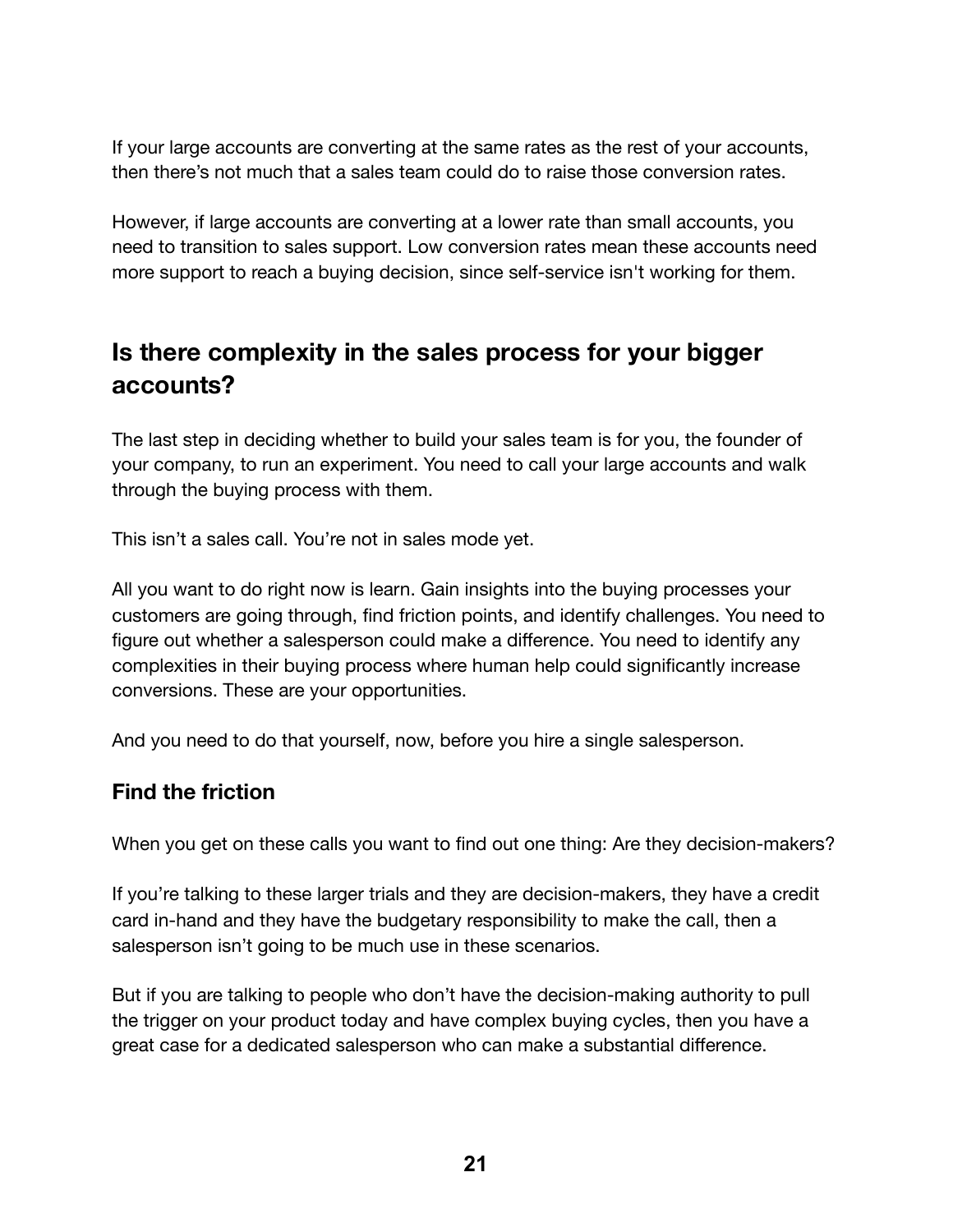#### **Buying cycles that have friction will include:**

- Customers evaluating not only your solution, but also your competitors' solutions
- Multi-stage buying processes
- Multiple stakeholders involved in the decision-making process

If a potential customer is evaluating you alongside your competitors and comparing your offerings, then bringing in a dedicated account manager or salesperson will put you at least on par, if not at a massive advantage.

You'll be able to listen to their concerns and address them, rather than leaving your customer with no one to turn to for help and guidance. Having salespeople will also move the needle in terms of converting these leads into customers.

#### **Identify challenges to buying**

Additionally, there are business customers who have difficulty onboarding onto any new product due to significant business challenges that are nearly impossible to selfmanage.

These might be specific to their business. Concerns about security, scalability, privacy, integration, and data management are likely to come up when dealing with enterprisesized customers.

Even a great FAQ won't be able to answer these thorny issues. The customer is going to want to get on the phone to talk things through with you and your team.

Another sticking point might be budget. In a self-service scenario, with no opportunity to negotiate, they might decide that they can't afford your product. But if a salesperson can get on the phone with these customers and negotiate, this can be a win for both sides.

Concerns like these, which are difficult to address, are a good indicator that a salesperson could to make a great difference for that type of buyer during the trial.

If they've got friction or challenges that you can identify and resolve, then it's time for a sales team!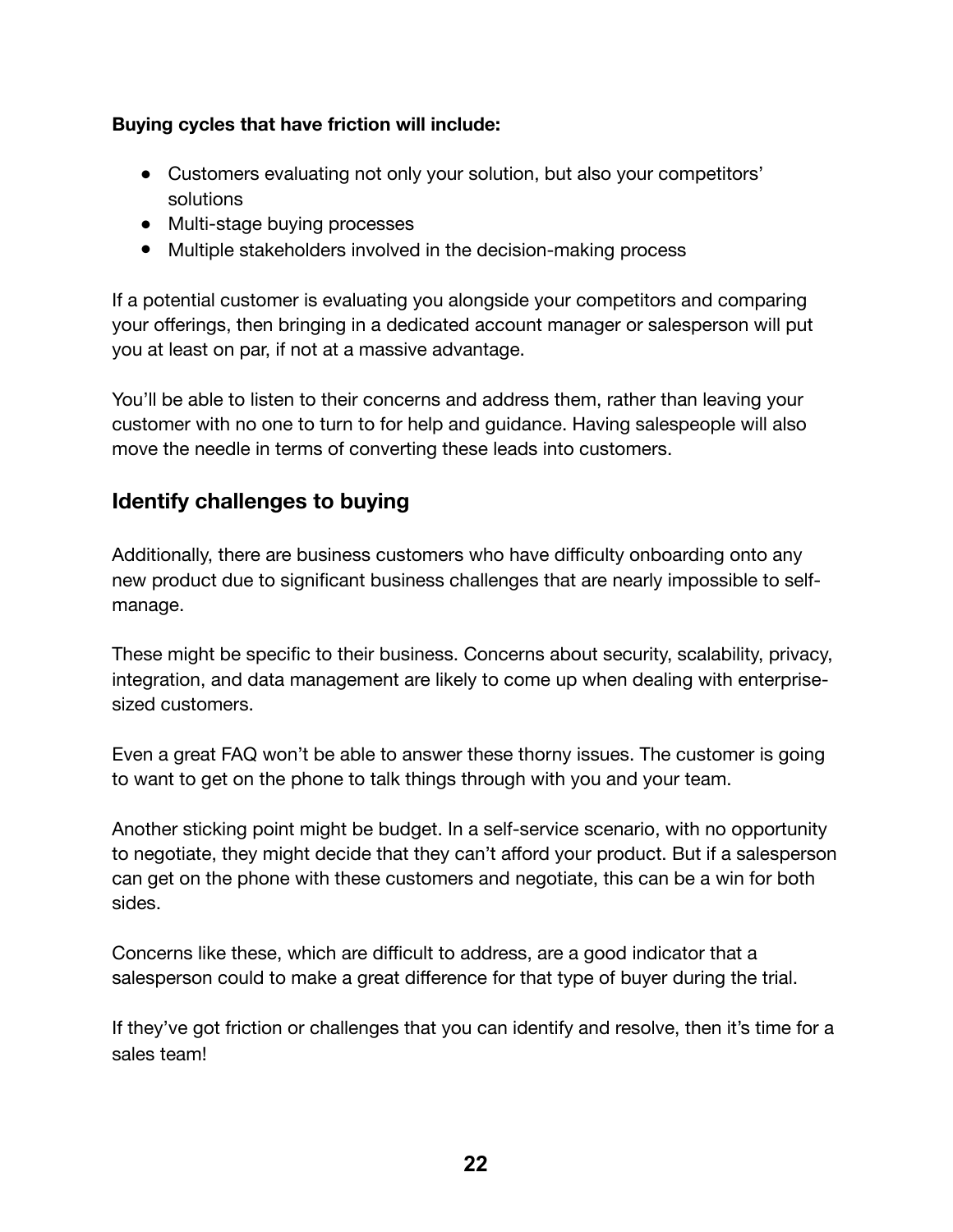# **Now get started!**

If you've gotten to a yes, it's time to get started building your sales team.

Note that this isn't a pass-fail test that will define your business forever. You need to rerun this experiment constantly.

As your business grows and your product changes, you might find that you start to have these enterprise clients hidden within your typical customers. By running through this decision framework, you can drill down into your data and find the accounts that need sales support.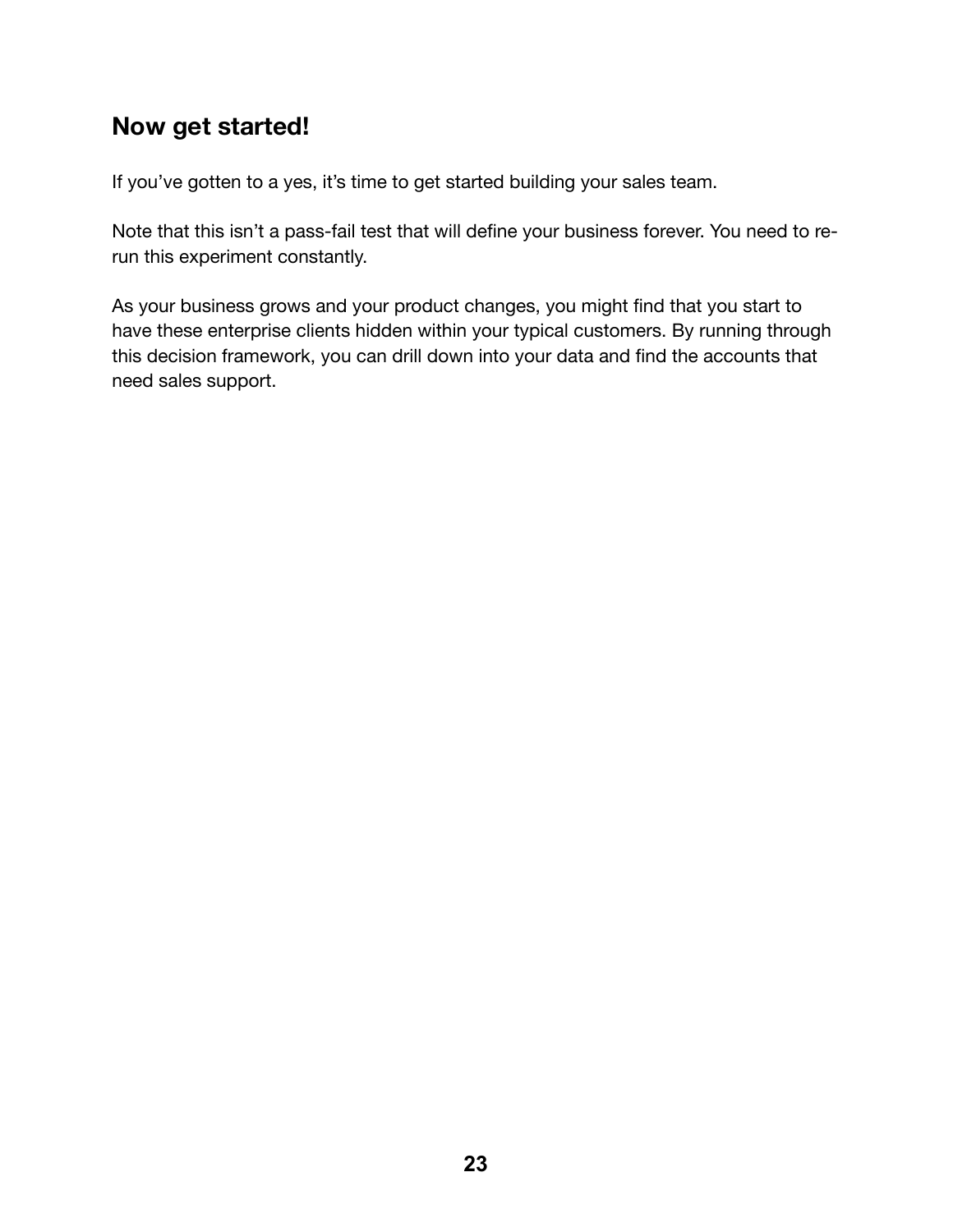# **Optimize your selfservice SaaS model (with sales reps)**

SaaS founders love self-service customers. They find your product through word-ofmouth, inbound marketing, or partnerships. They eagerly sign up for your trial. They automatically convert into paying customers. And no one on your team needs to sell or support them.

Unfortunately, the buying process rarely works in this way, especially in B2B. And if it does, there's still a good reason to hire salespeople—even if your product is so good that it practically sells itself.

# **"We have no salespeople" (except for the ones we don't tell you about)**

There's a very successful SaaS company that proudly claims they don't have salespeople. I admire this company—their strategy is brilliant and I love that they're so product focused.

But they absolutely have a sales team! While they're not using sales to directly grow revenue, they do use their sales team to establish benchmarks against which they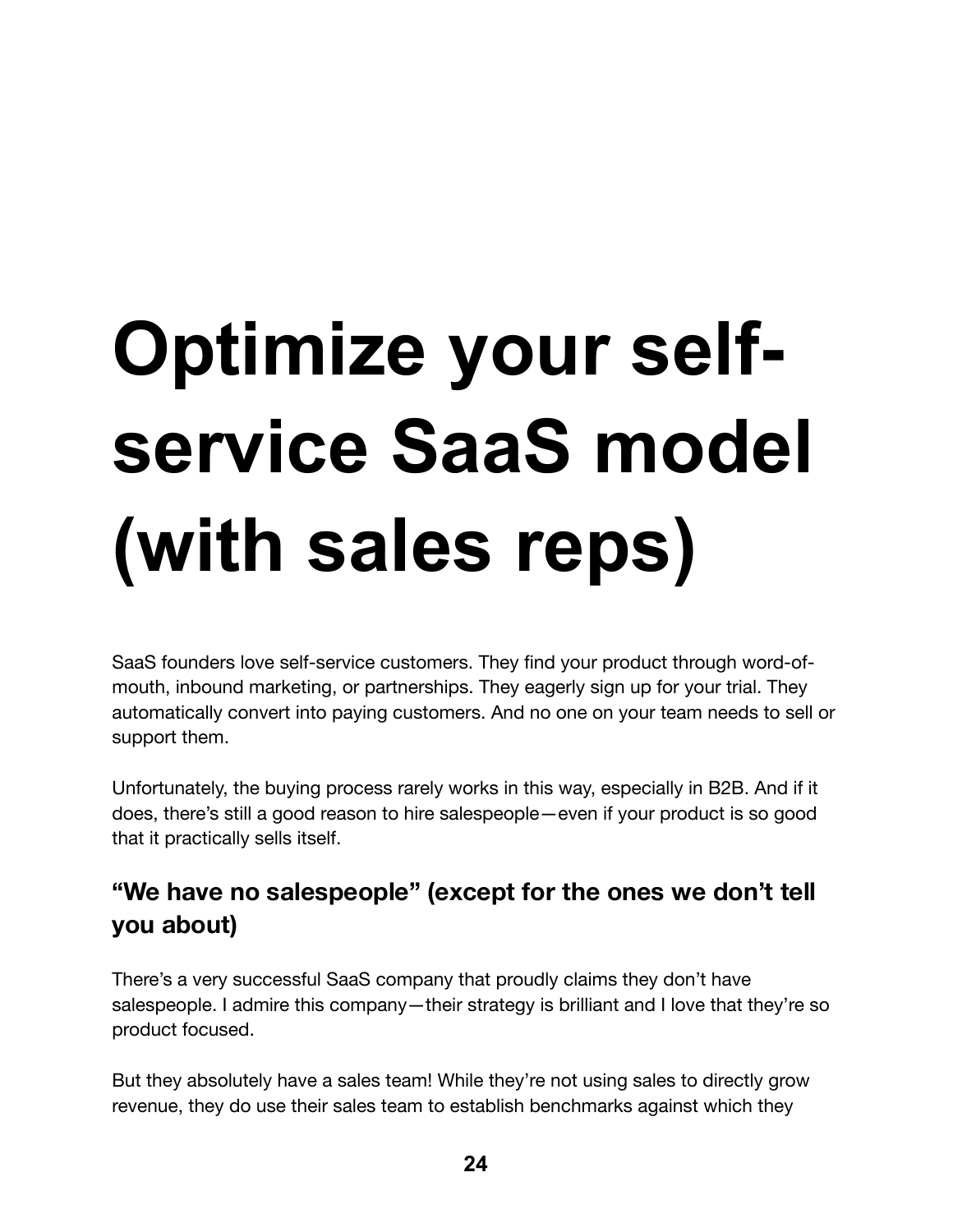measure their self-service funnel.

# **A/B testing self-service vs. salespeople**

Most of their users and customers sign up for their product without ever speaking to a salesperson.

But their secret salesforce reaches out to select verticals and cohorts of their users.

The company then measures how well their self-signups convert in comparison to users who've been contacted by a salesperson, what the lifetime value of those customers is, and how successful they are using the product.

And when the sales team cohort performs better than the self-signups?

# **They call it a bug**

A bug in their "product" (the onboarding/marketing/UI) that needs to be fixed. They then deploy their product team to come up with ways to fix this bug.

The product team analyzes exactly what the salespeople did that made the difference.

Then they run a series of experiments and measure how every change affects the performance of the self-service process, benchmarking it against the salespeople's performance.

# **Running experiments to optimize the self-service process**

There's an infinite number of things they can do to "fix the bug":

- Adding disclaimers to alleviate concerns at certain steps
- Adding, prominently featuring, or removing the option to skip a step in a process
- Tweak something in the user interface, e.g. adding a process bar
- Change the wording of a drip email
- Change visual elements to convey value in a better way
- Explore better ways to educate and sell users on the product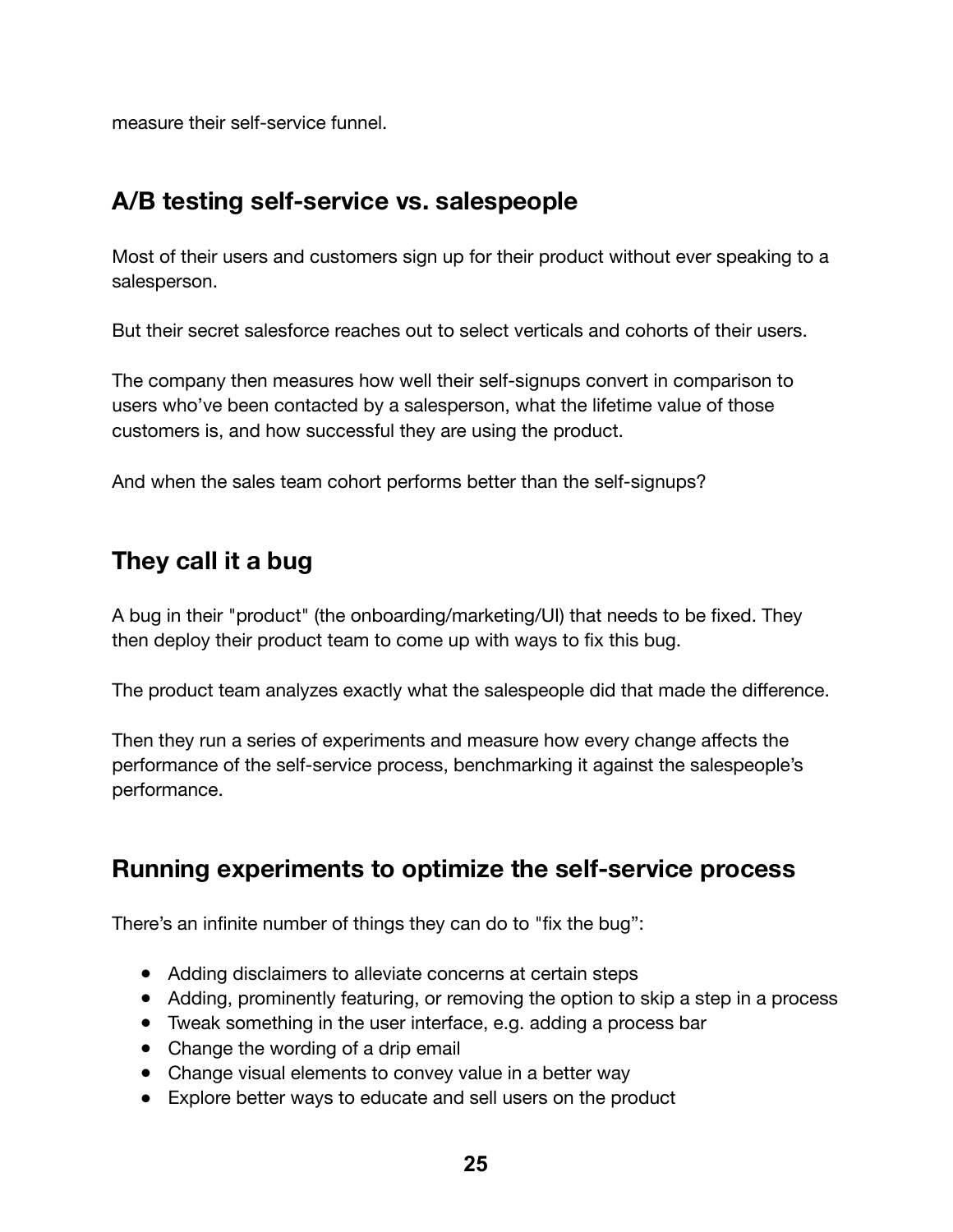- Remove friction from the activation flow
- Add a step to the onboarding process
- Adding, removing, or changing push notifications
- Redesigning the documentation
- Improving their call to actions
- Adding social proof elements
- Removing form fields

This isn't even beginning to scratch the surface of what's possible. By employing a sales team and keeping track of their interactions with customers, they constantly get new data points on things they can do to improve their self-service process.

Having an internal sales team can help you build a better self-service sales funnel. Simply measuring the performance of your self-service signups versus those that signed up through a high-touch sales process will provide you with valuable insights on how to optimize various parts of your self-service model.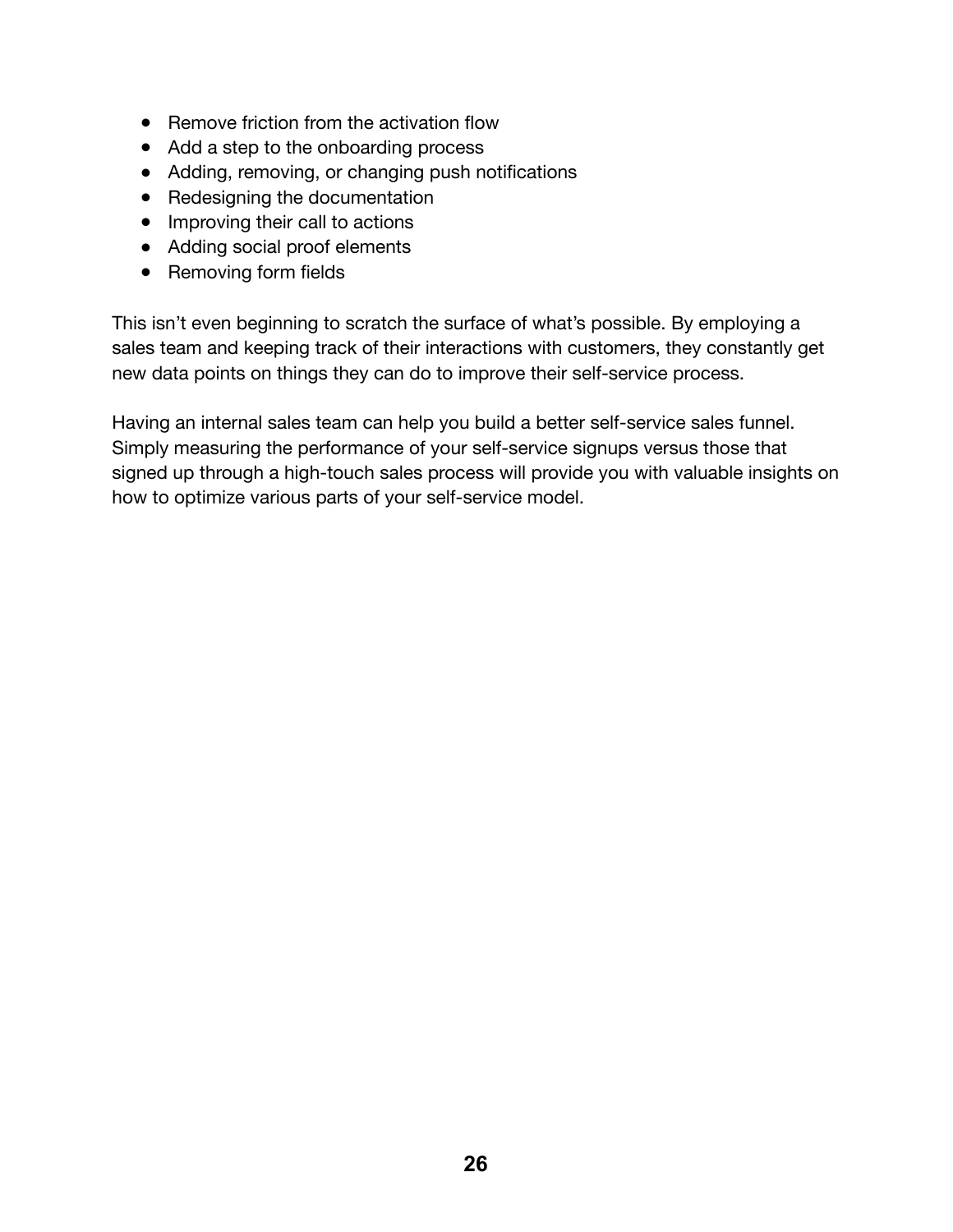# **Hiring and paying SaaS sales reps**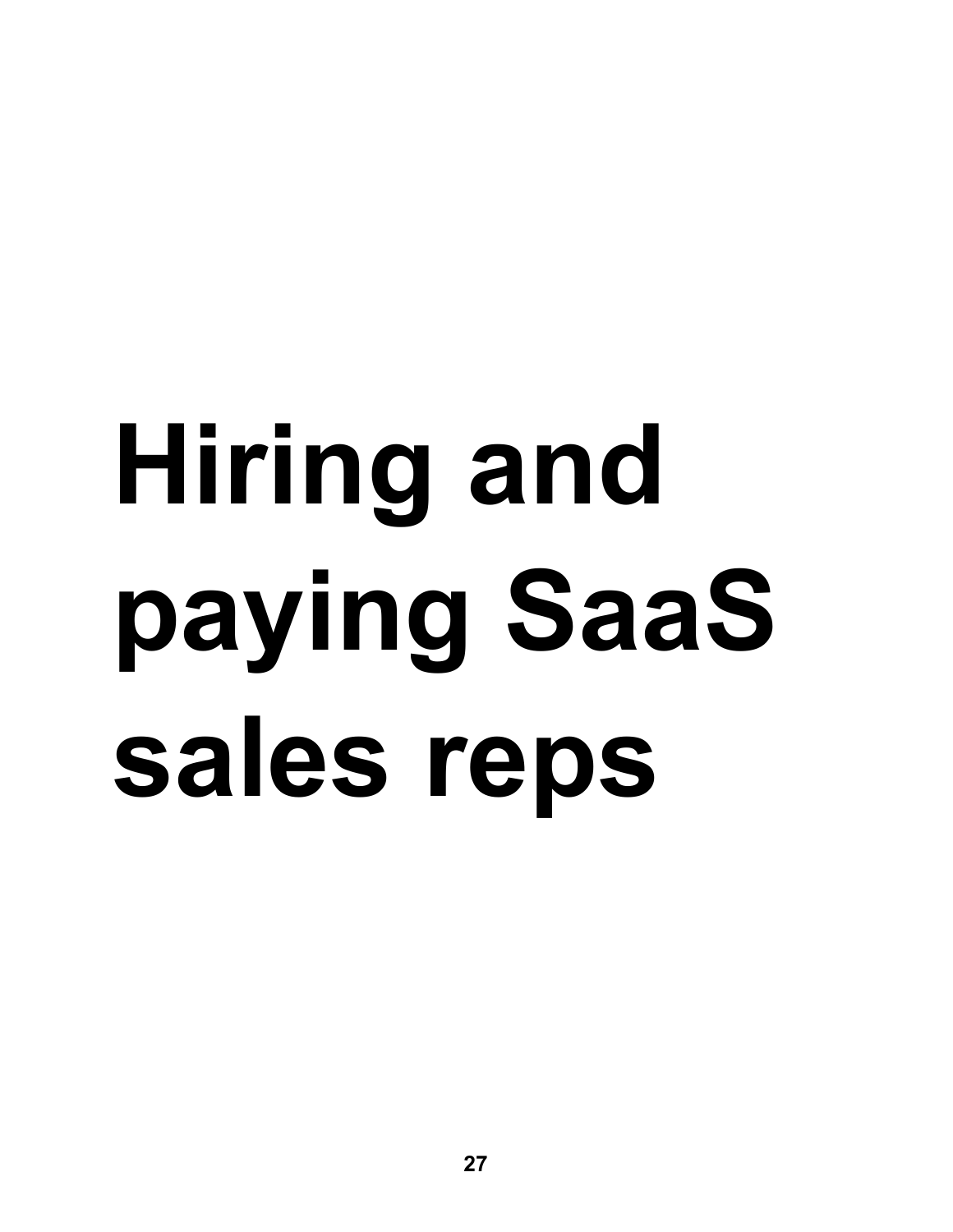# **The ultimate sales hiring guide for startup founders**

During my sales office hours, I often talk with B2B startup founders who are beginning to see success. They've developed their product to a point where the few customers they have keep using it regularly. Their retention rates are okay and they have early signs of revenue growth.

It's time to ask the question: should I hire salespeople?

Here are the four stages of sales hiring for B2B startups.

# **Stage #1: Founder-driven sales (founders only)**

The first person to sell your product should be you—the founder—and your cofounders. Even if you hate sales and suck at it. Even if you don't have any sales experience and know-how. Do customer development yourself, and be as close to your prospects as you can.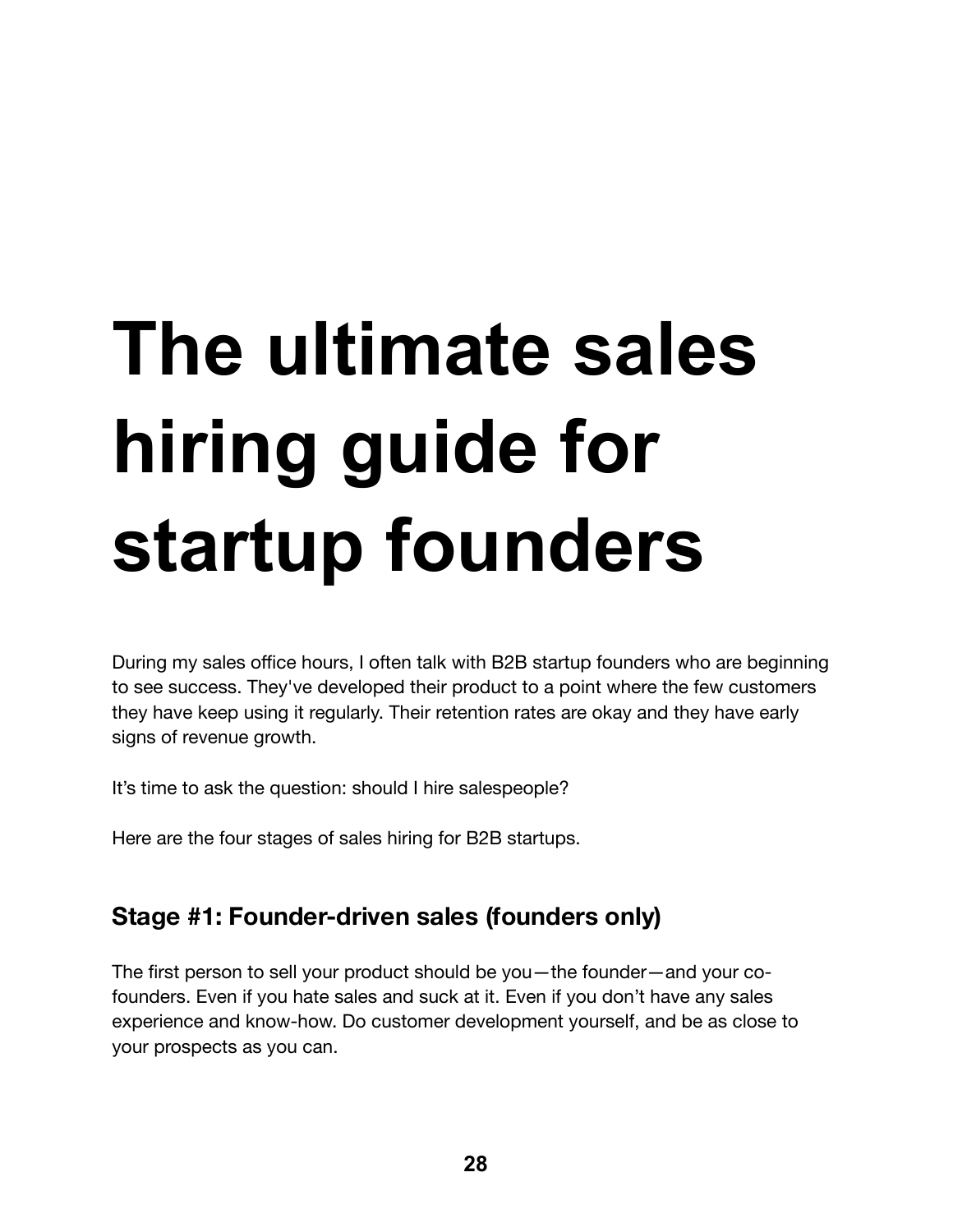#### **Begin with the low-hanging fruit and tap into your network of**:

- Friends and acquaintances
- Co-workers
- Past employers
- Alumni

#### **At this point, the objective is not closing deals. Instead, focus on early stage sales exploration:**

- Gain insights into your market
- Understand and listen to your customers better
	- What objections do they have?
	- How do they describe their problems?
	- What are their pain points?
	- $\circ$  How do they respond to your solution?
- Figure out which metrics matter for your sales outreach and your business
- Test different strategies, methods, and tactics to make sales and drive business
- Get started with cold emails
- Learn sales hacking 101
- Write a sales phone script

This phase is all about getting your hands dirty in the startup hustle and figuring out what works in the real world. It's all about lean sales and validating your idea with the power of hustle. The experience you gain will help you later evaluate salespeople.

# **Stage #2: Founder-led sales team (2–3 sales reps)**

Once you have some success (made some sales, generated some revenue), the question you will ask yourself is: "How do I grow this? How can I take this to the next level?"

This is challenging, because you also need to focus on developing your product further. Balancing these two responsibilities isn't easy.

Now is the time to hire your first sales reps. It's about bringing others on board and having them replicate the results you achieved in Stage #1.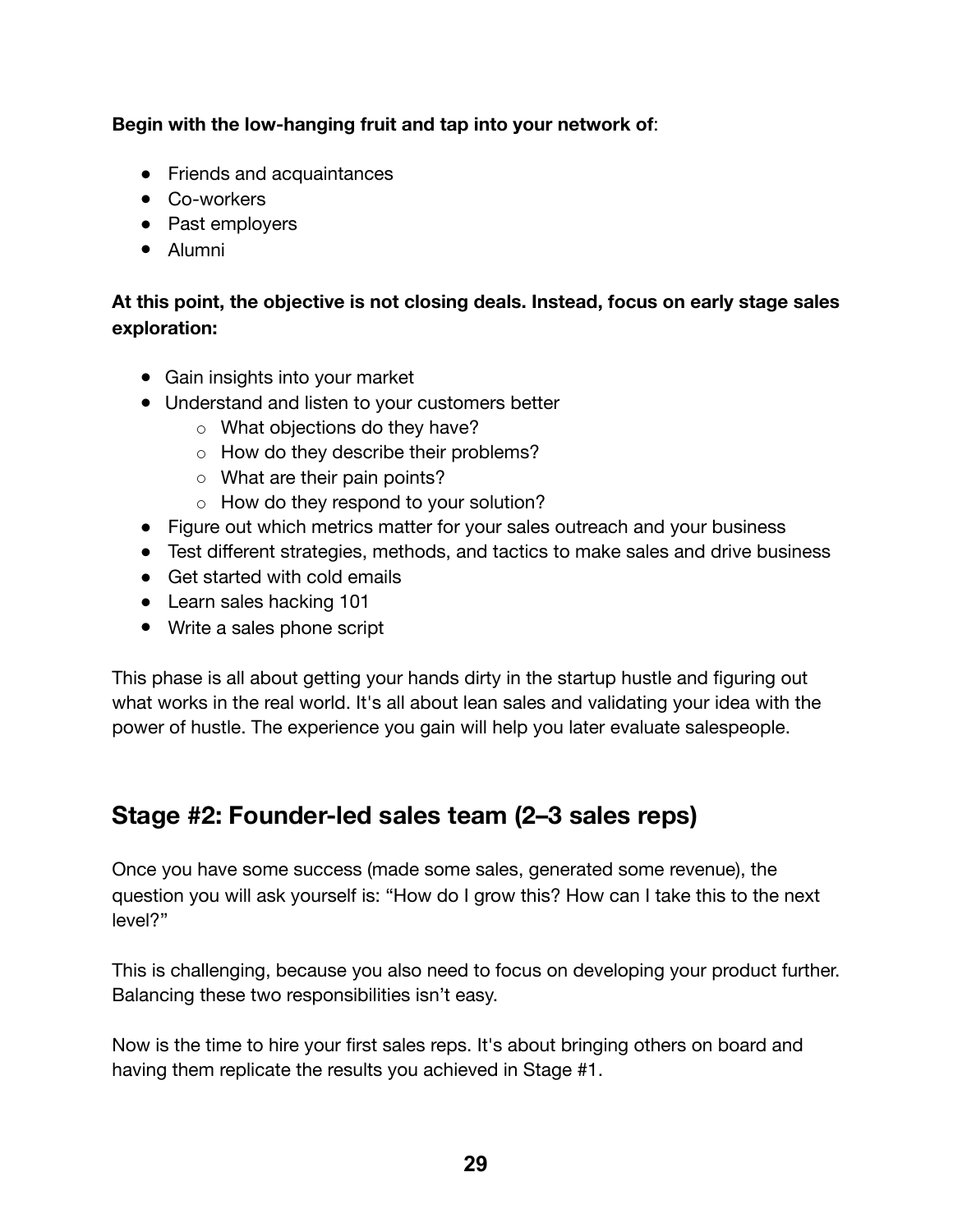Don't hire expensive sales veterans here. You want them young and hungry. And hire two or three salespeople at the same time—add firepower to your sales efforts.

#### **Why hire two sales reps at a time? Four simple reasons:**

- 1. Friendly competition
- 2. Less dependence on individual performance
- 3. More data for future sales recruiting
- 4. More firepower

Once you have a sales team, you're responsible and accountable for them. Sales thrives in this kind of competitive environment and team atmosphere. And staying afloat in an ocean of rejection will be a lot easier with a supportive team too.

When you tell your sales reps to try a new sales approach, it might work for one but not for the other. In that case, you know that the sales approach is working, and the problem is with someone's ability to execute.

If you have only one sales rep, you don't really have anything to measure against. Two or three sales reps are still far from perfect for validating data, but it is a lot better than just one.

At this stage, you still need to be deeply involved. You're managing and leading this team. You're still pitching, doing outbound and inbound, working with your sales reps, listening to feedback.

**You can't outsource this**. There are still too many critical decisions to be made. You need all these one-on-one experiences with customers, different sales channels, and lead generation methods. It's not enough to monitor numbers. You need to be living them.

#### **Goals you should accomplish before transitioning into the next stage:**

- Test cold-email templates
- Use an effective sales lead management system
- Be experienced at negotiating deals and know how to handle discount inquiries
- Use drip marketing emails to convert leads better
- Have the ability to see early levels of predictability in your sales funnel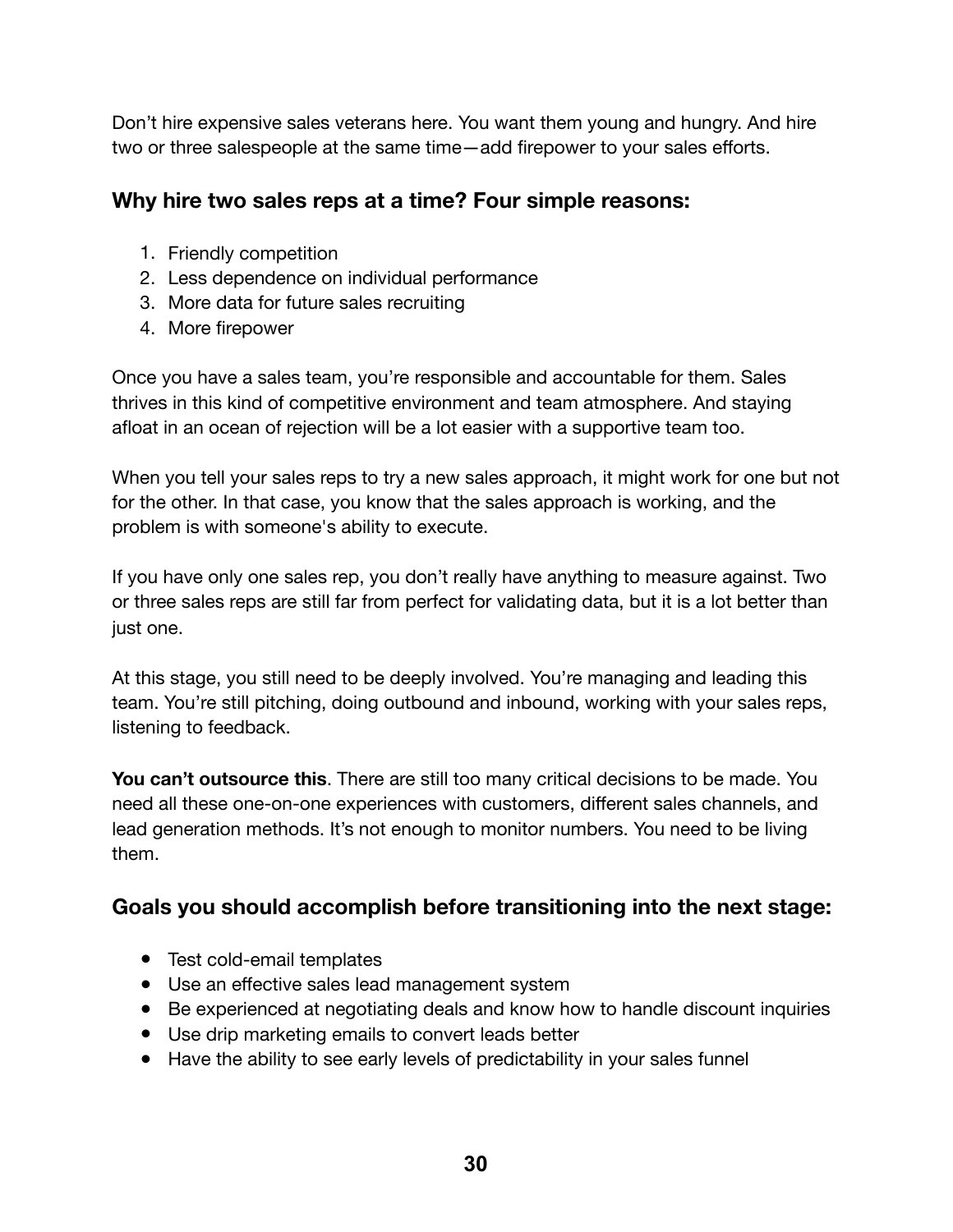#### **What about commissions/compensation?**

Don't worry about setting up commission structures yet. It's too early. Hire these first 2–3 salespeople and work with them to get the sales process to predictability. Once you're there, then you can develop a commission structure with your sales team.

Read Aaron Ross's excellent book *Predictable Revenue* for some examples of how to develop your compensation structure with your sales team.

#### **How to interview applicants?**

There are many ways to go about hiring. Supreme hustler Jason Katzer shared this on our old ElasticSales blog:

Elastic hires the best hustlers to join our sales team to generate growth for the hottest startups across the U.S. and abroad. Hustlers develop and scale sales campaigns for our clients, bring in new business for our company, as well as market and sell Close.io, our sales communication platform.

We believe in transparency, so below is what hiring managers never tell candidates, an inside view on what I look for as I'm hiring our next Hustler.

#### **1. Anybody can apply to a job on Craigslist. Express interest and make them follow up with you.**

When I am screening resumes, I send interesting candidates a simple email with my Skype, telling them that I want to chat. Those who are smart enough to call me (since my work number is online and in my email) will get an immediate phone screen. Otherwise, after enough follow up I will get back to them.

#### **2. Screen resumes for interesting topics.**

Resumes don't really tell you much. I feel too many companies discriminate based on resumes. So I do the opposite. I take a quick scan for something I want to talk to the person about. Did they work at a company I hate? That's a plus! Boring hobby? Let's chat about it. A terrible resume, the kind that makes me cringe will fail, but it makes screening much more fun.

#### **3. There is a reason I don't take job interviews, so I don't give them either.**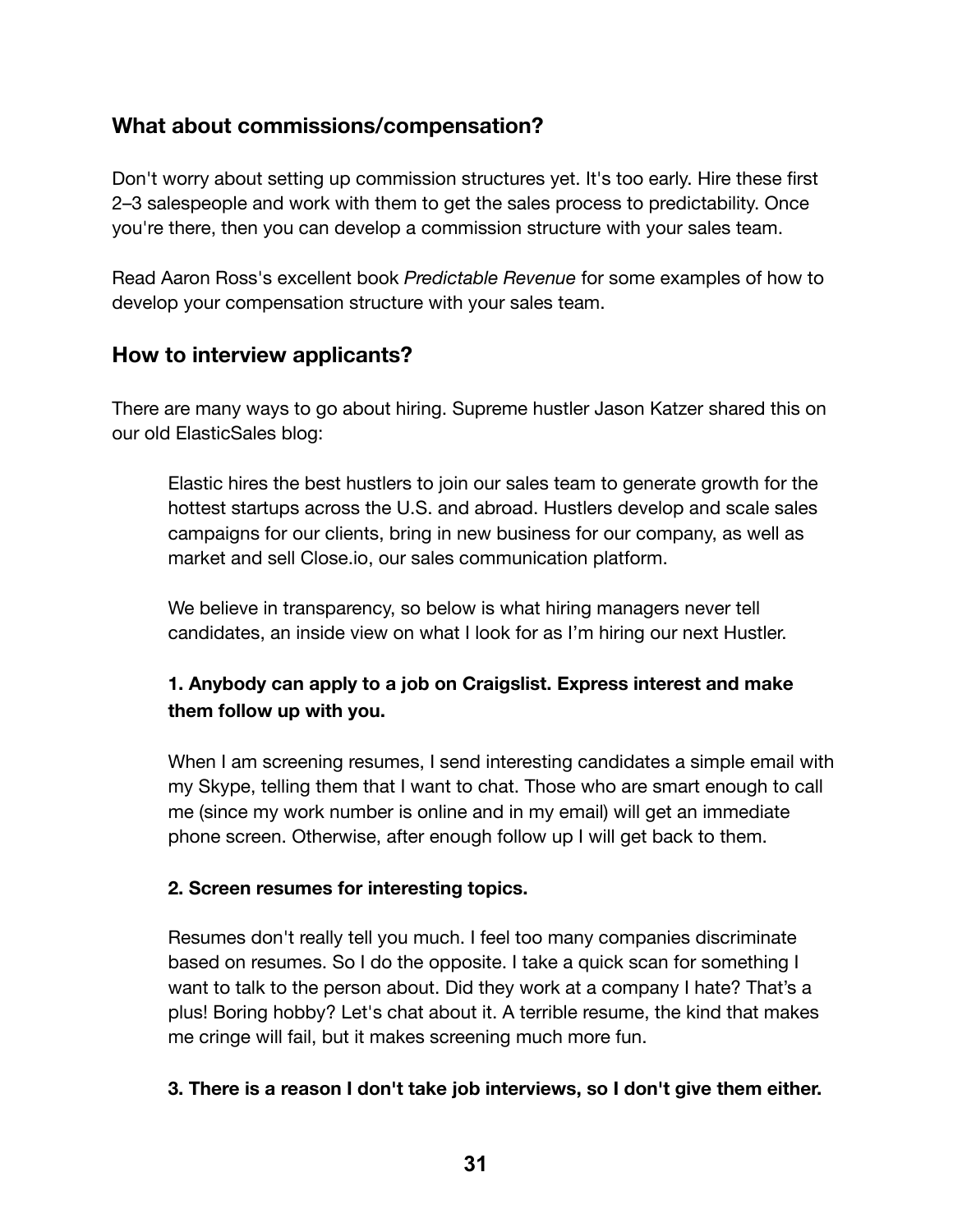I don't care if someone is good at interviewing. On my first phone screen I want to know:

- Can you sell yourself?
- Can you sell me our company?
- What can you teach me that I don't already know?
- Do I want to hire the people you know?
- If I interrupt your thinking, how do you react?

#### **4. "If you were to start a company, instead of getting a job right now, what would you do?"**

I love this question. It started as an accident, but that ambiguous ending is there for a reason. Tell me what the startup does, or what you are going to do in that startup. Or both! Just tell me something with some real passion. If you have passion I'll deconstruct your idea to get a sense of how you think. If I don't like your idea or thought process, even better, because the candidate can then explain why they want to pursue that idea!

#### **5. If they seem like a no, tell them so they have a chance to prove you wrong.**

If someone doesn't have the skills or passion to move on to the next step, I tell them. This saves me from sending them some sad rejection email later and gives them the opportunity to prove me wrong. The most important skill for a hustler is to manage objections. Sometimes I even tell good candidates, "No, and here's why," giving them a chance to pitch after hearing an objection.

#### **6. In a flat org, you have to work with the people you hire.**

Many hiring strategies focus on hiring the best. Here's the selfish reason why. Any problem this person can't handle is going to become a problem that I may have to handle, so I have to end our encounter genuinely wanting to work with a candidate.

#### **7. The boring test.**

Google had a great hiring test in its early days. Larry didn't want to hire anyone boring. He said that when Google got huge he never wanted to have a delayed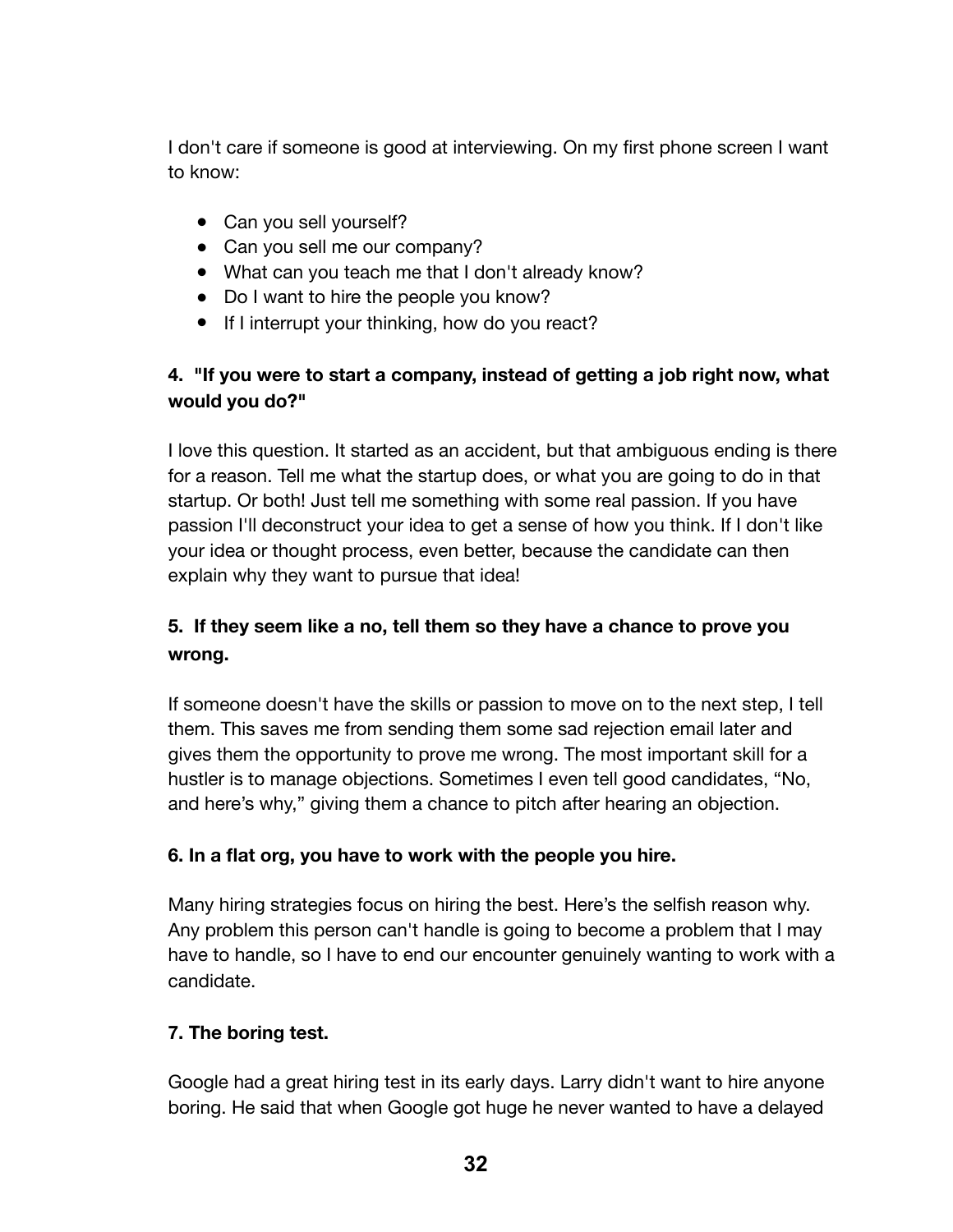flight and have someone come up to him at the airport and say, "Hey I work for you", followed by a boring conversation. It was his worst nightmare, so I stole it!

# **Stage #3: Junior sales leader (3–15 sales reps)**

At this point, your sales exploration has matured: results are a lot more predictable. You've established an effective sales funnel. You're generating consistent growth. It's not about exploration anymore—it's about time you start focusing on sales execution.

Let's bring in some experienced sales leadership: a sales manager or sales director.

### **What should this sales manager accomplish for your company?**

- Fine-tune the rough sales approaches you've developed
- Expand on the things you've learned
- Grow and manage your sales team
- Set up quotas, train, and coach your reps

You want to look for someone who has experience overseeing the growth of a tiny sales team of three people to 10, 20, or 30 people, because that's the next transition you're going to make. And it's one you don't want to be in charge of as a founder yourself.

These people should have started out as junior sales reps in a previous company, and then grown into a managerial or leadership role there, and have already managed a team that's a bit larger than yours, at a company that already is where you want to be in one or two years.

Good sales managers will improve existing structures and optimize processes. They usually do not excel at building something from scratch and figuring things out. But they will propel your business forward if they can build on something that's already there.

# **Stage #4: Senior sales leader (25+ sales reps)**

Once you're beyond that barrier of around 15 salespeople and you want to go really big, the next breakthrough will happen at 25+ sales reps.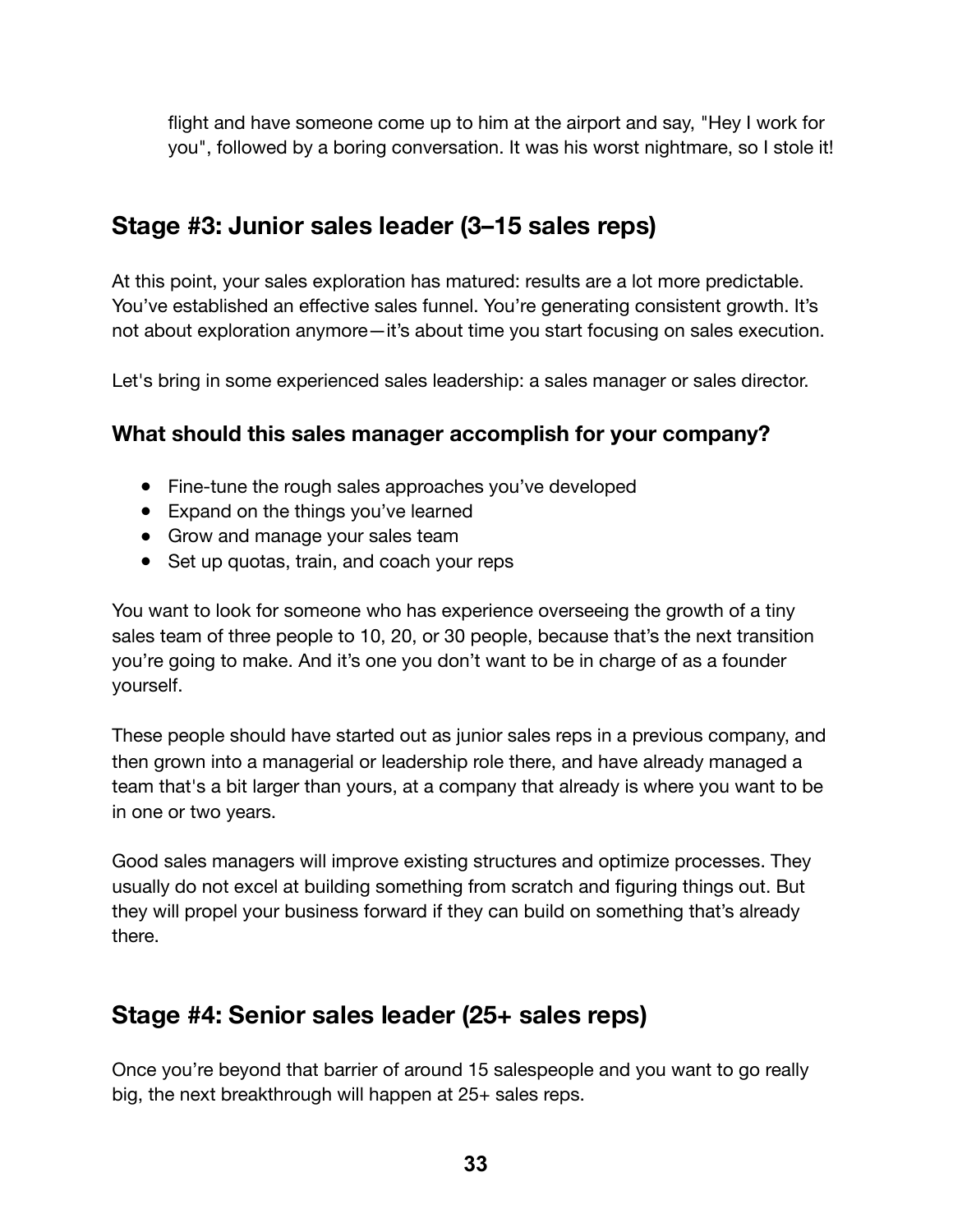You'll need a senior sales leader, a VP of Sales who can manage a few sales managers and directors.

Someone with a proven track-record of scaling things big, who is a VP of Sales at a company that already is where you want to be three years from now.

A VP of Sales will work on sales strategy, scaling and expanding your sales channels and partnerships, and moving your customer base upstream, as well as improving your unit economics. The VP will:

- Build an organizational structure for the sales team
- Develop hiring and training plans
- Reorganize your commission structure
- Groom sales talent to sales management positions
- Open new offices
- Add new channels like field sales to your inside sales team
- Close larger deals

To bring such a person on board, you'll need to throw a lot of money and some equity at them—that's why this is such a crucial hire, and one that you shouldn't make lightheartedly. They will guide your sales team on a journey that can either make or break your startup.

### **It's hard—but it's worth it**

Startup sales is tough. Nothing about it is easy. If you focus on the right things and hire the right people at the right time, you're going to be able to see your startup go from sales exploration to sales execution and ultimately sales scale.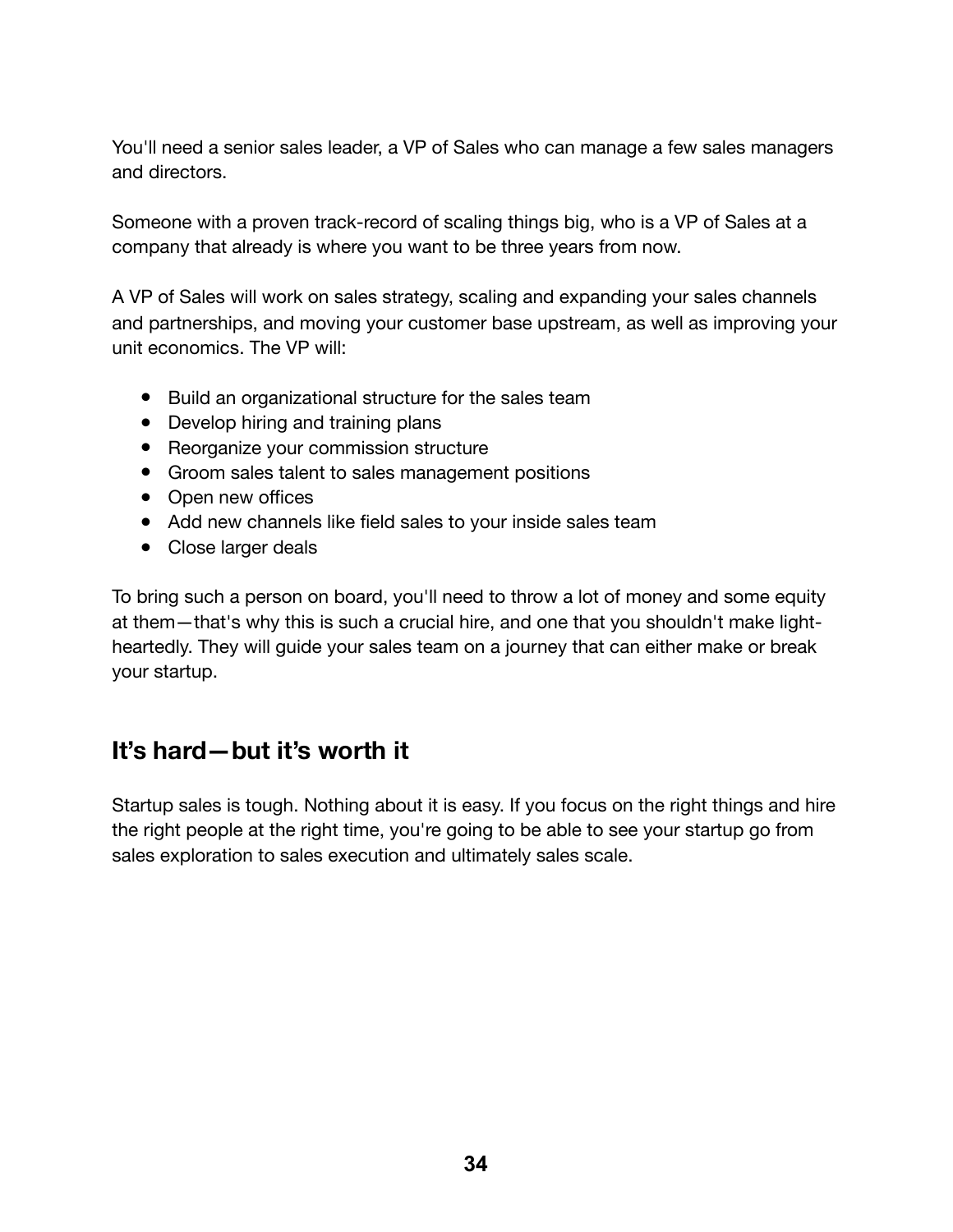# **Why you need to hire hustlers, not sales veterans**

Who are the only salespeople actively looking for sales jobs?

The bad ones.

Good salespeople are too good at selling to be out of work.

If you want to hire sales veterans at your SaaS startup, you're going to need great compensation plans, big bonuses, expensive perks, predictable and scalable sales models, and an operational infrastructure.

As an early-stage startup, you most likely can't offer many of these things.

## **Don't look for salespeople—look for salespeople material**

Look for people who have the emotional and mental blueprint of a great startup hustler. Unfortunately, these people don't typically want to be in sales. They usually have other goals and aspirations in life.

Help them view the sales job at your startup as a step that brings them closer to achieving their long-term goals. Many startup hustlers have aspirations of being founders themselves one day. Find entrepreneurial youngsters and give them a chance to grow in your organization.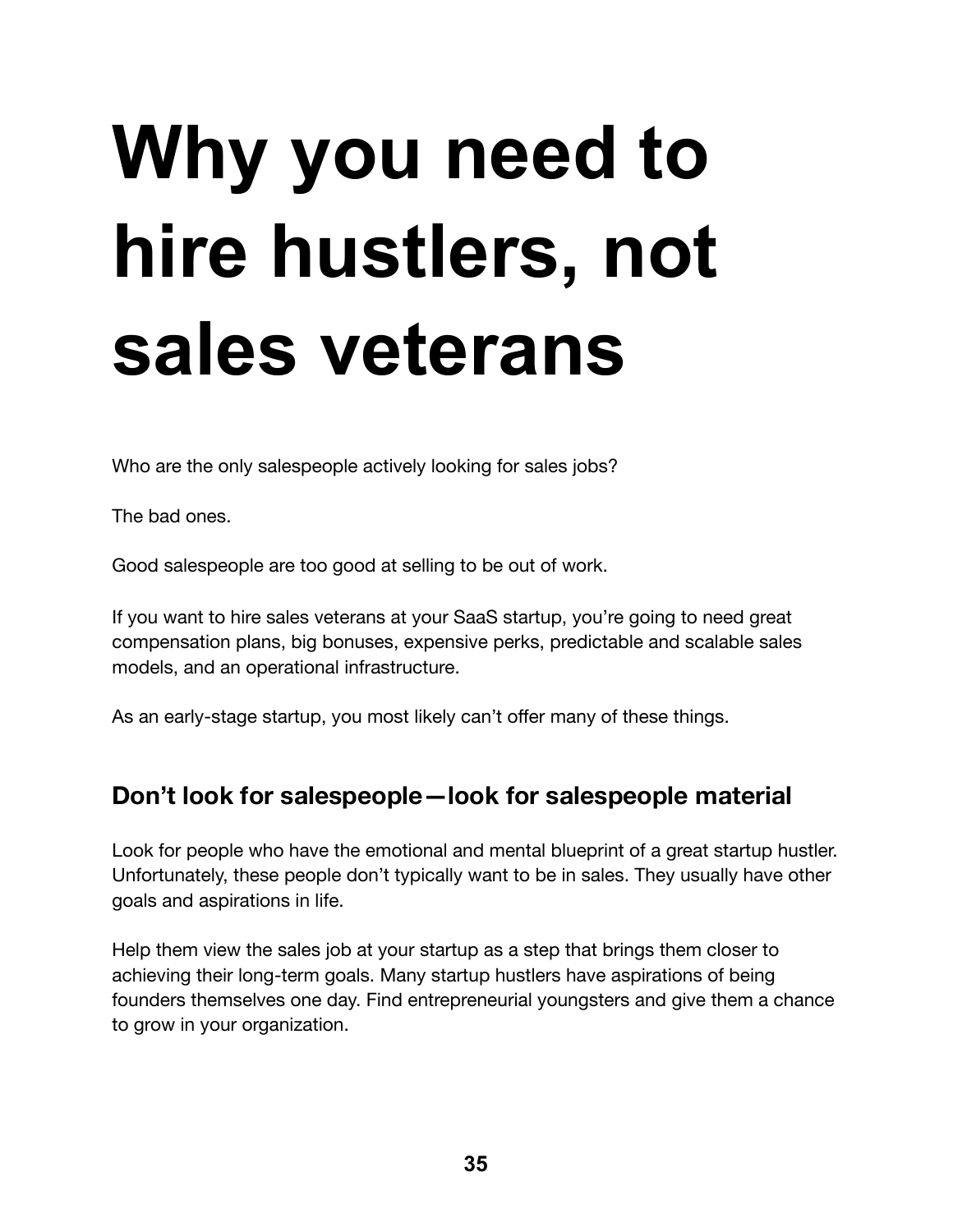So how do you spot someone who could be a great startup salesperson?

## **Characteristics of great startup hustlers**

These are the key questions you need to ask yourself:

- Do they have hustler DNA? Are they willing to do what it takes?
- Do they have an entrepreneurial spirit?
- Are they self-driven and ambitious?
- Are they competitive and enjoy a good challenge?
- Do they enjoy communicating and interacting with others?
- Do they have a high tolerance for pain? Can they handle rejection well?

Are they coachable? Are they willing to listen and learn, willing to try new methods? Are they receptive to advice and can they handle critical feedback?

## **Where do you find startup sales hustlers?**

The first place to look is always your own network: friends, acquaintances, founders whose startups just failed (or are on a path of failure), family members. Always ask if they know somebody who might be a good fit. The most obvious choices are often overlooked.

## **Hire for attitude, not experience**

In the world of startup sales, you need resourceful and talented people with good business sense, not trained sales monkeys. Always hire for attitude, not experience.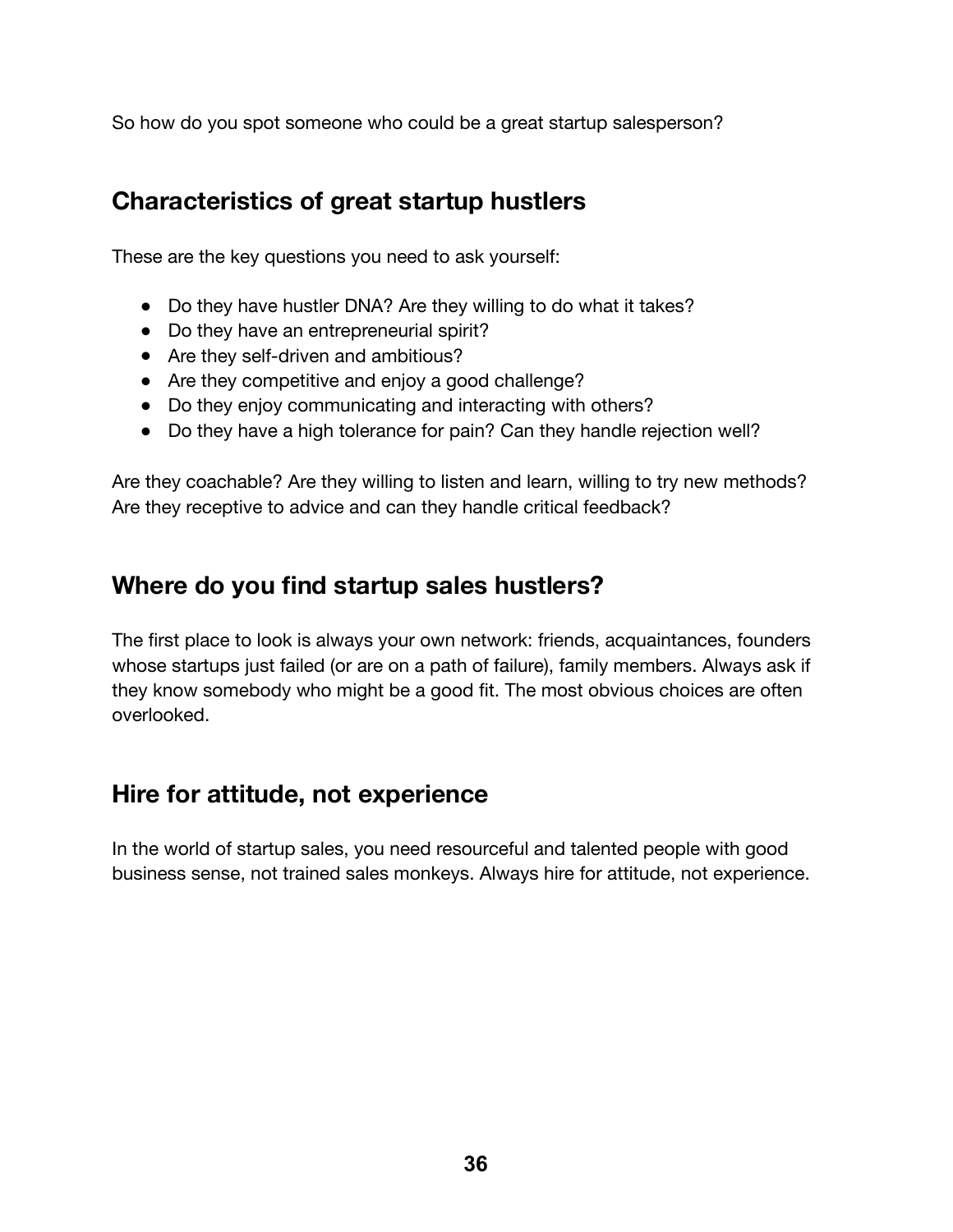# **How to design a winning sales commission structure**

If you're faced with the challenge of developing a commission structure for your first sales hire as a startup, there are two very different ways you can go about it.

# **The collaborative way**

You're looking for someone with whom you can collaboratively create a sales commission structure:

*I don't know the right way to do this, but I want to find out together with you. I* will pay you a base salary for the first couple of months while we develop the *commission plan.*

*If you want maximum money, go to a more established company that has*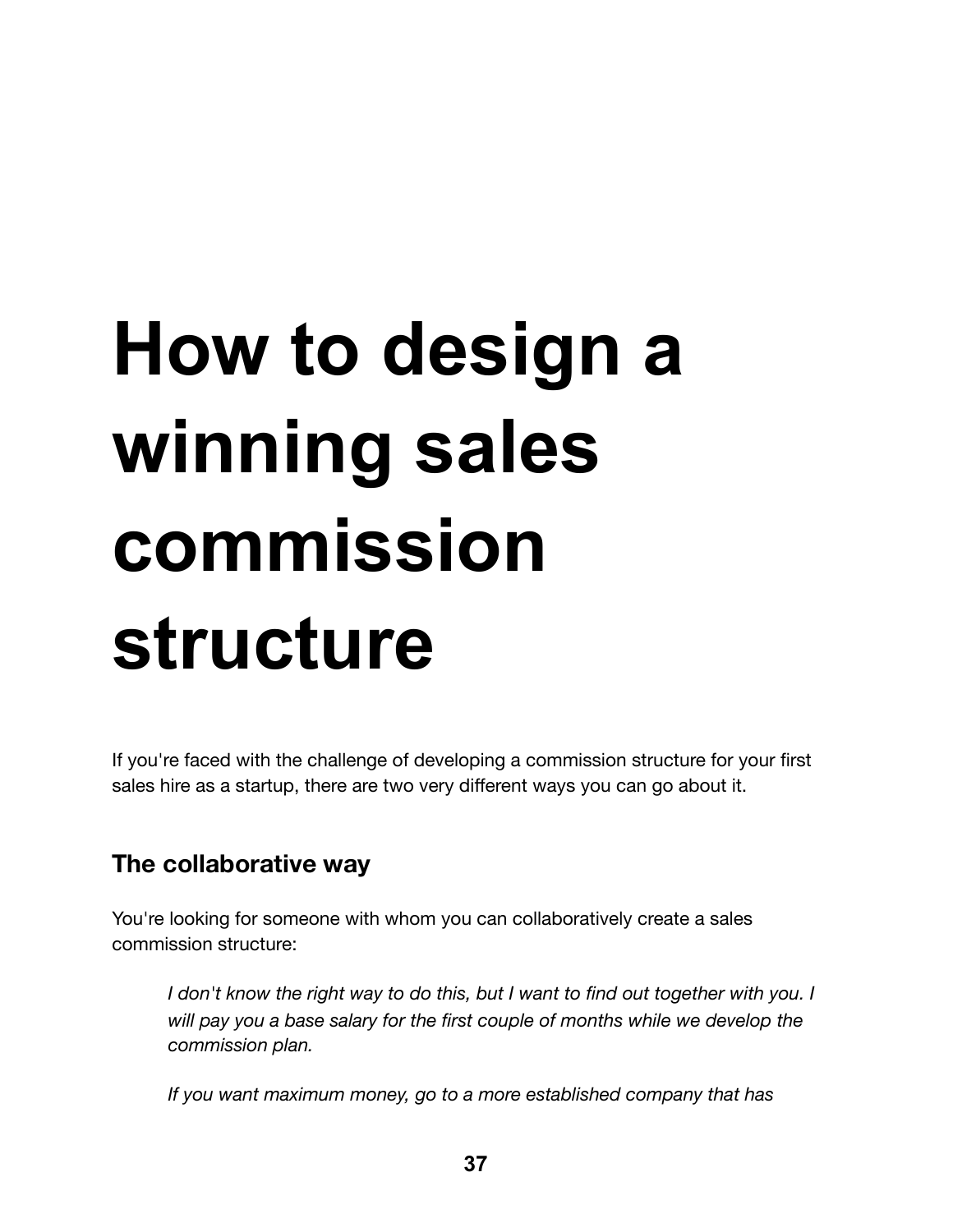*everything in place already. If you want maximum learning and growth, join us as you'll work directly with me (one of the founders or senior hires at the startup).*

*We'll have to create this sales commission plan not just for you, but for every future sales rep as well. So this won't be an easy job.*

Find someone truly excited about tackling this challenge, and then get to work together. Or go in the opposite direction.

# **The fake it till you make it way**

Pretend to know what you're doing. Present your first sales hires with a commission structure that's based on the results you want: wishful thinking.

#### **What if they don't deliver these numbers?**

You let them go, lower your expectations, adjust your commission structure, and then hire new people.

Why can't you keep the same reps? Why do you have to fire them? Because they will be (rightfully) upset if you gave them a flawed commission structure.

They won't trust you and won't feel excited about working for you anymore. So bring in new people and start from scratch with them—this time with a more achievable commission structure.

# **Don't wait**

Which way should you choose? That depends on your personality and the kind of company you want to run. Both are viable, both work, and more importantly both will get you going immediately.

One of the biggest mistakes I've seen founders make is to wait way too long to figure out "the perfect commission structure" before hiring salespeople.

There is no such thing as getting the commission structure right the first time around. This, just like everything else in a startup, will be about trial and error. Success will be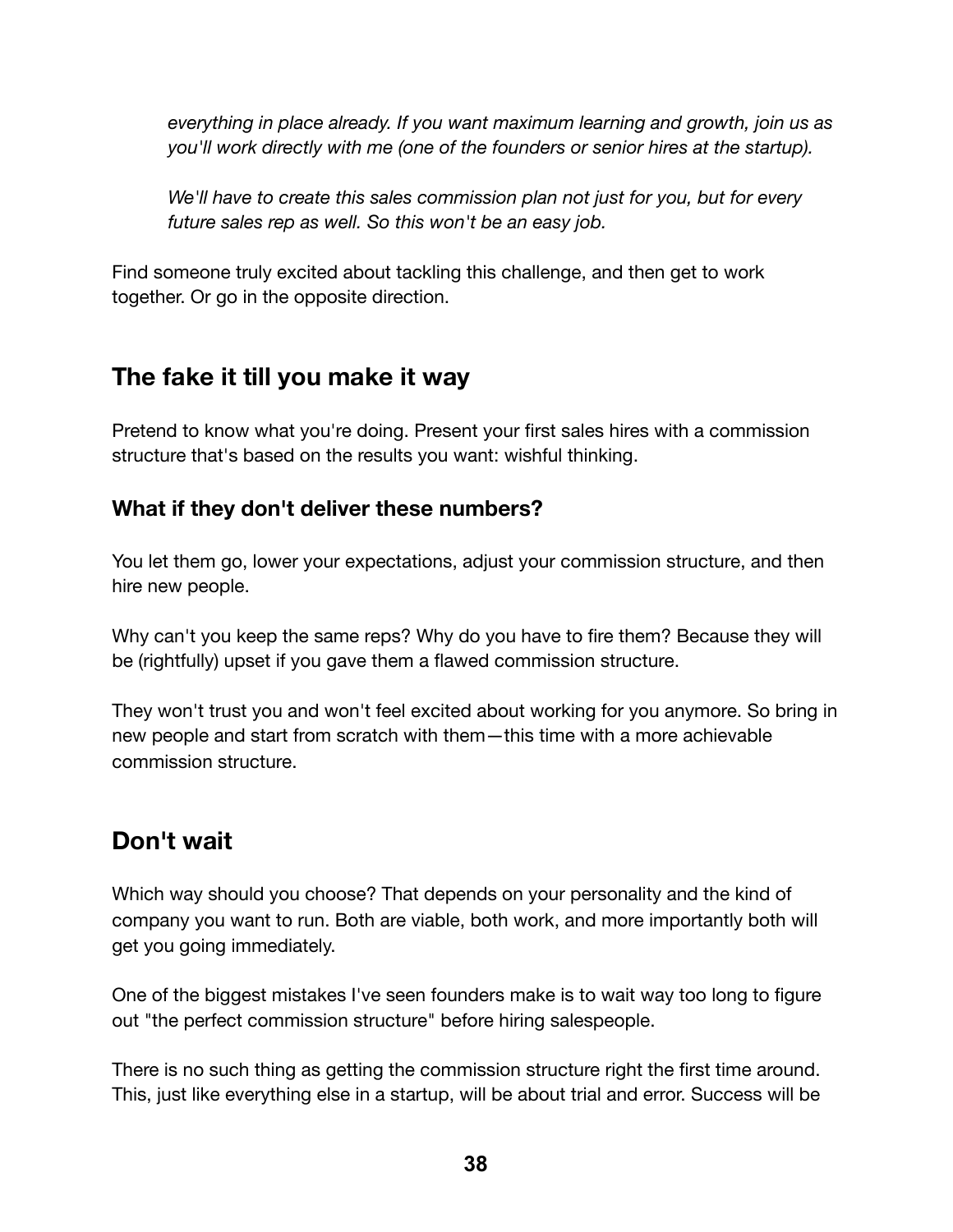achieved by moving and learning fast and course-correcting rather than thinking your way to perfect solutions and getting it right with the first execution.

We know founders that have been waiting for over two years before hiring much needed salespeople because they had analysis paralysis about the "right compensation structure". Don't be one of those startups!

# **Crunching the numbers**

Once you've decided which way to go, you'll need to think about the actual numbers. How do you best incentivize sales reps? How do you align their interests with your business' interests? There's a delicate balance to it: you want them to be aggressive enough to pursue deals with determination, but you don't want them to close bad deals.

Coming up with the right commission plan is a difficult and complex task.

# **Real-life case study**

A friend of mine got hired as the head of sales and business development at a cool startup.

He was about to hire their first salesperson, so he needed to come up with a commission structure.

Their product costs several hundred dollars a month. His idea was to pay out \$100 every month for the sales rep who brought in the deal for the first 12 months.

He asked, "What do you think? Is that a good idea?"

I told him to not spread things out so much. Instead, pay upfront, but pay a little less.

Rather than paying out \$1,200 over the course of 12 months, he could pay \$600 after three months.

What's the advantage in structuring things like this?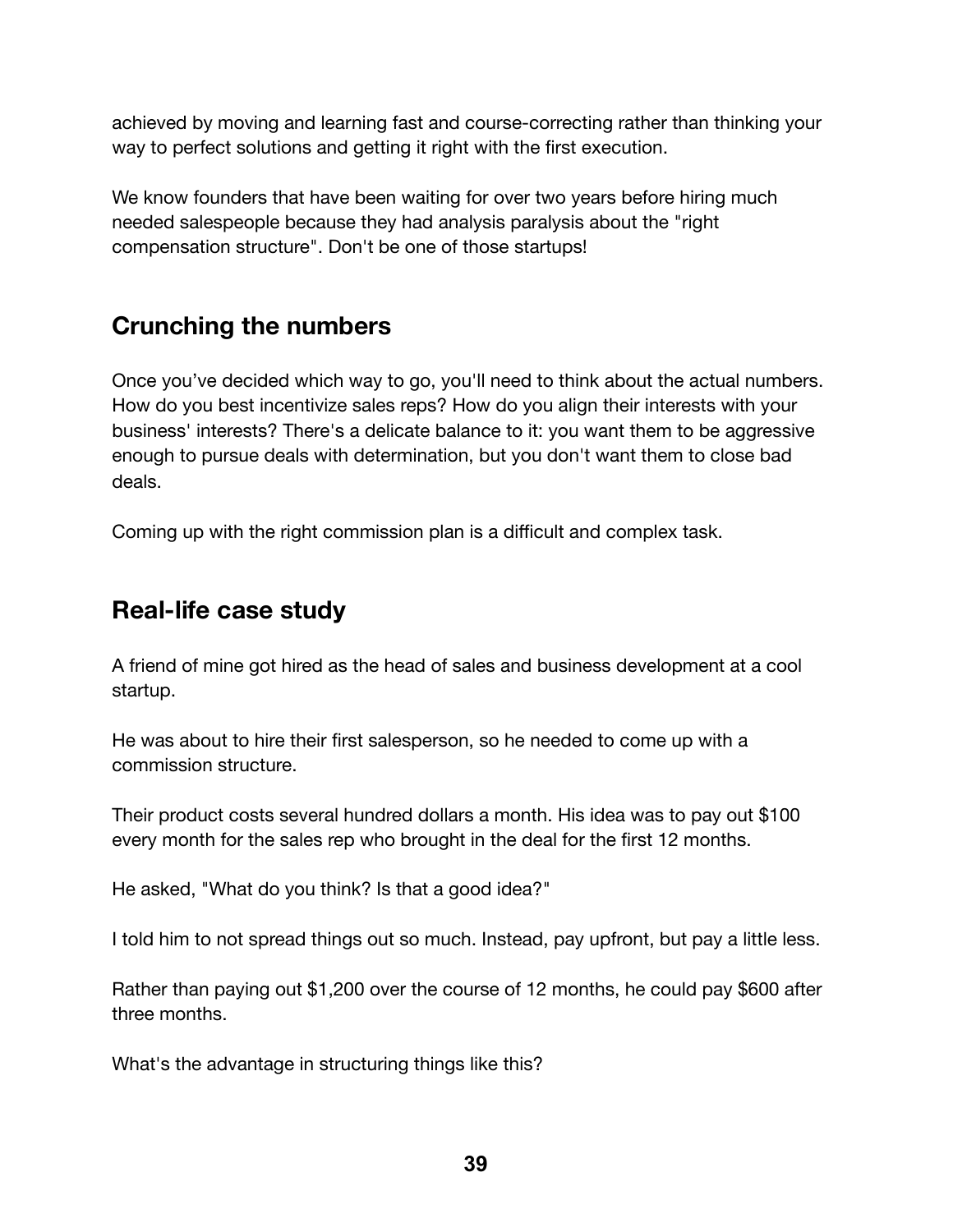It will keep the sales rep motivated. If a sales rep knows he'll still get commissions for the deals closed six months ago, he might become complacent. You want your sales reps hungry.

Is this the perfect commission structure for his business? I doubt so. But it's a decent way to get started.

# **Compensation/sales fit**

But what about churn? Expansion revenue? I know there are a lot of details that need to be fine-tuned to design a compensation plan that will fuel and scale your sales efforts. I don't want to suggest that it's easy at all.

Just like it's impossible to hit product/market fit without having your product hit the market, you won't get compensation/salesperson (and sales model) fit without having salespeople perform under your compensation plan. Then, and only then, can you find the strengths and weaknesses of your commission structure.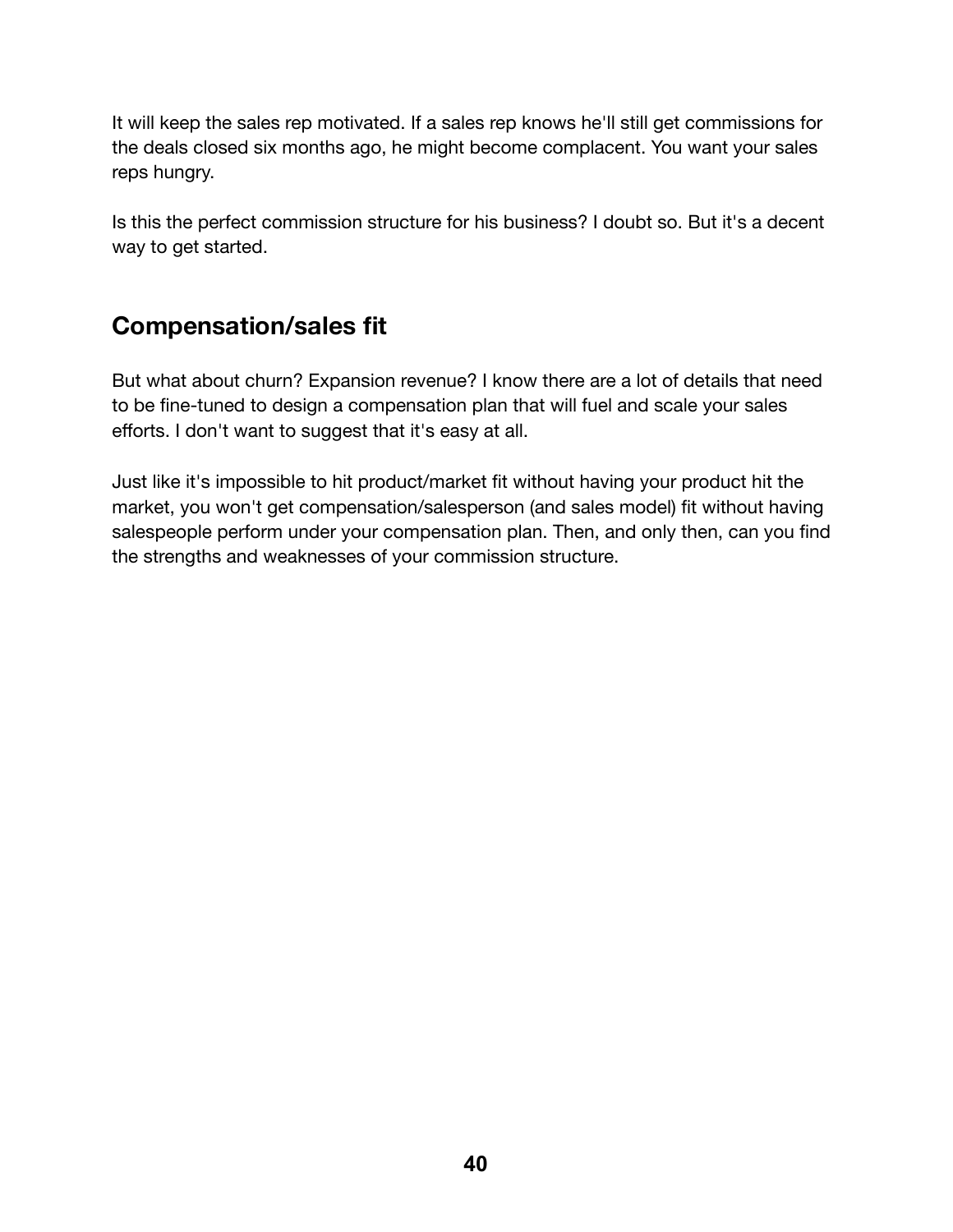# **Finding the right B2B SaaS customers**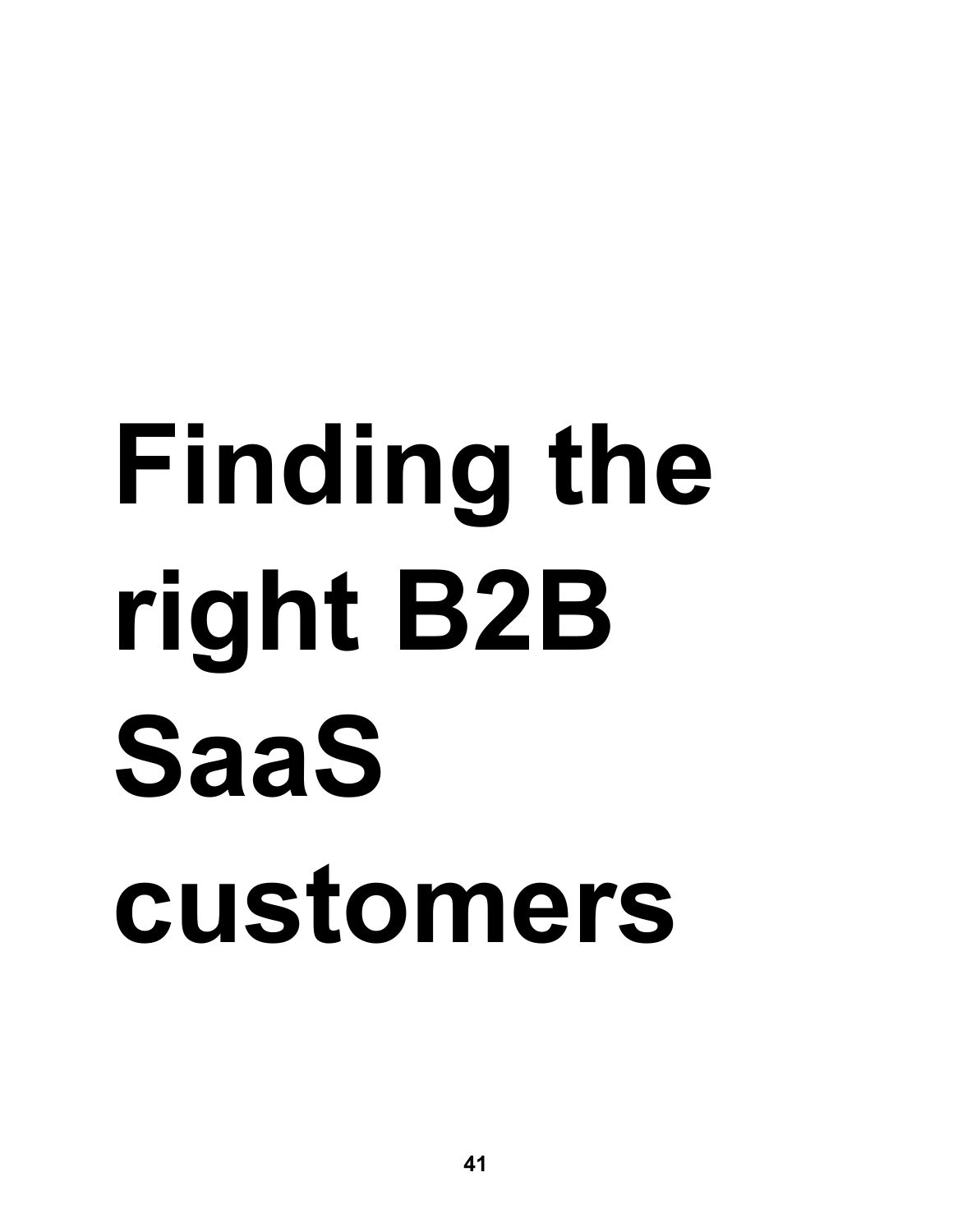# **Create your ideal customer profile**

Pretty much every week, I speak with founders and sales directors who struggle to reach their sales goals because they haven't nailed their ideal customer profile yet. Many of these are very small teams, but in some cases even startups with millions of dollars in funding aren't clear of who their ideal customer is.

So let's start with the basics ...

# **What is an ideal customer profile?**

It's basically a description of a fictitious organization (company, government agency, non-profit organization) which gets significant value from using your product, and also provides significant value to your company.

Let's further examine the three parts of this ideal customer profile definition.

#### **How does this organization provide value to your company?**

- First and foremost, they pay you for the value you provide them—but there are many other secondary ways a customer could benefit your company
- They help refer you to other companies
- They become advocates for your company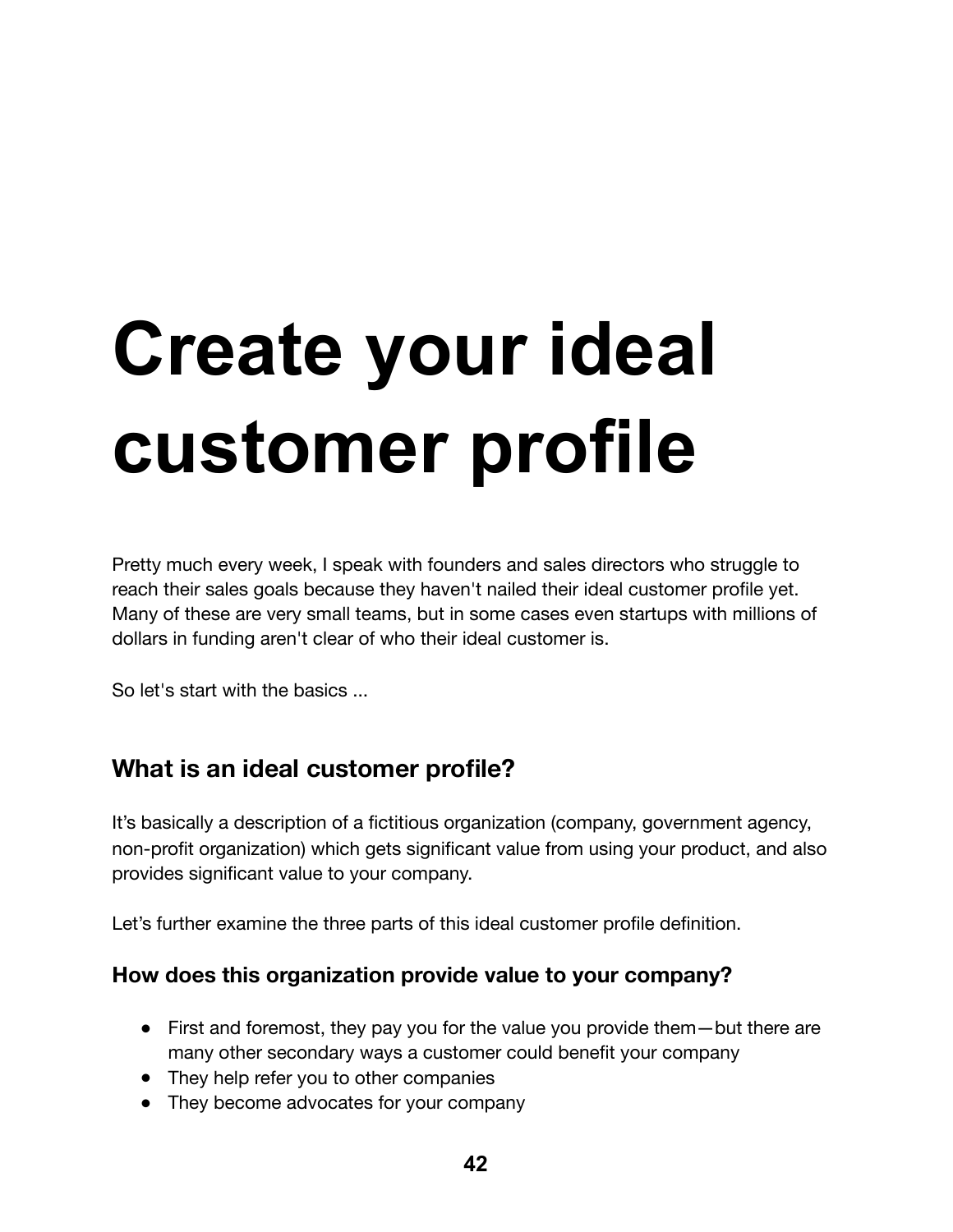- They give you access to resources to grow your business
- They provide you with valuable insights into new opportunities
- They're pleasant to deal with and don't require excessive amounts of support
- They let you use their logo and provide a testimonial that you can use in your marketing materials
- They're a constant and never-ending stream of positive feedback and encouragement for your team

Having listed all these, it's worth restating that the most important indicator of value they provide to your company is the amount of money they pay you!

### **How does this organization get value from using your product?**

- You help them make more money
- You reduce their expenses
- You alleviate pain points
- You increase productivity
- You raise morale
- You help them better service their customers
- You help them to become more successful
- And a thousand other ways...

But ultimately in B2B, it's about how you affect the bottom line, and if your solution doesn't have a direct correlation with profits or expenses, you should be able to demonstrate how it indirectly will affect the organization's finances.

### **Even though it's a fictitious organization, the fiction is based on some solid facts and real data**

You don't just fabricate an ideal customer profile out of thin air. Instead, you systematically identify shared traits and characteristics of real customers who are succeeding with your solution. We'll talk in more detail about how to do this, but first, let's look at some of your real customers.

## **Make a list of your best customers**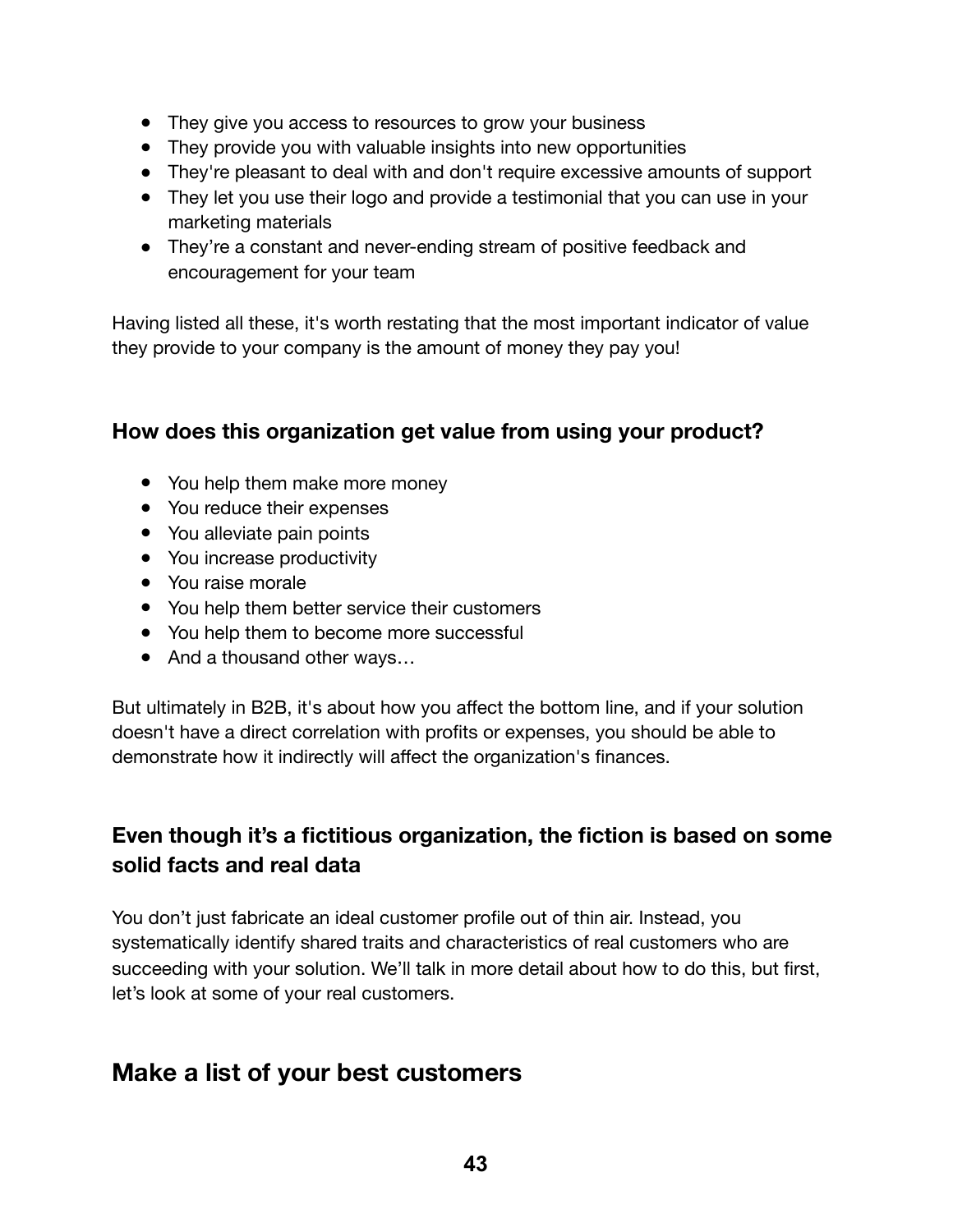Create a list of your 10 best current customers.

You should be able to call these customers and ask them: "How much are you paying us for our solution? And how much value are you getting out of it?"

The second number they tell you should be a multiple of the first number. So if they pay you \$100 a month, they should be getting at least \$200 of value in return from using your solution.

It's not enough that they pay for your solution. They need to actually get significant value from it and be aware of the value derived from your solution.

#### **Sell to your customers in three stages**

Don't assume that this magically happens by itself. You should take charge of making this happen by selling them in three stages:

- **Before they buy**, you need to sell them on the promise of your solution. You need to convince them that your solution has the potential to make them successful, and is worth investing in.
- **After they buy**, you need to sell them on actually implementing your solution. It's not enough that they just paid you for it—they actually have to invest time and resources into utilizing it, so that the promised value is actually created.
- **After they've received the value**, you need to sell them on realizing that it's your solution that has created the value. You need to ensure that the people in the organization are aware of the value your solution has created. This is not something that happens by itself, it's something that needs to be engineered and directed (especially in large organizations, where there will always be individuals and departments eager to claim credit for achievements.)

#### **Don't have 10 ideal customers yet?**

If you can't come up with 10 customers, drop everything else and focus on getting these 10 ideal customers. Either support some of your existing customers over to the top until they reach that level of success with your solution, or bring in new companies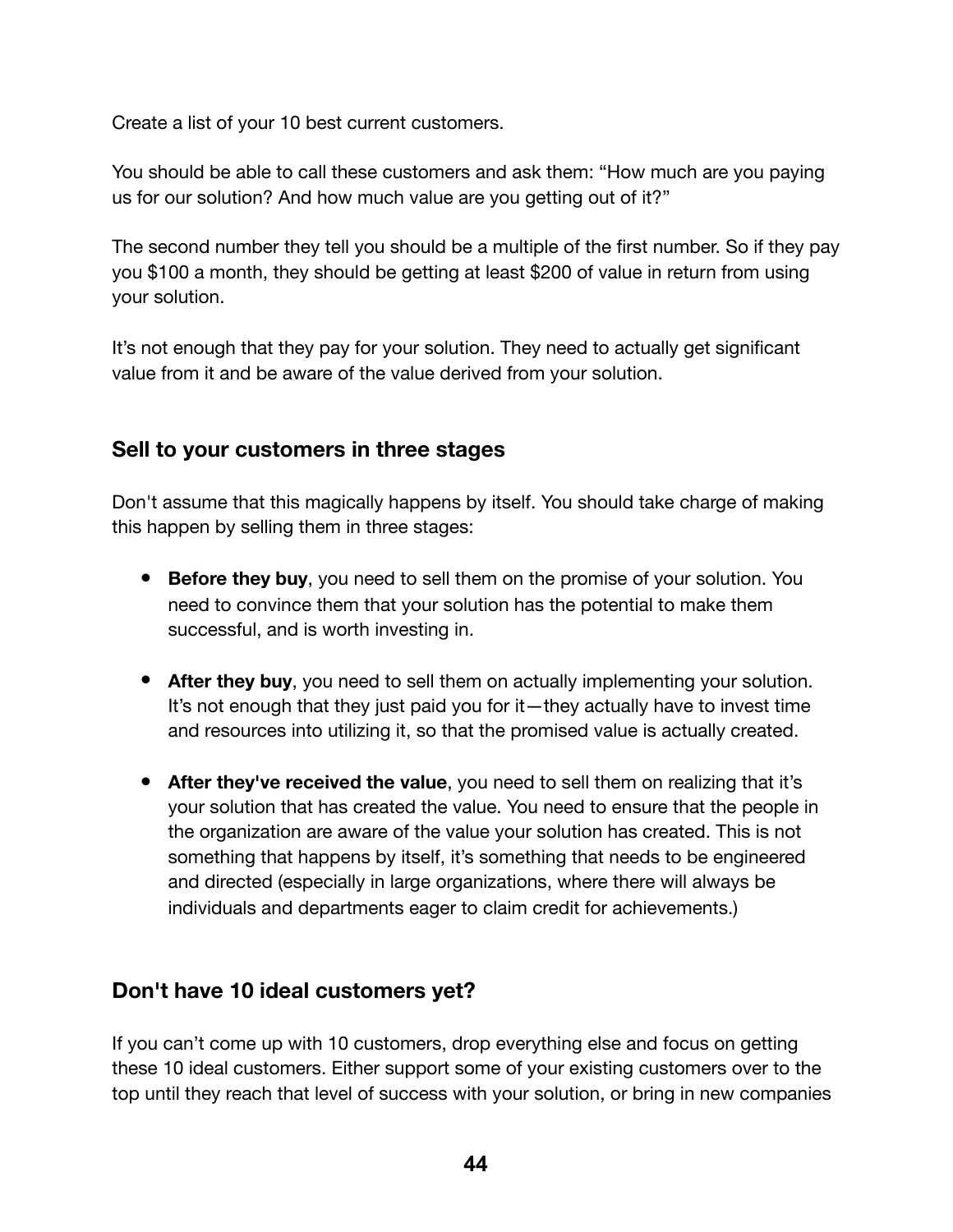and onboard them to ensure their success with your solution.

# **Find common attributes**

Now look at this list of your ideal ideal customers, and ask yourself: what do they have in common?

This is where you have to brainstorm and do your research. Dig deep and come up with lots of attributes for each of these 10 companies so that you later find commonalities.

# **Your ideal customer profile template**

The best way to go about this is to identify which questions are worth asking your ideal customers. Here are some ideas to get you started in different directions:

- What's the size of the organization? (Measured in revenue, number of customers, number of employees, etc.)
- What's the size of the relevant department?
- Do certain certain job titles exist in the organization?
- Which industry or niche are they serving?
- From which academic institutions did they recruit their employees?
- Which companies have current employees previously worked at?
- Do they largely promote people from within the organization, or do they mostly bring in experienced leadership from outside? (e.g. in the first case, they might value training their personnel higher, versus in the latter they have more demand for recruiting services)
- How long have they already been in business?
- What's the number one reason that would prevent them from buying your solution?
- What's the number one reason that would make them decide to buy your solution? What makes your offer appealing to them?
- What goal do they want to achieve with your solution?
- How are they currently trying to achieve this goal?
- Why did they decide to try this approach? What was the decision-making process that led to this choice?
- What's the main pain point with their current approach?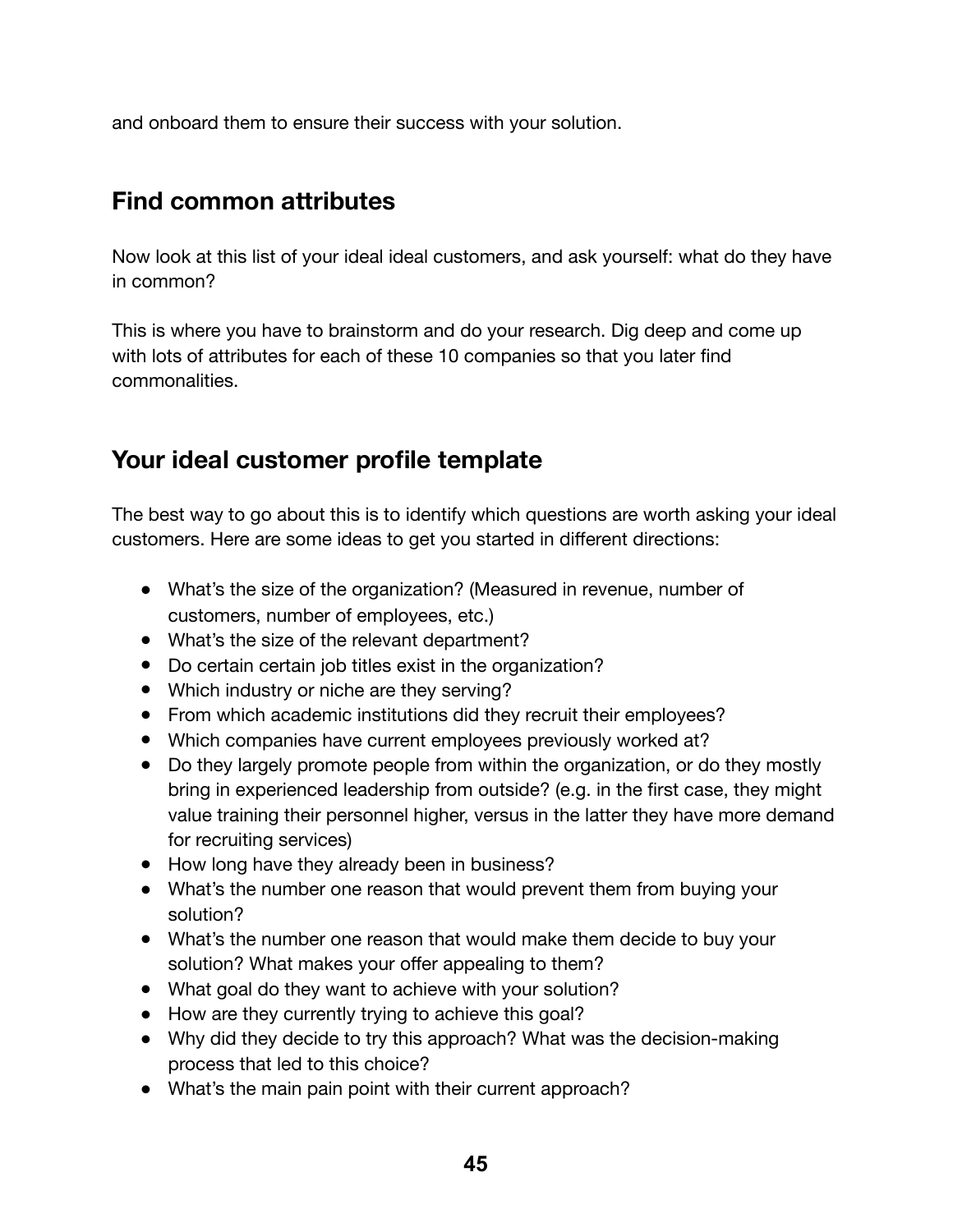- What are the three most important features for them?
- What's their buying process like?
- Did they ever make a purchasing decision to fulfill the need? If yes, how often did they already do this?
- Which industry publications, blogs or websites are they following?
- What kind of tools or services are they using?
- Where are they located?
- Any recent personnel changes? Restructuring? Other recent events in the company?
- Seasonal or temporal factors? (e.g. spending remaining budgets before end of year? Selling remnant advertising before going to print? Having to meet goals before end of quarter? Low demand during summer?)
- How have they been affected by changes in the economy or other developments outside their sphere of influence?
- What kinds of social media platforms do they use?
- What kind of usage patterns do they show?
- What's their culture like, what values do they practice?
- How do they position themselves in the market?
- What words do they use to describe their product or service?
- In which directories do they get listed?
- Which associations or trade groups are they members of?
- Are they more driven by a desire to be innovative or to reduce risk?
- Which trade shows or industry events do they attend?
- How technically sophisticated are they?
- Where do they source their materials?
- What distribution channels do they use?
- What's their awareness stage? Do they already know your product and just aren't motivated enough to buy? Do they know the end-result they want but not that your solution is capable of delivering it? Do they know that they have a problem, but have no idea how to solve it? Aren't they even aware of the problem, and need to be educated of the fact that they have a tremendous opportunity for improvement?

As you can already see, there are hundreds of questions you could be asking, and it's impossible to provide an exhaustive list. That doesn't mean you should be answering all of these.

Don't get stuck in generic templates which try to define your ideal customer in terms of broad demographic, psychographic, and behavioral attributes. These fill-in-the-blank customer profile templates are no basis for creating highly targeted lead lists.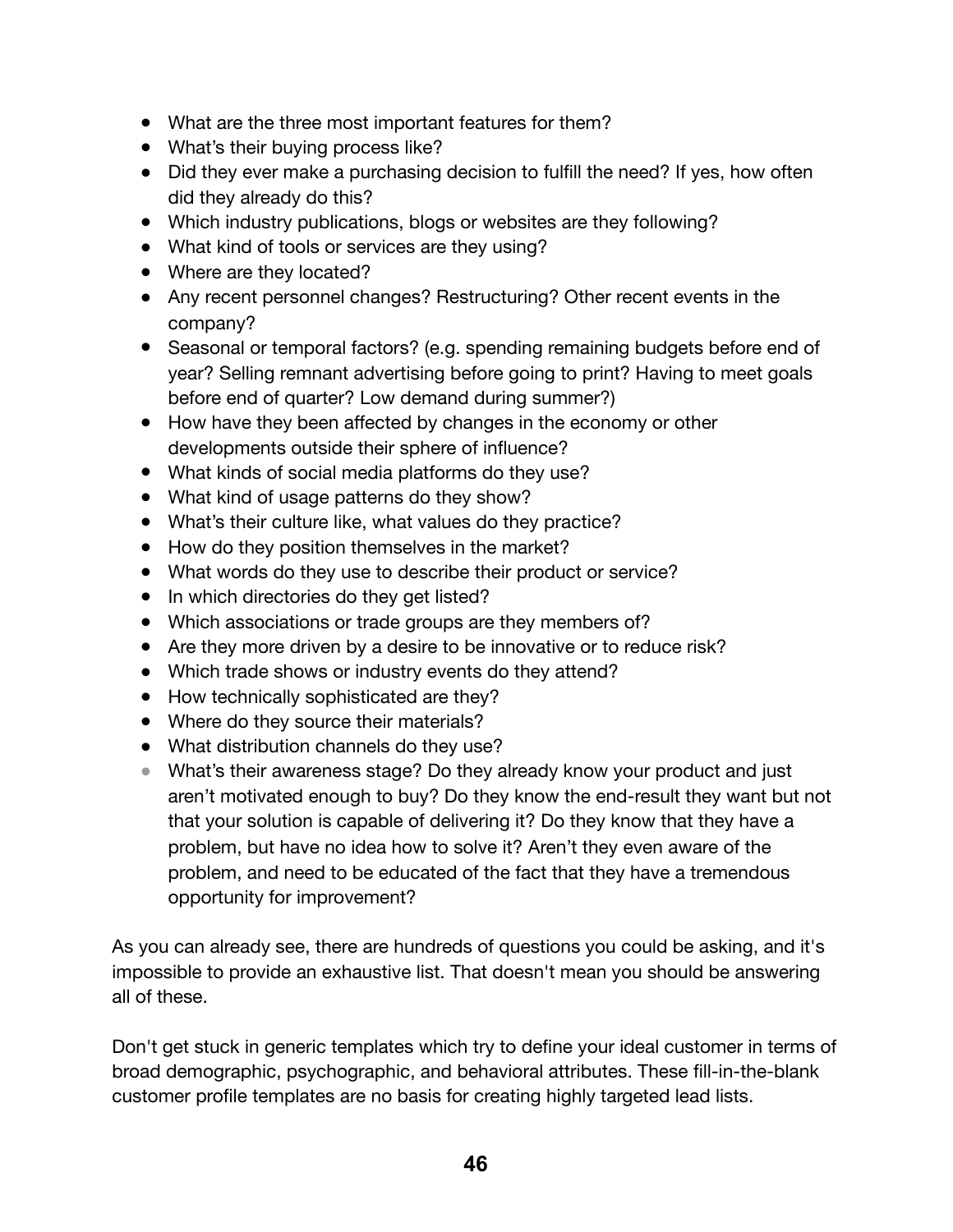Get together as a team for a couple of hours and brainstorm which questions are relevant to your ideal customers.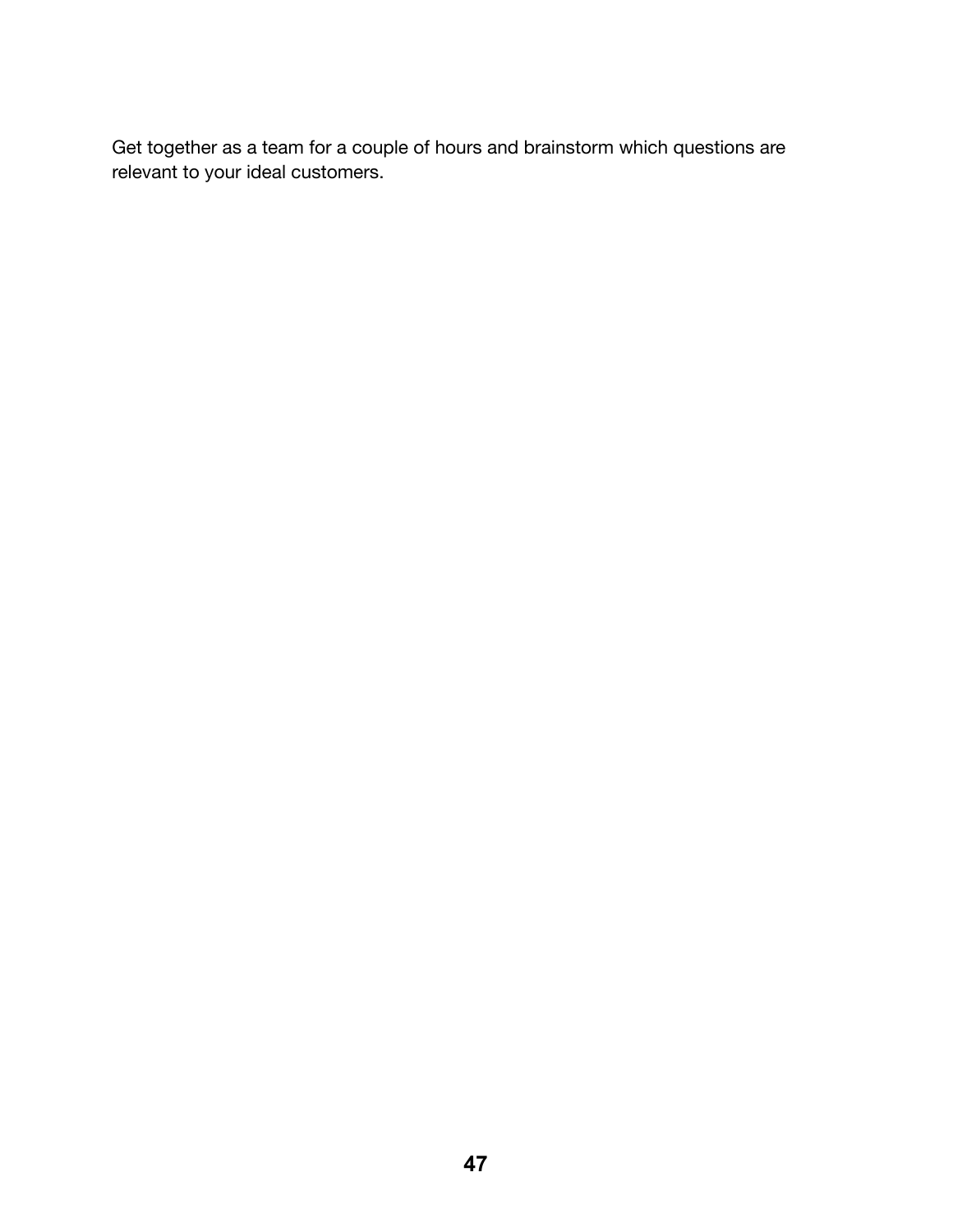# **B2B lead generation basics for startups**

How should you source your outbound sales campaign leads? I see a lot of people get this wrong—they choose the easiest, least intelligent way of generating leads, and it ends up hurting their business.

# **Highest quantity/lowest quality: Buying lists**

If you buy from data providers like Data.com or Zoominfo.com, you should expect that a certain percentage of that data will be outdated. It's been a couple of years since I last use any of these companies, but back then about 30%–40% of the data I bought was outdated.

This will cost you twice: 1.) you spend money acquiring bad data, and 2.) you invest money, time, and resources reaching out to unqualified leads.

# **High quantity/low quality: Web scraping**

An alternative to buying lists is to make your own list by scraping websites, which means you extract contact data from a website with a little program or script.

It's a bit of a gray area, and you should check if the website you want to scrape allows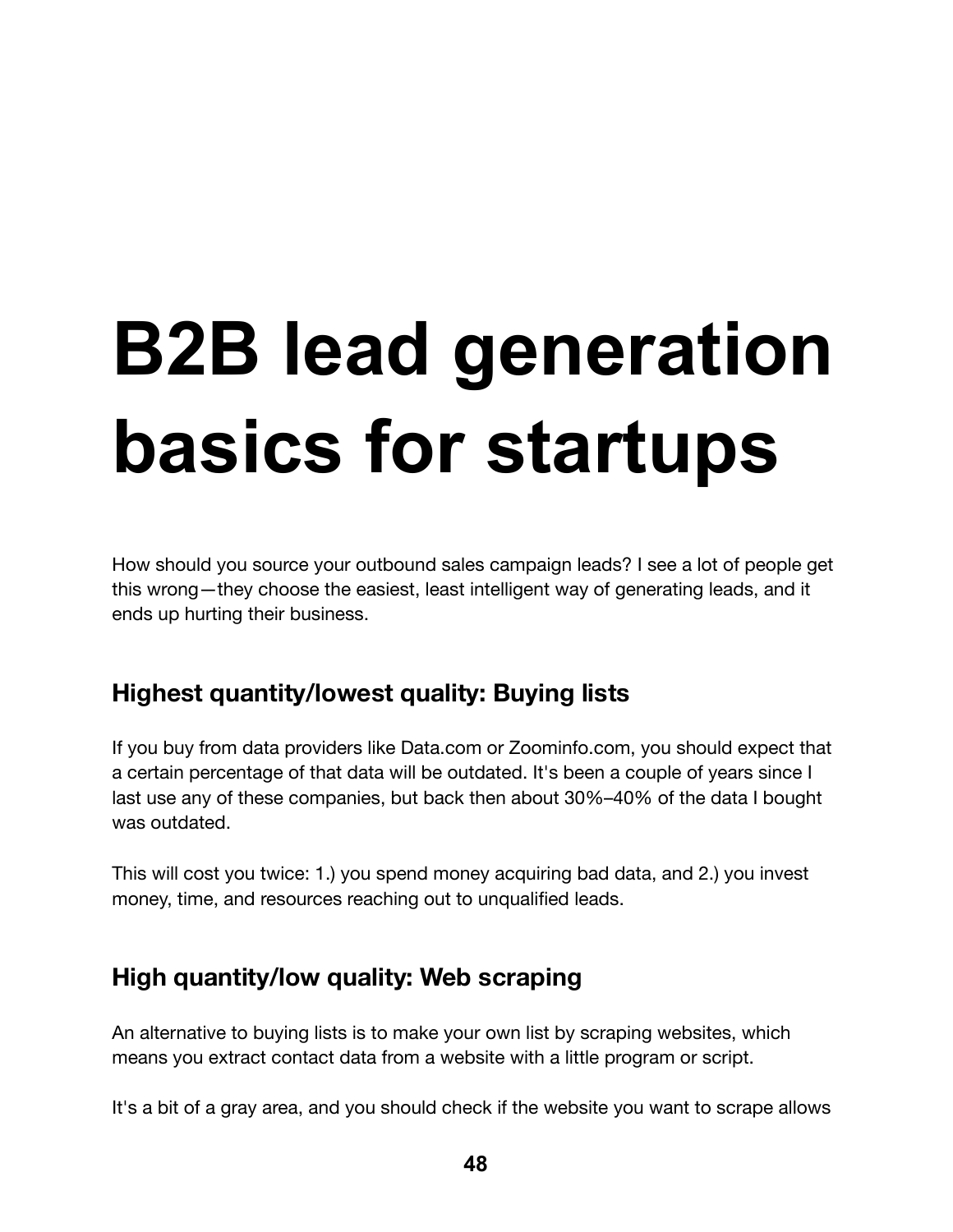for that.

If you target a very specific niche and there are highly targeted websites, this can be a successful approach.

# **Low quantity/high quality: Outsourced lead gen team**

Hire a company that manually finds leads for you, based on the criteria you establish with them.

# **Lowest quantity/highest quality: Create customer profiles**

Look at your current 5 most successful customers. Successful in this context means: 1.) they get the most value out of using your product, and 2.) you profit greatly from them being a customer.Look for the strongest win-wins between you and your customers.

And then try to identify the core DNA of your most successful customers. Ask a lot of questions about these companies and look for common denominators:

- How big is the company?
- How many employees do they have?
- What other software tools do they use?
- What are the titles of all the employees?
- What kind of social media platforms do they use?
- Where are they located?
- What's their average deal size?
- How long have they already been in business?
- How did they hear about us? How did we acquire them?

You'll have to ask a ton of questions and then filter for the most relevant commonalities.

Based on that activity, you'll then create a very specific customer profile.

And then you find another 5 to 20 businesses that have the same core DNA (sometimes you can start with their closest competitors).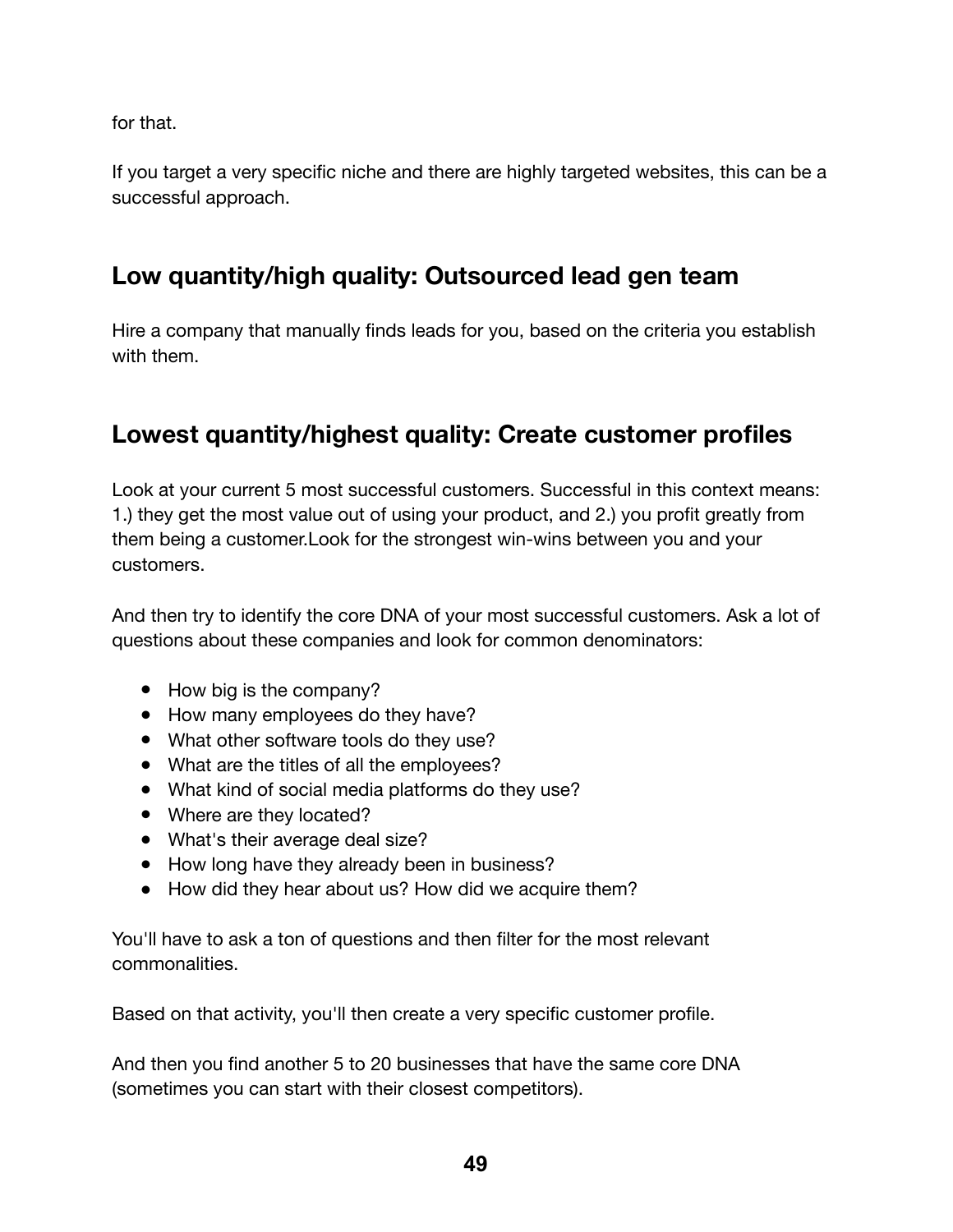You don't need thousands of shitty names. You just need a handful of really great ones.

Reach out to those and strive to create high-quality sales conversations. Try to maximize response and conversion rates. Gain deep market insights that you can then leverage to make more sales and close better deals.

# **Find out what works best for you**

You can probably tell that I personally prefer the highest quality, lowest quantity approach. But I encourage you to experiment for yourself. In some industries, for some businesses, the "spammy" high quantity/low quality approach actually works best.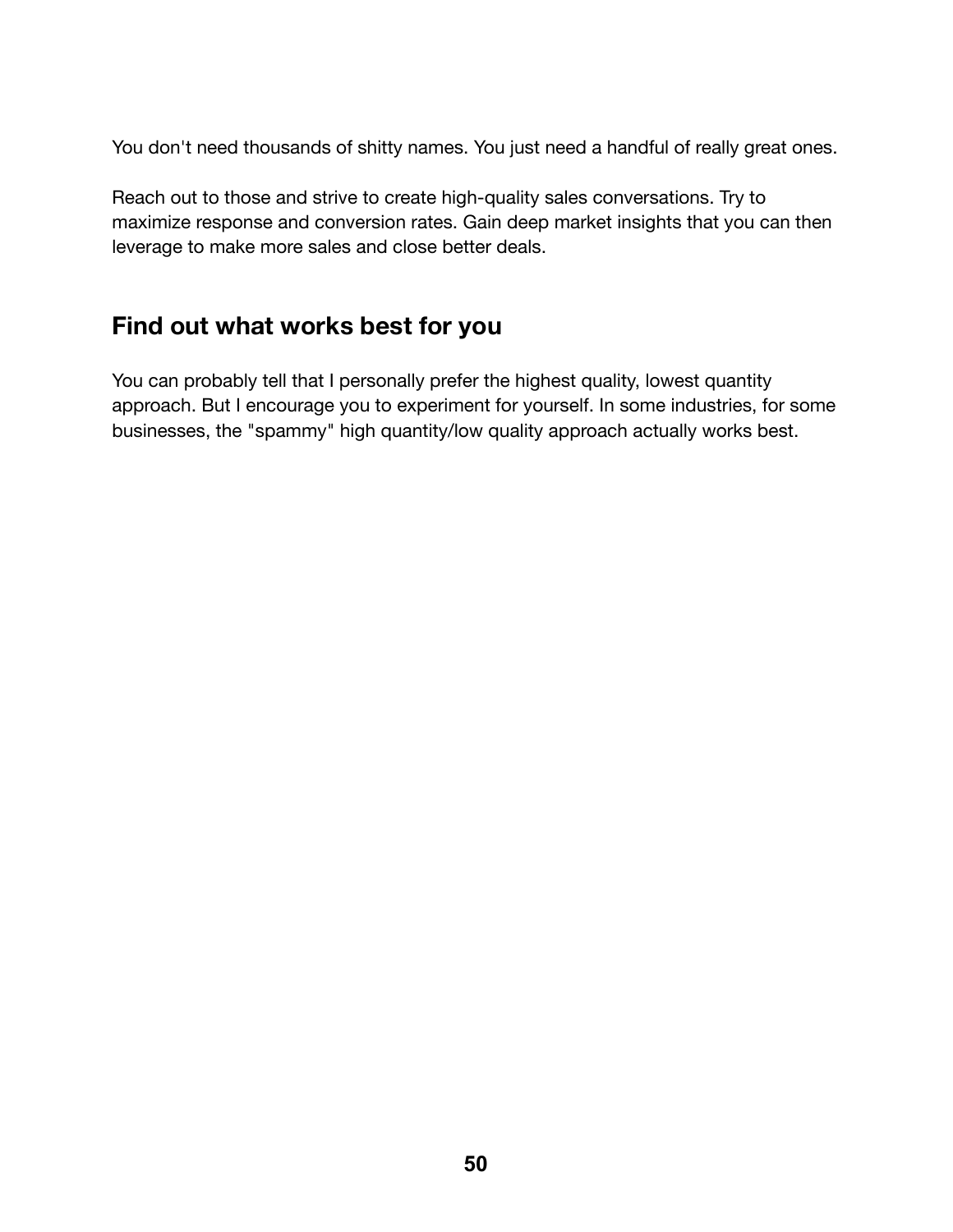# **How to sell your SaaS product to enterprise customers**

Selling SaaS products to enterprise customers is arduous work.

You typically need 6-to-18 months to close an enterprise deal. First, you need to reach the right people within an organization. Then, once you've identified the right person, it's time to develop an internal champion. This doesn't happen overnight.

Selling a SaaS product also presents its own challenges:

- SaaS typically relies on self-signups, but most enterprises want to be sold by an account executive
- SaaS typically comes ready-made, but most enterprises want a customized solution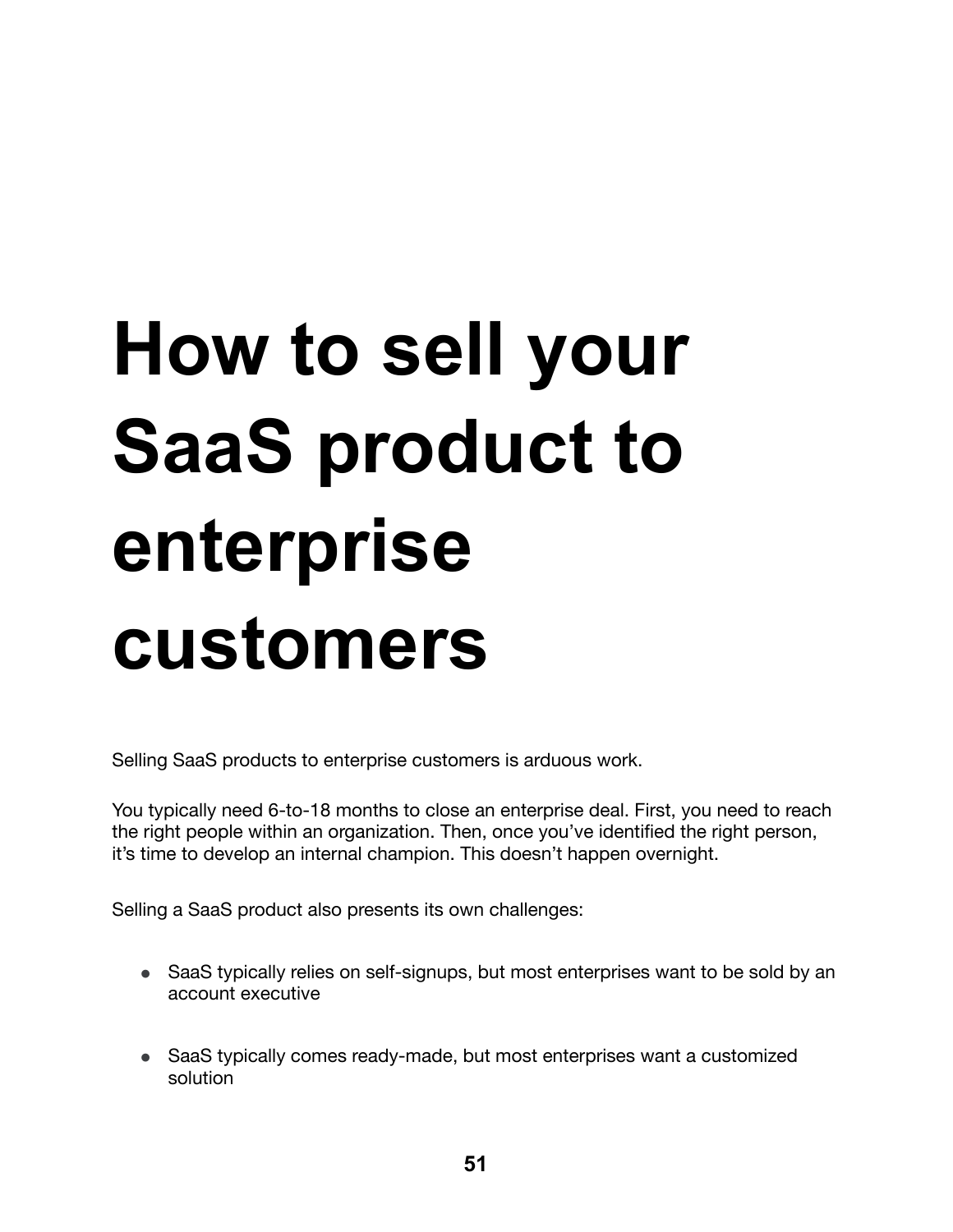• SaaS typically lives in the cloud, but most enterprises want to look at onpremise versions

Enterprise customers are concerned about security. They want more control over users and data. They often have their own contracts and legal departments. It's important to consider all of this as you decide whether enterprise sales is right for you.

### **If you're up for the challenge...**

#### **Know what you can and cannot promise**

Be upfront. Don't make promises you can't keep or commit to requests you can't fulfill. Don't say yes to everything they propose.

If an enterprise customer wants to do a pilot first, proactively manage the process. You want to make sure that your product actually gets adopted.

#### **Know what to charge for enterprise deals**

It's smart to charge a markup on your regular monthly price. They're going to request discounts anyway, so give yourself enough room to negotiate. Sometimes, you'll negotiate price with one department and, after you're passed to another department, they'll request another discount.

Remember to offer a big (and expensive) training and support package.

And don't accept anything less than a pre-paid 1- or 2-year contract. It's not worth selling monthly deals to enterprise customers. The work you have to put in—closing the deal, onboarding, setting them up for success—is worth at least an annual commitment from them.

If you put in the effort, and you make smart choices along the way, even one enterprise customer can drive massive growth for your business.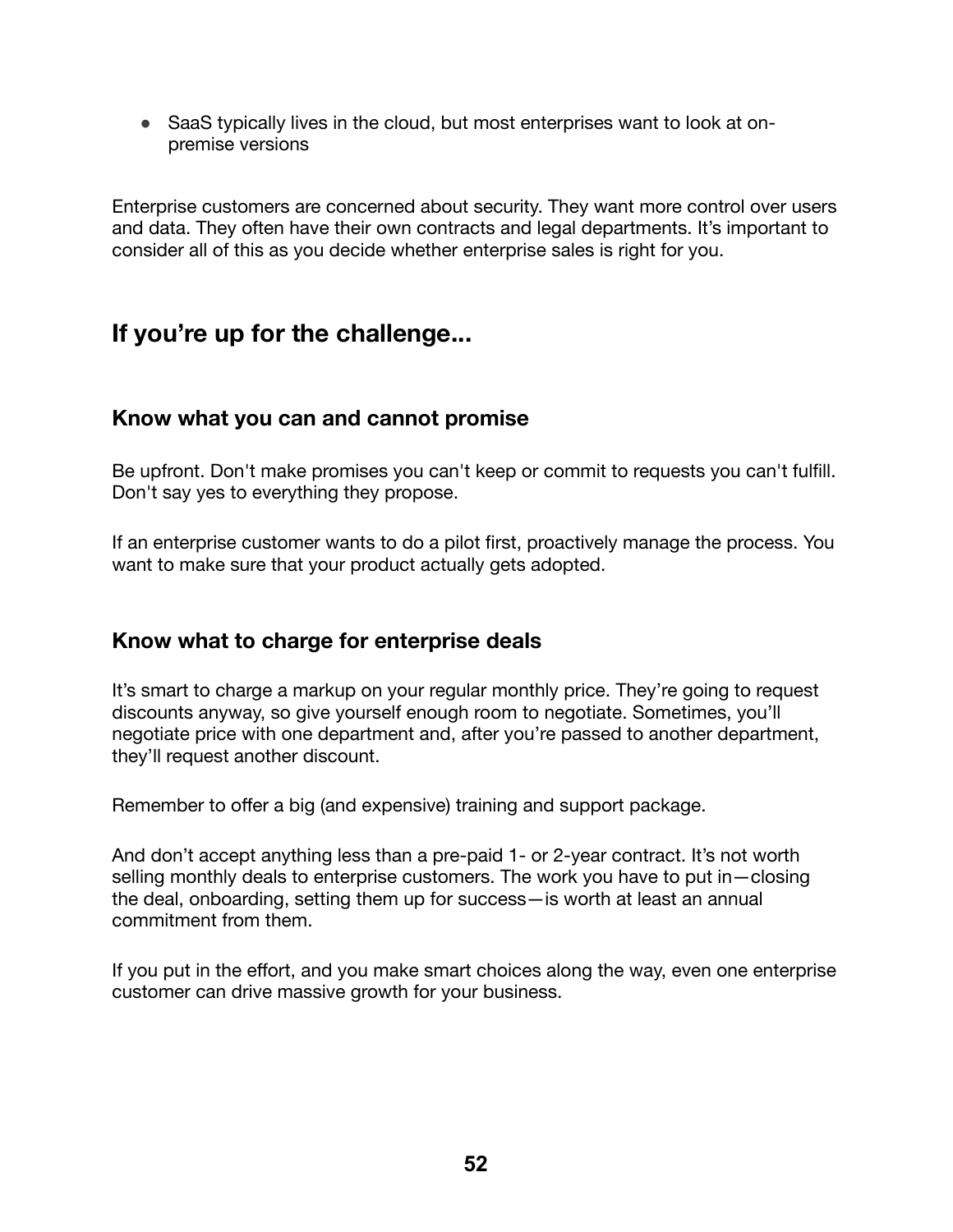# **How to sell your SaaS product to governments**

SeamlessDocs didn't set out to revolutionize the way governments digitally process forms. The startup—whose software instantly converts PDF or Word docs into dynamic, smart, cloud-based forms—wasn't even thinking about the government.

They began like many other startups—with a vision, a couple of people, and a rough product. They had found some traction with small businesses, but not enough to achieve the kind of growth they aspired towards.

The turning point came two years ago, as Marc Ende, the company's Director of Sales, was working late into the night. The phone started ringing: "Hey, can I get a demo? I work for the state of Tennessee. I'm in the HR Department, and was wondering if I can use your electronic signatures on my forms."

This call changed the future of the company.

Suddenly, everything clicked. Instead of selling to small businesses with a few forms each, SeamlessDocs looked at the government, and saw an industry drowning in permits, registrations, applications, contracts, and surveys. They saw a sector ripe for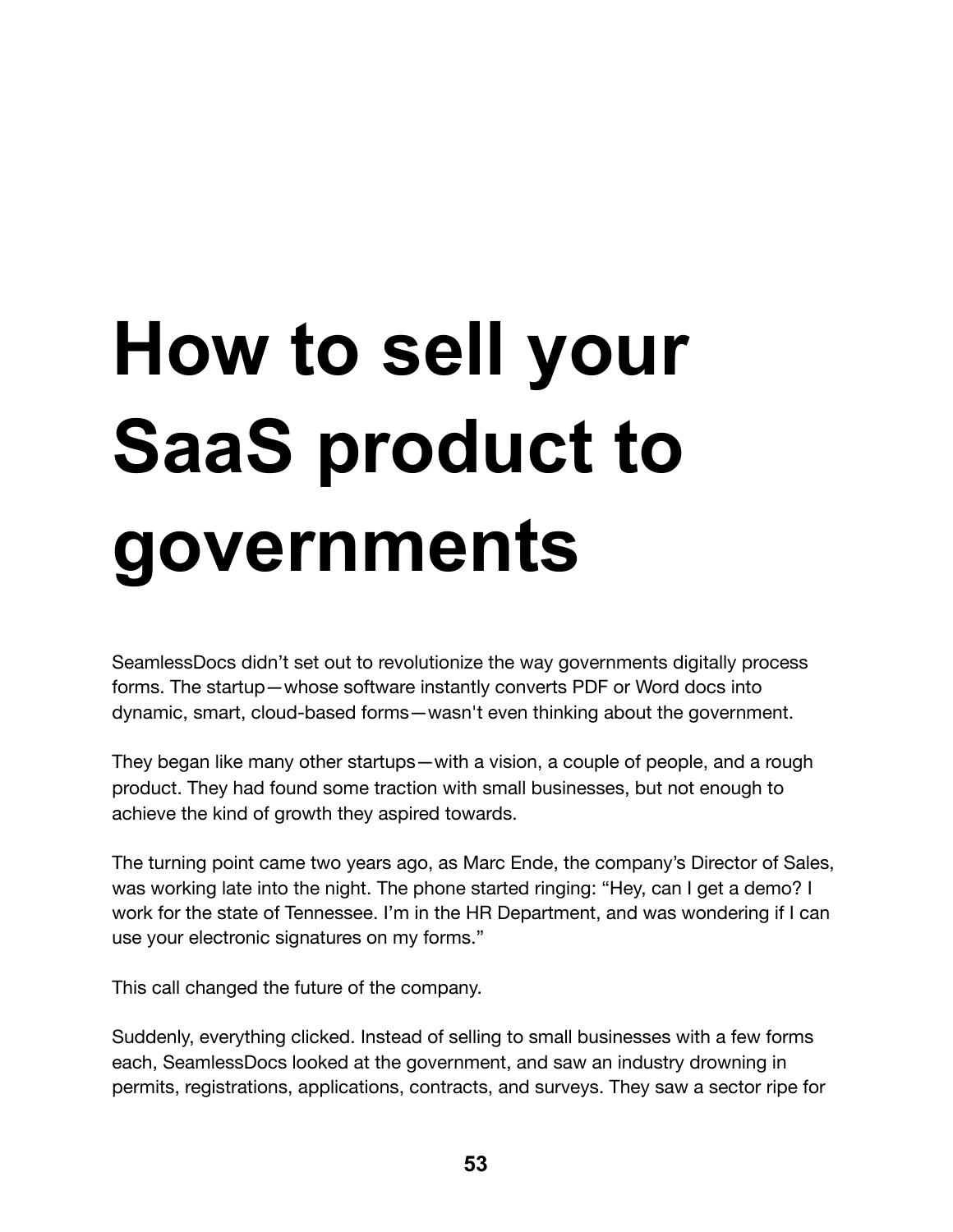disruption, and the perfect market for their product.

The whole team sat down and decided to radically shift gears in their sales strategy to dominate one industry: the government.

## **Why the government?**

To most people in the startup world, the idea of selling to governments is baffling. They don't even know where to begin. If you work in a startup, the things you care about are probably the opposite to a life in public service: potential for growth vs. job security; freedom and autonomy vs. procedural process. The government seems impenetrable, with bureaucratic nightmares, tight budgets, and crazy contracts.

Endless questions pop up that steer most people well clear of pursuing the government. In many ways, selling to the government is uncharted territory for startups. It's the road not taken.

But because no one really understands how to sell to the government, it's a massive opportunity to blaze a trail, to go out there and actually do it.

The government is a huge space, ready to be disrupted. Today, 2.5% of government transactions are processed digitally. By 2020, this rate will jump to 33%. Once you get your foot in the door, it's a market that's waiting and ready to be cornered. Gartner analysts estimate that governments spent \$424 billion on govtech in 2015.

Let's take a look at how SeamlessDocs transformed the trajectory of its business by focusing sales outreach on the government, and how you can do the same.

### **Four stages of closing the government**

SeamlessDocs saw a huge opportunity for its business to grow and thrive by selling to governments. But one of the major obstacles getting off the ground in the B2G space was that there weren't a whole lot of precedents for what they were doing. They had a lot of questions, but not many answers.

The company took a big risk by focusing on government sales. They set out to sell the dream, and they got there through trial and error. What they learned redefined their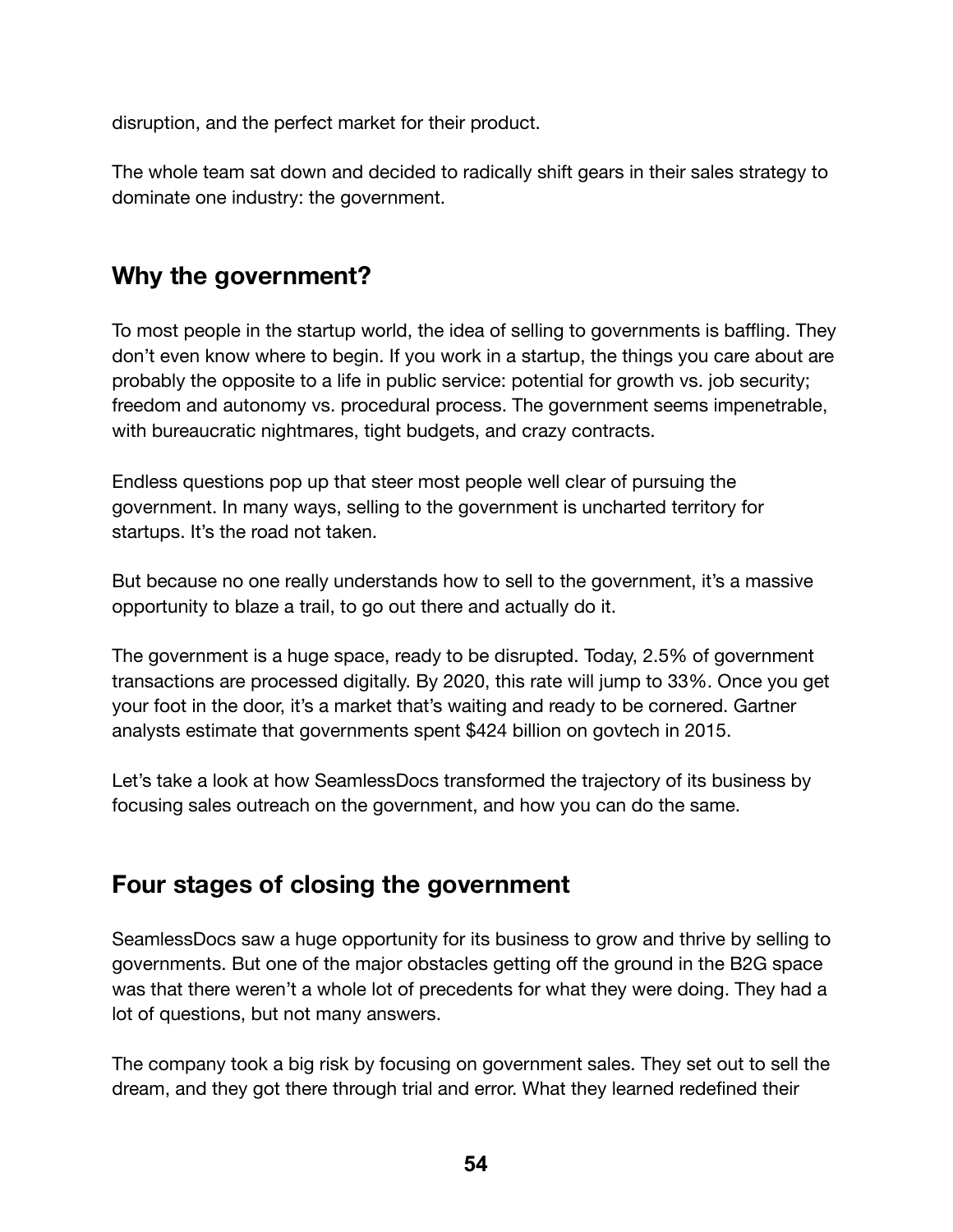business, and they were able to create a scalable, repeatable process for B2G sales that continues to drive growth for the company today.

# **1. Get your buyer personas straight**

In any area of sales, it's important to get your buyer personas right and know who you're selling to, before doing anything else. This is especially true for the government, where you deal with many different buyers, all of whom affect the outcome of the sale.

When selling to the government, list-building is a lot easier than in traditional sales—all the information you need is available to the public. Unlike private companies, the government is transparent.

SeamlessDocs started simply. They went online.

They found the names, emails, and addresses they needed to start building their personas, and split them into three main categories:

- **User buyer**: the person who's going to actually use and implement the product, typically in the IT department.
- **Economic buyer**: the City Manager-type figure. This buyer controls the budget and signs off on purchase orders.
- **Executive buyer**: can be the same person as the economic buyer. City Manager, City Clerk, City Administrator, CIO, CTO—people who occupy managerial roles in government. This buyer looks at strategic issues and longterm effects of a product or service.

What SeamlessDocs learned about buyer personas in B2G sales is that they're much more fixed and isolated than in other areas of sales. Government departments tend to be siloed, in contrast with startups, where members wear different hats, play many roles, and have a good sense of what's going on between departments.

With governments, the IT department doesn't really know what's going on in the Mayor's Office, and the Mayor's Office definitely doesn't know what's going on in the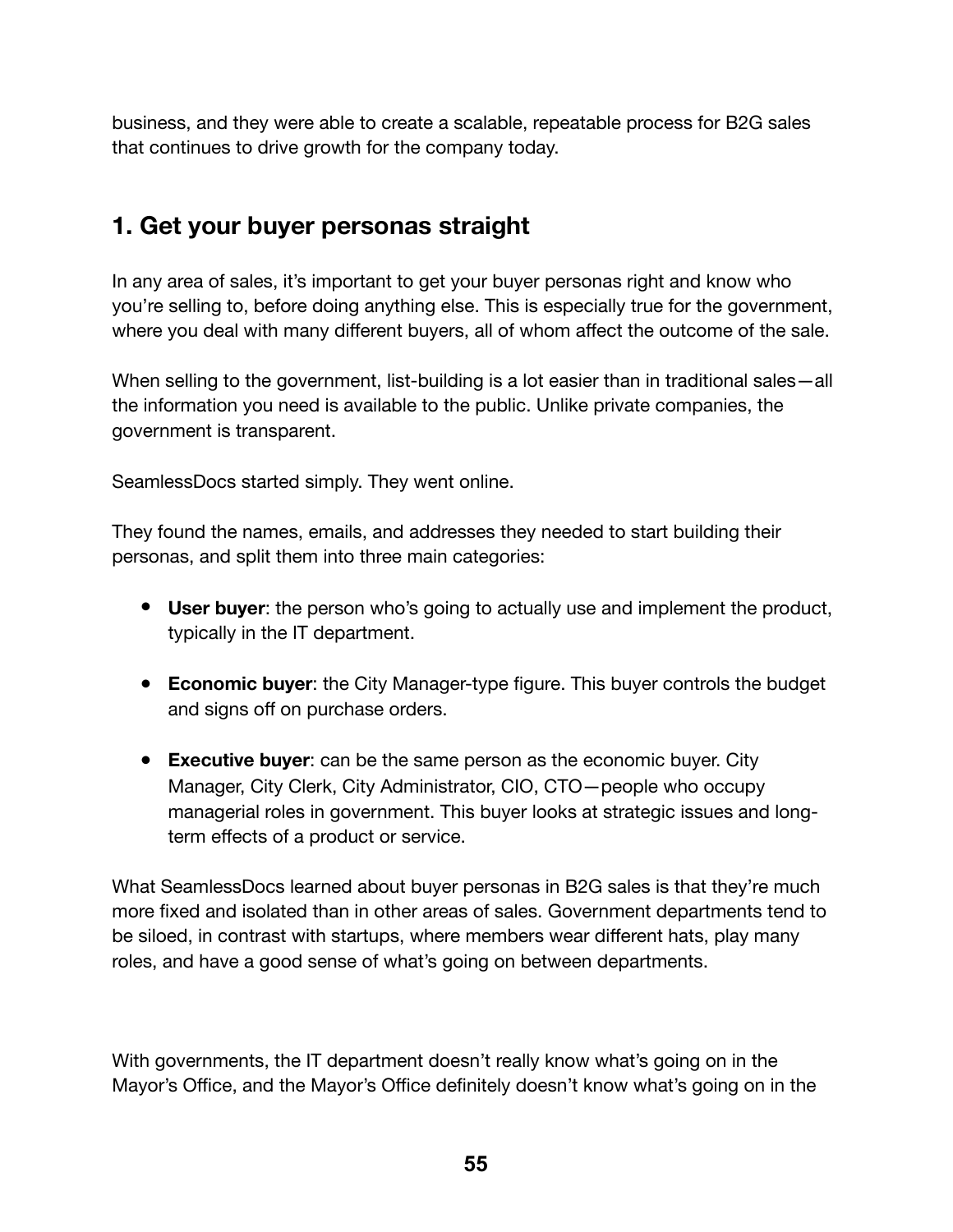Department of Records. You have to get a sense for how these different entities communicate with each other—and it'll be different for each state or municipality. Understanding how these personas talk to each other allows you to delve deeper into the buying process, and develop a targeted sales strategy for each government.

# **2. Live on the phone (cold calls are your friend)**

SeamlessDocs found cold calls to be the most reliable method of drumming up new business. Emails simply weren't as effective—90% of the demos that SeamlessDocs sets up are via phone.

Think about your average government employee, with an inbox stuffed with emails from concerned citizens. They're not going to give your cold email the time of day. Government employees live on the phone—live there with them. Getting someone on the phone is one of the most powerful ways to close deals, and it's especially true when it comes to B2G sales.

You want to start by calling up the relevant IT user buyers—for SeamlessDocs, that's the website manager. They're going to be the ones who understand the value of your product, and how it actually works. Get them to be your champions.

Kick the conversation off from an exploratory process. Find the specific pain points that your product or solution will resolve, and dig into the problem.

Here's how SeamlessDocs' Marc Ende would start the conversation: "Hey, I'm on your website right now and I see 80 different PDF forms that citizens are burdened with printing, faxing, scanning, and emailing. 10 days later, once they submit that form to you, Chuck, what do you do with it?"

He knew that governments had huge amounts of paperwork to deal with, but had to find out exactly which pressure points these problems fell under.

He'd then ask more questions:

- "So you're using a filing cabinet to manage thousands of submissions?"
- "Can I e-sign them?"
- "Can I submit them online?"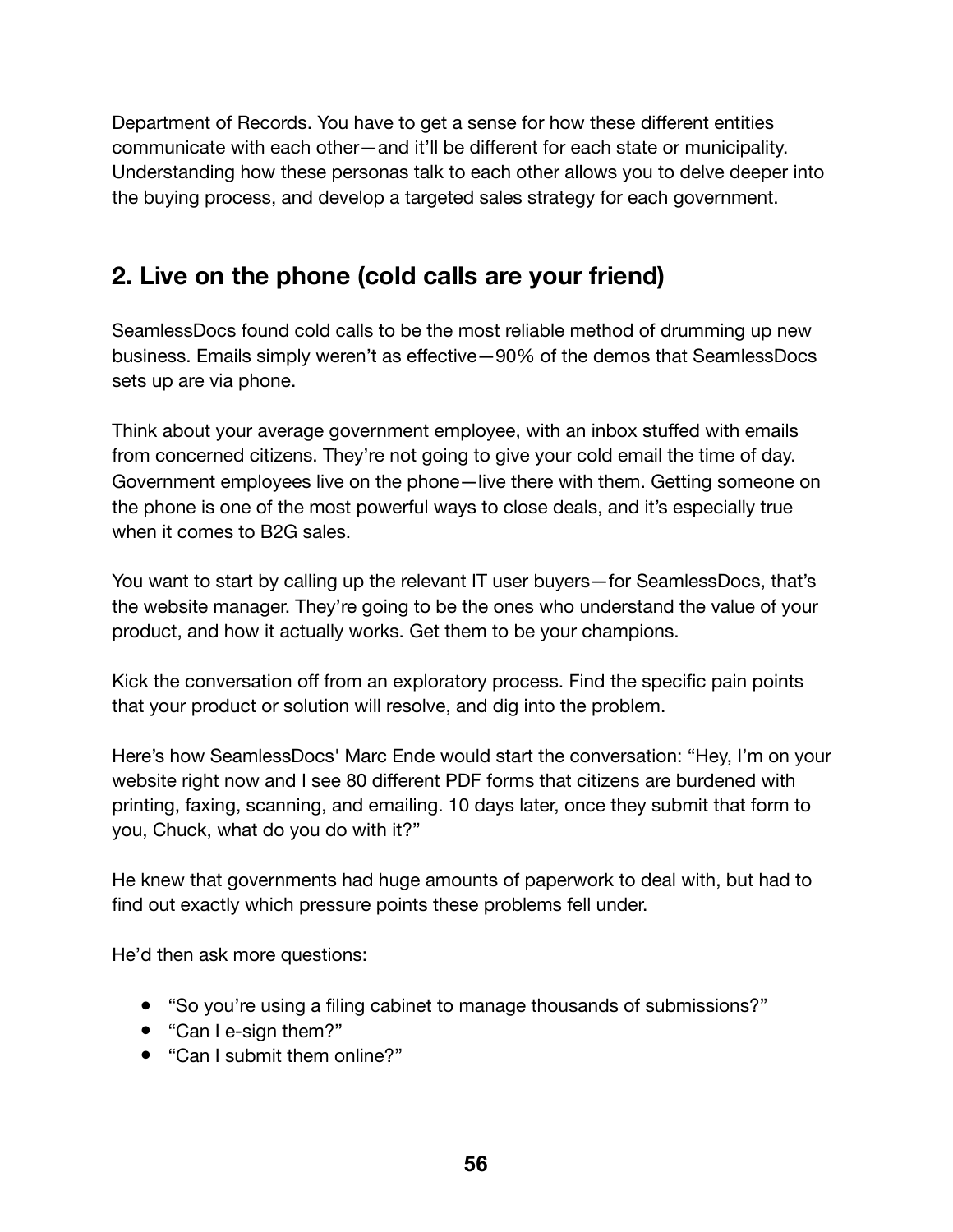Governments aren't inundated with cold callers, and people who are trying to sell to them. They're open to giving you information—use this to your advantage. Use your cold calls to find out as much as possible about the specific problems you're trying to resolve and the people involved.

"You can find all [the information you need] directly on their website. If I called up and said, 'Hey, I want to know how much the IT Director salary is?', they'll have to give it to me. They're very open to giving information and they're also not overwhelmed by cold callers. There aren't many people who are trying to sell [to] them. So for the most part, they might not even know it's a cold call. They think you're just simply asking them a question. They have no idea. You're a concerned citizen because that's what they do get." — Marc Ende

# **3. Demo the problem, not the product**

You have to do your homework in B2G sales. But no matter how much research you do, nothing beats the power of the product demo, in terms of actually getting inside the heads of your prospects and figuring out their actual needs and concerns. In your product demo, you're trying to get all the different buyers—user, economic, and executive—on board to help you push through the procurement process later.

Keep in mind that 70% of local government employees are over the age of 50. You can't just dive into the technical aspect of your product, because a lot of your audience won't know what you're talking about. Don't expect a City Clerk or City Manager to automatically understand what a "cloud-based form" is—or a "cloud-based" anything is.

In your demos, don't start with your product. Start with the bigger picture.

Figure out what the current process for managing things is.

Marc Ende would kick off the demo by asking:

- "How are you currently managing the form process?"
- "What are some of the inefficiencies that you see?"
- "Do you have any existing initiatives to redress this issue?"

Get everyone in the room to feel the pain behind the current process, and to see that there is a problem. Once that becomes clear, then you can flick on the product and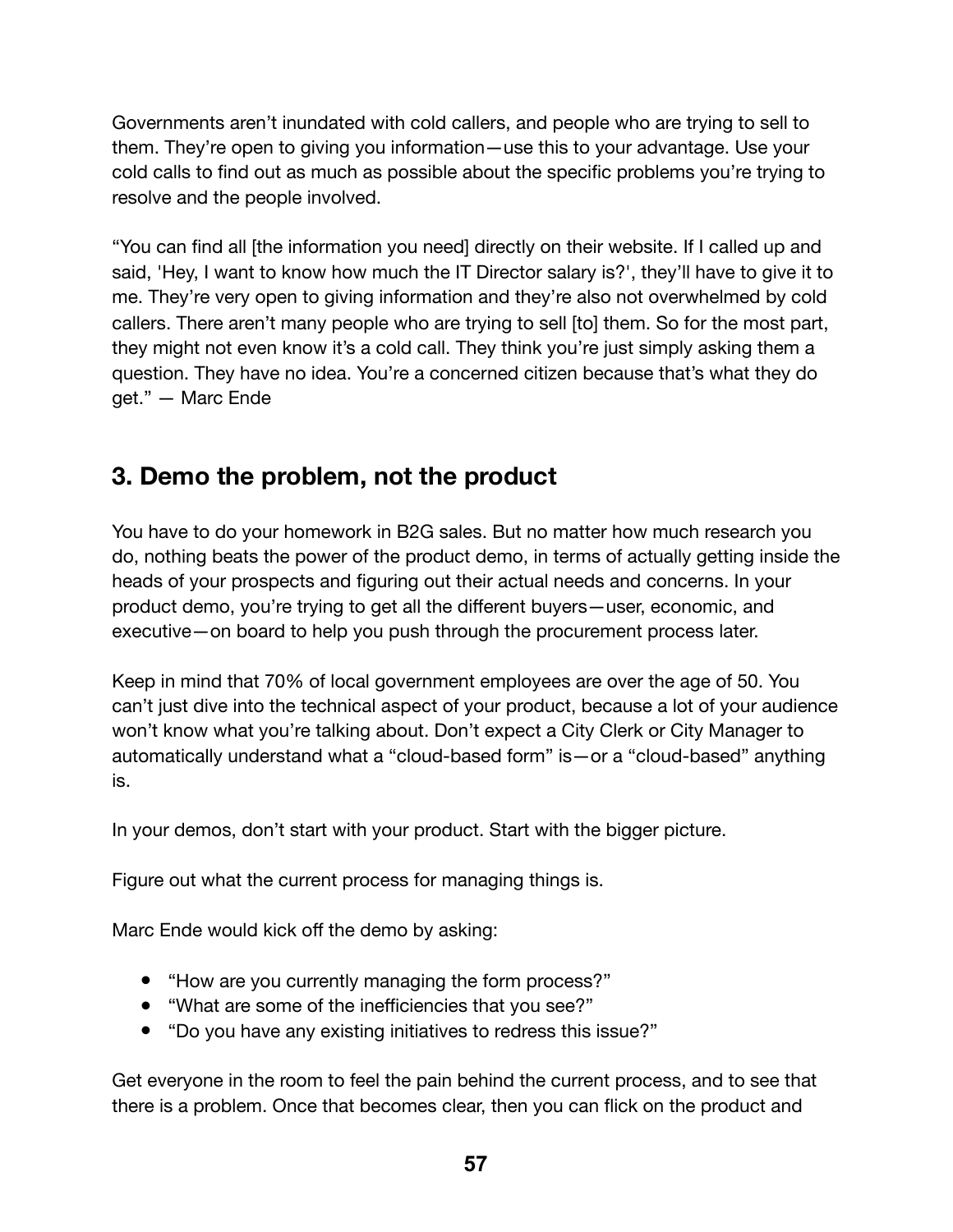zero in on how the problem can be solved. Frame your product as a specific solution to a specific problem, rather than just showing off your product.

Over time, SeamlessDocs learned that governments don't tend to like new things—but they love efficiency.

Efficiency is the buzzword that lights up faces during staff meetings. When you sell to governments, sell efficiency. Figure out how you can make things run more smoothly while saving time and money, and you'll be on the path to success.

# **4. Midwife the procurement process**

Once you've aced the demo, your product still has to go through procurement before the deal is actually closed. There's a gap between the stage of getting people excited about your product and the point when it's actually purchased. To bridge this gap, you need to stay on top of the procurement process.

One of the most powerful lessons SeamlessDocs learned in B2G sales was to never make assumptions, particularly when it comes to the procurement. Just because Princeton is next to Jersey City, for example, doesn't mean their procurement processes look anything alike—and if you make that assumption, you flush time and money down the drain.

### **Procurement is complicated**

Procurement is basically the way that governments buy things. There are two different kinds of procurement situations:

- **Single source**: there are multiple vendors supplying the product, and they each place a competitive bid on the contract.
- **Sole source**: there's essentially no direct competition—there's only one vendor capable of supplying the product.

Because its product was unique and new, SeamlessDocs fell into the sole source category. They didn't have to run through the bidding process with other companies, because those companies didn't exist.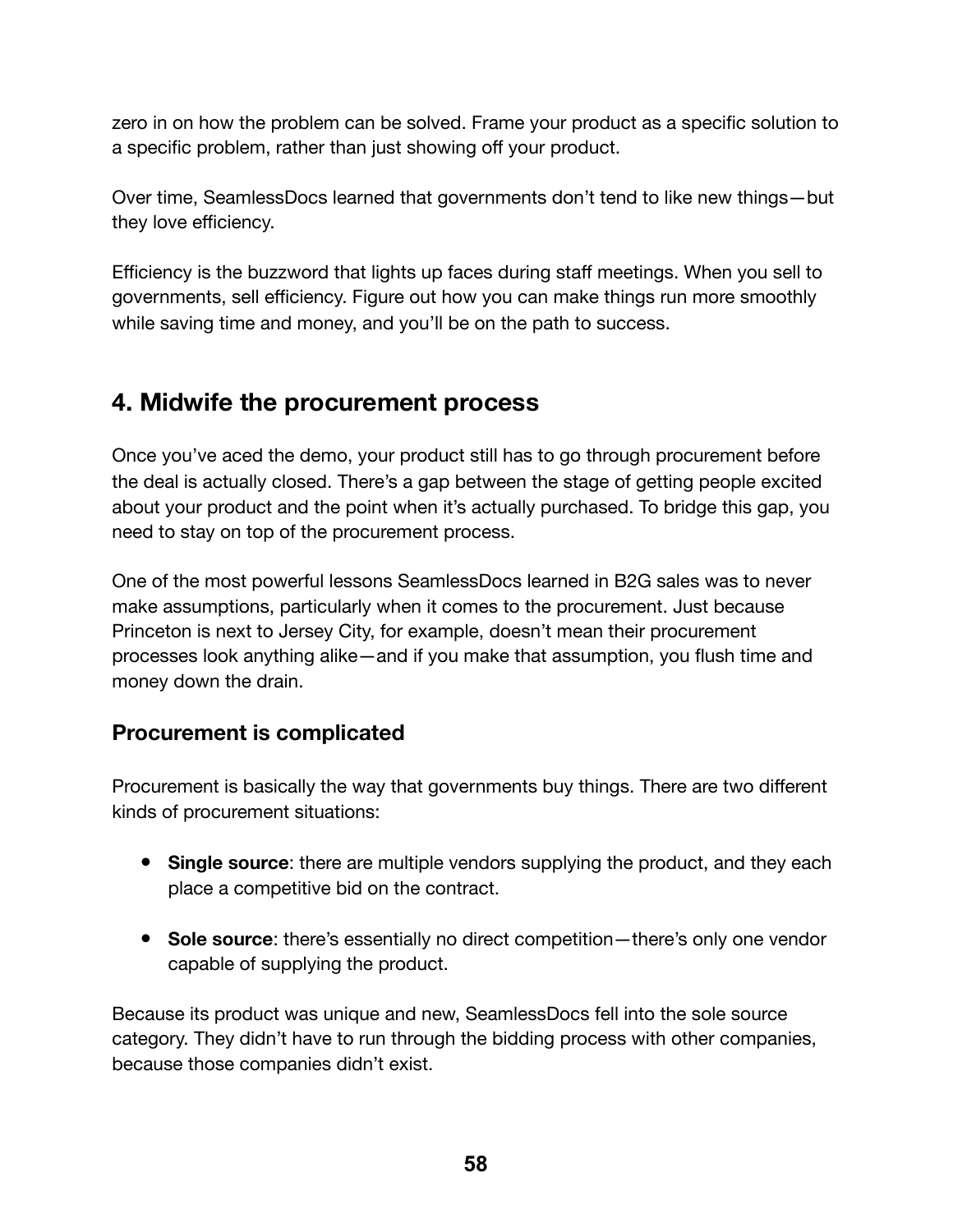Even if you're fortunate enough to be a sole source provider, though, you still need to do the legwork to let procurement run as smoothly as possible.

For example, if a government has a \$5,000 dollar threshold for buying the kind of software your company sells, you have to know that. Then you can price strategically at \$4,950 and make it easy for an economic or executive buyer to sign off on the purchase, without having to run it up the chain, or put it to a vote—dragging the process out indefinitely.

There are all sorts of different checks and balances that regulate the procurement, and they differ from government to government. You need to find out the specific procurement process for the government or agency you're dealing with, and follow it to the letter each time. The more you know, the more control you have over the entire sales process.

In Marc Ende's experience, government sales cycles, from beginning to end, are an average of 90 days—regardless of deal size.

#### **Increase internal buy-in**

The best way SeamlessDocs found to work around the ambiguity of the procurement process was by increasing internal buy-in from the various decision makers and buyers involved in the deal. If you get these buyers invested in the product and vision, and willing to make the deal happen, it becomes that much easier to navigate the red tape.

Before a council meeting, for example, or a vote on adopting SeamlessDocs, the company would reach out to the various buyers involved with educational content geared towards showing them the value of their product.

They'd point buyers to other governments and cities that they had helped make successful: "Don't listen to us. Listen to your neighbor all the way in Reno. Our product has a 99% approval rating from their constituents. They're using it like this. This is how you could potentially use it."

Governments are, by nature, skeptical of new solutions and entities. They hate to be first to anything. Use social proof in your sales process to help alleviate their concerns. Show them how their neighbor increased efficiency and cut spending through your solution, and how they can do the same.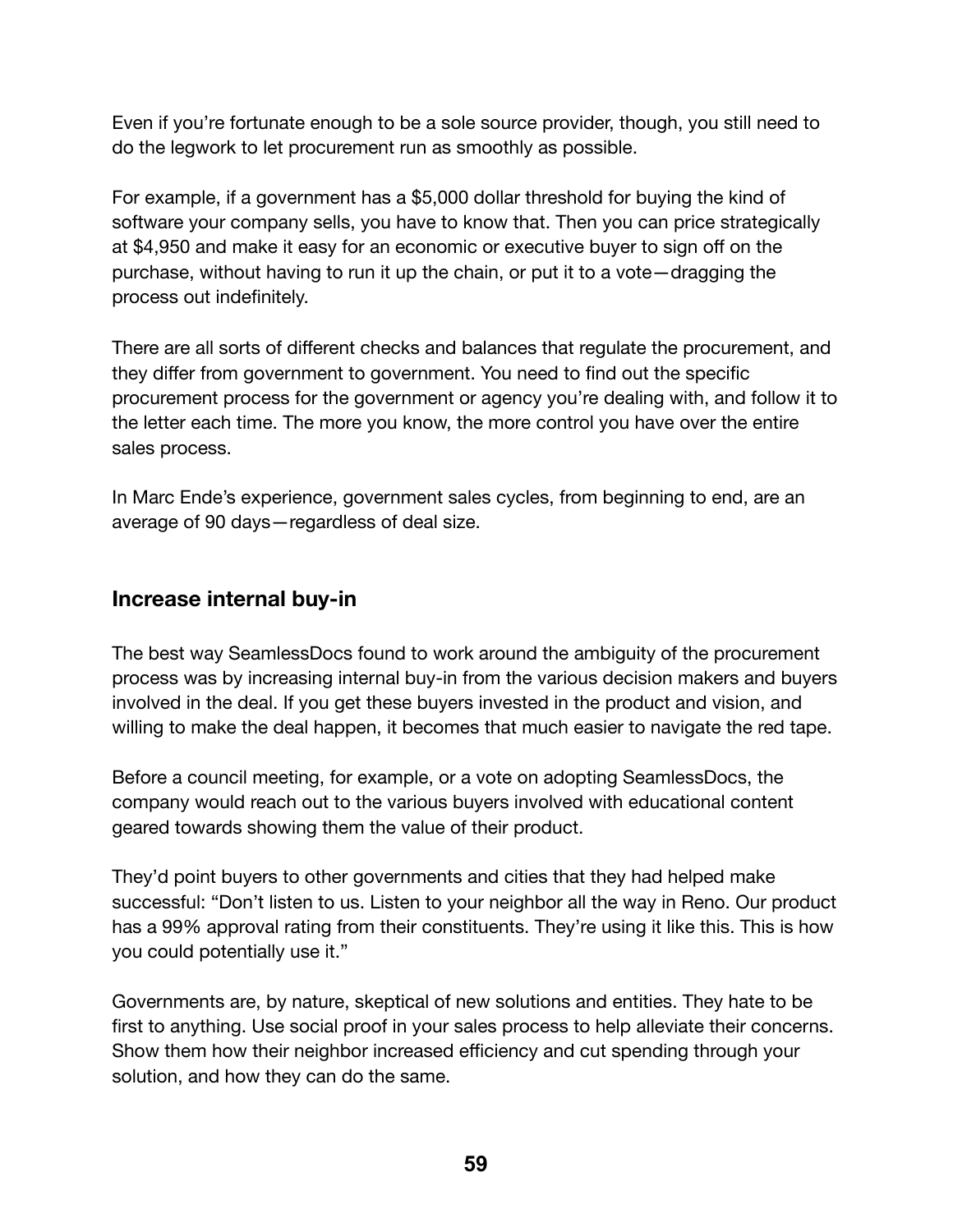### **Patience wins government sales**

We love to criticize the government—for inefficiency, long lines, and bureaucratic despotism. But SeamlessDocs is just one of the companies actually out there on the ground, trying to help the government run more efficiently rather than just complaining.

And in doing so, they've increased the size of their team 8x, to 32 people—half of whom work in sales. Their list of happy customers is over 200 governments long, with hundreds more in the works.

What does it take to sell to the government? According to Marc Ende, it's **patience** above anything else.

Selling to the government is about much more than just making a transactional deal. It extends beyond the handshake. It's about pushing innovation on a truly vast scale. It takes salespeople who are committed problem-solvers, who are patient and dedicated to the task at hand.

In general, government employees move more slowly and are not incentivized so it's vital you do not pressure them into the sale with discounts or other tactics. The pace of the sale is contingent on established norms and the employees reflect those norms. Value sells, discounts don't.

This is a lesson that all salespeople can learn from. Look beyond just closing the deal, and the immediate parameters of the transaction, towards how you can provide real, long-lasting solutions for your customers. Ultimately it's knowing when to push forward, and when to be patient and bide your time, that will carry you across the finish line.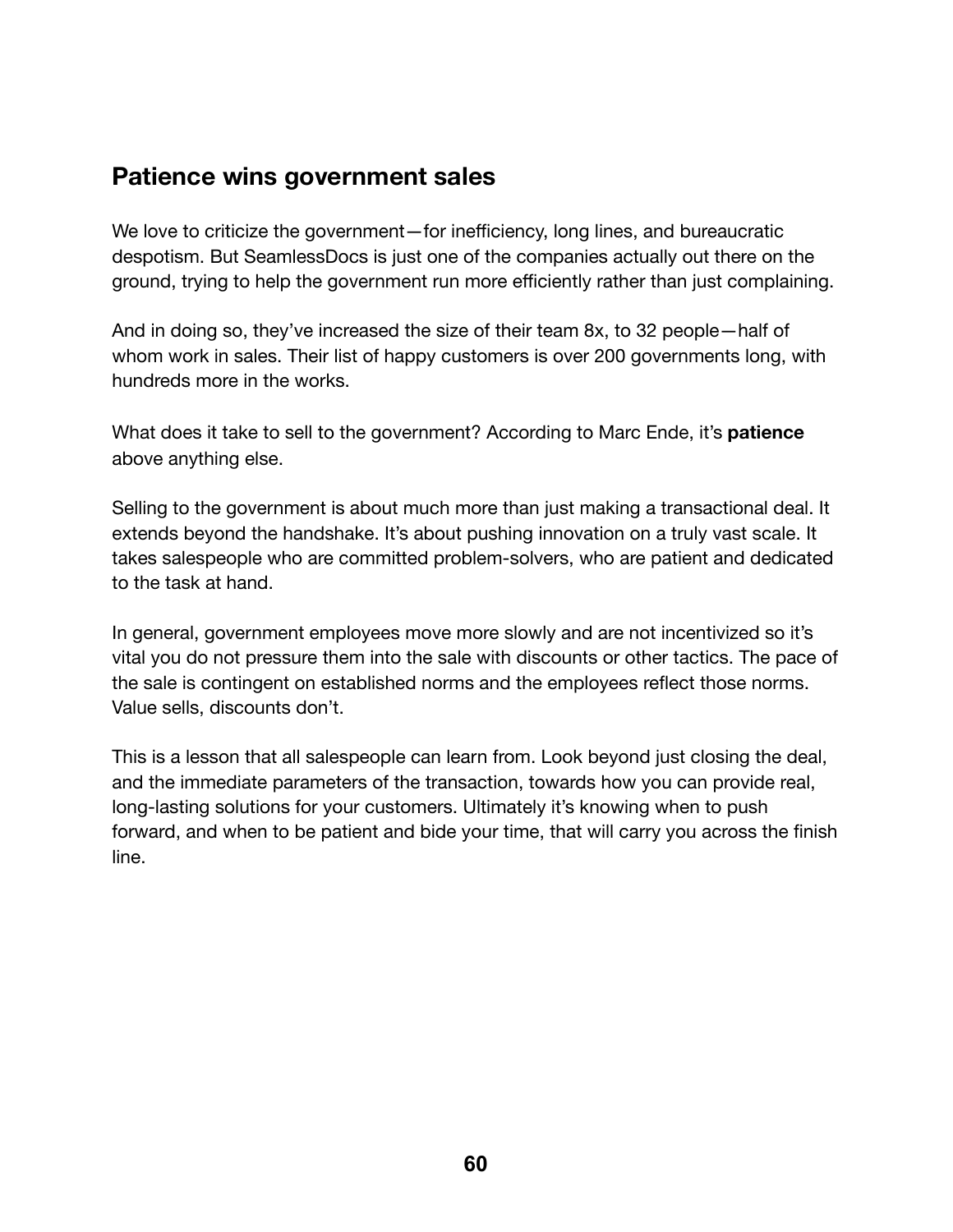# **Selling like a SaaS sales pro**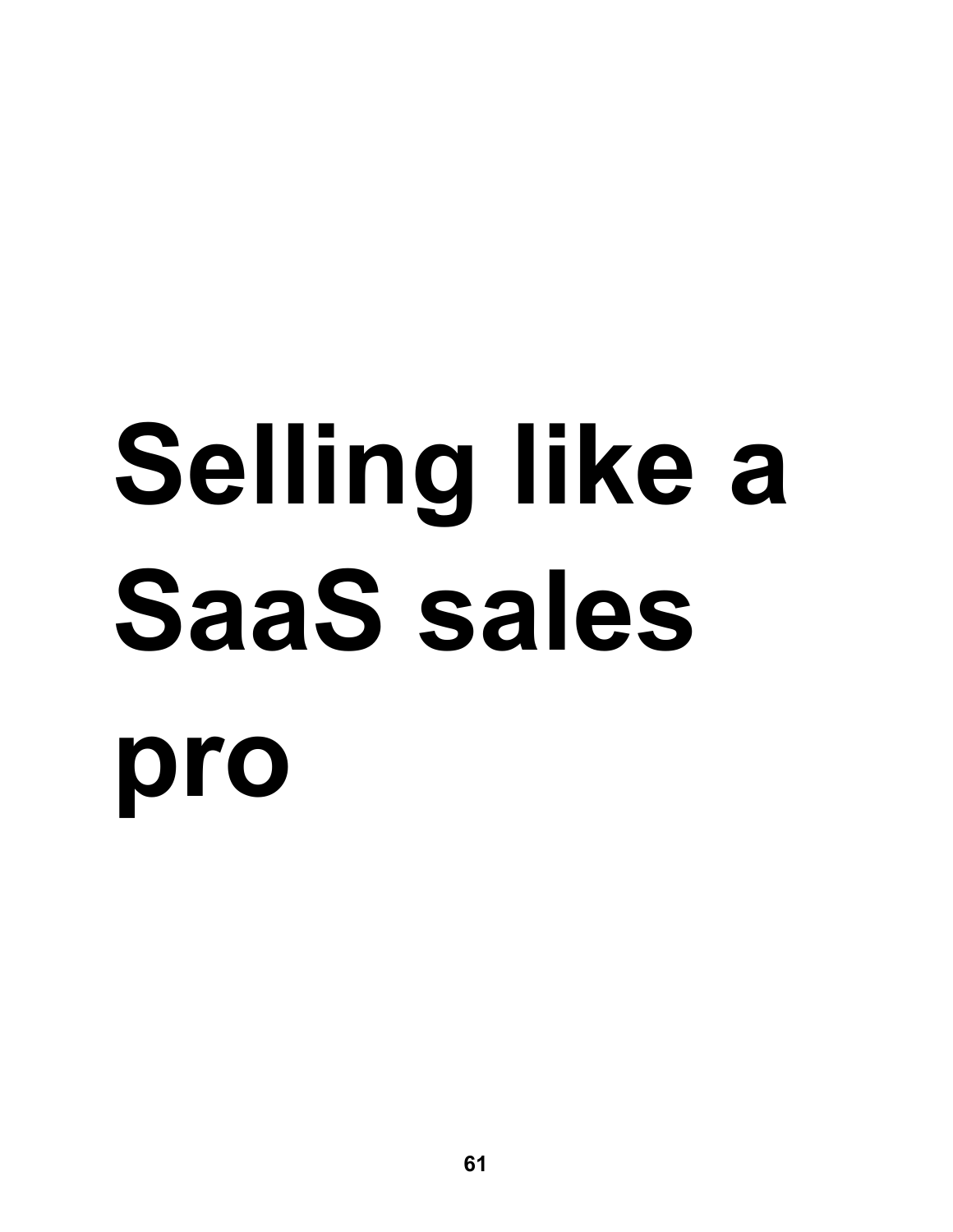# **How to handle the 2 most common objections in SaaS sales**

Imagine going to Starbucks. You order a latte, and as you reach for your wallet, the barista says, "That's \$3.00, and just \$2.00 more to add a bagel. Would you like the bagel?" You say, "Yes," take your food, and leave.

It's a completely automatic, transactional sale. The barista didn't have to sell you on the benefits of the latte or the bagel. He didn't have to overcome any objections. All he did was present the information, give you the product, and take your money. Anyone can do that.

SaaS sales is different. There's big money on the table, multiple stakeholders to accommodate, and value propositions which are more complex than choosing what to eat for breakfast. There's friction in SaaS sales. It's what makes the job tough—but it's also why salespeople exist. It's why they're better compensated and harder to replace than a barista.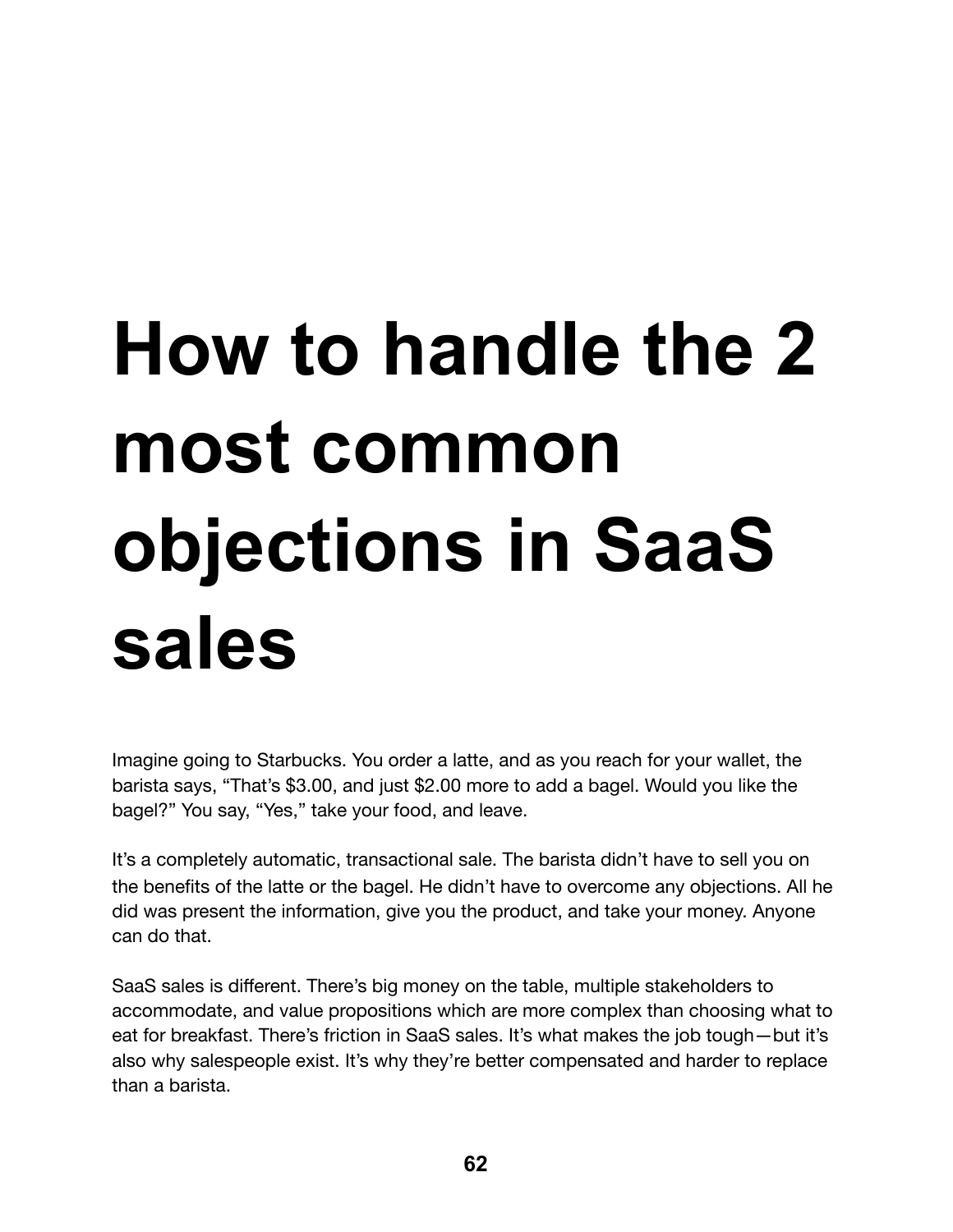And yet, so many SaaS salespeople expect their job to be just as easy. That's why they get tripped up when customers hit them with these objections:

- "Your product is too expensive."
- "Your product doesn't have the right features."

Pricing and features are obviously important, but unlike baristas, SaaS salespeople can't just recite that information and see who bites—their job is to show buyers what value their product can bring to a company. Let's get into how you can move past these objections and keep the focus on value.

# **Objection #1: The price is too high**

When mediocre salespeople hear "your product is too expensive", they take it at face value and give up on the deal. Good salespeople are able to take it in stride.

What the pricing objection really means is that you haven't properly communicated your product's value. You need to work together with the prospect to understand who will be using your product and what benefits they'll get: increased productivity, better margins, more customers—whatever that value is, make it clear to the prospect that it outweighs the price.

Plus, a lower price doesn't actually make a product more attractive—in fact, it does the opposite. Yes, everyone would like to pay less. But, as sales expert Lawrence Steinmetz points out in his book, *How to Sell at Margins Higher Than Your Competitors*, most customers understand that buying from a cheap competitor will lead to "intolerable" problems.

Look at it this way: what if you were looking at the menu for a nice-looking steakhouse and saw they charged the same as McDonald's? Sure, you might be happy to save some cash, but you'd also worry the food might make you sick. Your product is a ribeye, not a Happy Meal.

### **Back to value**

Here are a few ways to navigate the pricing objection.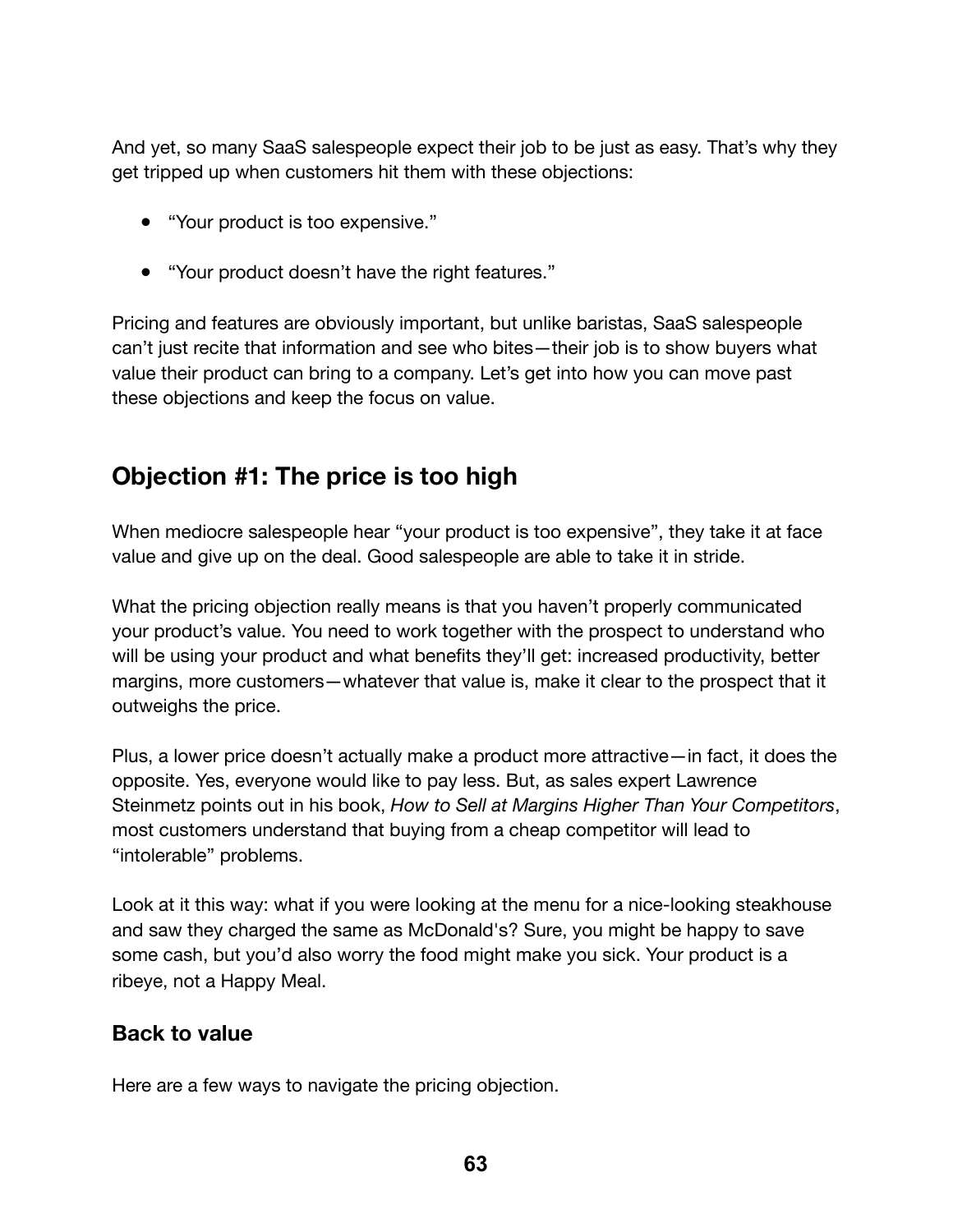- **Don't even discuss price until both you and the customer understand the value your product can deliver**. Remember: this isn't a Starbucks transaction —price isn't relevant at the beginning of the conversation. If they ask too early, say something like, "Well, what's your budget for this project? That'll impact how we can structure the deal."
- **Refuse to lower the price**. When you doggedly stand by your price, it tells the customer that you believe in your product's value. If they demand a lower price, say, "This is the best deal we can offer you," and steer the conversation back toward all the issues your product can solve at the available price. In the words of Evan Carmichael, the founder of EvanCarmichael.com: "You don't want to compete on price. Price is the worst way to stand out. It's not a long term sustainable advantage."
- **Reframe the issue**. Shift the conversation from what they'll pay upfront to what they'll save in the long run. A recent Gartner survey reveals that the majority of companies who buy SaaS do so because they believe it will ultimately save money—in other words, they know that the value over time outweighs the price. Remind them of that by asking something like, "But what will it cost to keep doing what you're doing?"

You might think you're building a strong relationship by giving the customer the discount they want, but really, you devalue your product by telling them, "You're right, it really isn't worth what I originally said it was." That customer will ditch you the second a cheaper option comes along. But, if you focus your sales conversations on what your product provides, customers will start to see the price as an investment in their future, rather than just another expense.

At Close.io, we encounter the pricing objection all the time. Prospects say they just want a simple CRM for calls, they love the product, but it's just too expensive.

We then learn more about their sales process through a simple series of questions:

- How many sales reps do you have?
- How many calls does each rep make a day?
- How long does it take them to log a call in their CRM?
- How much time do their reps spend on average with data entry in their CRM?
- How much are they paying their reps per hour on average?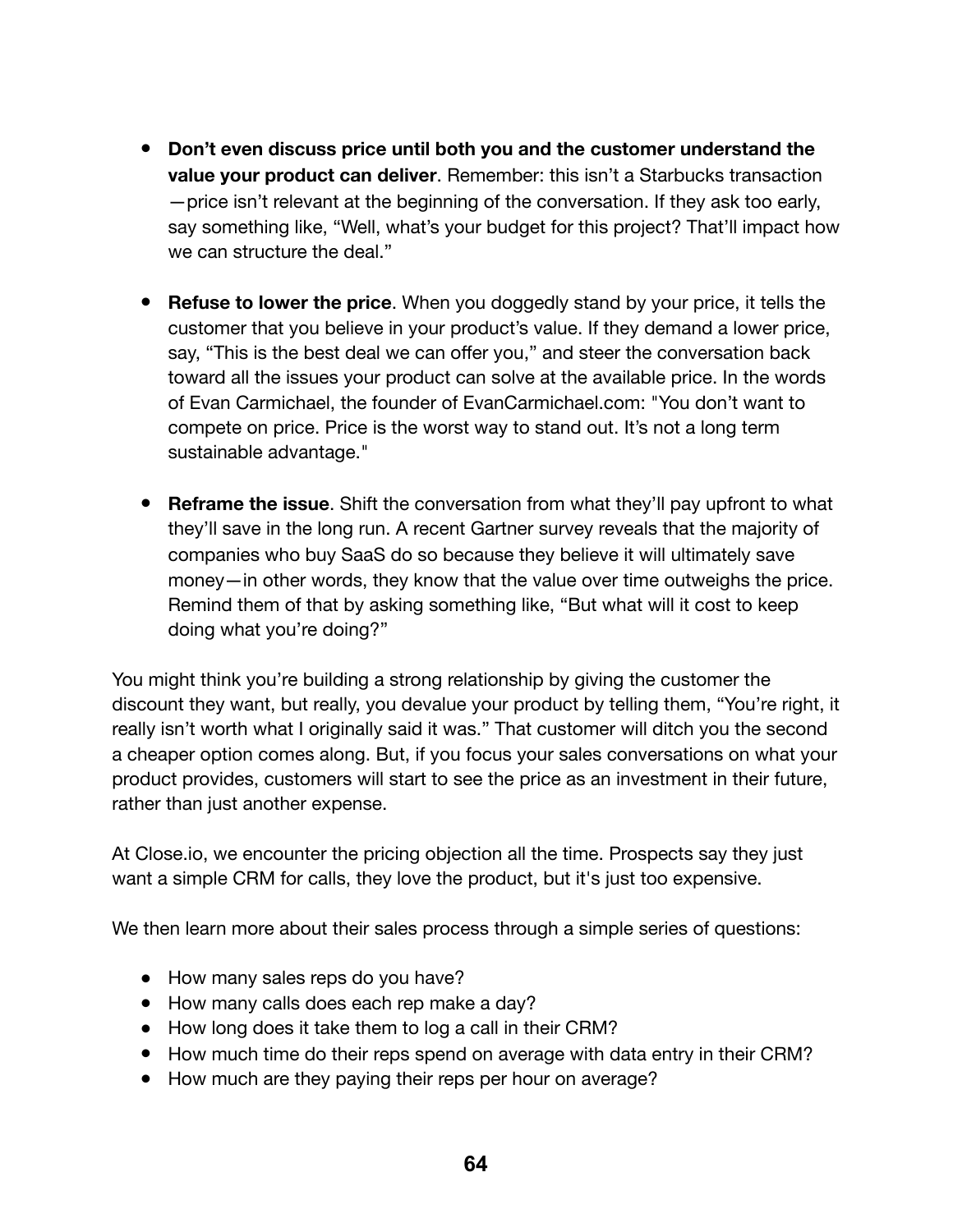• What's their average reach rate, qualification rate and close rate?

Many times, when prospects do the math, they're able to see that even though our inside sales software costs more than other CRM tools, they're still getting the better deal because Close.io can improve their sales productivity more than other vendors. It's simple math, once they do the numbers, the value becomes apparent.

Think of ways to do this for your own product. If your product costs \$30 more per user than an alternative vendor, but it'll help the prospect to make an additional \$600, it would be penny wise and pound foolish to get hung up on price.

# **Objection #2: I need a new feature**

**"If I had asked people what they wanted, they would have said faster horses."**— Henry Ford

Common scenario: a SaaS salesperson thinks they've found the ideal prospect. Product solves a problem? Check. Right industry? Check. Interested? Check.

But then, the customer hits them with the dreaded, "I like your product, but I wish it had this feature."

A mediocre salesperson will panic and ask himself, "What do I have to say to make this sale?" A good salesperson will instead ask, "What does this really mean? What pain does the customer wish my product could relieve?"

Put yourself in the customer's shoes. They're trying to envision exactly how your product will make them more successful on a day-to-day basis. When they ask about a missing feature, it means that in their mind, there's a gap between what your product can do and what they need it to do—some burning issue they don't think it can solve.

### **Ask the right questions**

**"By asking great questions, salespeople create great value in the eyes of their prospects."**—Marc Wayshak, best-selling author and sales strategist

The feature request only gives you a superficial idea of what the customer wants your product to do. You need to dig beneath the surface by asking questions that uncover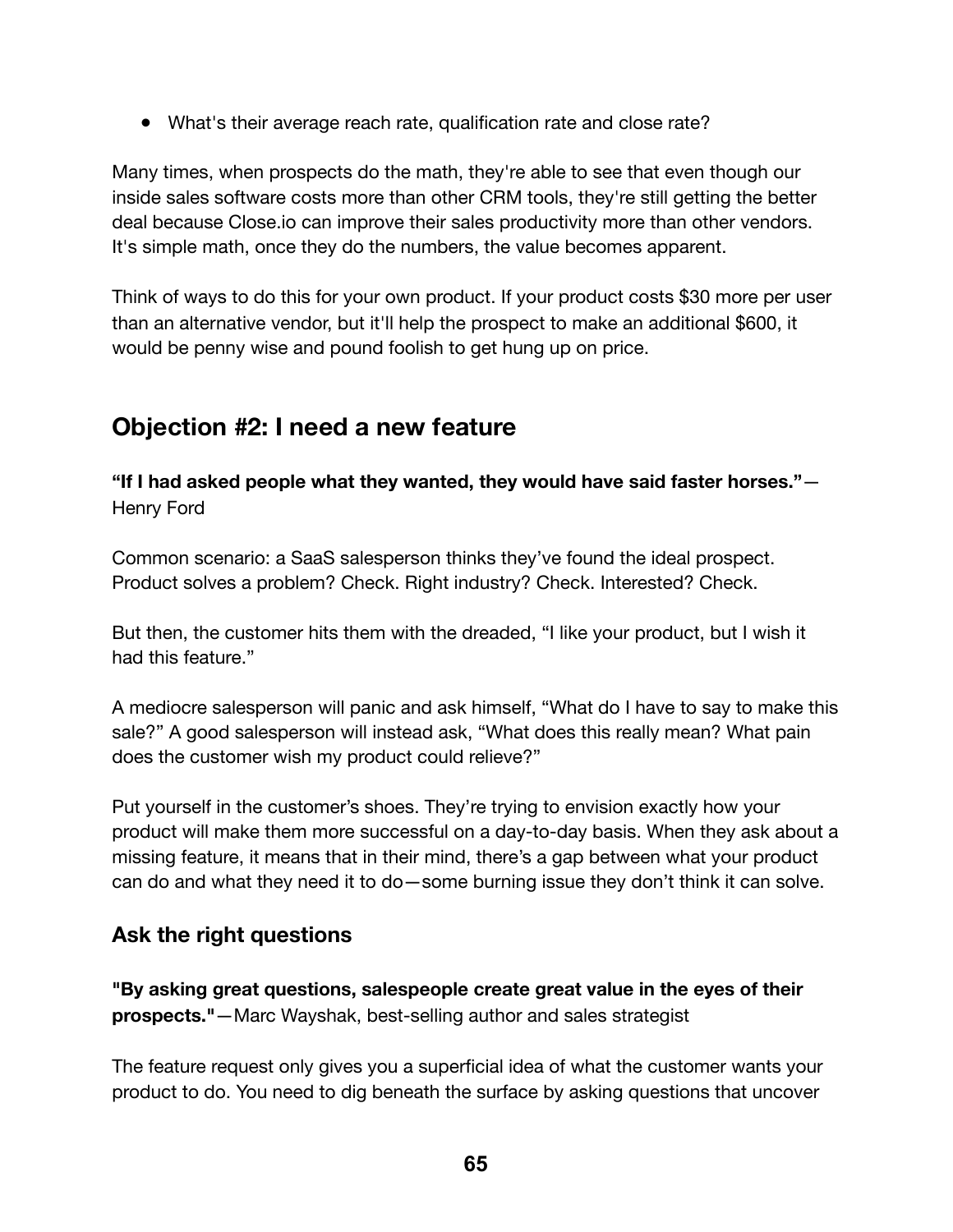the real, pressing need behind this feature. That's the best way to refocus the conversation on your product's value.

No customer hears about a great product and thinks, "Oh man, let me think of some random features I could tack onto this thing!" They think "Wow, sounds useful, but I don't see how it could solve X for me. What if it did Y?" Asking questions is the only way to learn what they're looking for.

You're an expert on your product and your industry. Act like one. Ask how that feature would enhance the customer's experience. Learn from your engineers, and consider questions like:

- Can you tell me exactly what problem that feature would solve for you?
- Who on your team would that help most?
- In the big picture, how would solving that problem help your company?
- Can any of our current workarounds do that for you?
- Is this a make or break issue? Why?

Asking these questions enables you to collaborate with the customer to uncover the issues your product can solve for them.

Not only that, but these questions establish trust. A sleazy salesperson would say anything to close a deal: "Oh, you know, that feature is actually coming out in a week, so why don't you buy now?"

You, on the other hand, made an effort to learn about the customer's business and showed genuine interest in their success.

If you were sick, would you trust a doctor who pitched a medication before he asked about your symptoms? Nope. Customers won't trust you if you do the same thing.

As with the pricing objection, adding on whatever feature they ask for sends the wrong message about your product. You think you're being helpful, but really the customer is thinking, "Wow, do they change the product every time someone asks them to? Will this thing even look the same in two months?"

The way to really help the customer is by exploring creative new ways to solve their biggest issues. Listen closely to what they tell you, but then see how their feedback fits into the bigger picture to avoid feature creep.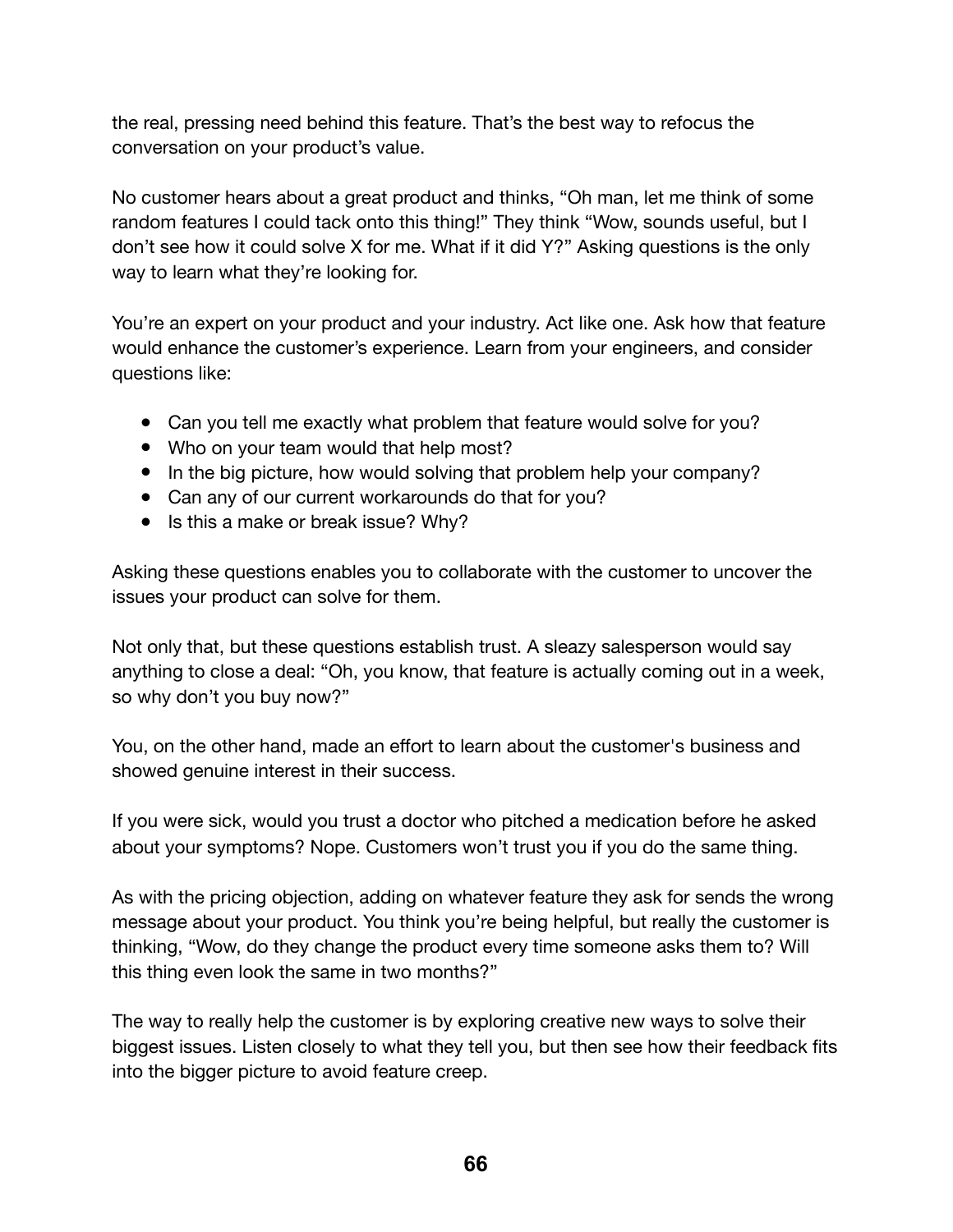It's unavoidable that people will request features you don't offer. At Close.io, we hear feature requests all the time. People want emoji support in our WYSIWYG email editor. They want icons for different kinds of tasks. They want automatic announcements for incoming and outgoing calls that calls are being recorded. And they've got good reasons for wanting these features.

But indiscriminately fulfilling their requests would lead to the monstrous kind of bloated sales software we always wanted to avoid. Product strategy means saying no.

Adding more features is easy. A lot of software vendors follow the "more features = better" philosophy and proudly display feature comparison charts on their homepage. But to create a product that really helps your users succeed, you need to think more deeply and uncover what the few things that truly matter are, and focus intensely on getting them right.

# **SaaS isn't transactional**

SaaS sales would be a lot easier if pricing and product features were all that mattered. But guess what? Then no one would need SaaS salespeople. If you get held up on these objections, you make yourself replaceable.

SaaS salespeople don't get business by just listing off some features and naming a price—they do it by working together with customers to figure out how their product can help them succeed. When you become a source of value for customers, new business will come flowing in.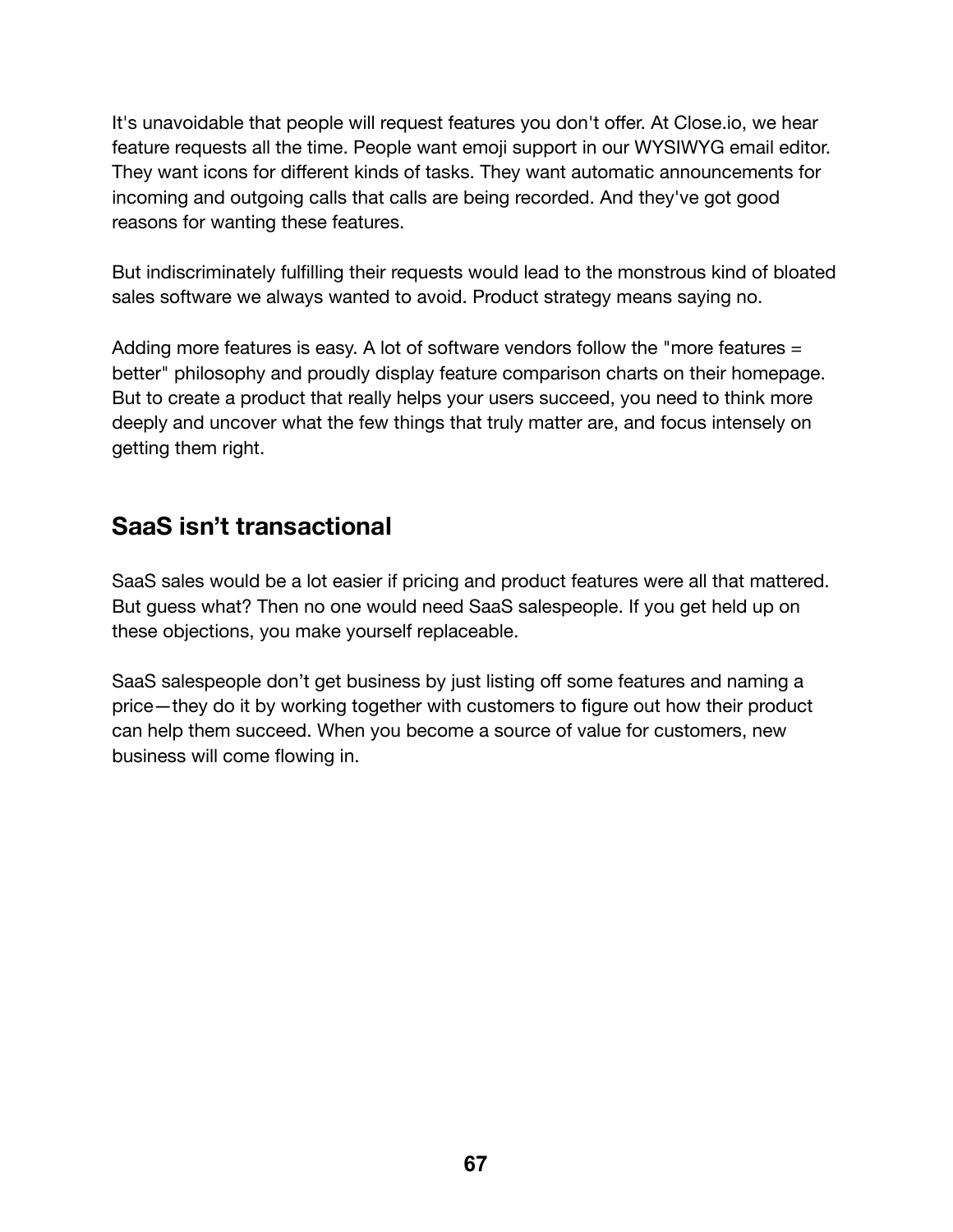# **How to charge money for things that don't exist yet**

I was talking to a good friend of mine who founded a very successful SaaS startup a few years ago and is currently considering a major new direction for their product.

He was asking me about my opinion on this new direction and the sales implications of going after a particular market with a very particular approach. As I was asking more and more questions to dig deeper into the matter, he said one thing that raised an immediate red flag for me:

"We're getting a lot of interest for this but many potential customers want a key feature that we don't have yet, so we can't sell to them today. I think we're going to build out the product over the next few months, since we know exactly what the market wants, and then start selling."

Wrong answer.

The best way to discover if your product has a real market is to **sell first** and **build second**.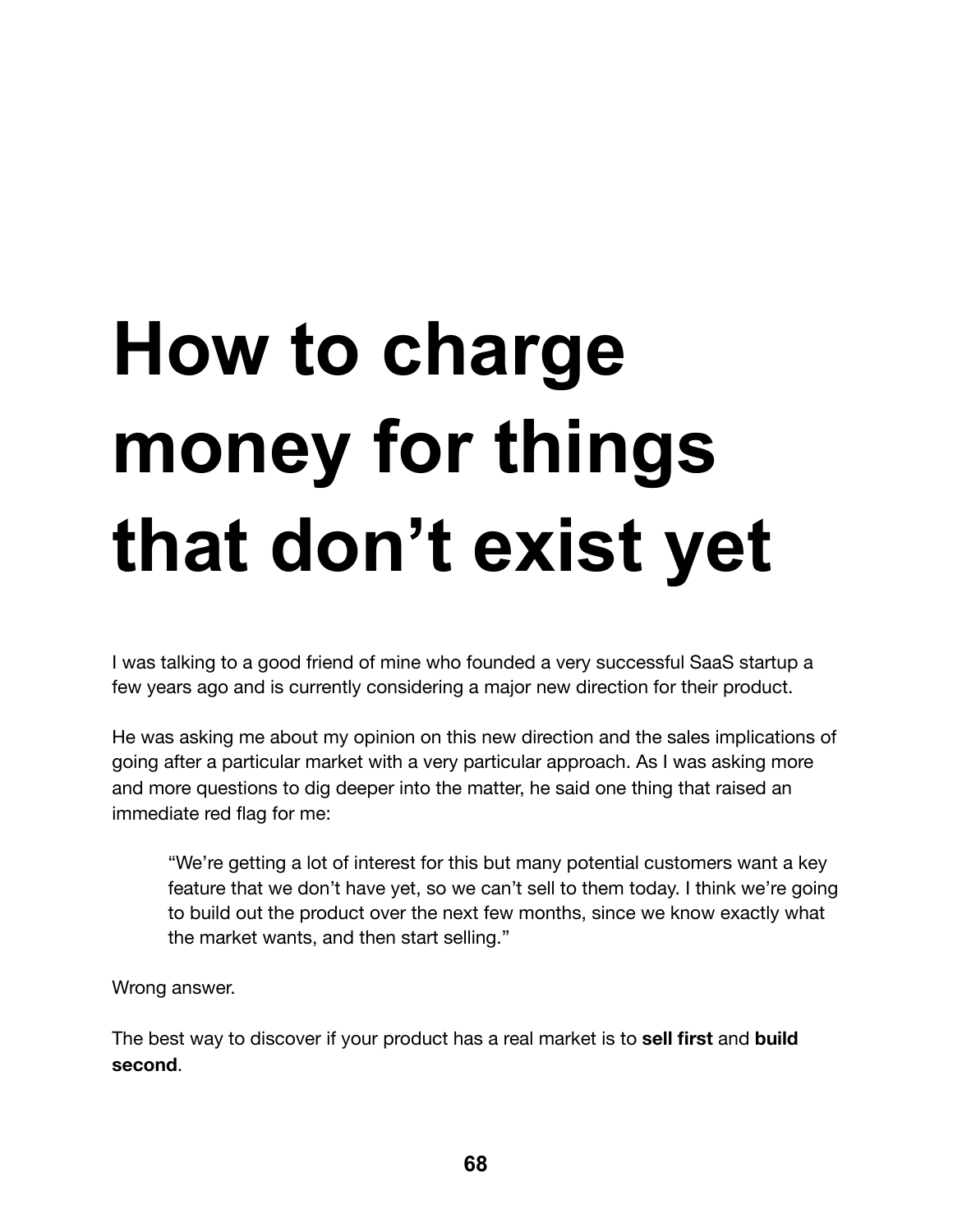I told him what I always tell founders, "You need to charge for the product today."

No matter if it's ready or not. Getting interest from businesses and getting actual customers is not the same thing. Not even close.

You want to test interested parties to discover if they are true buyers with real buying intent.

But how do you do that when you know they need key features you don't have? How can you charge for something that doesn't exist yet?

It's simple.

## **Give incentives**

They might not be able to benefit from the features they need right away, but they can pay upfront in order to receive one of two key benefits:

- 1. A massive discount for pre-ordering your product
- 2. A shortened timeline for the feature release if they commit today

### **The minimum viable pitch**

Here's what you say:

"It's clear that once we have this feature, we're going to be the perfect solution for you. We're planning to get that feature done and released in six months. The pricing will be around \$X, which would deliver [insert value] to your business.

We want to give you the chance to get on the early customer list for this and gain some massive benefits. If you commit to making a deposit today in order to purchase this product once we have this feature, we will give you a lifetime discount of 50% and we will move the development in our roadmap to be finished in three months instead of six."

The deposit is fully refundable, so in case something unexpected happens to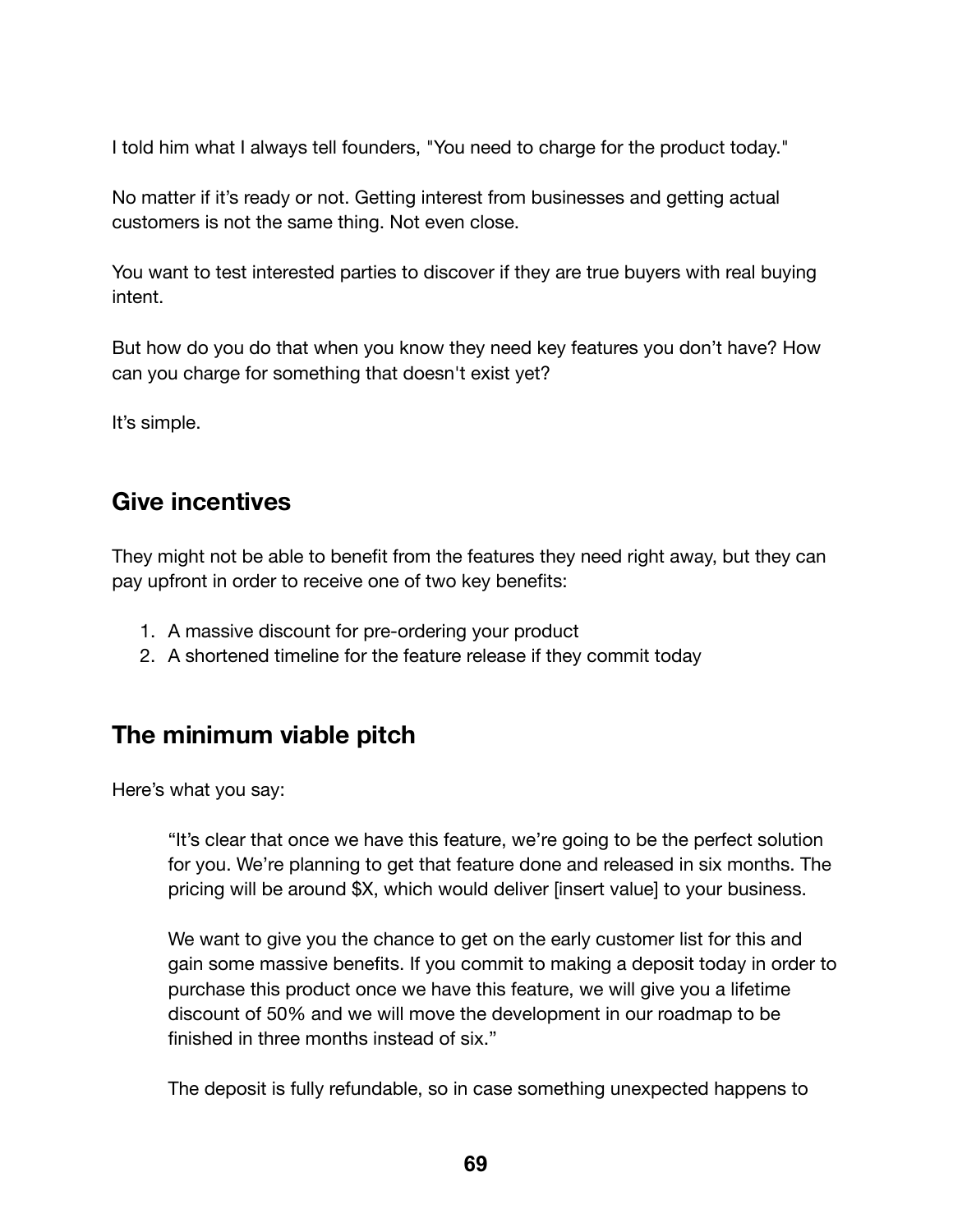your business in the future, you have no risk. Sound fair enough?"

# **Most prospects won't bite and that's okay**

If they aren't interested in this deal, chances are they aren't a real early customer anyway.

Their pain is not big enough and their intent to purchase not strong enough to get them excited about these benefits.

But if you can't close one out of ten prospective customers on this type of early-bird deal, you're in trouble and might not really be onto something in the first place. You might want to spend a bit more time validating that there is a real demand for this product (or feature) before spending months and millions in feature development.

# **Fast track to product/market fit**

The hardest (and most important) thing in the early phase of every startup is getting to product/market fit. Don't build and then sell. Do it in reverse. Once you have people that give you real money in order to get the chance to buy your product earlier (and for a discount), you know you're really onto something worth building.

It's a simple strategy that will help you to get to product/market faster and with a lot less pain.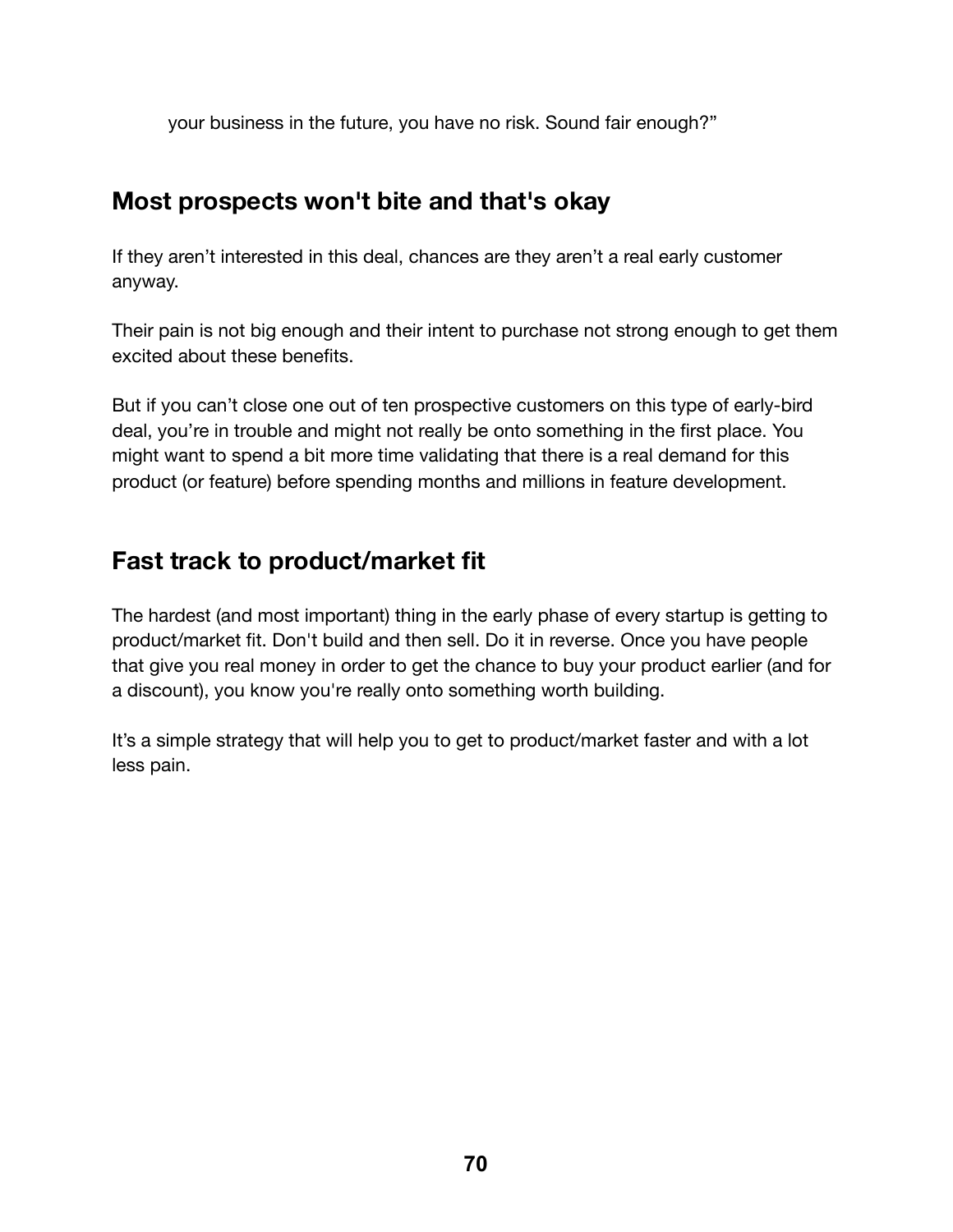# **How to respond when you lack a feature the prospect requests**

What do you do when you're in a sales conversation and the prospect asks for a feature you don't have?

Most salespeople answer in one of three ways:

- We don't have that right now, but I can tell you it's in the pipeline, and we're going to have it soon.
- We don't have that feature, because we found  $\bullet$  (some excuse or explanation, e.g. customers who think they need this feature often don't really use it).
- We don't have that feature right now, but if it's important to you I'll pass it on to our development team and I'm sure they can make it happen.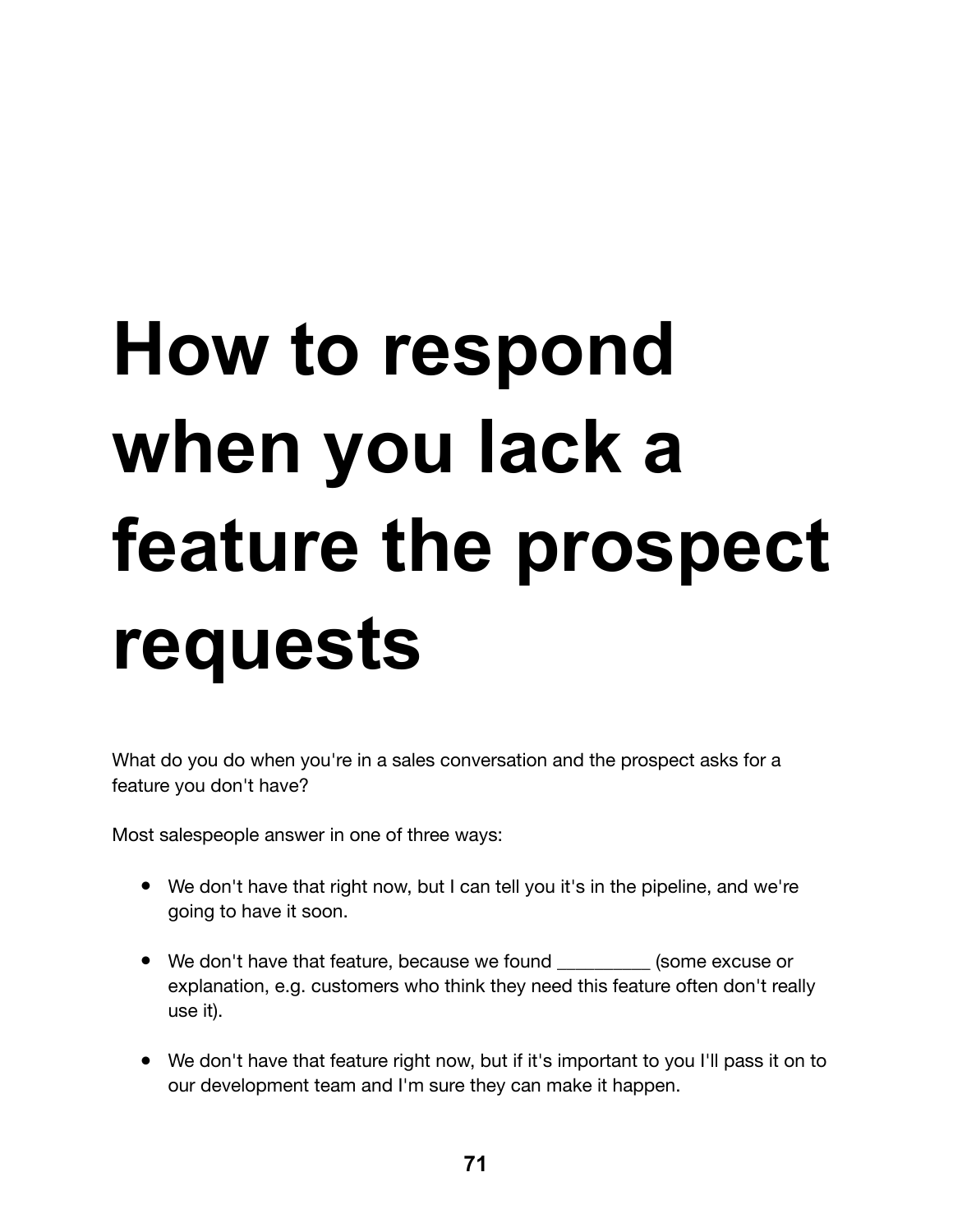It's the kind of overpromise/underdeliver answer you'd expect from a sales rep eager to earn a commission. Lots of hot air.

#### **What's fascinating to me is how engineers often handle the same scenario in a completely different way.**

Engineers are a lot more elegant and skilfull about it:

● We don't have that feature right now. Can you tell me why you need that, and how exactly you want to use it?

That's a brilliant response! They're now finding out the real need behind the feature. What does the prospect actually mean when they asks for that feature? What specifically do they need this for? What's the use-case?

Many times, the prospect will then respond by telling them about some kind of workflow. In order to understand the workflow and needs of the prospect better, an engineer will typically ask more specific follow-up questions.

At the end of this process, the engineer will basically say one of these things:

- Ok, I get why this is important to you. I understand why you want this. Unfortunately, it's not something that our solution can do right now. We might implement this at some point in the future, but it's not in the immediate pipeline. Is this a dealbreaker for you?
- Ok, I get why this is important to you. I understand why you want this. We don't have this feature, but I can offer you a workaround that accomplishes exactly what you want with the feature-set we have today. Here's what you do. You use our API to [insert engineer speak]. This might be a little bit different compared to what you're used to, but you get almost the same outcome.

As a sales connoisseur, I love this.

Engineers are often a lot more precise in identifying and understanding the prospect's needs, and thus they're often better equipped to see if the product can fulfill these needs. That's what sales is all about.

Engineers are the ultimate solution-driven salespeople. I've seen them come up with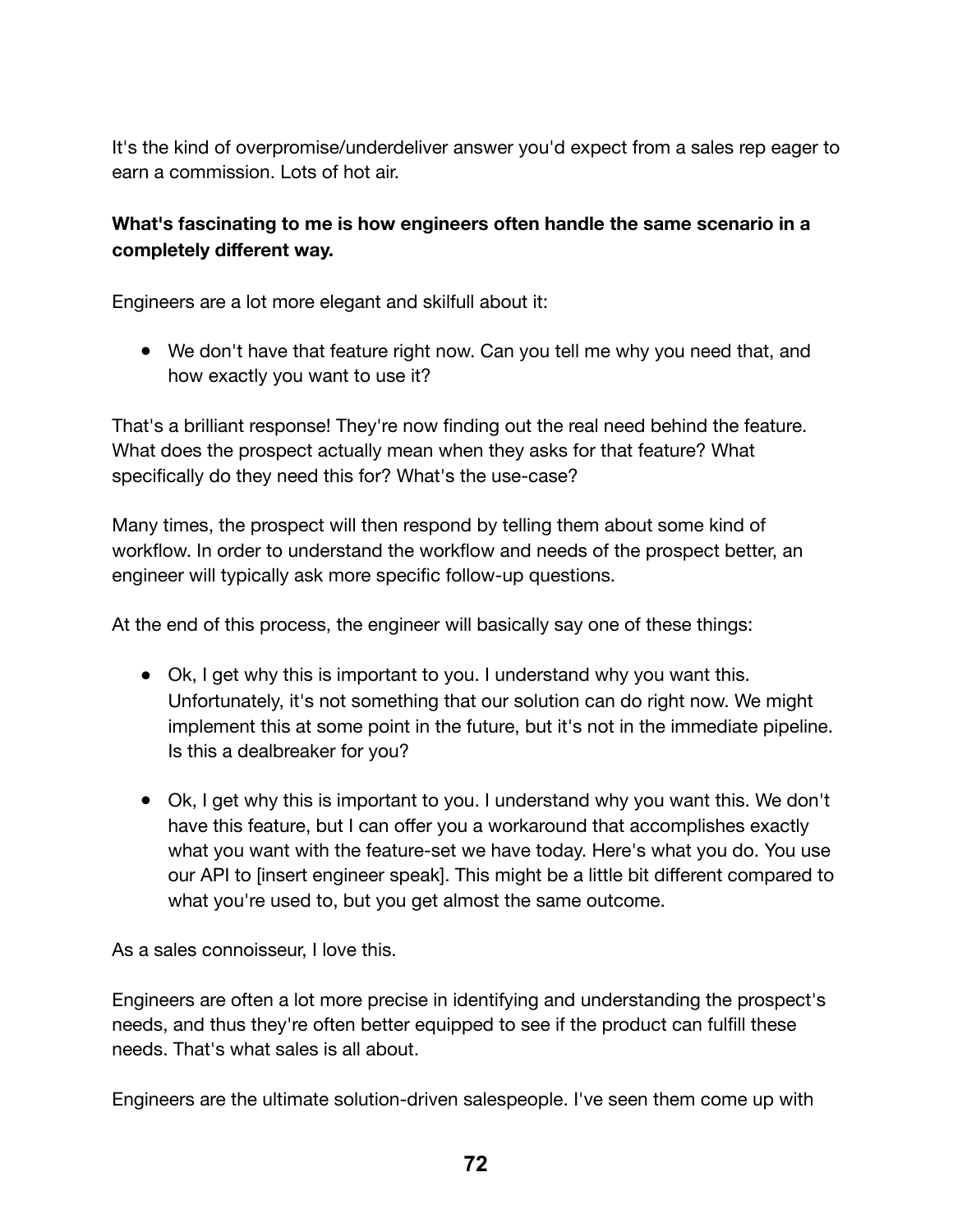workarounds, product integrations, and find hacks on the prospect's side to make everything work.

Engineers can often find another way to accomplish the same thing with the software as it currently is—without having to rely on the missing feature.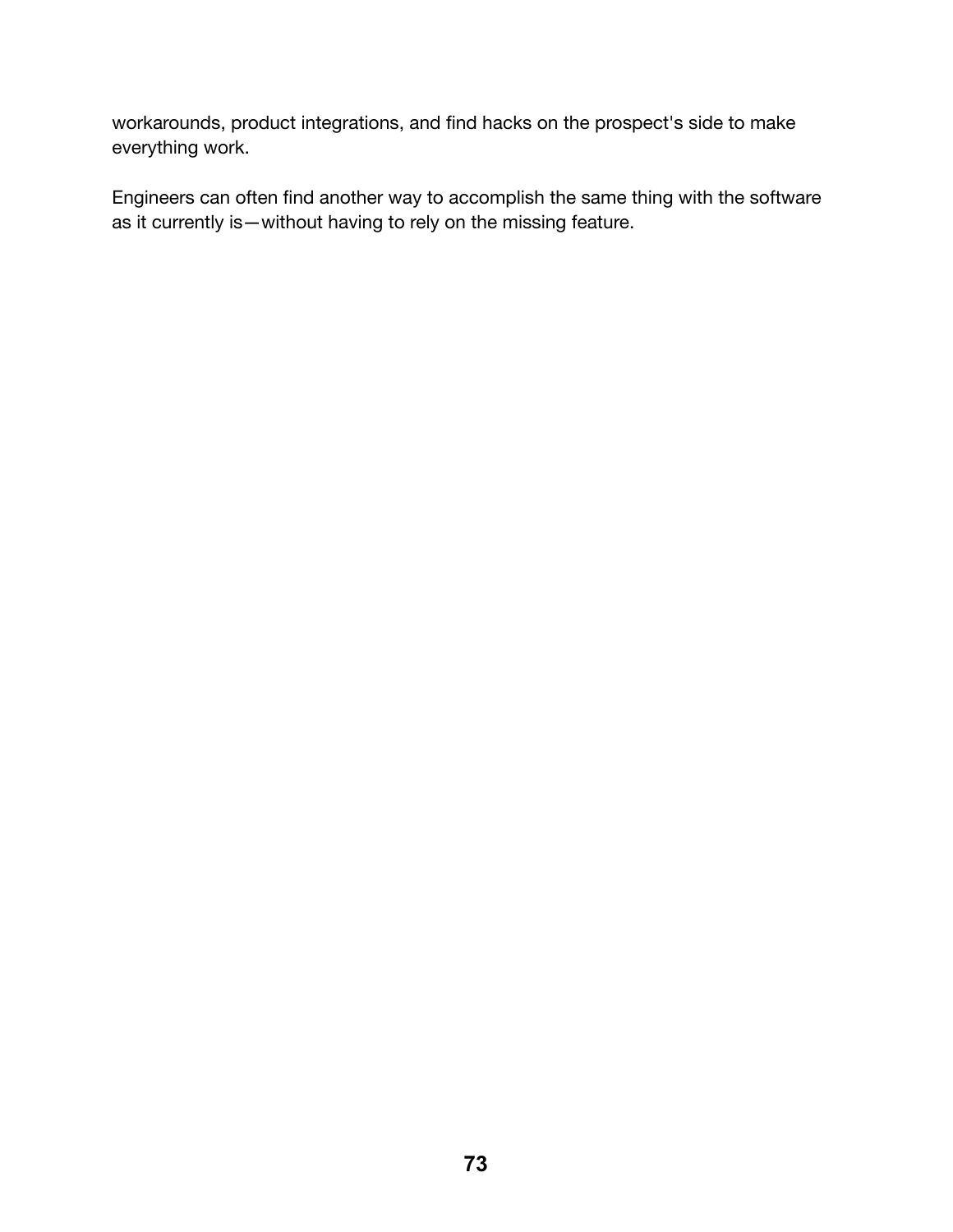# **What to do when your prospect doesn't want to switch software**

When you're trying to get a prospect to drop their existing software vendor and switch to your software instead, you'll almost always encounter resistance. How do you manage—and overcome—that resistance to switching software?

I'm going to assume that the software you're offering them actually serves their needs a lot better than the software they are currently using. So switching actually is in their best interest.

# **The cost of switching software**

Understand that the cost of switching is high—it's not just about how much their current software costs compared to your offer, but also training, adopting new processes in the organization, and many other unquantifiable factors.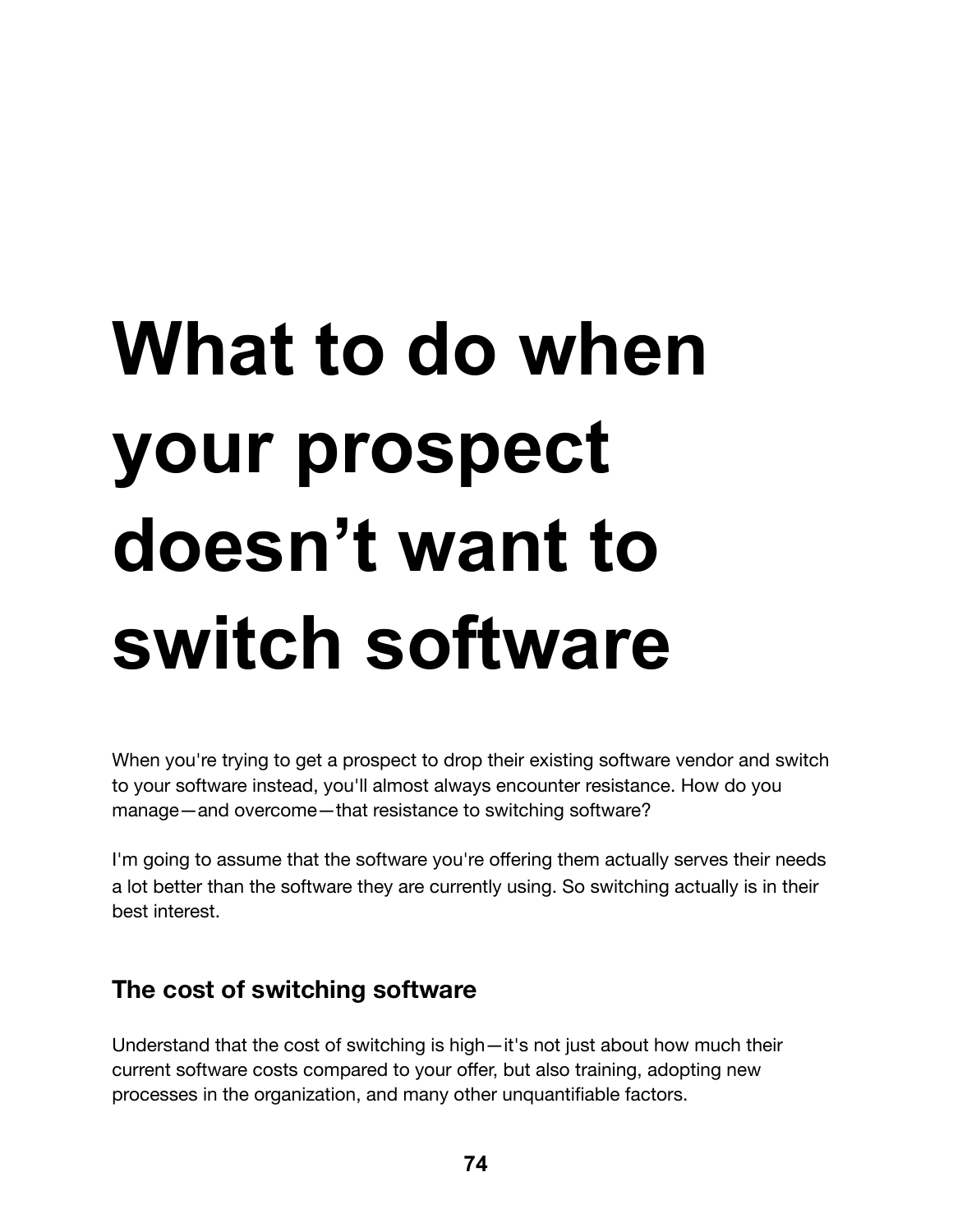# **How do you get an organization to switch software?**

You're going to need two things to get an organization to switch:

- Patience
- Follow-up

That doesn't sound exciting, but it works. And that's all you should care about.

# **The #1 reason why organizations don't switch software**

Patience and follow-up will help you overcome the most common obstacle to getting them to switch software: **bad timing**.

Look at things from their perspective, and you'll understand why bad timing can make a deal almost impossible. They might just have gone through a three-month process of talking with different vendors, evaluating all the products in your market, sitting in meetings, championing that software throughout the organization, getting sign off on the budget, overseeing implementation...and then YOU called to pitch your software.

There's no way they're going to switch to your product at that point, even if your product is 10x better. The cost of switching to your software is currently higher than the value they'd gain from adopting your (better) software.

# **Be in it for the long haul**

You need to acknowledge that this isn't the right time, and adopt a long-term approach. The time it takes to close this deal isn't measured in weeks, but months. Think 6-to-18 months to get them to switch software.

That shouldn't bother you—that should excite you. You're building a pipeline of great, high-value leads that you can close next year. This is an opportunity to build a relationship with them and get to know them better and learn about their sales process.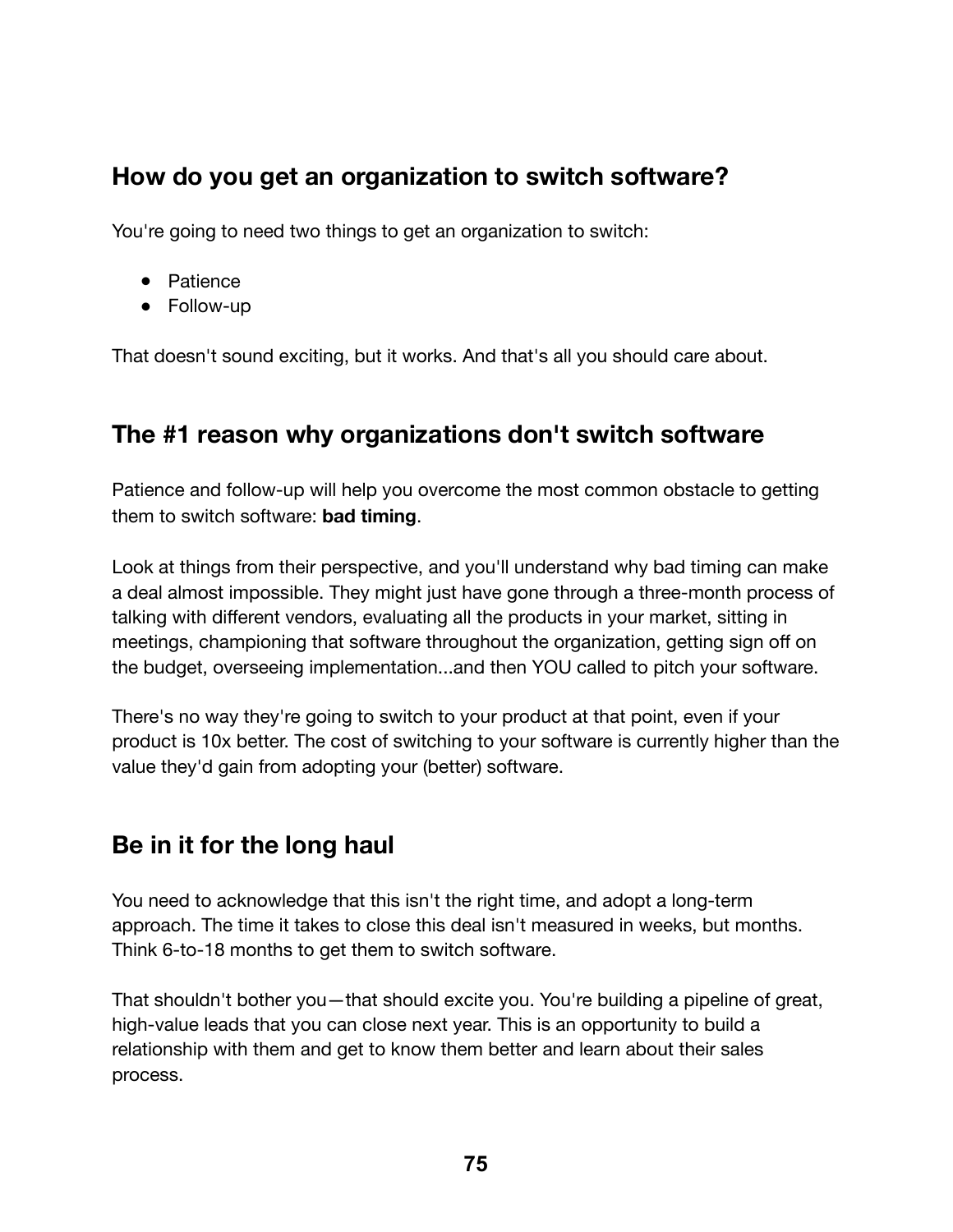# **Systematize your follow-up**

Follow up with your prospect every month or every quarter via email or with a quick call. Stay on top of their mind (in a positive way). Just by following up consistently, you build a certain level of trust.

If you're managing more than 100 leads, you'll need some kind of sales pipeline management software to stay organized.

## **Be ready when the day comes**

When their current contract runs out, or there's another change in the organization where the barriers to switching software are lowered, they'll remember you. And they have just spoken with you a few weeks ago. You already have a relationship with them and they know you. You've invested months to position yourself favorably—it's time for the right hook.

# **How to decide if a prospect is worth your time**

Of course you don't want to waste a lot of time on prospects who will never close. Being perpetually stuck in "I'm working on my pipeline" land is the sign of lousy salespeople.

Decide whether the prospect's problems are a good fit for your product. If their wants and needs match what your software really excels at, then keep following up with them, even if the likelihood of them buying is currently very low.

Also consider how much the customer is worth to your business. If it's not in the thousands of dollars, it will be hard to justify that much follow-up from an economical point of view.

On the other hand, if a prospect is showing some buying signals, but isn't really a good fit for your product (even though they're interested in buying), there isn't much use in following up with them.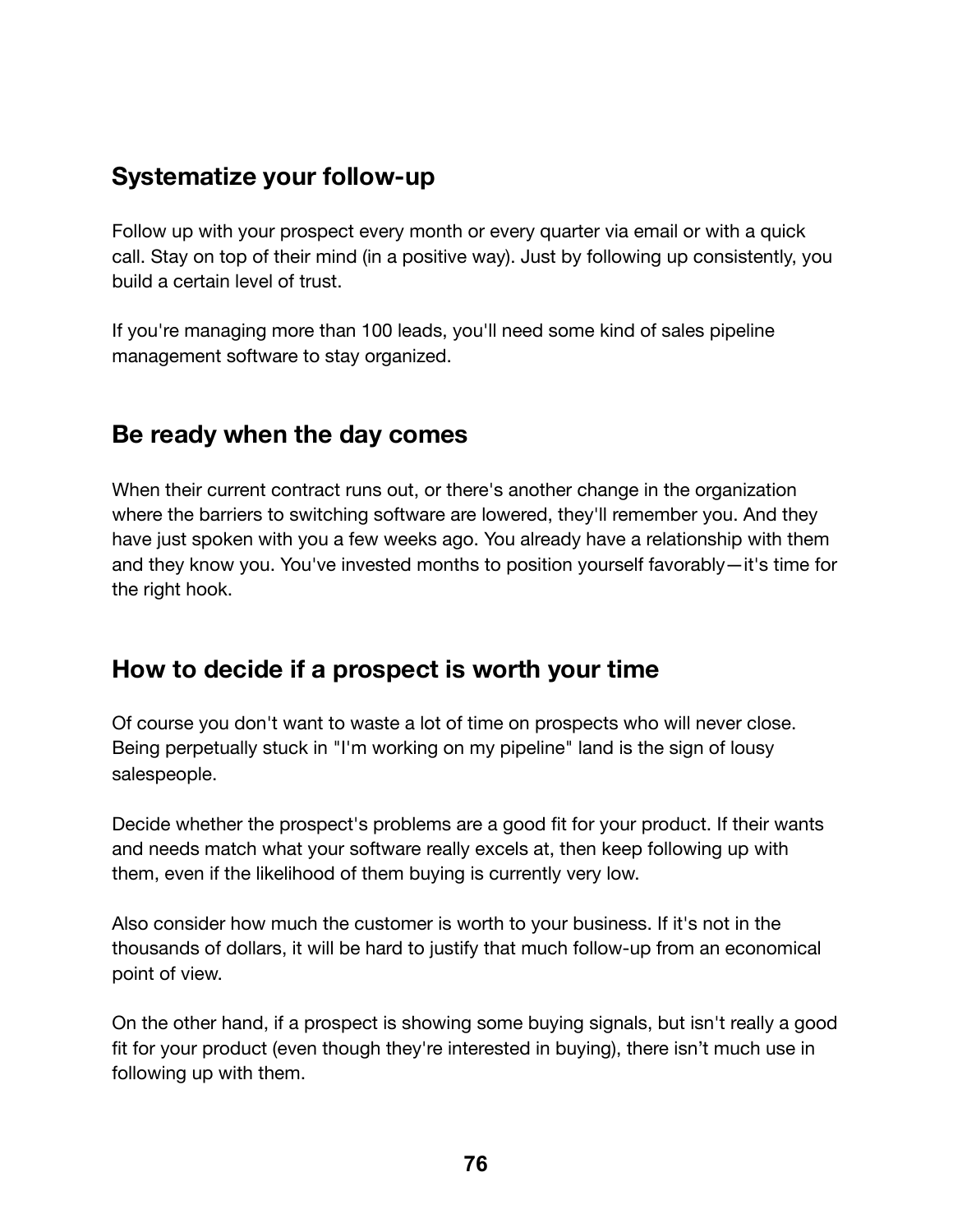# **How to sell an upfront fee**

Your prospect loves your product. They're drooling over the features, and they're already planning the integration into their own system. You're both ready to sign on and get cranking.

Then you mention your setup fee or deposit. It's nothing out of the ordinary, but to your prospect, it's a punch in the gut. They're offended. They don't want to pay. They're ready to walk away.

If your product has a deposit or setup fee, you definitely recognize this scenario. Entire sales hinge on whether you can sell the fee to the customer.

All the prospect sees is another expense, and it's impossible to sell an expense.

But what you can do is change the terms of the conversation. Make the fee valuable to the prospect, and they'll actually want to buy it. Here's how.

# **Why you have an upfront fee**

It's counterintuitive, but the reason why you have an upfront fee or deposit is for your customer's benefit—it's to make them more successful.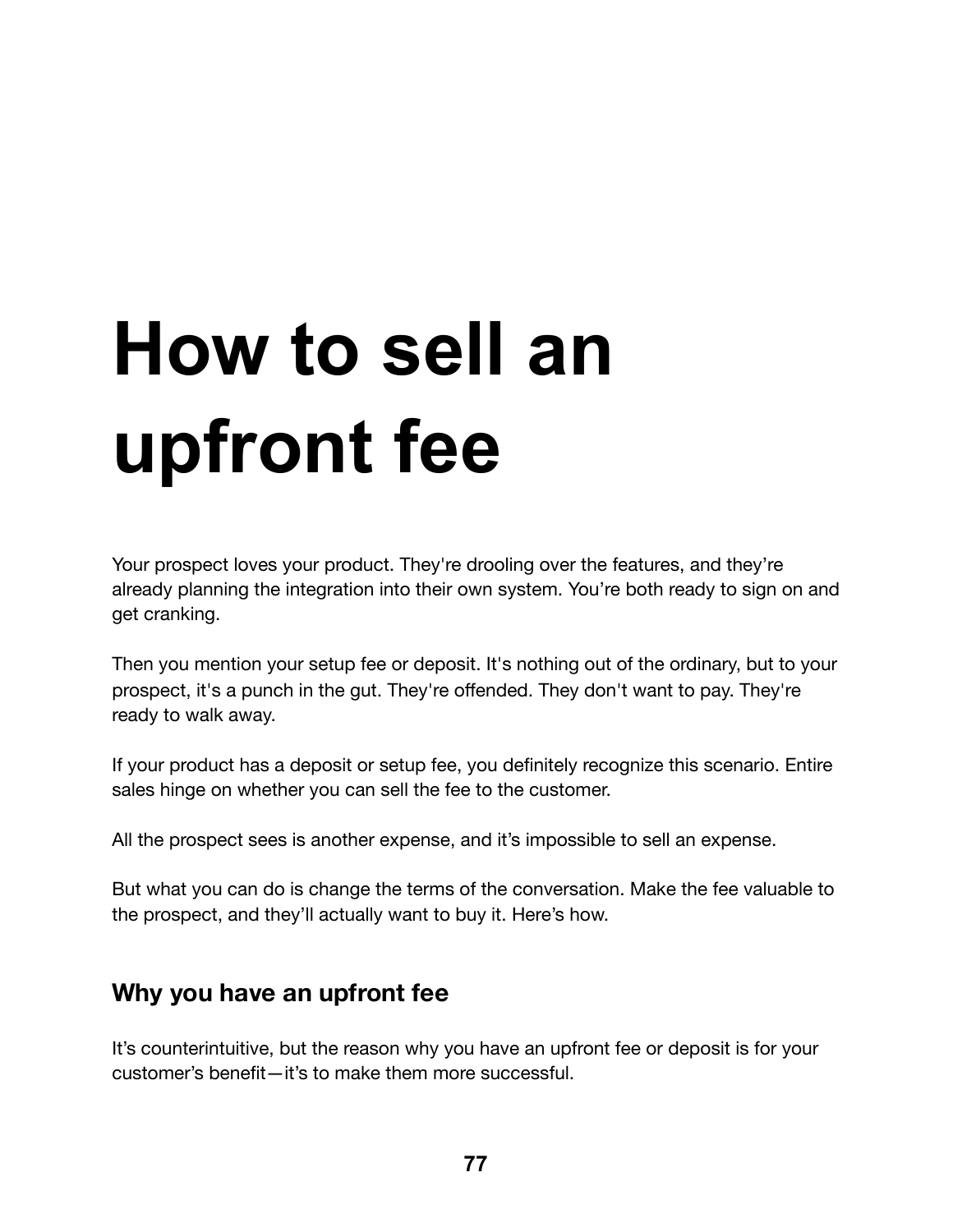A deposit filters out customers who aren't willing to make a longer-term commitment to the relationship. That filter means that you can focus 100% of your attention on serious customers and do your best for them, rather than spreading yourself out too thin over a huge number of customers.

A setup fee makes it possible for you to pour resources into the customer relationship from the get-go so that the customer can hit the ground running. You're able to put a customer success manager on the account, conduct training and onboarding for the team, and pour engineering time into custom integration and development to make sure that they're 100x more successful down the road.

Your company has these fees for a reason. They allow you to perform your service better, help your customers, and deliver a better product. Your job in sales is simple to help the prospect see that value.

# **Position your deposit as part of an exclusive, top-tier service**

**Value**: Be part of an exclusive service that only works with the best and most committed customers.

When you communicate that you have an exclusive service that doesn't accept everyone, you're signaling to your prospect that those customers who you do accept will get a premium product and experience that's worth the deposit and more.

Consider Mailbox, the wildly successful email app that Dropbox eventually acquired for \$100 million. 800,000 people downloaded the app and signed up to join the waitlist for a product that they couldn't use. It is precisely because they can't use it, and have to wait, that they think it must be an amazing product that they must have.

This is hardwired into your brain. In a 2008 Caltech study, researchers scanned people's brains while they sampled different priced wines. The subjects always reported that the more expensive wines were more flavorful, and this was backed up by the scans, which showed increased neural activity in the brain's pleasure center. The catch? Actually, the wines were all the same, only the price was different. We get more pleasure out of a premium product. As founders, we often undercharge for our product because we lack the confidence - but being cheap is not the way to go. Instead, aim to create more value.

**Objection**: Can't you make an exception? We want to try it first to see if it's effective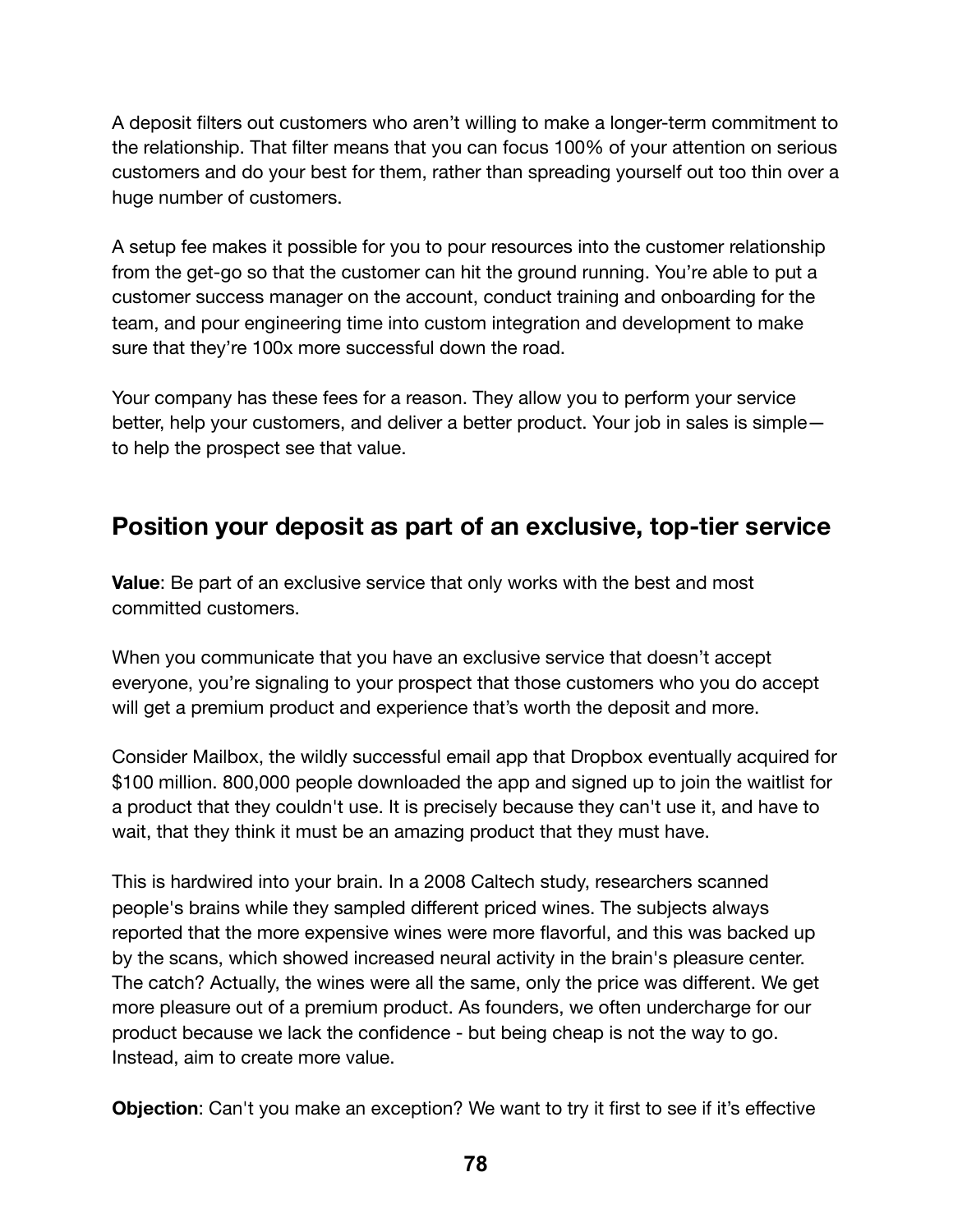before committing.

**Closing the deal**: If you're not ready to make a commitment, no big deal.

At this point, it'll be tempting to try and negotiate, offering to lower the fee just to close the deal. Don't. Not only will this lower the status of your product in their eyes, it will also harm your team's ability to deliver your top-tier, premium service.

By showing that you're okay with not getting the prospect's business and by backing up your talk by not negotiating, a funny thing happens—customers will want you even more. That's because everyone wants what they can't have.

Embrace your deposit as part of your branding and positioning as a luxury brand, and you'll turn it into something that shows your customer your value and ultimately makes you even more desirable.

# **Re-frame your fee as an investment in success**

**Value**: Invest in your success now, and you'll be paid back 10x.

Framing the fee as an investment helps your prospect understand what you're going to do with the money. You're not nickel-and-diming them. You're not making any money at all off the setup fee. The entire amount is going to the cost of ramping up premium support, engineering consulting, and more.

New customer relationships involve investments by both sides, not just on their end and prospects often forget that. Make the prospect aware of how much you're committing on your end to make the relationship a success. They'll see that you're making investments in success and that it's only fair that they invest as well.

**Objection**: Your competition doesn't have this fee.

**Closing the deal**: Our competitors do have the fee—they're just not up front about it.

All these services have to be paid for, it's just yours are explicit and upfront.

Offering bad news upfront might seem like a bad move. But here's the thing — people trust negativity. Studies have shown that even infants show a negativity bias. We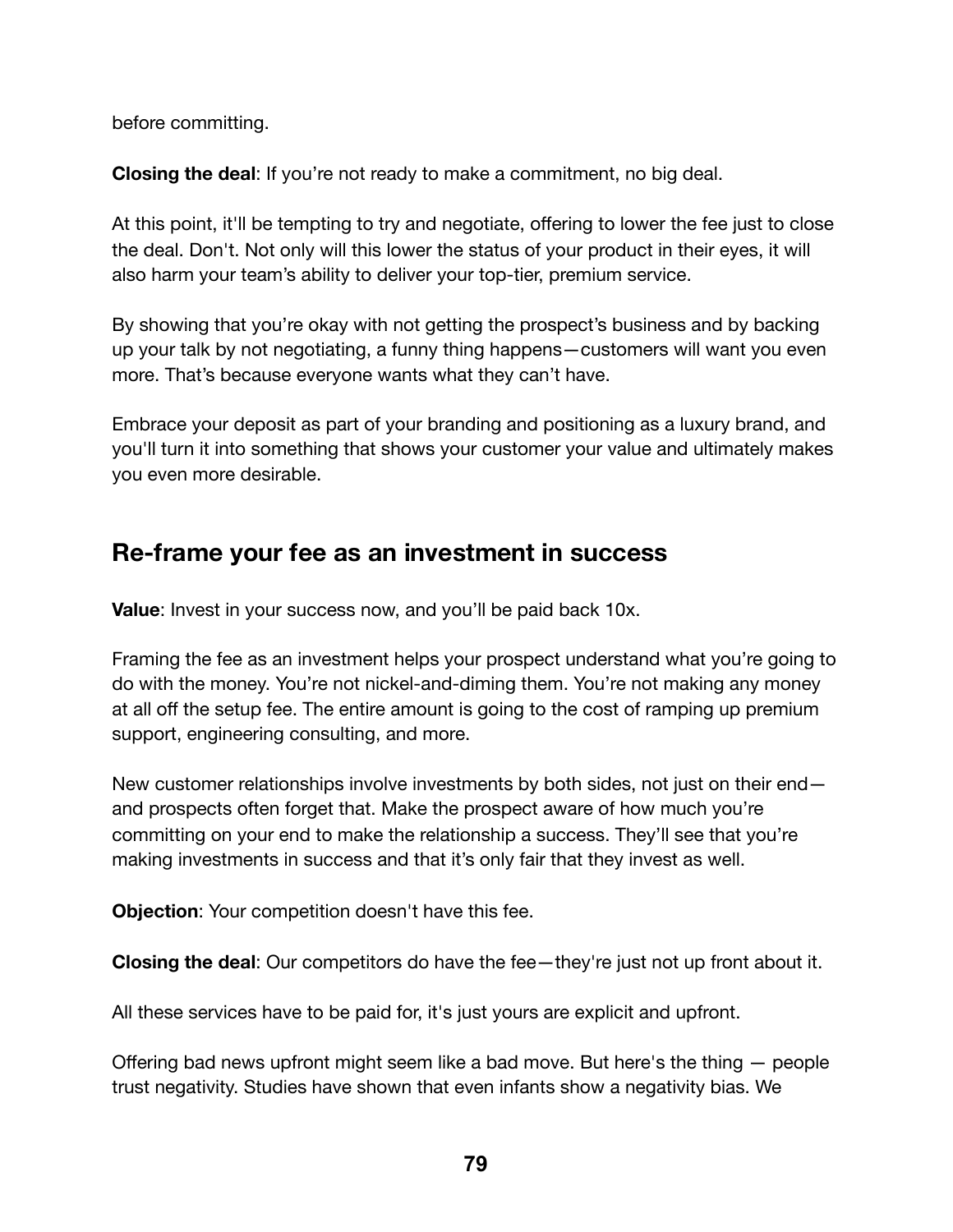implicitly give more credibility to bad news, increasing our trust in the giver.

If the prospect goes with a competitor that doesn't have a fee, then in two months they are going to face one of two negative consequences—one bad, the other worse:

#### **Months wasted ramping up slowly**

Instead of charging the fee up front, your competitor builds the fee into their monthly recurring price. That means that rather than ramping up quickly and all at once, they ramp up slowly over several months.

Your prospect loses the full value of his investment, while your customers speed past, having ramped up immediately, from day one.

#### **No resources spells total failure**

No fee at all means no resources, no staff in place, and no dedicated engineers or account managers. None of the support and infrastructure that you are offering them with this one-time payment is available without the setup fee.

When they realize that, they'll spend 2x as much on hiring their own staff and separate consultants. Six months down the line and they will have invested more time, money, and resources and will be months behind where you promised they would be.

Using your service, with your setup fee, they're investing at a fraction of the cost, upfront, and in 6 weeks they are up and running, and crushing it.

## **Change a fee from an expense into added value**

Don't hide your fee. Don't apologize for it. Own it.

Whenever a customer balks at an upfront fee, don't worry. They can only initially see it as an expense to be negotiated down or out. But you can use your knowledge of what these fees are for to reframe them to showcase their true value.

Remember these 3 points: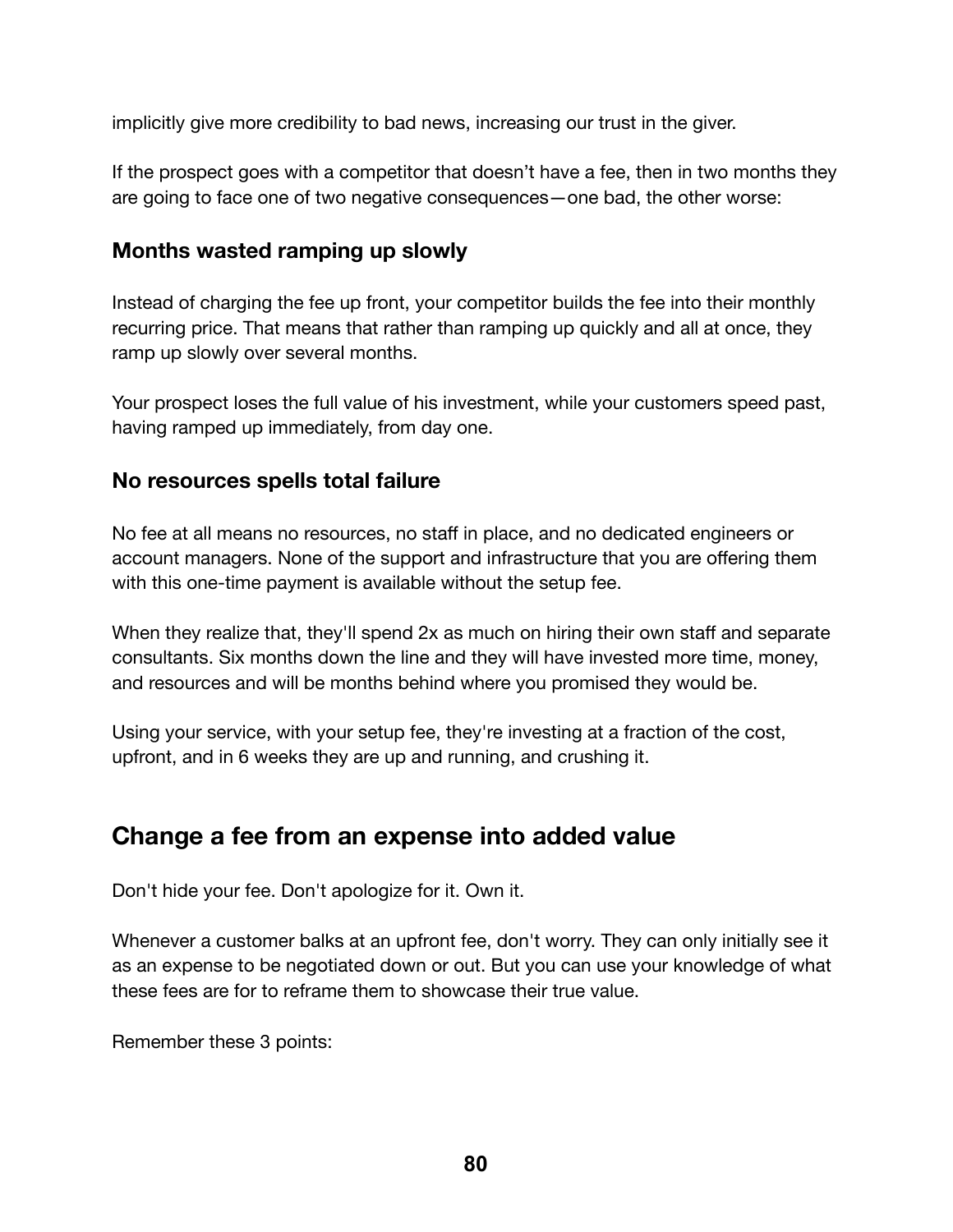- Position yourself as something exclusive and in-demand in the market, something apart from the market
- Show that you are making an investment in the relationship
- Be honest about something that needs to happen up front and expose the hidden costs of your competitors.

By doing this, you can close the deal, protect your product's value, and define your own space in the market.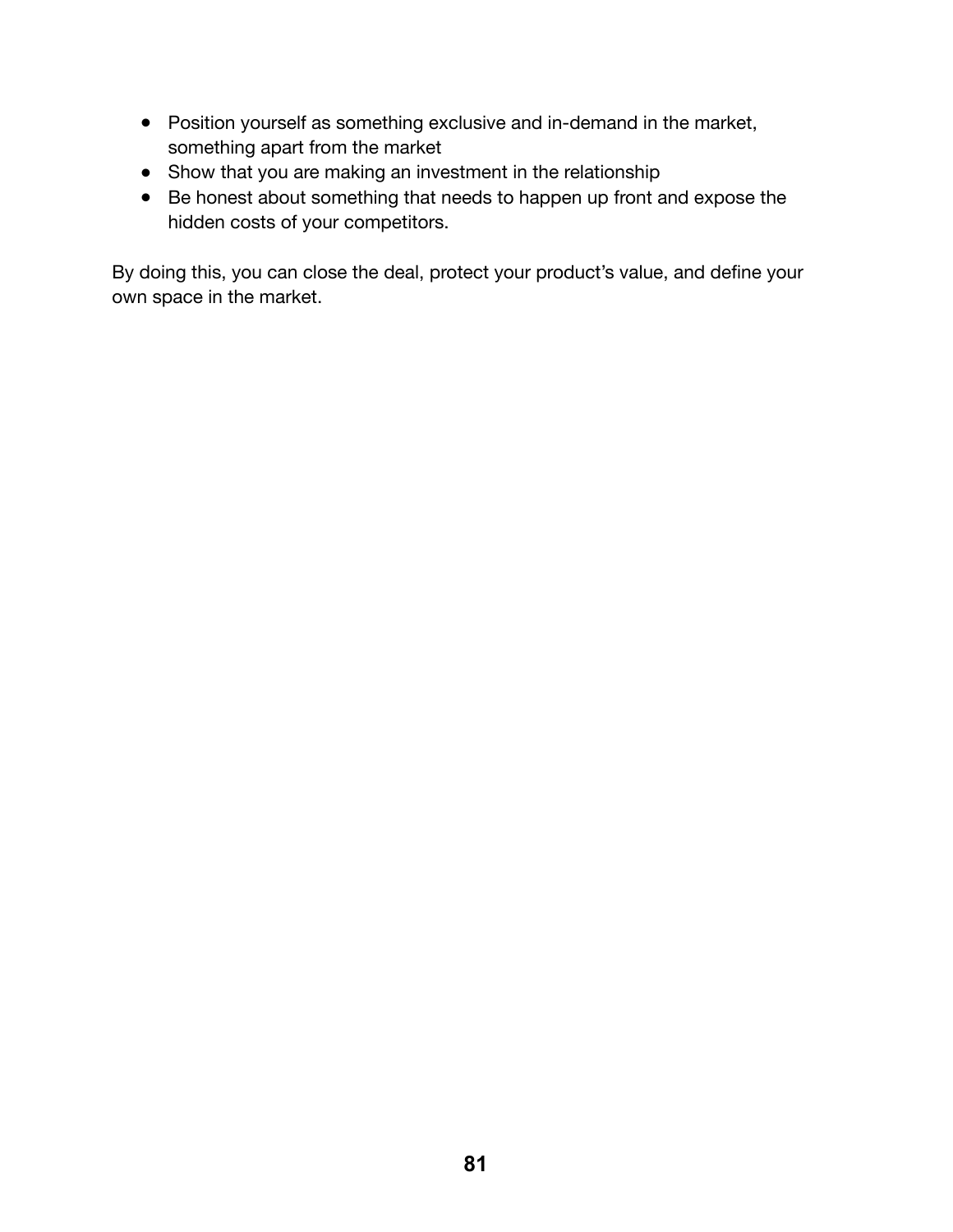# **3 reasons why SaaS startups should charge their users early**

A lot of startups are hesitant to make their users pay early. After all, it's the internet, right? "This is just an MVP, we need to build traction first, we're focused on growth, and …"

Let me stop you right there. You already know why you shouldn't charge users. There are plenty of reasons, but they're often just a front for ...

# **The real reasons most startups aren't charging users**

They simply lack confidence in their product.

There's a subtle, but definite underlying fear that their whole business model isn't working out—and they'd rather keep the faith in an unverified idea than risk seeing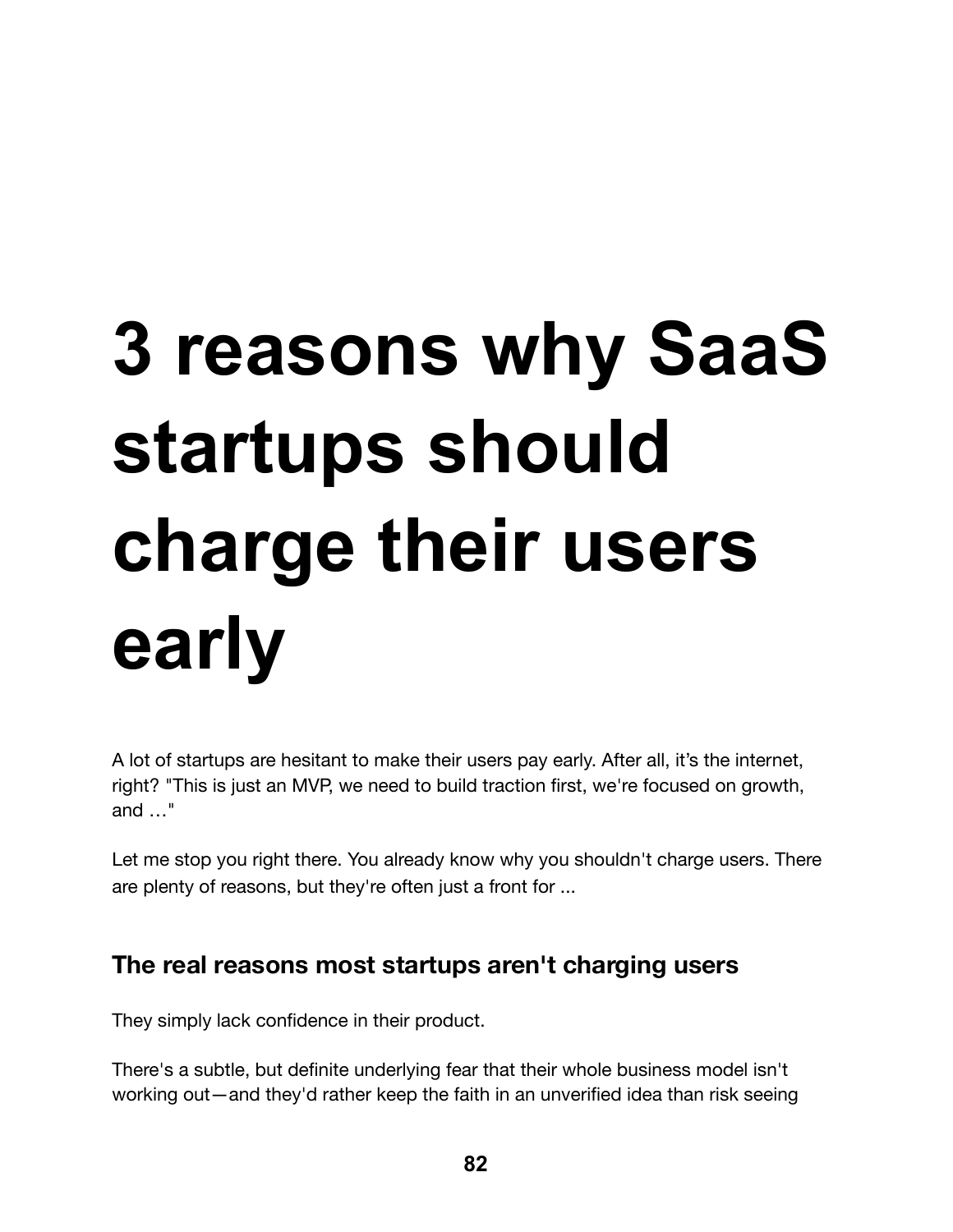their dream smashed into pieces.

"One of my Top 100 mistakes was not charging on Day 1. If you don't charge, you have no idea what people will actually pay for."—Jason Lemkin

Of course, it's often not that bad. In most cases, it's possible to fix the business and transform it into something that works. But you can only do that once you put it to the ultimate test, see how it functions in the real world, and expose it to the possibility of failure.

Here's why you should charge anyway—let's start with the most important reason first.

# **Reason #1: Insights (that actually matter)**

On the way to product/market fit, startups constantly tweak, improve, and optimize their product.

Most of the improvements are driven by the feedback they get from a.) their market and b.) their users.

If you're not charging users very early on, you're taking an enormous gamble. You might be listening to the wrong people, and optimizing for the wrong audience.

#### **There's a hierarchy of data value:**

- Feedback from people who say they like your product
- Feedback from people who say they will buy your product
- Feedback from people who (actually) buy your product

Unless your business model is to give away your product for free to your users, you should **focus in on the feedback you get from people who actually pay for your product**. That's the source of your most valuable insights.

#### **Example: Which vertical to pursue?**

Let's say you have a product that could be valuable in many industries, and you haven't decided which vertical to focus on.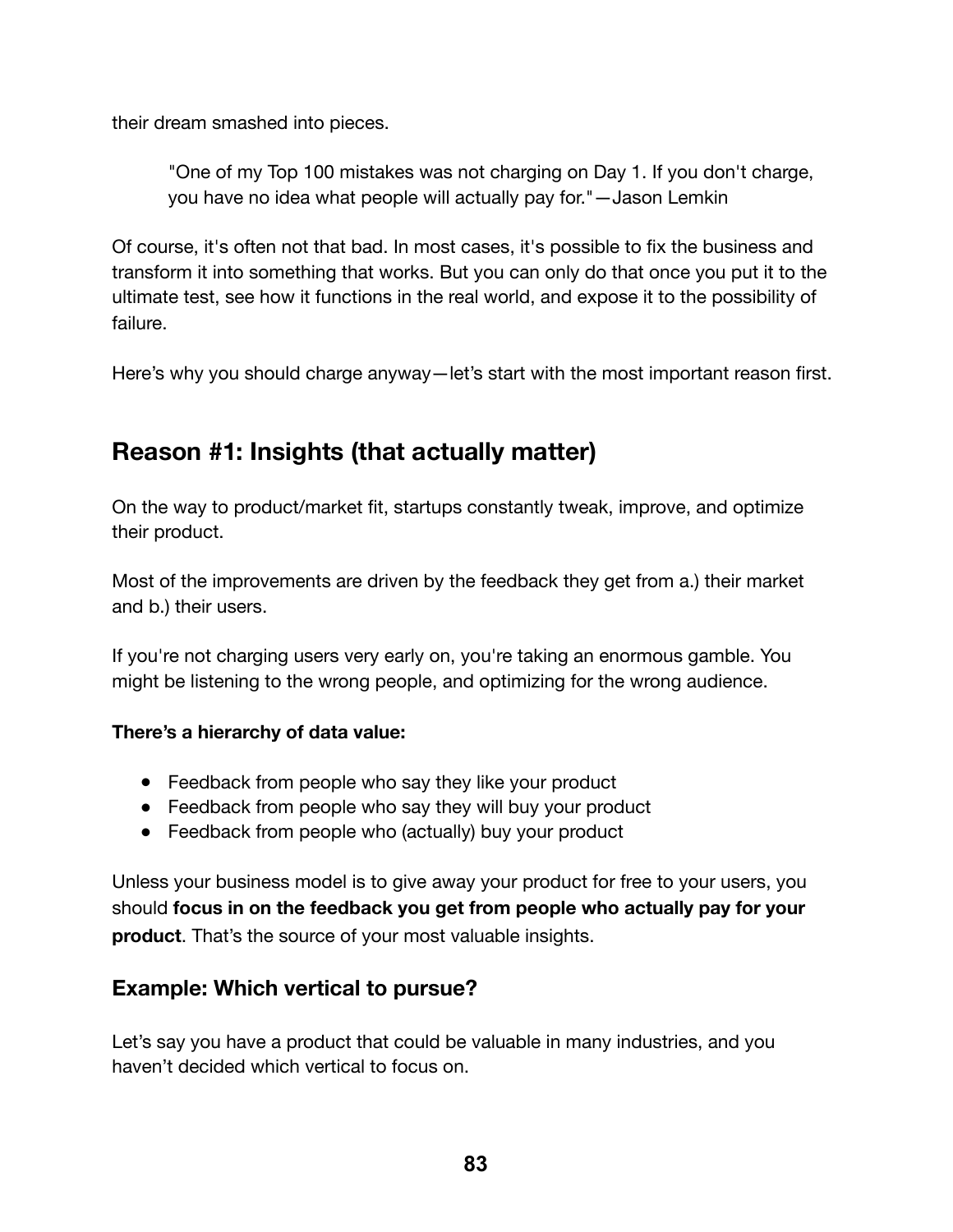You might find that you have three main groups of users:

- Political campaigns
- Brands
- Small businesses

Maybe the political campaigns are the most enthusiastic and vocal. They give you the most love and energy. They're all excited, saying, "Oh my god, this is going to change everything!"

And you're thinking: "Wow, these guys love us! We should go after this market!"

But once you ask for money, the brands go, "Yeah, here's my credit card." The political campaigns? "Well, that's too expensive. You know, with our budget constraints..."

And all of a sudden the picture has changed completely. Now you're thinking, "We should totally focus on brands! Because they really want to buy this, whereas the political campaigns just want to use it!"

#### **Let the money do the talking**

People will say all kinds of nice things about your startup and your product. But don't take that at face value. **Don't base your business model on opinion polls and enthusiastic feedback**.

We're not in politics, we're in business. The only vote that truly counts is what they vote for with their own money. If they're willing to part with their cash for what you have to offer, you know they're truly getting value out of it.

## **Reason #2: Find your price point**

Early on is the best time to experiment with different pricing. But you can only do this if you're charging money.

#### **Avoid market-based pricing**

Many startups look at the pricing of other similar startups and copy their pricing. Seems reasonable, but it can be a very misleading strategy. By all means, research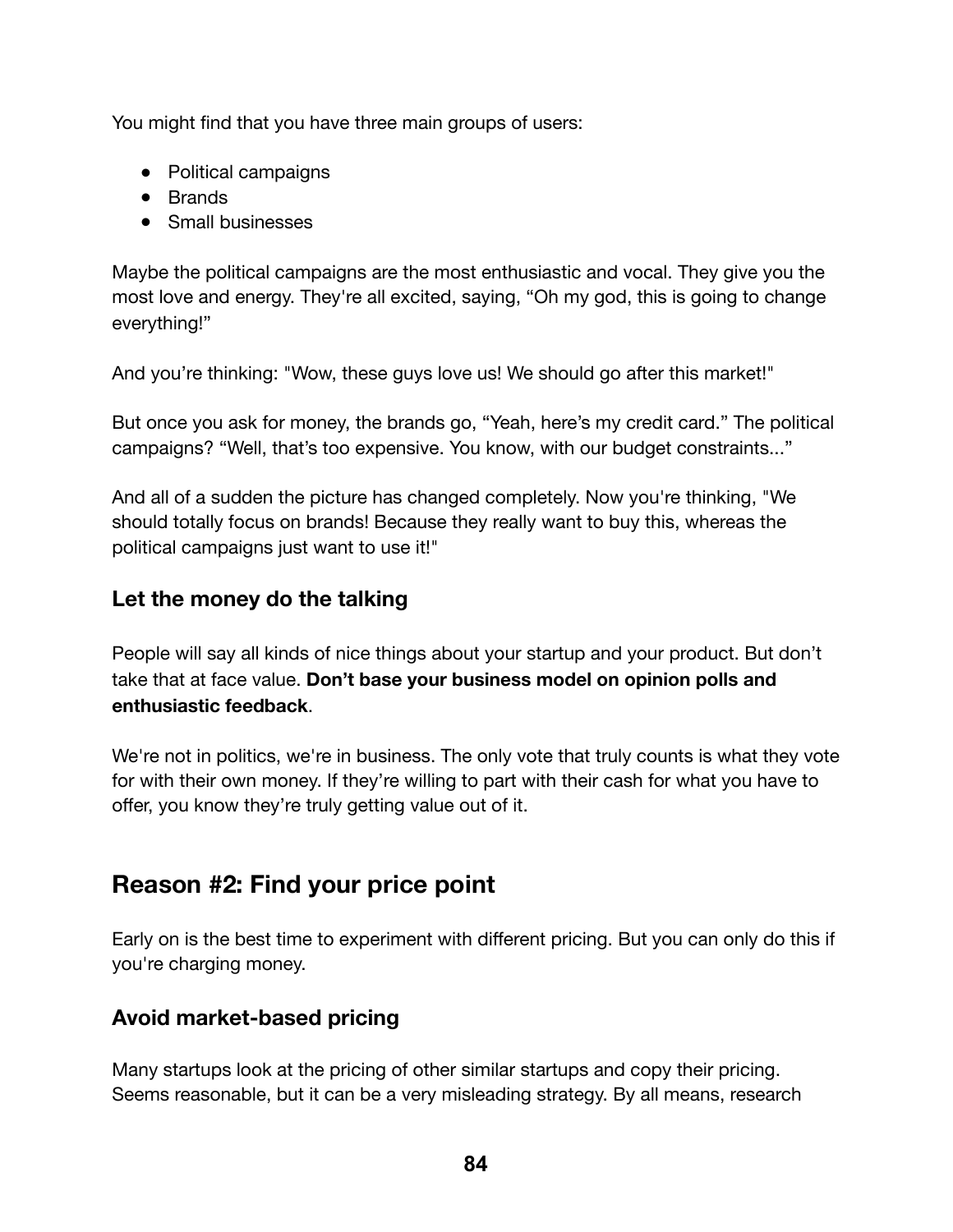your competitors' pricing, but don't just assume that's going to be the right pricing for you.

#### **Experiment**

When your product is still in its MVP stage, you should run bold experiments with pricing. Hit them with heavy numbers.

#### **Test outrageous prices**

And see what happens. You think the right price is \$249? Make it \$500 and see what they say!

Anticipate and be prepared for their reaction when you're doing this, but be immune to it. Approach this experiment with the following mindset: "Well, the next five are going to say no because I'm telling them a crazy number."

Is that the reality of how people react? It might happen that you say \$500 and it has zero impact on the conversation. And then you go back to your team and go: "Holy shit, we should totally charge \$500, because nobody even flinched when I told them that number!"

#### **Settle in the upper middle**

If you've aggressively experimented with pricing, you'll have a spectrum of responses in between these two extremes:

- A price so low most people don't seem to care about pricing at all. When you tell them that price, most of them won't push back, they'll just say "Okay, I'll buy."
- A price so high most people won't buy, and will complain you're too expensive.

Your ideal price is between these two numbers. If 10–20% of your prospects tell you you're too expensive, and 10–20% don't even blink when you mention the price, you're in the golden middle.

You want to settle in slightly above the middle, so that most people say: "Hey, that's quite a high price, but you know what, the value I get from your product is so high, I'll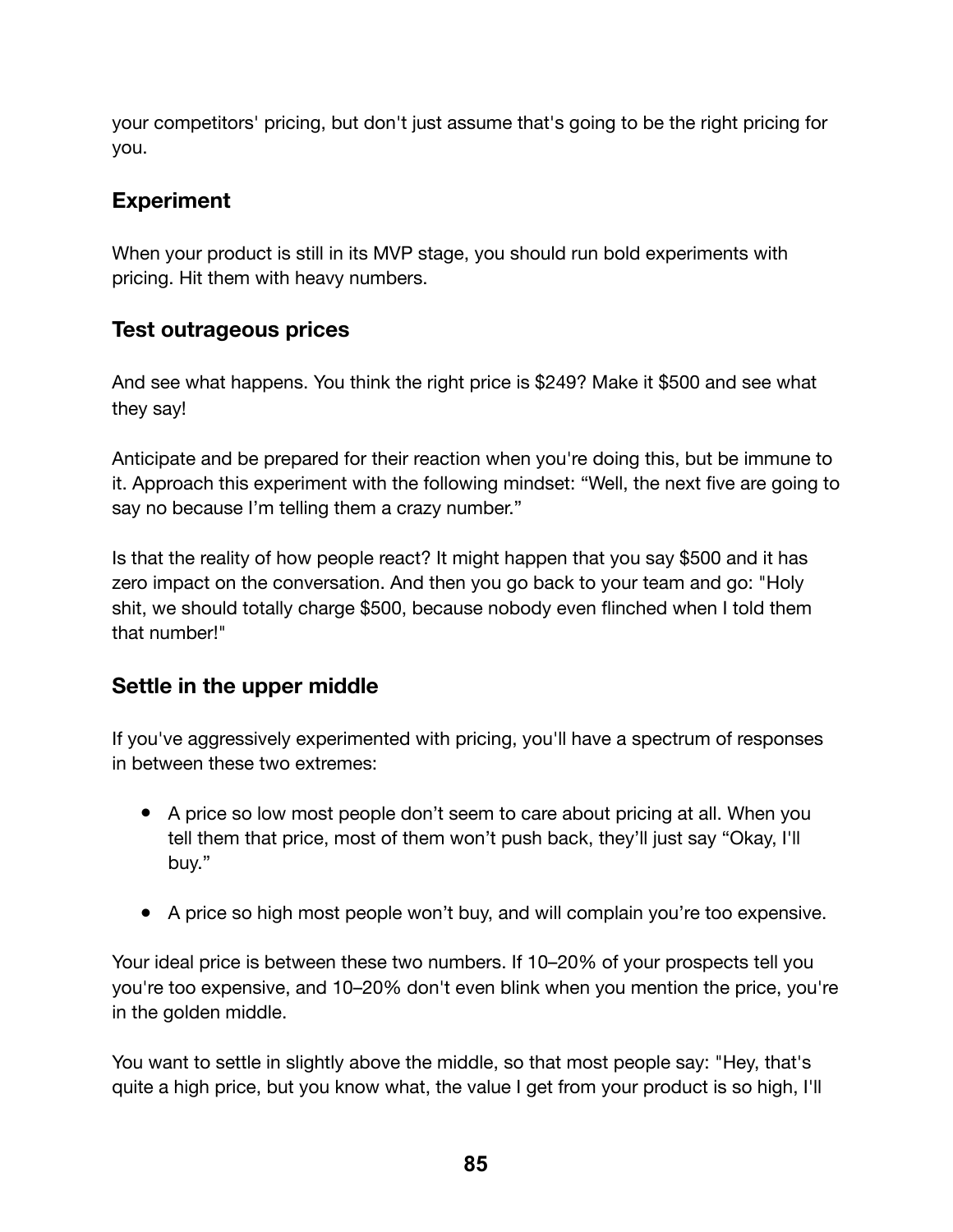pay it anyway."

Harry Beckwith, author of *Selling the Invisible*, suggests raising your prices until 15– 20% of your qualified prospects resist your pricing.

# **Reason #3: Money**

Call me old-fashioned, but running a business that makes money is not the worst thing in the world. Getting funded is awesome, but even in Silicon Valley, generating revenue is a good thing. Investors like it, and it can give you the freedom to choose whether you want to do the VC dance or not.

#### **Are you charging your users?**

A lot of founders delay charging users. They feel their product isn't ready yet; they don't want to alienate users, and they'd rather have 1,000 free signups than try to sell one prospect at a time. Big user numbers, impressive growth charts—all that can help to sustain your belief in what you are doing and keep you going. But you can't build a sustainable business based on wishful thinking and vanity numbers.

Start charging money. It makes things more difficult in the short-term, but these obstacles provide a lot of valuable lessons. Always keep in mind that the most important people for your startup—those you should listen to most religiously—are your paying customers.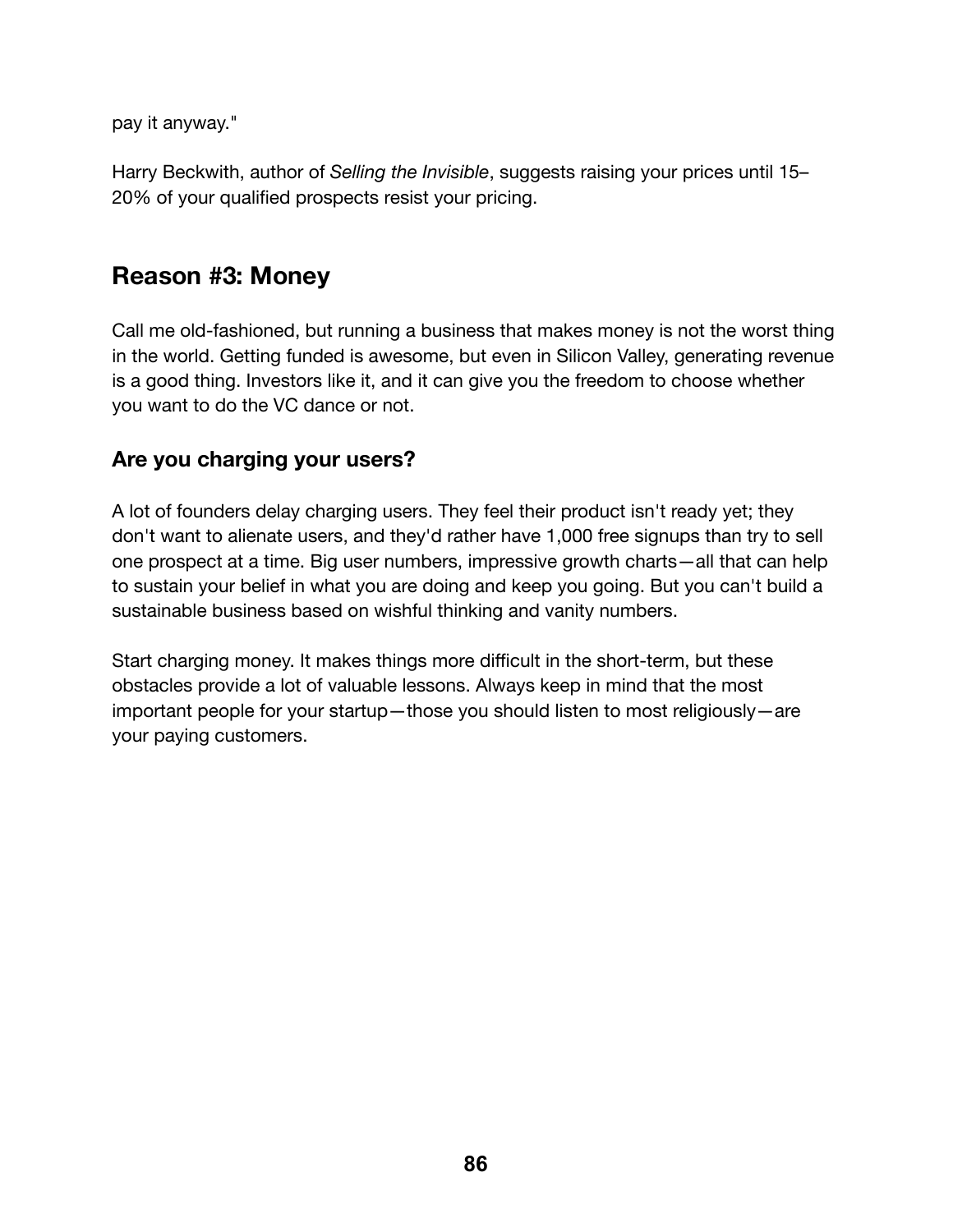# **How to propose annual contracts to your SaaS customers**

SaaS customers love the freedom and flexibility that monthly subscriptions give them. But as a SaaS business, you want to sign them up for annual deals whenever possible —it increases cash flow and predictability, and decreases your churn. How can you make them "give up" freedom and flexibility, and commit to your product for a whole year?

The scripts and templates in this chapter will answer that question, and help you close more annual deals. But first, let's find out if now is the right time for your SaaS company to start selling annual contracts and prepaid deals.

# **When should you start selling annual deals?**

If your SaaS startup is below \$1MM ARR then you probably should not focus on this.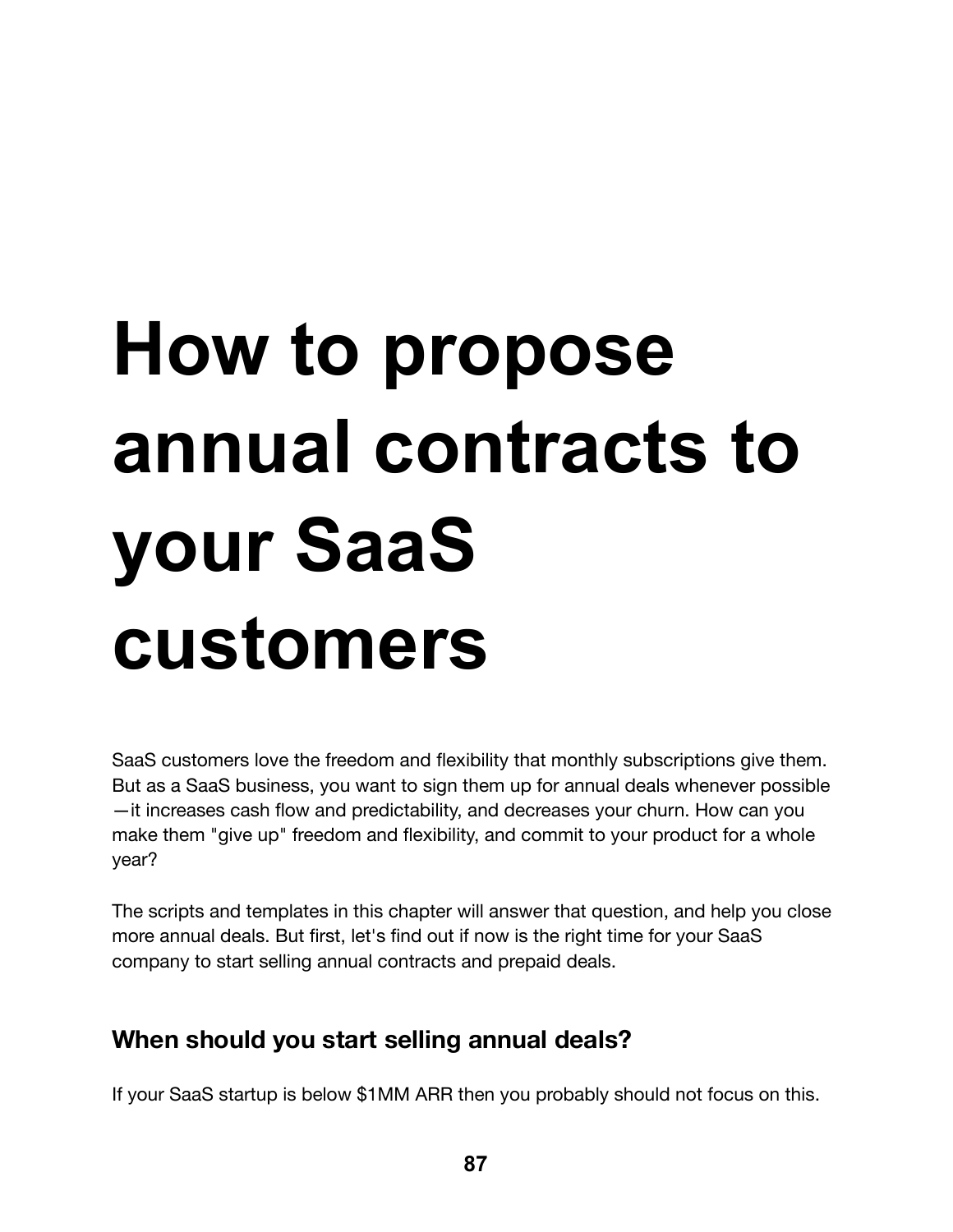Instead, keep your customers on monthly plans. Why? Because you want to understand churn first and see how long people stick around by choice and learn from that process.

If you're above \$1MM ARR, it's probably a good time to offer annual plans, either prepaid or monthly.

# **A word of caution**

Be aware that annual plans present advantages and disadvantages:

- + Lower churn
- + Red flags when customers don't want to commit
- + Cash flow with prepaid deals
- + Predictability
- Forcing unhappy customers to stick around
- The great churn illusion\*

\* including annual contracts in your churn math instead of only including customers who can churn in your churn numbers

# **Crafting your pitch**

The core idea you're selling them is basically this:

- Long-term commitment once they know they love your product
- Discounts and benefits
- Investment in the relationship, e.g. we can work harder for you when you commit longer term to us

## **Emailing your customers**

Here's the email template you can use to schedule phone calls. We're getting a 89% open rate and 60% response rate on this email.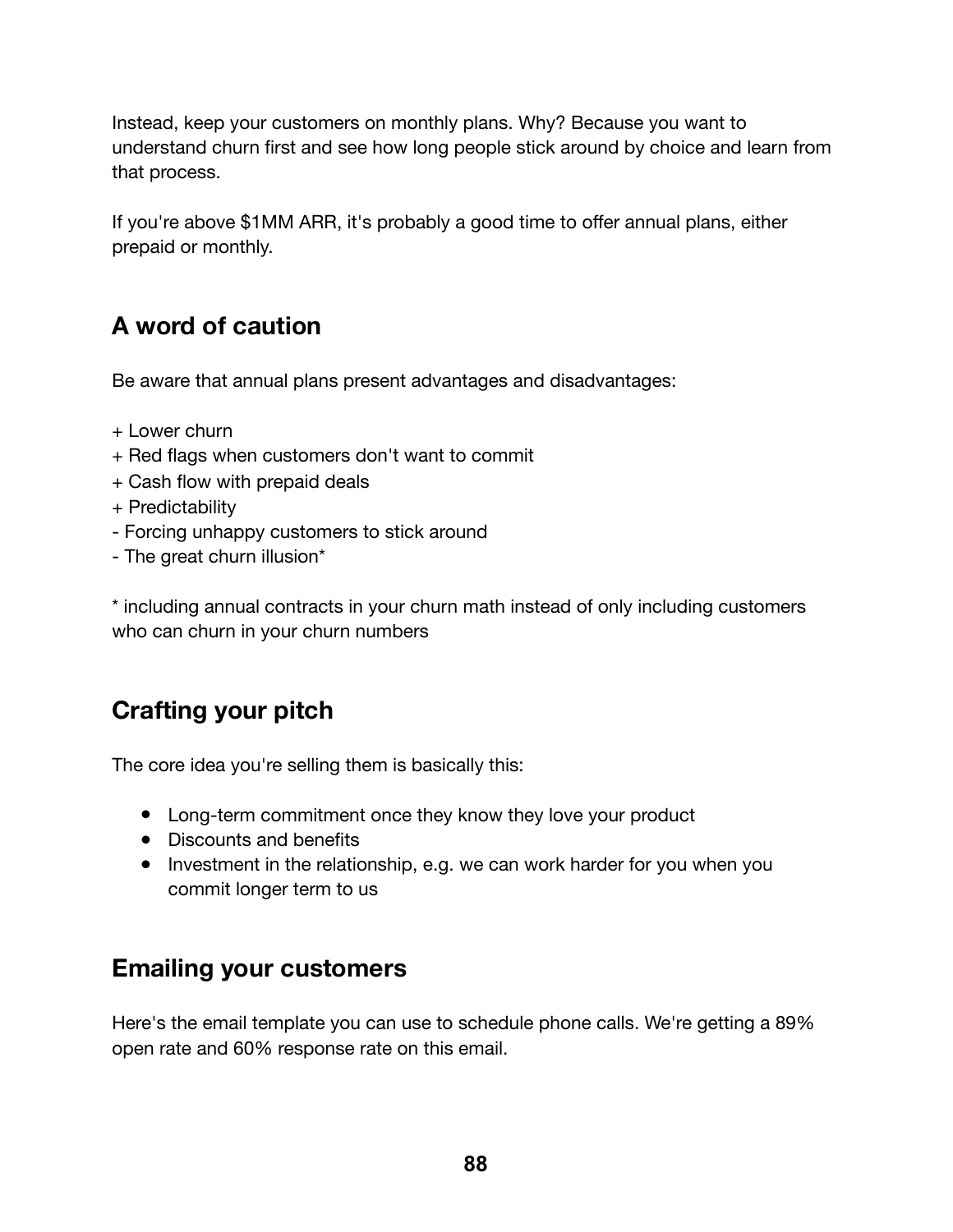## **Subject: I want to offer you a better price for [product]**

Hi [firstname],

Hope you're doing well. You've been with [product] for a while now and we would like to thank you and deepen our relationship by offering you a better price for [product]. Let's jump on a quick call this week and explore all ways to make this happen for you!

What's a good time for a 15min call this week on either Wednesday or Thursday afternoon?

Cheers! [your name]

Here's a template you can use for self-signups:

#### **Subject: I want to offer you a better price for [product]**

Hi [firstname],

Hope you're doing well. You've been with [product] for a while now and we would like to thank you and deepen our relationship by offering you a better price for [product].

Do you see yourself using [product] over the next year? If so, then here are 2 great options to get a better deal before the end of April:

Option 1: 1-Year contract - You pay monthly and save 10% Option 2: Annual Prepaid - You pay annually and save 15%

All you need to do is to let me know by April 30 which options works best for you and I can take care of the rest.

Cheers!

[your name]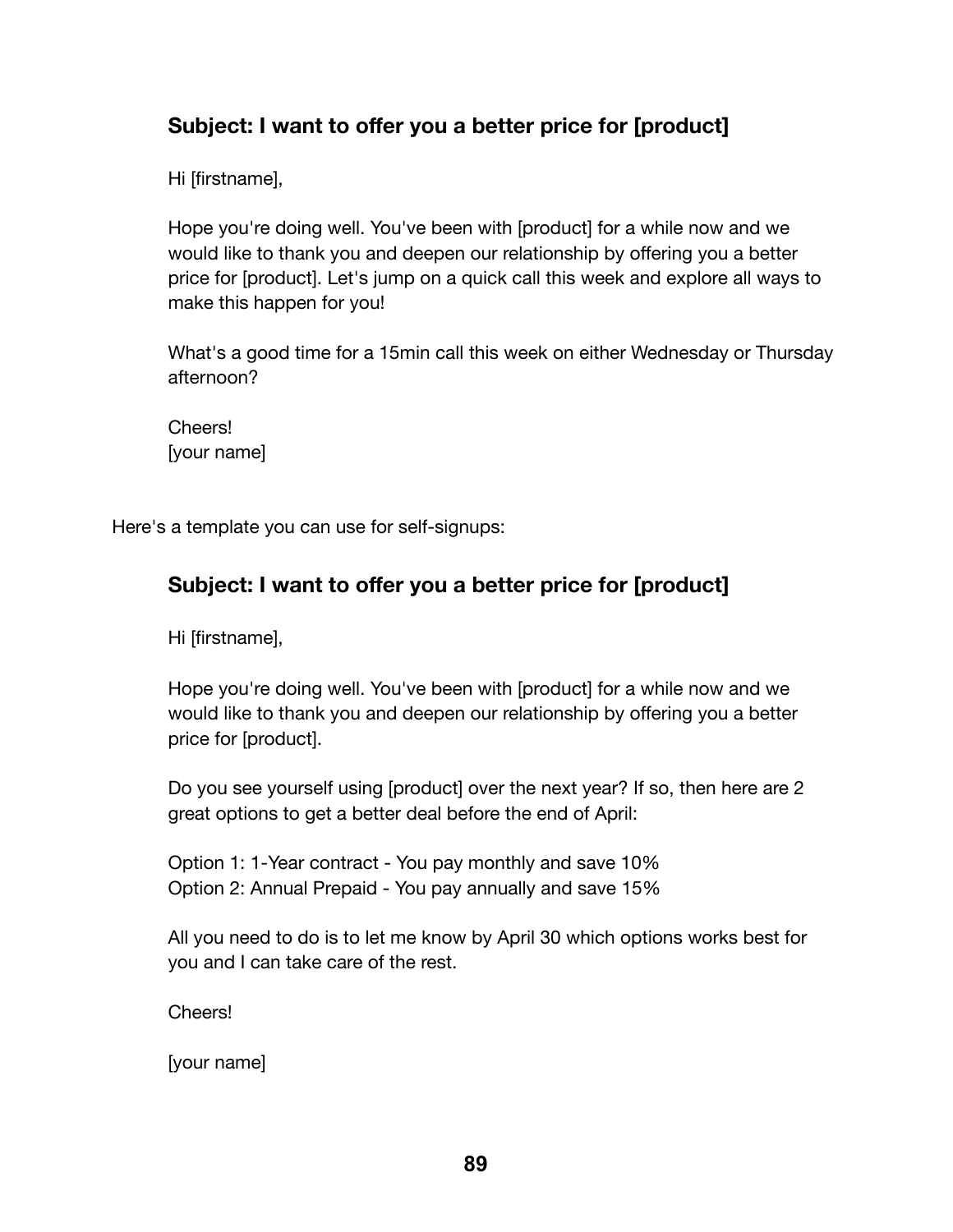## **Phone script**

Hi [Name],

How's it going?

#### **[Answer]**

Great, is this still a good time for us to chat?

You've been with us now for months, and I wanted to first check-in with you to see how things are going?

#### **[Answer – Going great]**

What have you enjoyed to most about using our software? (remind them of why they love your product)

#### **[Answer – Going well but with issues or questions]**

Manage issues, answer questions and follow up with:

Other than that, are things going well?

#### **[No]**

Manage objections.

#### **[Yes]**

Do you see yourself using our product for the next 6-12 months?

#### **[Yes]**

That's great, then why don't you guys switch to annual billing and save money?

#### **[How does that work?]**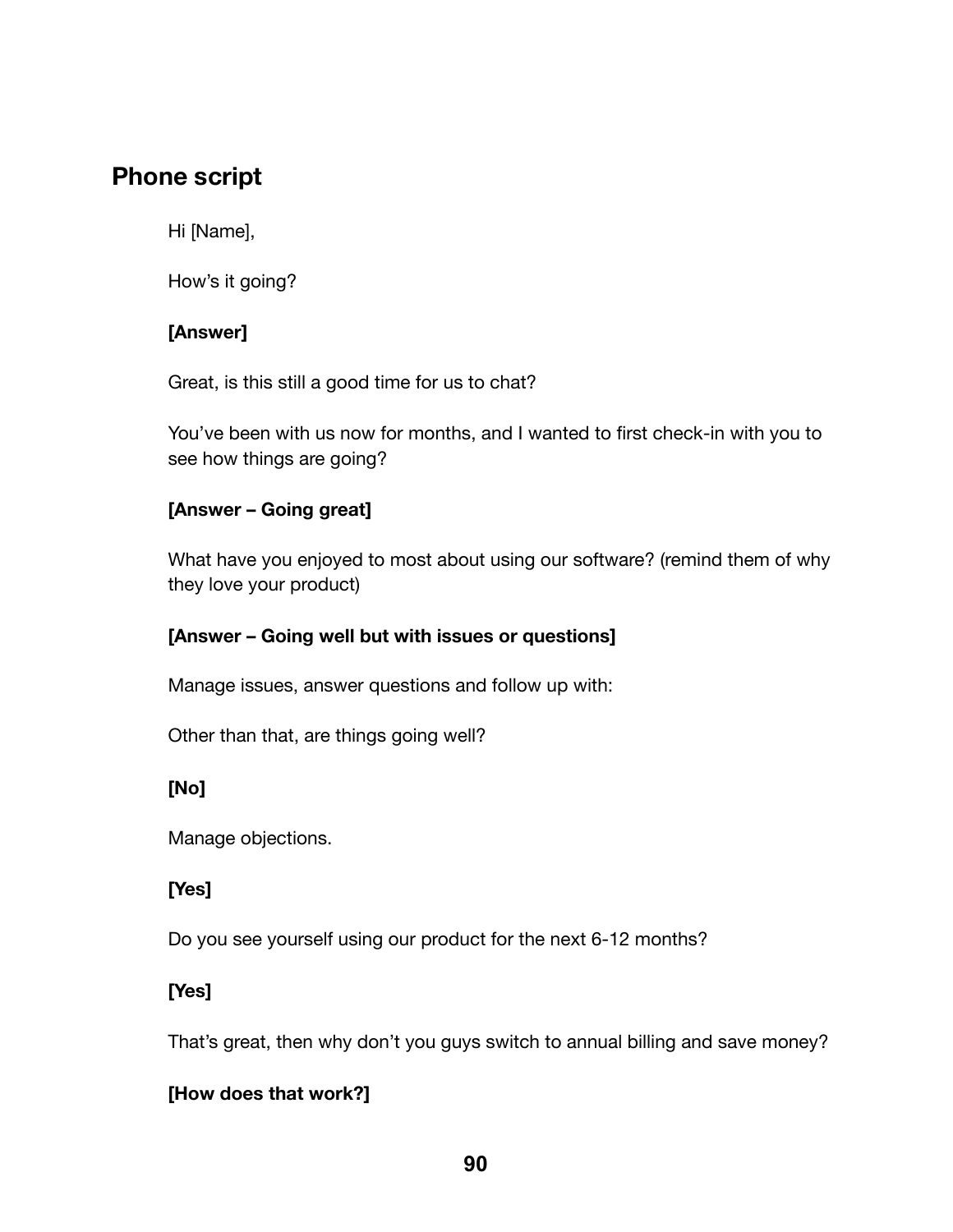Pretty simple, you could pre-pay for the year, switch to annual billing, and get 15% discount , so you don't have the haste of paying monthly and you save \$\$ \$.

#### **[Objection – cash flow]**

That makes sense. So if you could pay monthly, and still get the discount, would you be interested?

#### **[Yes]**

I have a great option, you can sign a 1 year contract with us, and you get a 10% discount. You still pay monthly, and save money doing it. Sound fair?

#### **Objections:**

#### **1. We don't want to commit for that long. We're a small business and things change.**

I hear you. Do you think it's a safe bet that you will be around in a year? Do you think you're likely to hire more people later this year?

If yes, then you're just making a sound financial decision by taking the discount now.

Plus anytime you hire anyone new, you would automatically save money on each new license, without actually committing to keeping those licenses. Make sense?

#### **2. We want to have the flexibility to switch if we outgrow you.**

I hear you. You want the flexibility of being able to switch to other tools as you grow. But let me ask you, do you really want to make the switch once again this year (remind them of the pain of switching), specially when you already have our solution working well for you? You still have the flexibility to re-evaluate after 12 months.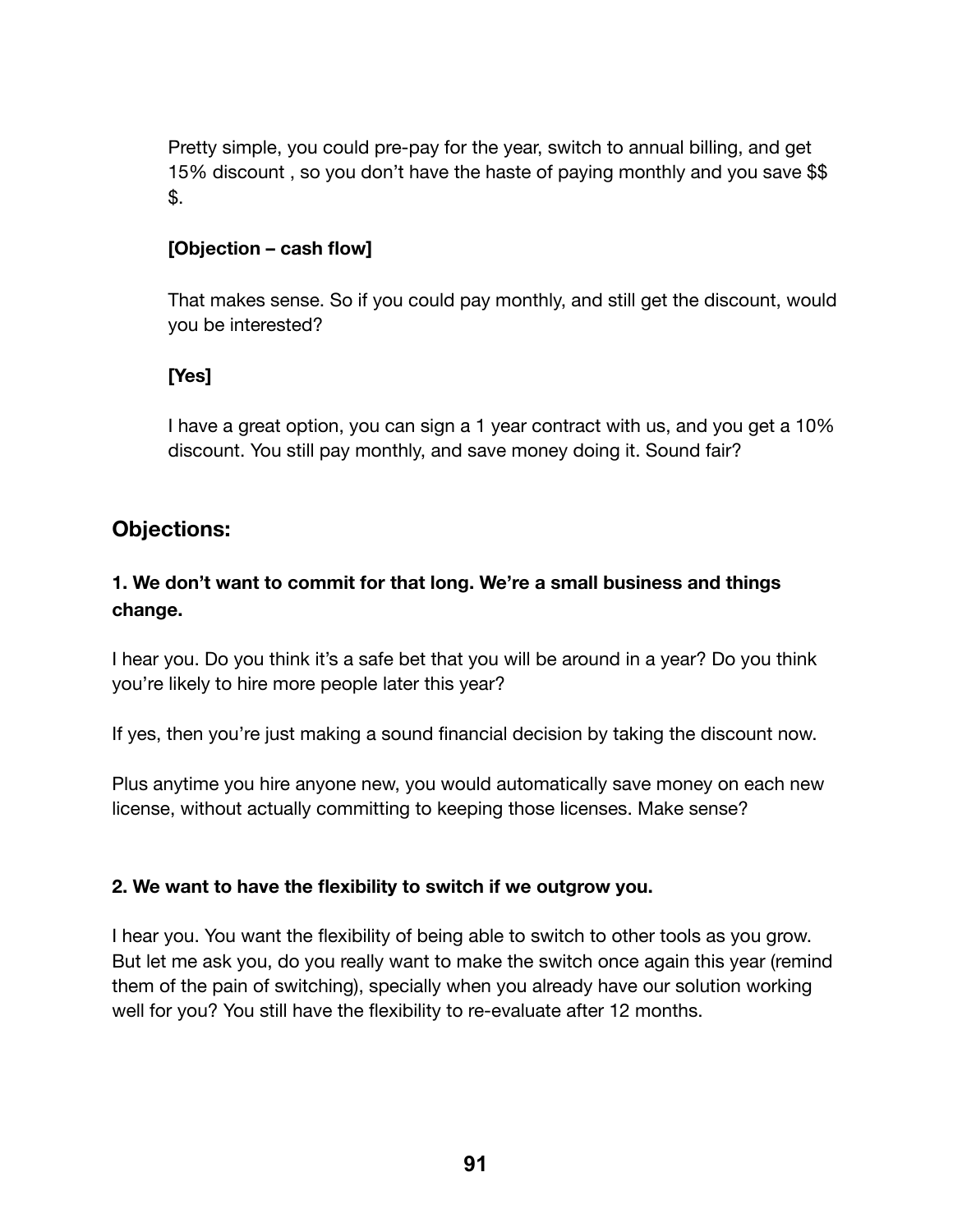#### **3. We're a startup, so cash-flow is the most important thing.**

Exactly, which is why the 1 year contract is such a great option. You save 10% on your bill every month. That's hundreds of dollars saved and makes your cash-flow situation even better.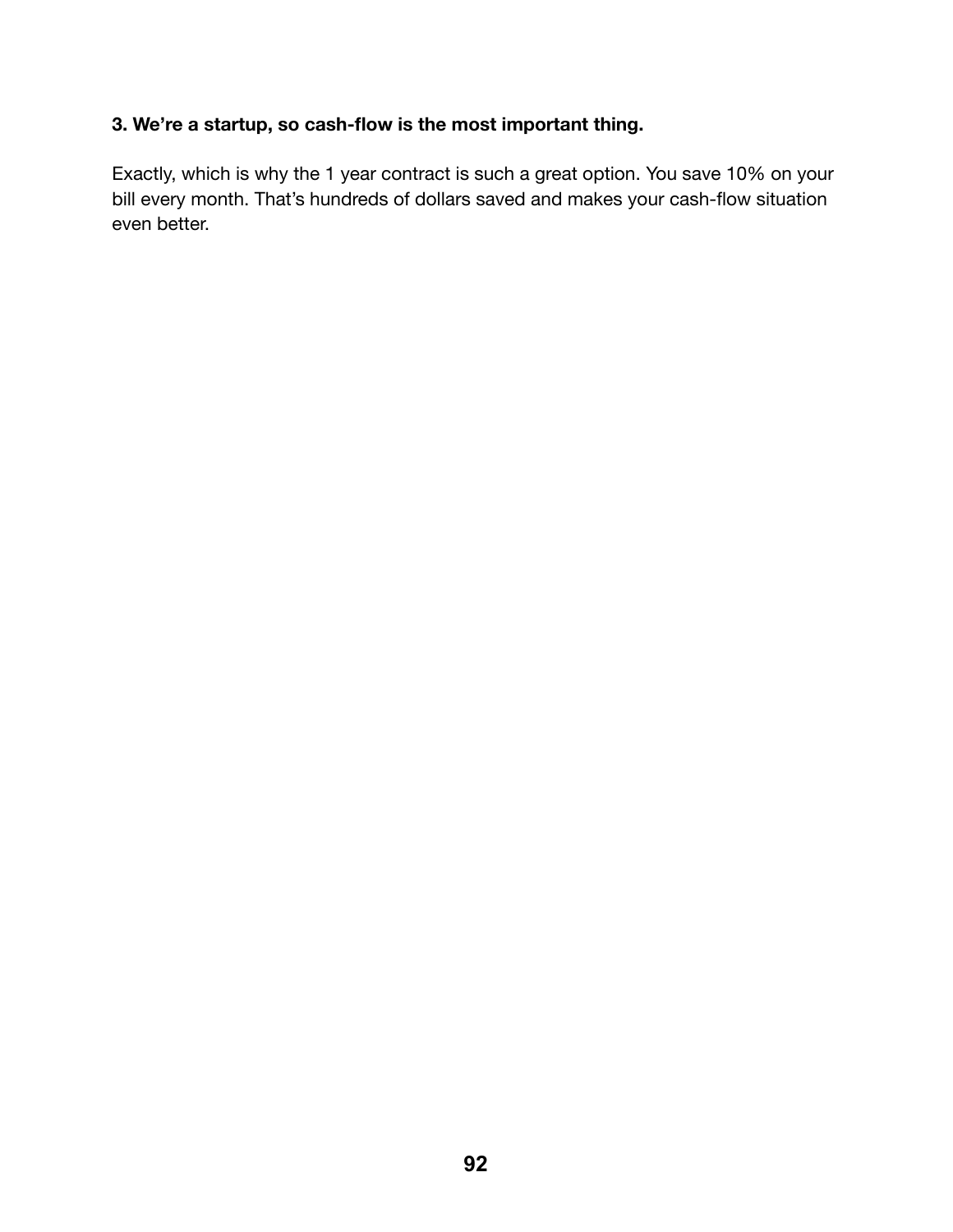# **Optimizing demos and trials**

#### **Note to readers:**

If you want to learn more about product demos for your SaaS startup, check out *Product Demos That*  Sell: How to Deliver Winning SaaS Demos. Get your free copy at [resources.close.io/demo,](http://resources.close.io/demo) or purchase the paperback and Kindle editions on **[Amazon](https://www.amazon.com/Product-Demos-That-Sell-Deliver-ebook/dp/B01B8TA8VM/)**.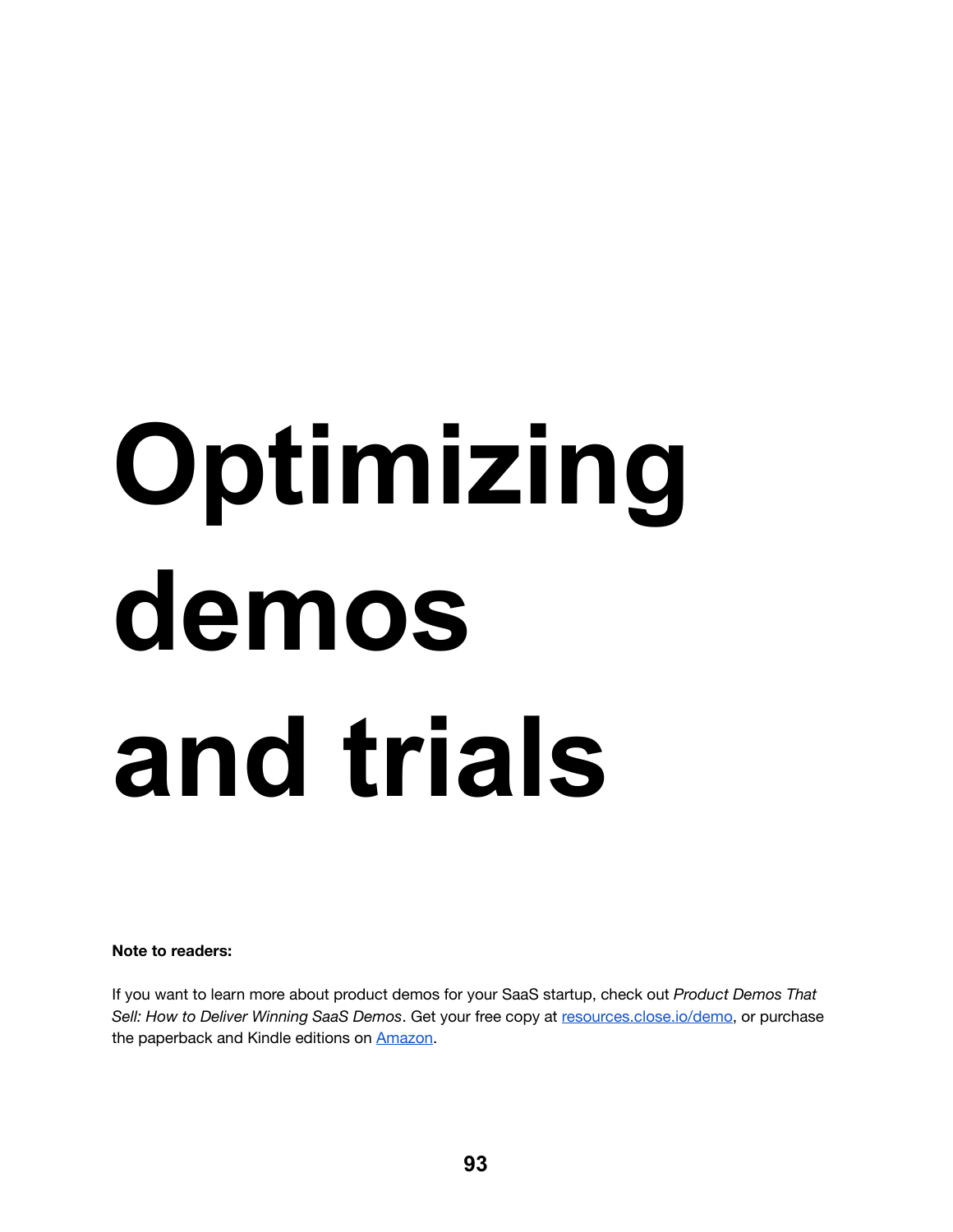# **How to give product demos that sell**

Want to deliver a demo that actually turns prospects into buyers? Here's what you need to know:

# **Demo structure**

Structuring successful demos is something you'll get better at with experience. The more often you do this, the sharper your instincts will be. But to give you a headstart, I'm going to share a general blueprint that you can follow.

If you have a good reason to structure your demos differently, by all means, do so! I'd rather have you experiment with ten different ways of structuring your demo and fail nine times (but learn a lot), than dogmatically stick to one sequence just because I said so.

#### **Always go from macro to micro**

When you're demoing a feature, always give your prospects the big picture first. They should never watch you demo something and not know what the purpose of it is. If a prospect wonders, "Why is this guy showing me this?", then you haven't properly explained what it is you're going to demonstrate.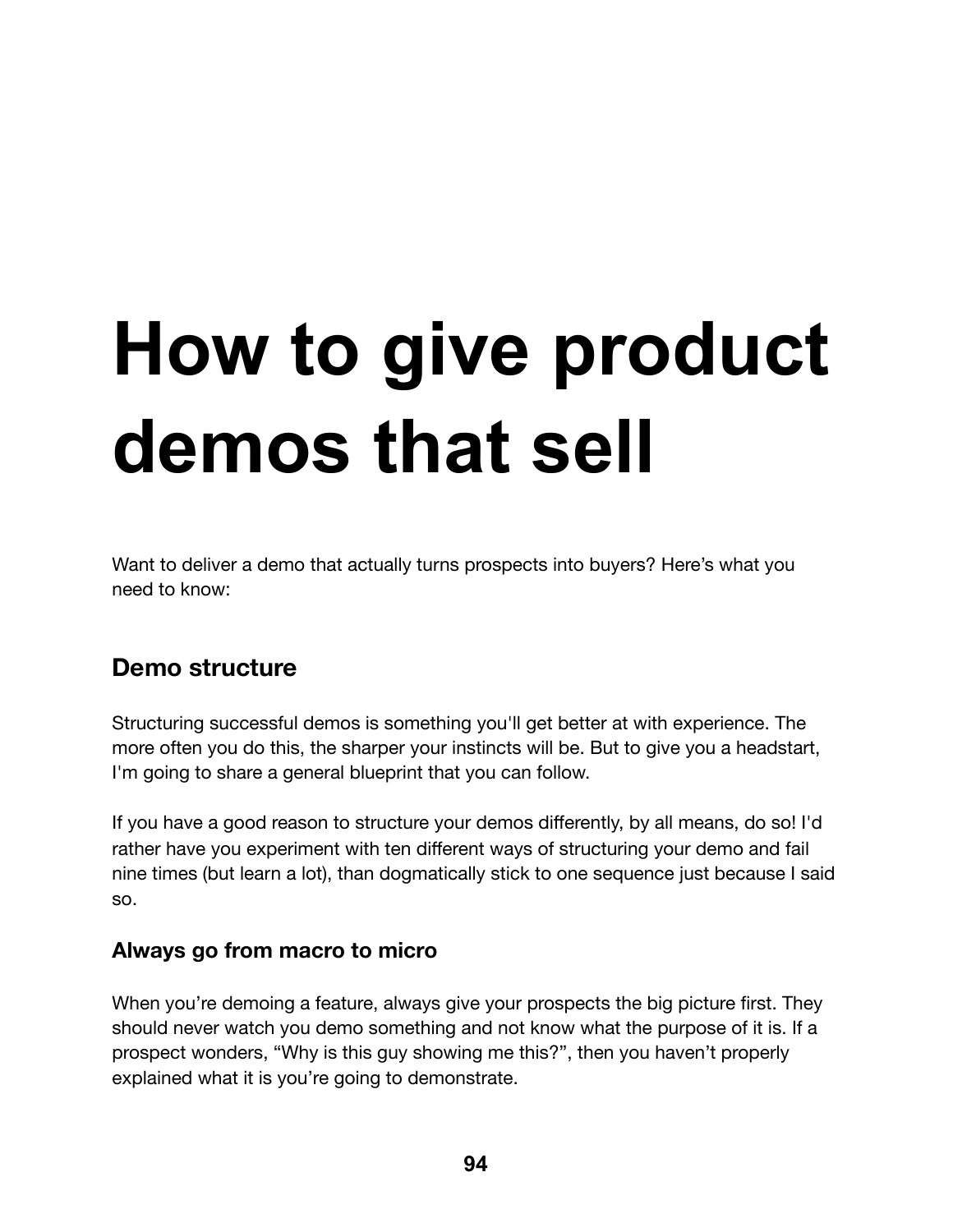Here's an example of how to do this specifically:

**Sales rep**: "You've said that you need a better way of managing your sales pipeline, because right now it's a mess due to manually scheduling. We've solved this problem for you—I can show you how to automate your pipeline management, so you won't have to deal with manual task reminders anymore. Does that sound interesting to you?"

By doing this, you achieve three things:

- 1. You give them context for what it is you're about to show them, and help them to understand how they will benefit from this
- 2. You engage them by making them say something
- 3. You confirm that the feature you'll demonstrate is actually relevant to them, ensuring you make the best use of the time you have with your prospect

The product demo is not the time to bombard prospects with minutiae. You're the expert on your product and if you play your cards right, your prospect-turned-customer will also become an expert. However, before you can reach that moment, remember:

Reveal your capabilities in layers, in accord with the customer's level of interest... First, show the route to achieve the desired result with the fewest number of mouse clicks (the "Do It" pathway). This proves your capabilities and helps build a vision in your customer's minds: they can visualize themselves using your software. Then, as your customer asks questions, you can drive deeper to show more relevant breadth of the Specific Capabilities desired (the "Peel Back the Layers" pathways). Note that the highest-ranking audience members may only need to see the "Do It" to be convinced. — Peter Cohan

Sketch the big picture first, go into details later.

#### **Which features should you feature?**

When you're demoing a product, you always want to demonstrate value, not features or functionalities. Nobody cares about the features of your software—the only thing they care about is what it'll do for them.

Your product is only as good as the problems it can solve for someone. What I want to hear during a demo is what problems you are solving and for who[m],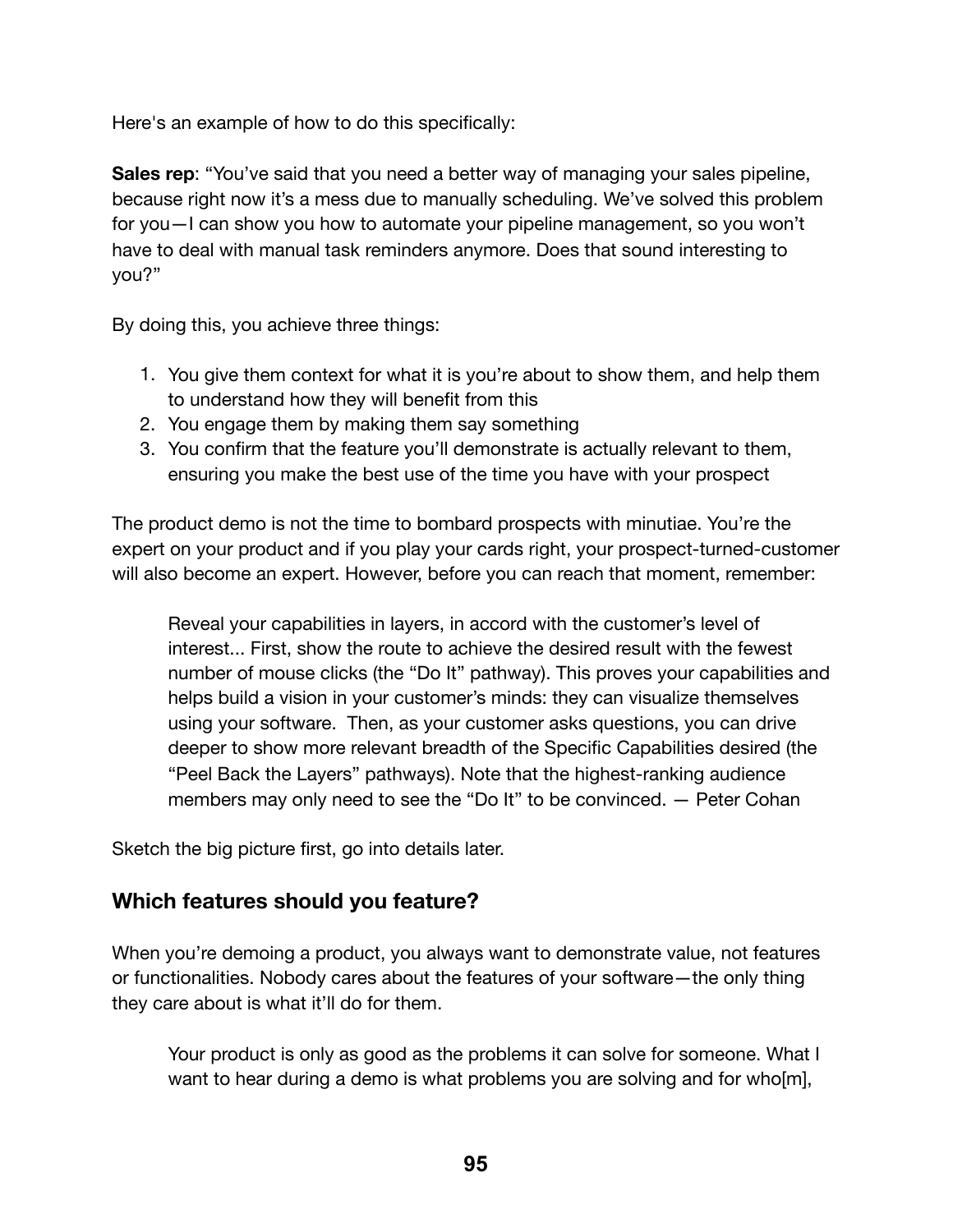not a laundry list of features in your product. — Ryan Leask

If you've properly qualified them and understand their needs, you're in a position to deliver a compelling demonstration rather than throwing darts in the dark.

# **Begin with a big bang**

Once you've gotten the introduction and qualifying out of the way, and you start with your actual product demo, it's important to start with something sensational.

I remember getting my first demo of a spreadsheet in 1979, from Dan Fylstra, the president of Personal Software. Dan understood some of the basics of giving a good demo. Before minute #1 was over, I had seen him enter a new number in one cell and watched the numbers ripple down and to the right. I know it was a great demo and a great product because I still get goosebumps thinking about it! Of course you can't expect to have a product as revolutionary as VisiCalc was in 1979, but there must be something that wows 'em every time. Don't save that for the end. Put it up front where it belongs. — Dave Winer

For some reason, I see sales reps saving the good stuff for the end. That will backfire most of the time. Because if you keep the good stuff for the end, all that's left is the boring stuff for the beginning and the middle—and you'll likely lose your prospects' attention before you even get to the end.

Yes, you should have a great ending, but only after you had a great beginning!

Start with a killer feature of your product that serves an important need for your prospect. Based upon your qualification, you know what their pain points are, you know where they're itching. Scratch that itch. Show them how your product resolves a major frustration or helps them achieve their objectives faster, with less effort and more fun.

[A] demo allows the customer to see and feel how things will be better if they buy (and worse if they don't). — Geoffrey James

Paint a vivid picture in their imagination of how your product can make their lives easier and help them do their jobs better.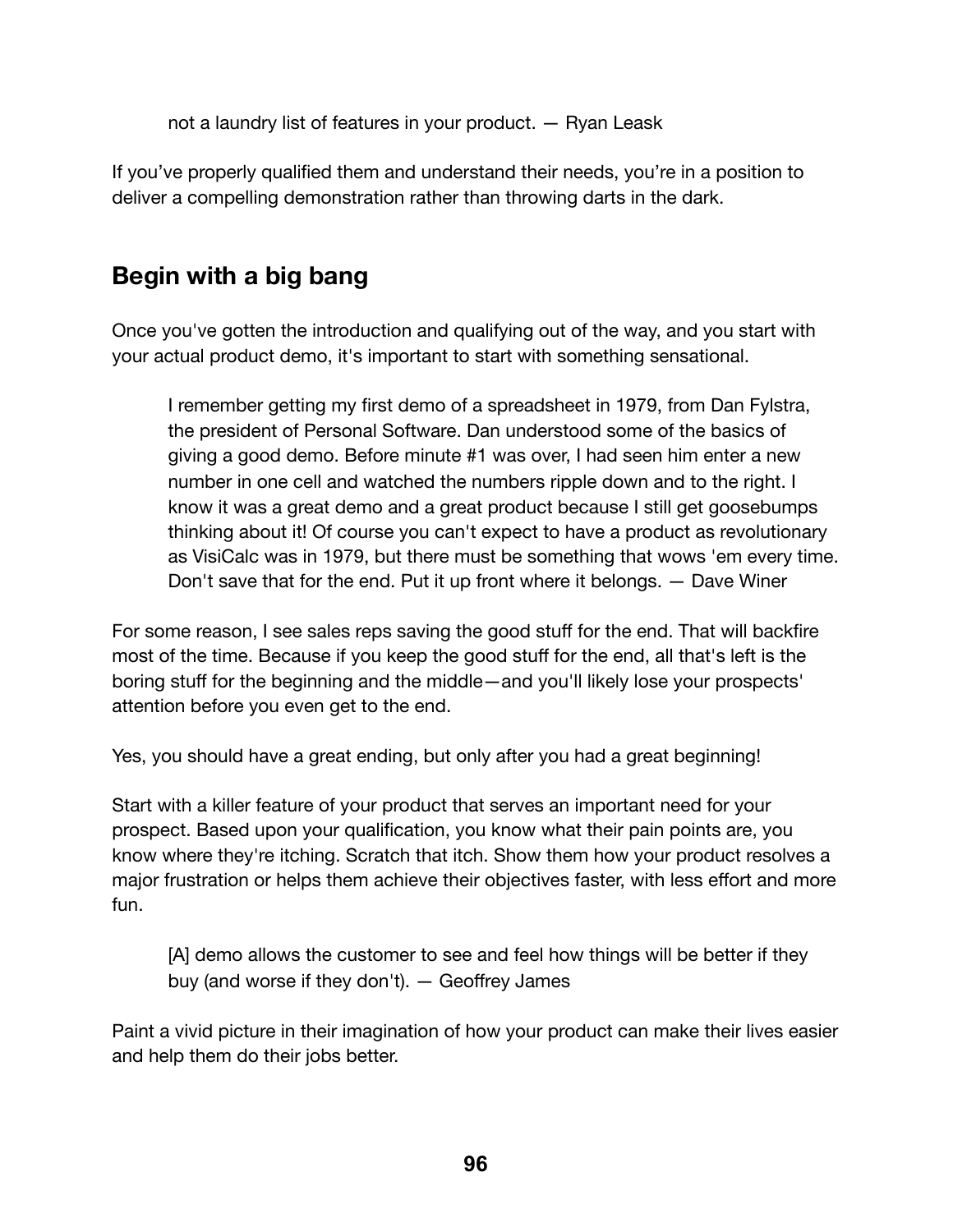Create a vision of how your product makes them a better version of themselves.

A real demo should start with one of the specific problems or challenges the customer or prospect said they are having. They sound more like this: "During our previous conversation you stated your team was having a difficult time sharing documents and collaborating was difficult. In this part of the demo we want to show you how you would be able to share documents easier and increase collaboration without breaking your current file structure and maintaining federal compliance." — Jim Keenan

It's important that this clearly relates to one of their main priorities. It shouldn't be a minor feature or small optimization. This is even more important if you're demoing to someone in a managerial position. They want to see how your software can affect the big picture.

Start off by talking about something in big, general terms before you drill down into specifics. Show them what your software can do to them, then ask: "Would you like to see how this works, or do you want to move on to the next item?"

Asking them this question keeps them engaged, and you get feedback on how relevant a given feature is to them.

The worst thing you can do is just string together feature after feature, and make your prospect sit through a long parade of things they don't care about.

# **Rules of effective demo engagement**

An effective demo is as much an art as a science. As such, mastering the technical qualifications is only one part; you must also convey competency and passion. As Maya Angelou once said, "People will forget what you said, people will forget what you did, but people will never forget how you made them feel." Make your prospects feel great about you and your product.

#### **Speak their language**

If you've noticed while qualifying a prospect that they use certain words and phrases, use these same words and phrases later. Check out their website and see the wording they use in there. Look at previous email exchanges and study the terminology they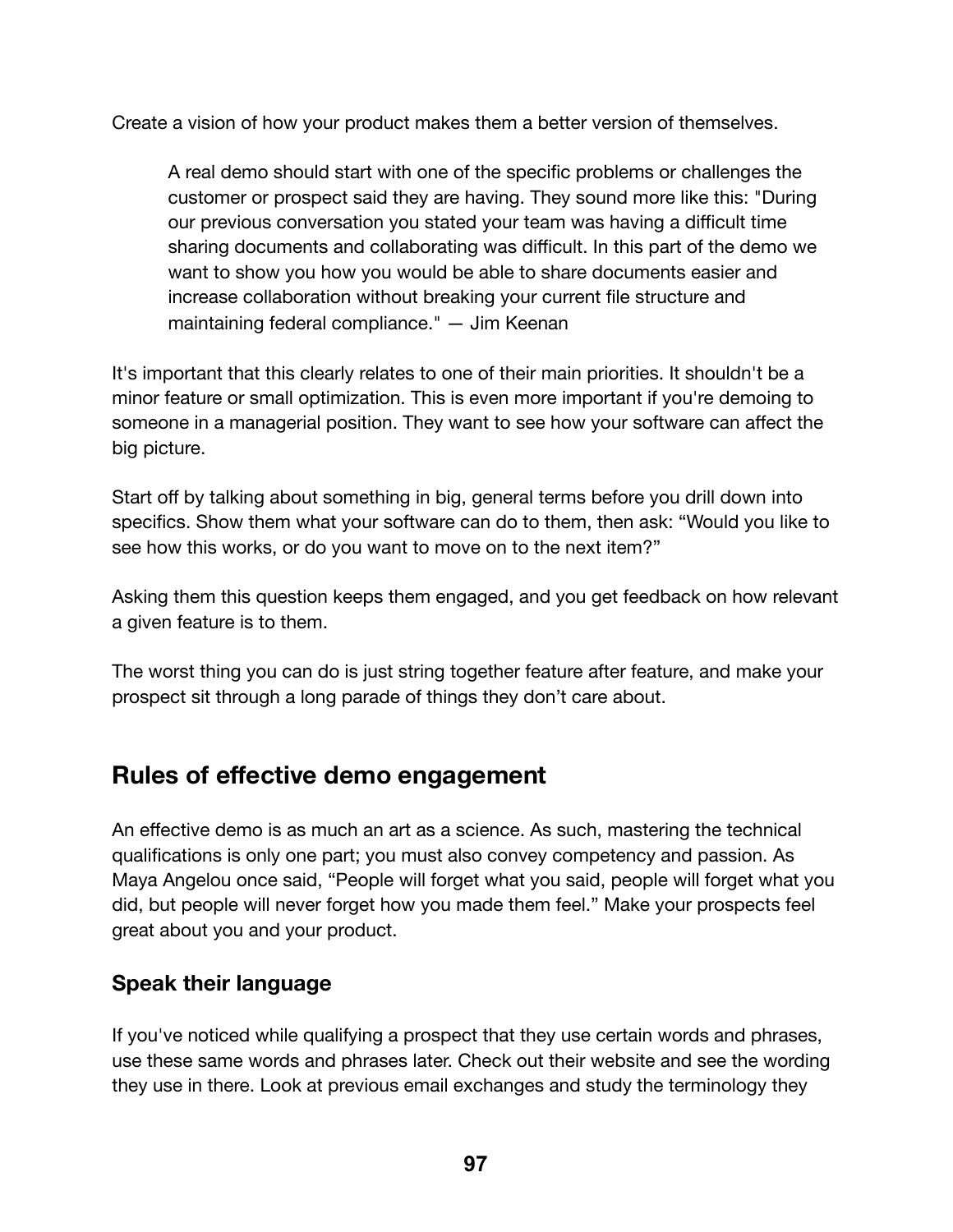use. Make an effort to speak their language.

But don't launch into jargon just to appear like you're a knowledgeable insider. If you use acronyms they don't understand, they usually won't ask you what it means. It's just like in school: nobody wants to be the person who asks the stupid questions.

#### **Handle your mouse like a pro**

Keep in mind that people are following your mouse movements. When you want people to see how you're doing something, move your mouse cursor more deliberately than you usually would. No herky-jerky movements, please.

#### **When should you interrupt a prospect during a demo?**

A prospect is asking you a long-winded question and when they're halfway through, you already know what their question is. Eager to show them how well you understand them, you jump in and answer the question they've not yet completely formulated.

Never interrupt a prospect who is asking a question. In the worst case, you've made a wrong assumption and answered a question they didn't ask, which will alienate them twice: once because you've cut them off, and again because you've just demonstrated that you absolutely misunderstood them.

Recovering from a blunder like this is tough, so it's better to avoid putting yourself in a tough spot in the first place. And even if you actually answered the right question ... nobody likes a know-it-all. Let people finish their sentences.

#### **Answering questions with questions**

Sometimes the best way to answer a prospect's question is by flipping it around on them.

**Prospect**: "Well, how does your software handle lead assignments?"

**Sales rep**: "Oh, leads are automatically assigned to a rep based on the parameters you entered!"

**Prospect**: "Yeah, we've tried that in the past, that really destroyed our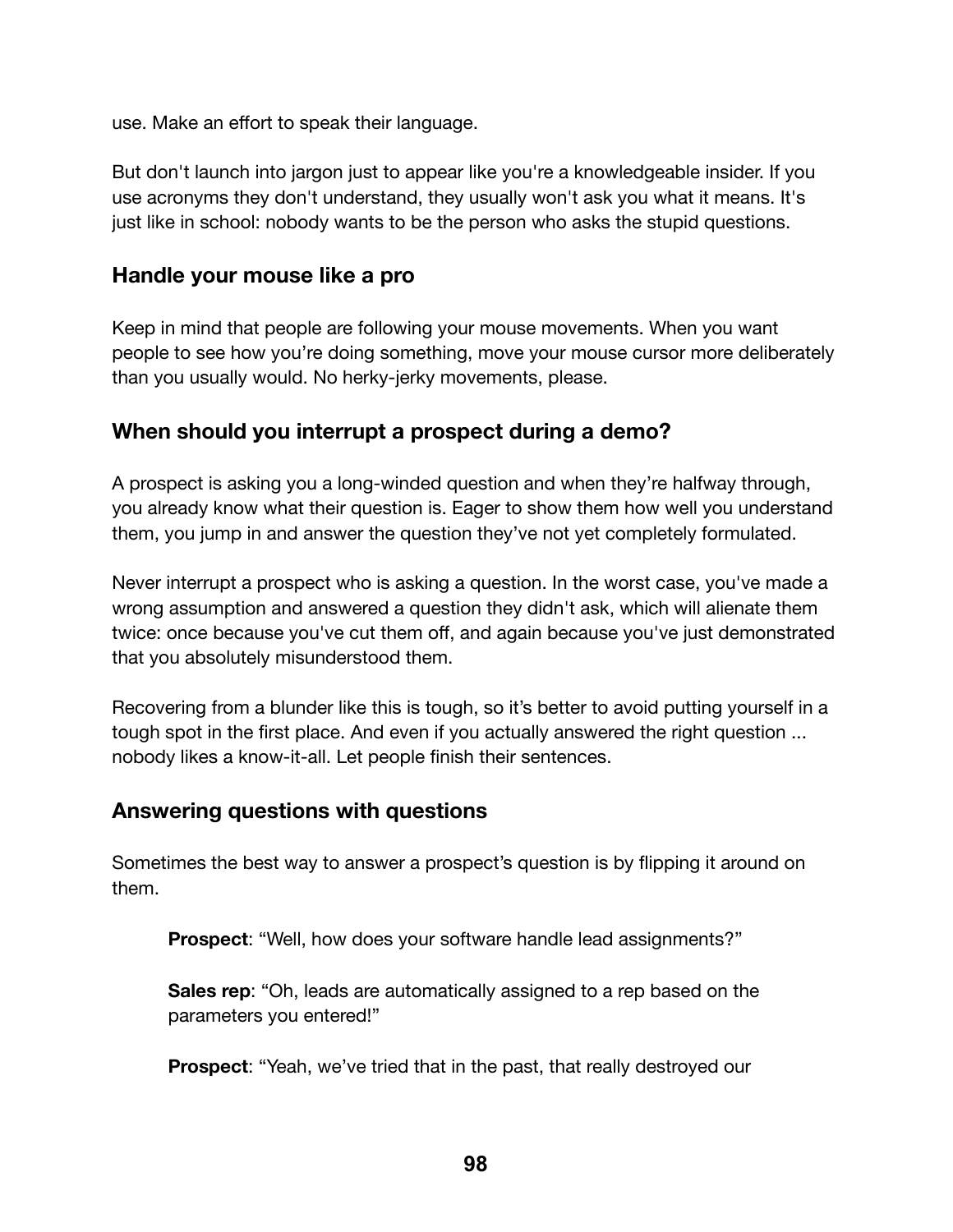numbers."

That didn't go well, did it?

Now let's look how the same dialogue could have played out if the rep had flipped that question.

**Prospect**: "How does your software handle lead assignments?"

**Sales rep:** "I love that you asked that question, because it's one of the things our customers really like about our sales software. Now tell me, how do you want your software to handle lead assignments?

**Prospect**: "We've had this semi-automated system, and it really messed up our numbers. We found that this is one of the areas where it's really worth manually reviewing and assigning each lead."

**Sales rep**: "Absolutely, you can do that with our software."

If your software has different options for handling a certain workflow, then it's best to first inquire what the prospect prefers. Many times your product is flexible enough to adapt to their preferred workflow, but if you make assumptions and tout one way as superior, it's hard to step back from that.

Flipping questions is a great way to learn more about the underlying motives and reasons for why a prospect wants things a certain way.

#### **Questions you can't (or don't want to) answer?**

Even if you've got serious product expertise, sometimes a prospect will ask you a question for which you don't have an answer. Or a question which would derail your demo if you took the time to answer it.

In these cases, just respond: "That's an interesting question. I have an idea what the answer will be, but I'm not 100% certain. Let me write this question down so I can follow up with you in a day or two about this."

Then, write down their question in a text file, in front of their eyes where they can see it. This will put their minds at ease and provide some closure.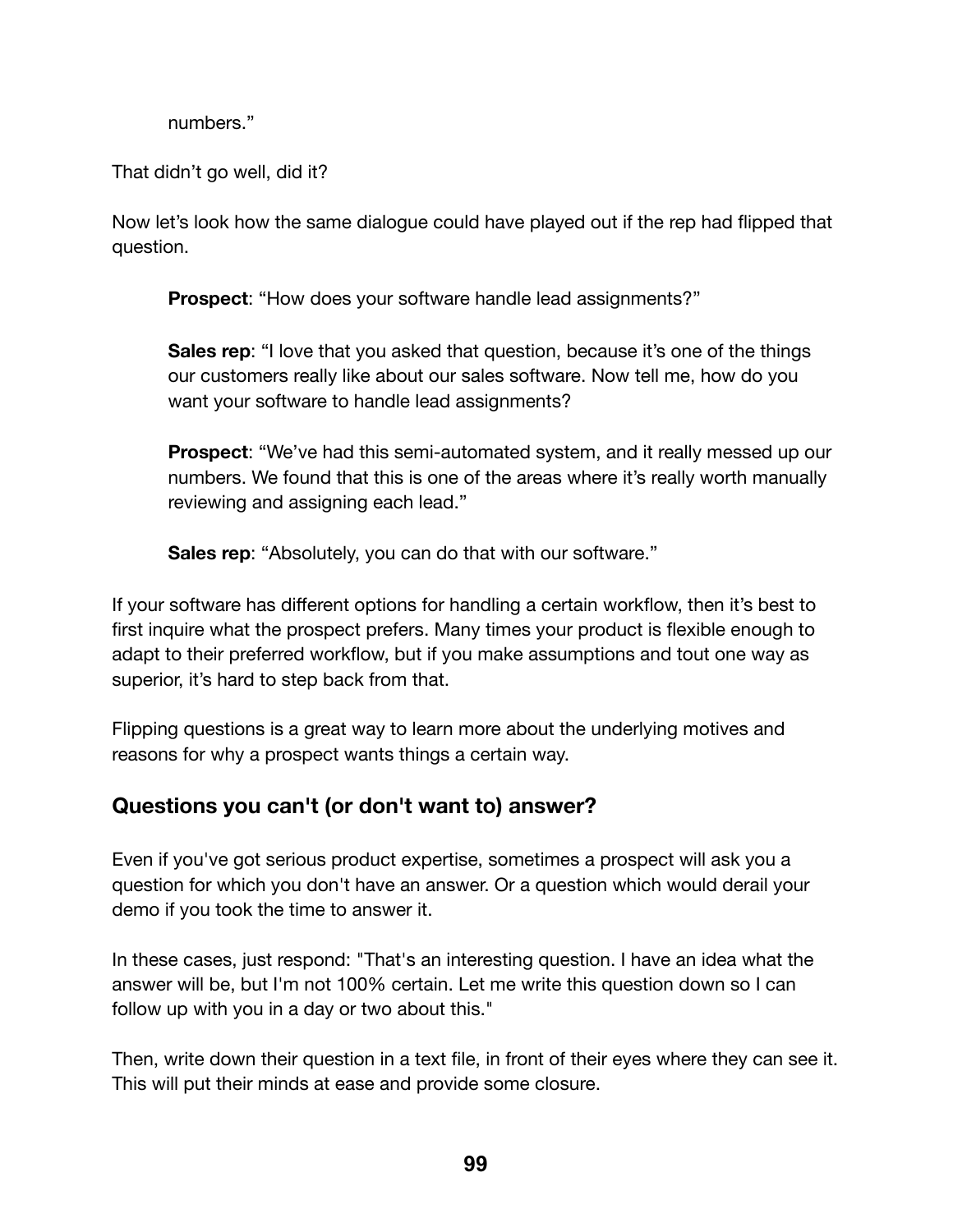#### **Ask questions that dimensionalize the value you provide**

Let's say you've identified a problem they have, and you have the solution. What you want to do is not just show it to them, but first dimensionalize it.

**Sales rep**: "So, currently your company is losing out on sales opportunities because leads are falling through the cracks. You've got tasks and notes and reminders in your system for hundreds of leads, and it's just a big mess right now. None of your reps are able to consistently complete all tasks on time and follow up as planned with every lead. That sounds like you're losing out on a lot of potential deals, right?"

**Prospect**: "That's right, that's why we're looking for a better system now."

**Sales rep**: "I see. If you would just make a guess, how much revenue do you think you're missing out on because of ineffective lead management?"

**Prospect**: "Well, I haven't really run the math yet, but I'd say roughly \$2,000 to \$3,000 in deals per rep each month."

**Sales rep**: "Wow, and you've got 16 reps working for you currently?"

**Prospect**: "That's right."

**Sales rep**: "So we're talking hundreds of thousands of dollars in lost deals every year. Well, I'm now going to show you a feature that'll make you hundreds of thousands of dollars over the next twelve months. Do you want to see this?"

You bet they do.

#### **Highlight the highlights**

Don't assume you've got your prospect's undivided attention just because they're attending your demo. Especially if you're giving a remote demo, it's almost certain that prospects will multitask: checking email, Twitter, Facebook, etc.

Knowing this, you want to highlight the highlights and mark what's memorable to ensure you have their attention when it matters the most.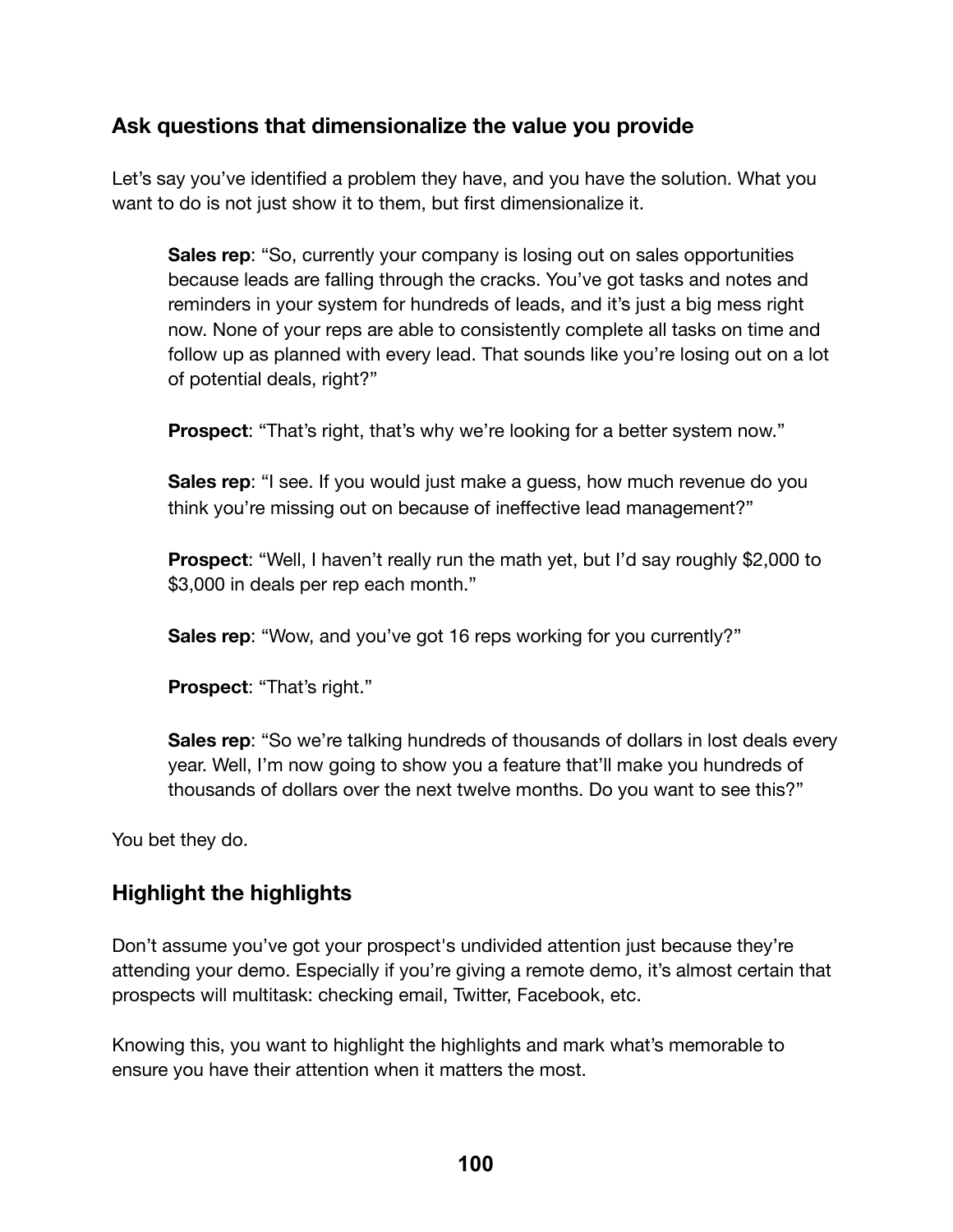When you reach that critical moment when you really want your prospect to listen, use the prospects' name (if it's a one-on-one demo) and pause for a second. Tell them this is the most important thing you'll tell them today, make sure they're listening, and then make your point.

#### **Deal with fails, bugs, and crashes**

If you give demos on a regular basis, things will go wrong. It's inevitable. Expect it and be prepared for it.

"Oh, I really don't know why this is happening now, I've never seen this before" is not something that will make your demo attendees trust you and your software more.

The worst thing you can do is to allow a bug to throw you off your game.

# **Requests that are hard to fulfill**

Sometimes a request from a prospect is hard to fulfill, or you might not be sure if and how to fulfill it. Here's what you can say in such a case:

"I see this is an issue that we'll have to deal with at some point. Let me write it down so I can follow up with you after discussing this with the right person in our company."

Then, write it down in your demo notes.

# **Managing time**

Managing time is extremely important to keep your demos effective. One of the main differences between an amateur and a professional is how they control their time.

An experienced demo pro will complete the demo within the agreed upon timeframe. An inexperienced person will apologize for going over time until the prospect cuts them off.

If you already know what you want to cover during your demo, set topic start and stop times.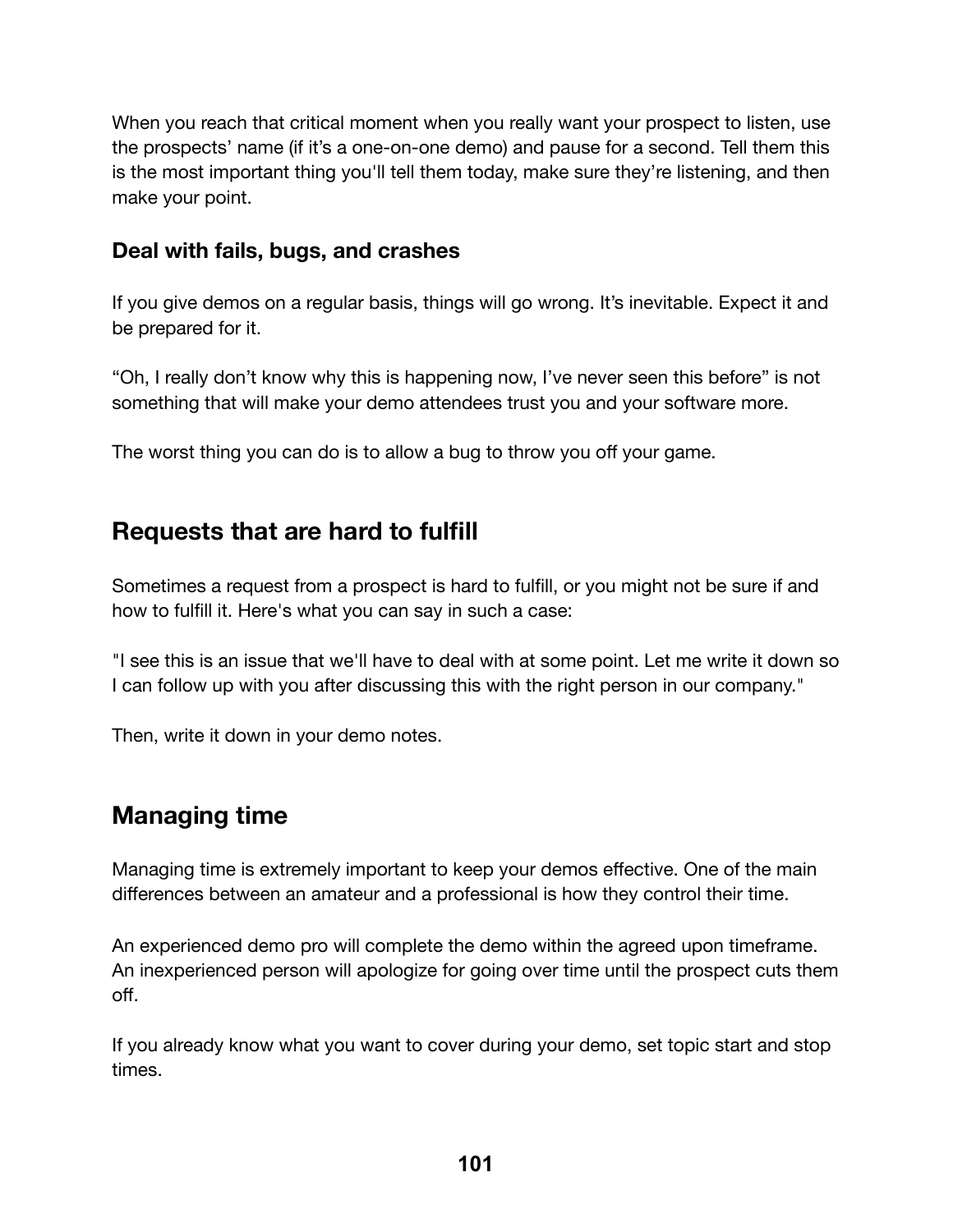Start your demos on time. If you start late because your prospect is late, confirm that they'll still bring the full amount of time to the table they've promised you. And if they insist on stopping at the originally scheduled end time, you're still better off knowing that so you can adjust your presentation accordingly, rather than being interrupted midway.

#### **How long should your demos be?**

15 minutes or less. Most founders think their software can't be properly demonstrated in 15 minutes, but most demos are way too long.

Do you want to know why?

Because they're confusing product demos with product training.

Product demos ≠ product training

The purpose of a demo isn't to teach your prospects how to use your demo. It's to show your prospects how your product can benefit them.

#### **Waiting for a page/feature to load**

Let's say there's one function of your app you'd like to show your prospect that takes a few moments to load.

If you know this in advance, the best thing is to already preload it in another tab or window.

If that's not possible, then be prepared for it by having the words ready to mask the delay or ideally, a well-placed question that will prompt them to provide you with some related information. By the time they've completed their statement, the page has already loaded.

#### **End with a close**

What's your closing statement? It better be a strong, clear call to action. It's your job to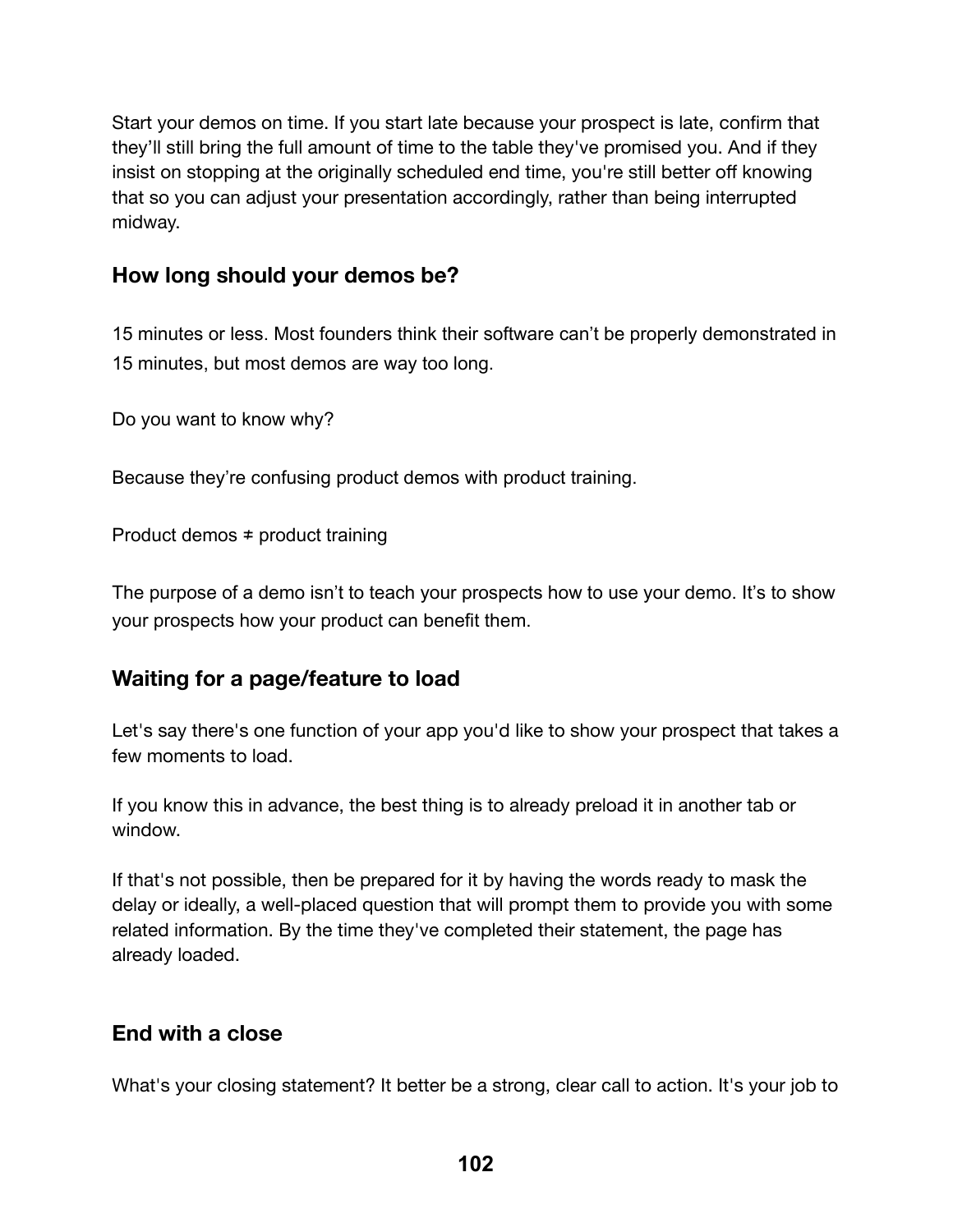get the prospect to take the next step.

I once sat in a pretty awesome demo and was ready to buy on the spot. Then, the guy finishes off like this:

"Thanks for taking the time to learn about our software, I really appreciate it. I hope this has been useful for you, and if you have any further questions at any time, just let me know. Thanks again, have a great day!"

What?

Are you kidding me?

Well, I guess it's not yet time to buy? I'll sleep on this and discuss it with some colleagues (who haven't attended the demo and don't know anything about this product).

Of course, the next day, I've got a thousand other things in my head, and the deal never happens.

Sell them when they're ready to buy.

Ask them to take out their credit card and sign up now.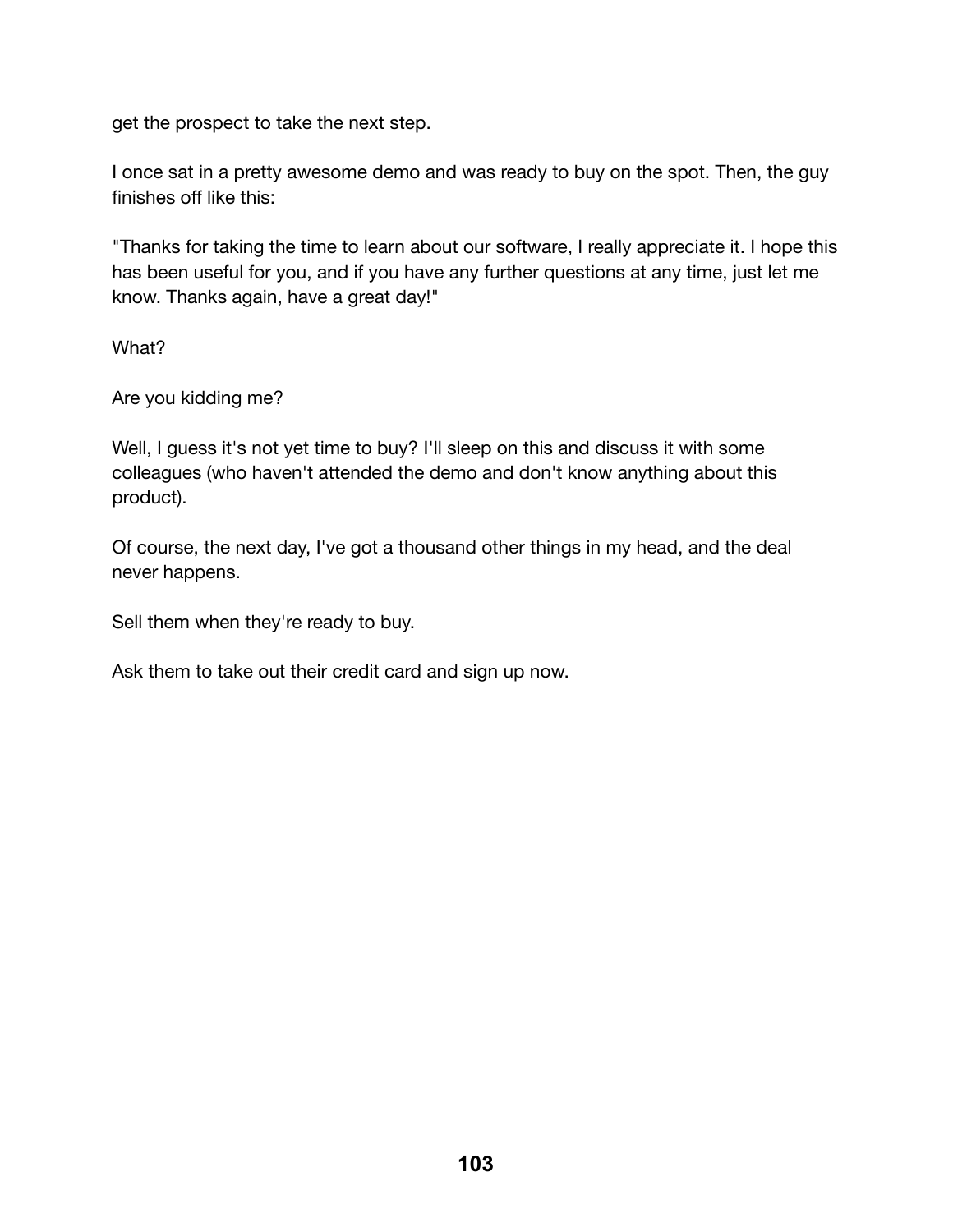# **Why your SaaS trials are way too long**

No matter the industry, few things tempt prospective customers more than giving away something for free.

The key is turning those freebies into long-term business.

We help a lot of SaaS companies convert more free sign-ups into paying customers. Along the way, we've seen plenty of them initially offer too long a free trial. Fortunately, this can be fixed easily, resulting in a streamlined marketing funnel and more paying users.

# **So how long should your free trial be?**

Short.

Probably shorter than you feel comfortable with. Many founders worry, and with good reason, that people won't convert after a short trial. There's an overwhelming likelihood of rejection and who doesn't want to postpone rejection?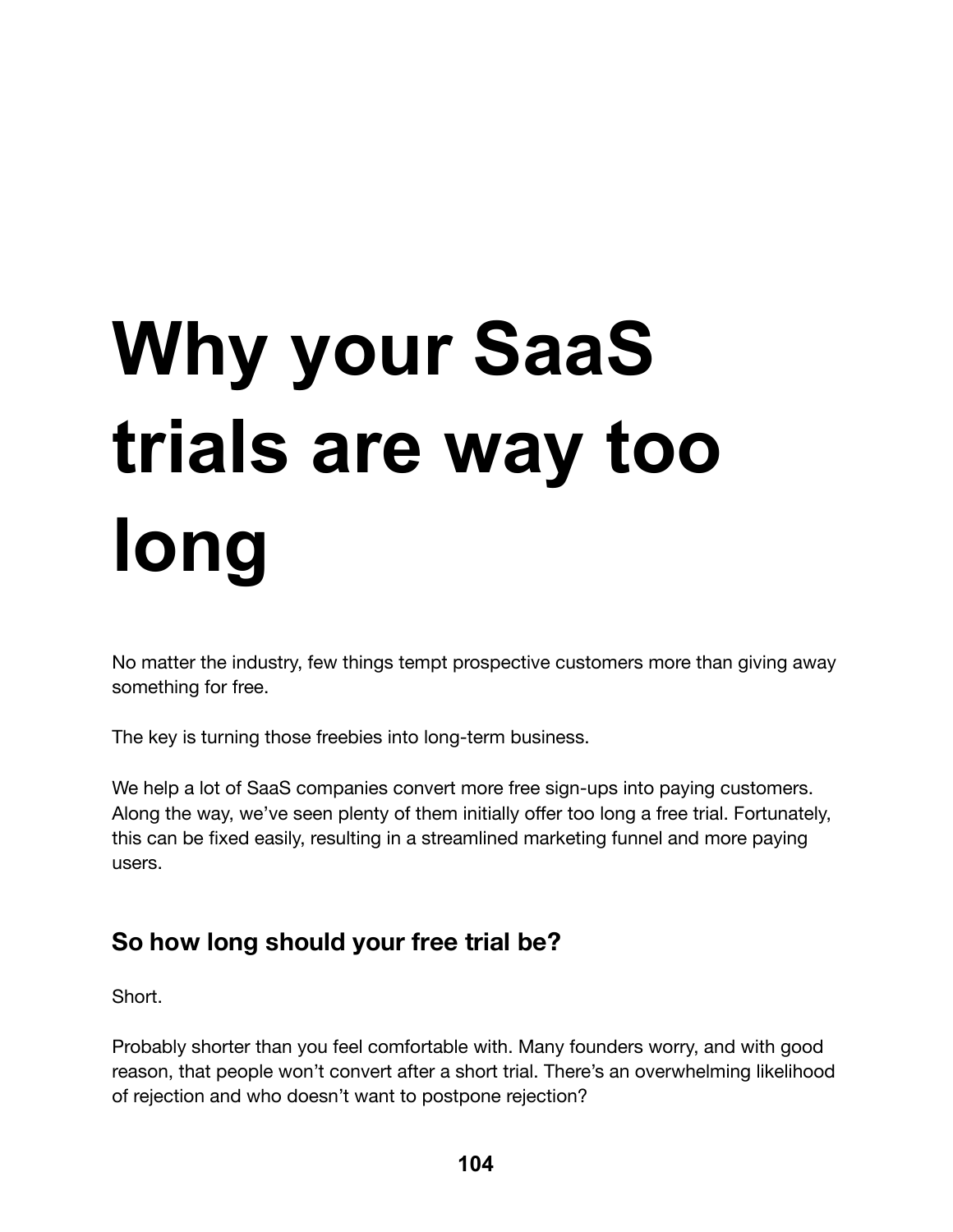In our experience, 99% of B2B SaaS products should limit the trial to 14 days max.

# **Here's why short trials are better for your bottom line**

## **1. People don't really try something for a full month**

If you look at the usage statistics of free trial users, you'll find the vast majority don't take full advantage of your trial. Only a tiny minority will use your product for more than three days in a row during a trial.

This is typical conversion behavior: Just like you'll never get 100% of people to buy your product, you'll never get 100% of people who showed a bit of interest to spend massive amounts of time trialing your product. Ask yourself, "How many times have I signed up for something I never really gave a shot or used at all?" Probably a lot.

Don't just take our word for it—check your analytics and find out how many of your users actually log in for their free trial on days two, three, and beyond.

#### **2. More engagement**

By keeping your trial short, you actually increase the likelihood that your customers will take the time to get to know your product.

It's probably a psychological effect—they know they've got just a few days to check it out, so they're more motivated to actually do it. Whereas, if you offer them a one- or two-month trial, it'll be easier for them to put it off (and then forget about it).

#### **3. Lower customer acquisition costs**

If you have salespeople, it'll shorten your sales cycle. Shortening your sales cycle from six weeks to three weeks will reduce your CAC (customer acquisition cost) significantly. This is one of the most important metrics of every SaaS startup, and its impact will become greater the more you grow. It'll improve the overall economics of your business.

You might be saying to yourself: "But my clients need more time to evaluate our product!"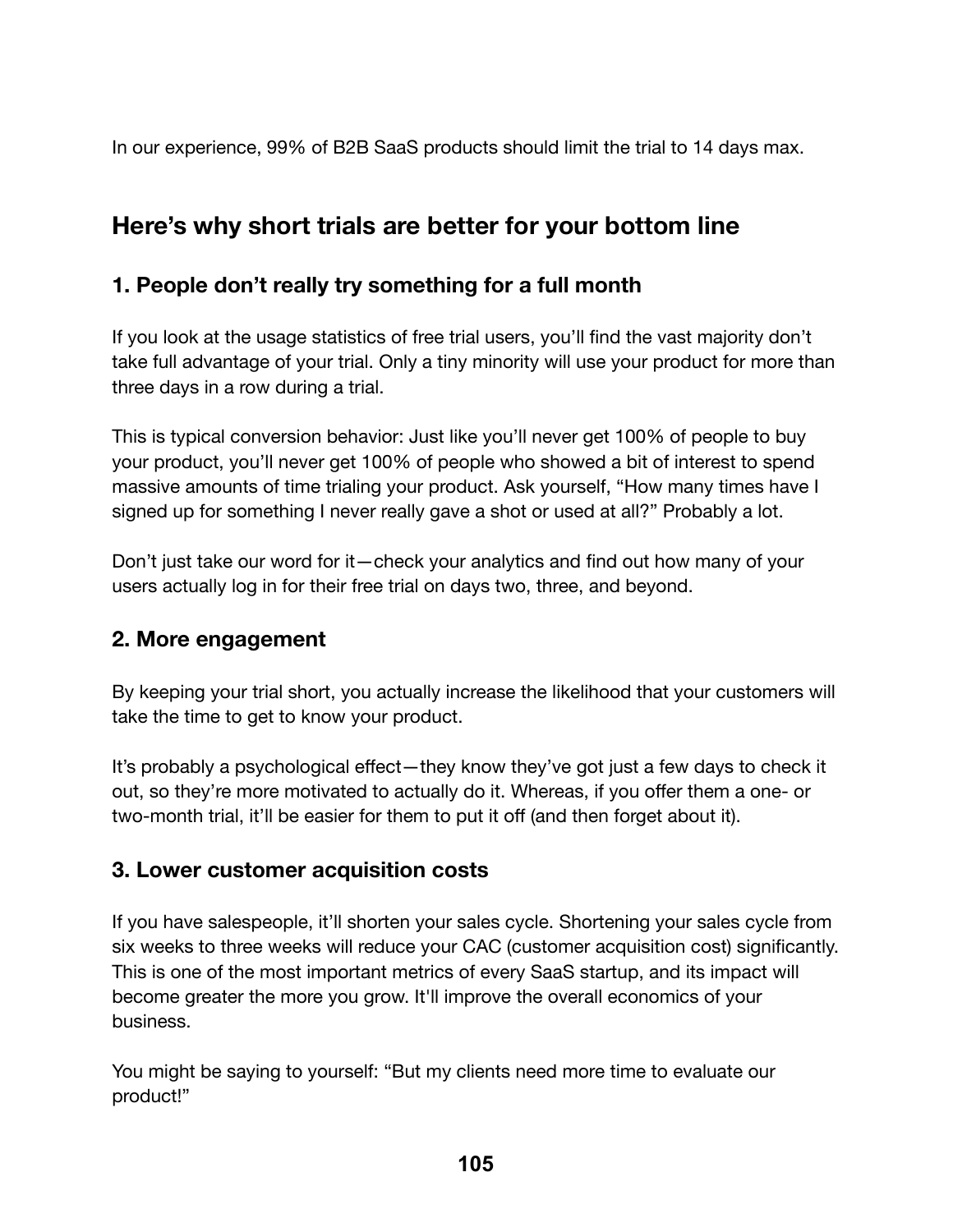That's fine, but don't just give it away like that. Instead, make them ask for it. Have one member of your sales team contact them and ask them, "Do you want me to extend the free trial for you?" Sending automated emails asking trial users if they need more time is a great way to go.

You'll probably get a high percentage of responses (somewhere around 30%) asking for more time. That's a great way to engage with these prospective customers, find out more about their needs, and help them convert.

"But my signups will go down if I offer a shorter trial!"

Yes, you're probably right, fewer people will sign up for your free trial. But let's take a step back and look at the bigger picture: What do you want to focus on? Vanity metrics or paying customers? For whom do you want to optimize your conversion funnel?

- The large group of people who are mildly interested in your product, sign up for a free trial, and never look at it again
- The small but crucial group of people who will see value in your offer, actually use your product, and pay for it

Help the right people to commit to your product quickly and easily. The mildly interested people don't waste time signing up for a free trial for something they'll never really use. Your clients will start benefiting from your product sooner, and you'll get money coming in quicker. Everybody wins.

## **When longer trials are better**

For about 1% of B2B SaaS products, longer trials really are better. However, sometimes it seems that 99% of SaaS founders think they belong to this 1%. There's really just one scenario where having a longer trial (or a freemium plan) is better: if your product is designed so that using it really locks people in.

This would mean you have a product that makes it dramatically more difficult to switch to another product the longer they use it. Two examples: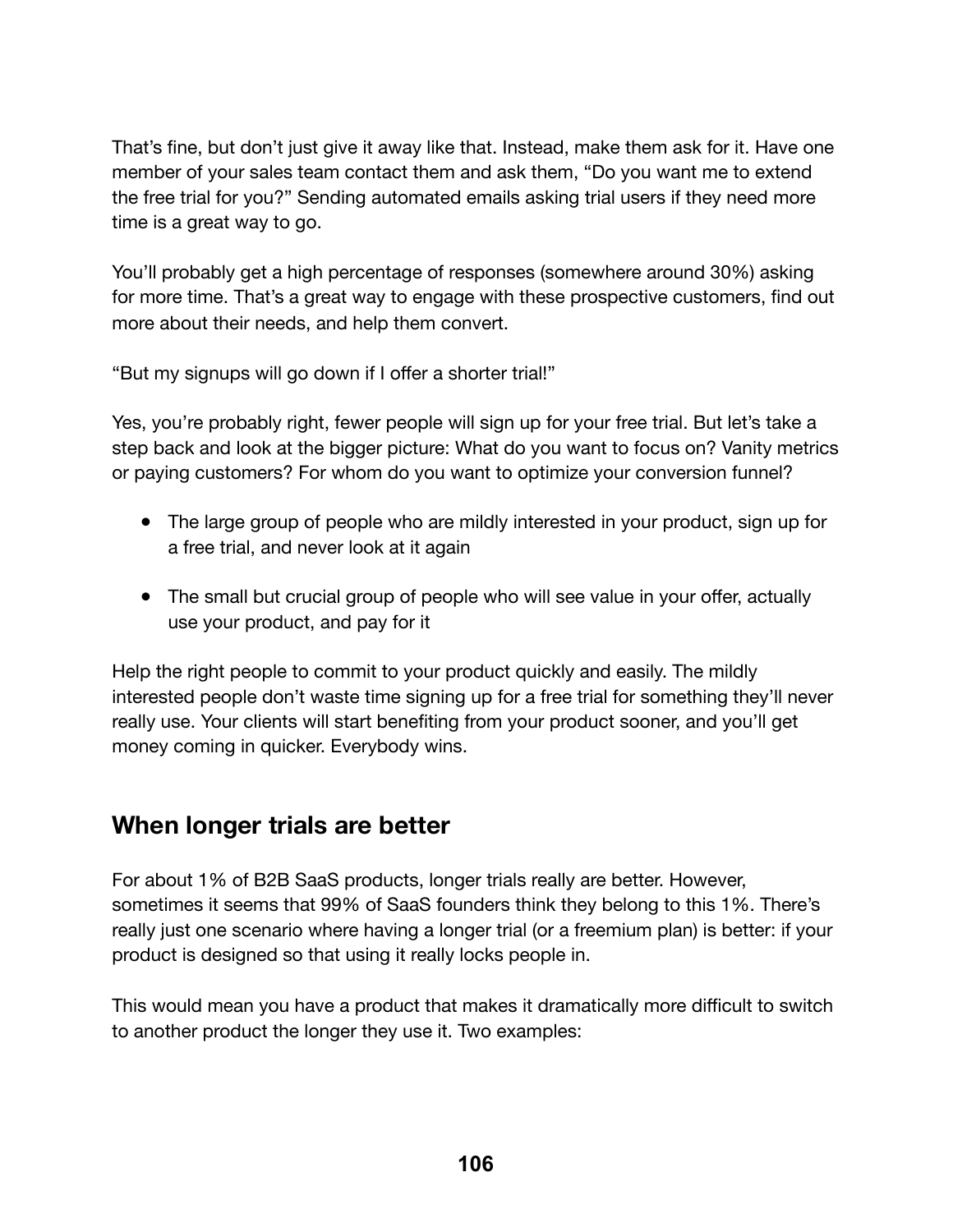- **Dropbox**. Once you upload your pictures and files, you really don't feel like downloading all those files again and uploading them to another service.
- **Evernote**. If you organize enough of your thoughts and ideas in Evernote and find a way to make it work for you, you'll need to have a really good reason to switch since there's such a high cost to move to another product.

Don't assume your product will sell itself when given a longer trial period.

It's time to shorten your trials and start selling!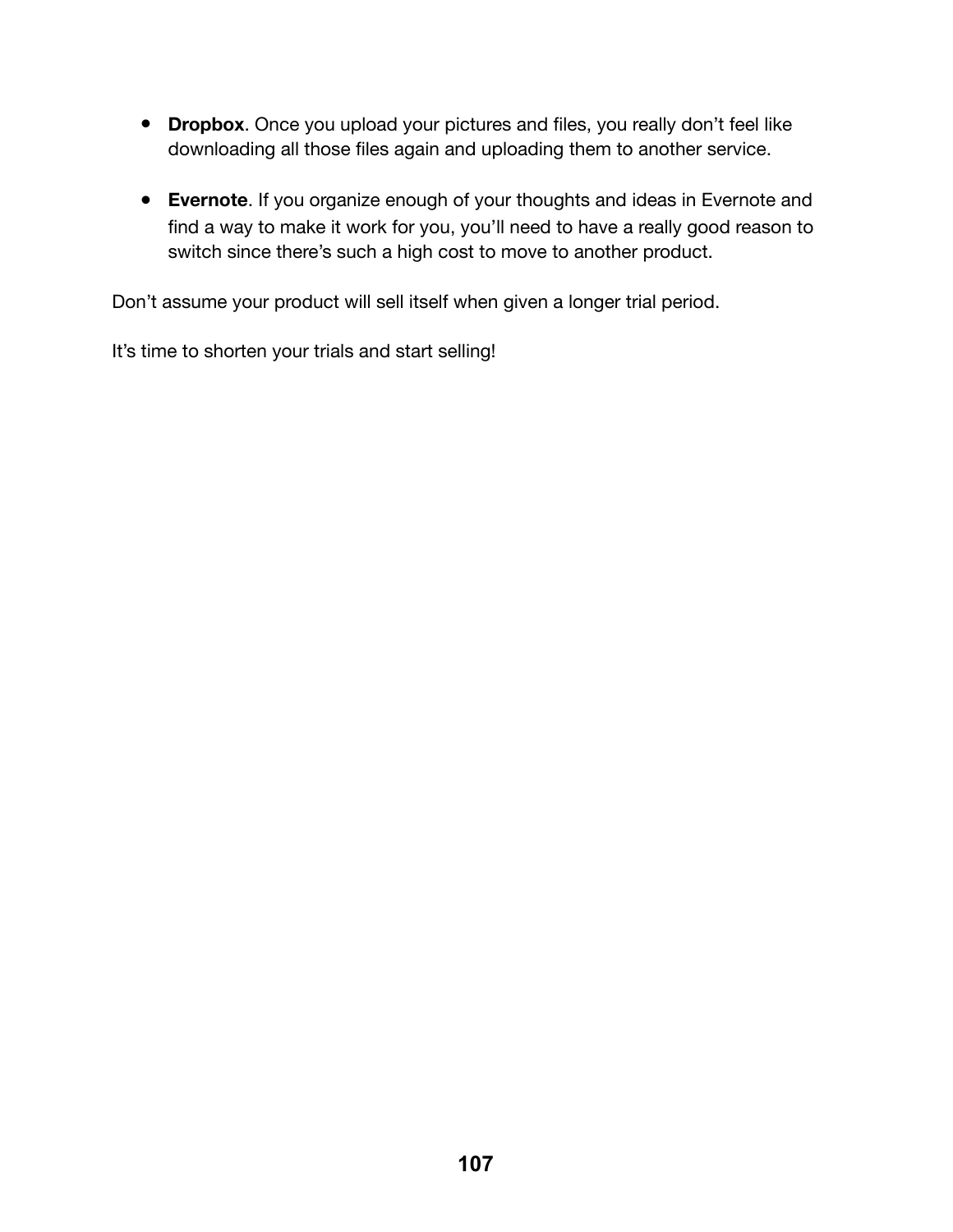# **Why you need to call every trial signup user within 5 minutes**

If you're a B2B SaaS startup, you need to call your free trial signups to convert more of them to paying customers.

# **Why call within 5 minutes?**

Because that's your best chance of actually getting people on the phone. The longer you wait, the greater the likelihood that you will be wasting time on voicemails or waiting in vain for someone to pick up.

The reason why many startups don't want to call people is that it can be a huge time waster. Calling within 5 minutes can fix that.

Dr. James Oldroyd researched how big the difference is in reach rates depending on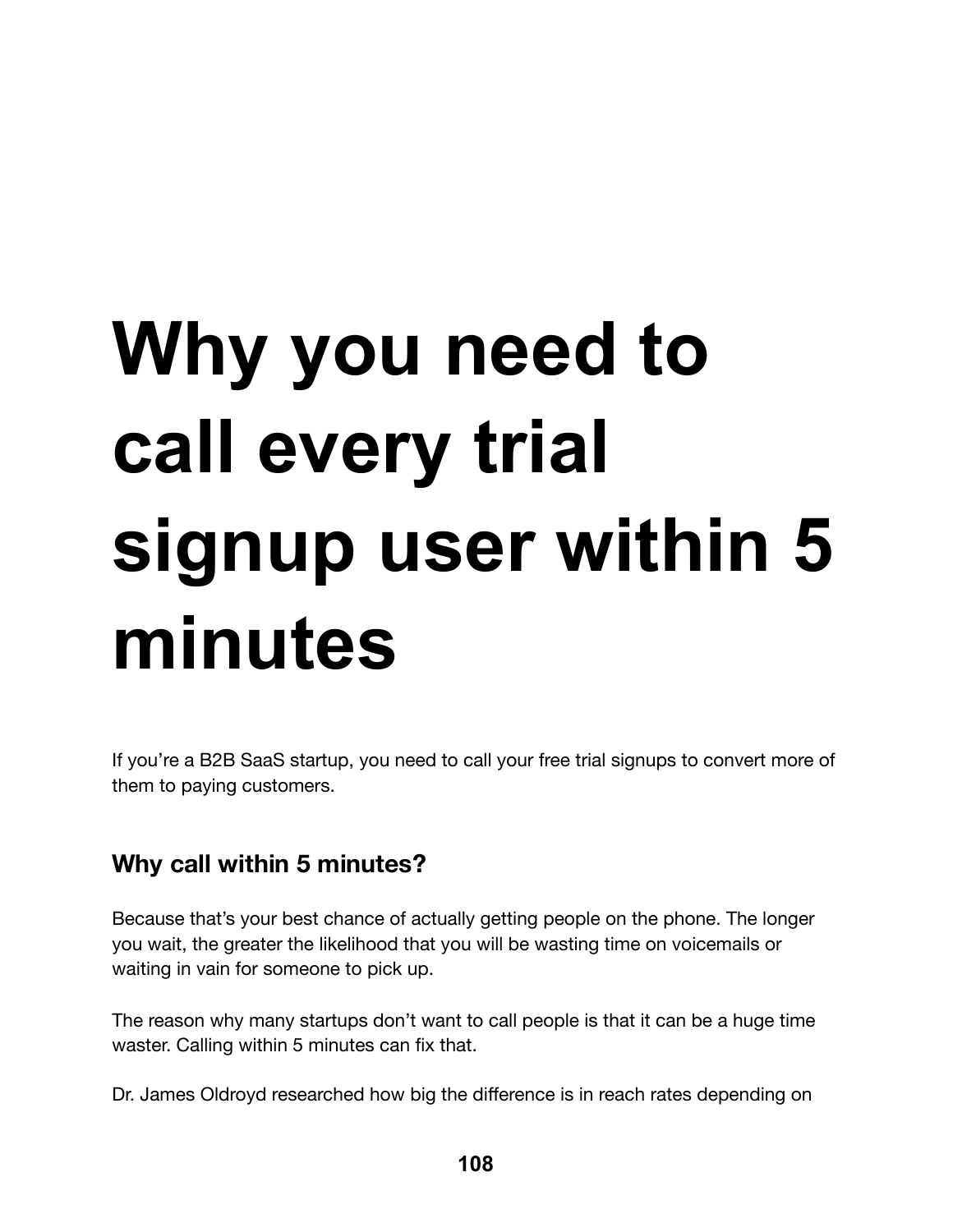the speed to call. He looked at two things:

- What are the chances of reaching a lead if you follow up after (x amount of time)?
- What are the chances of qualifying a lead if you follow up after  $\quad$  (x amount of time)?

Turns out, following up with a lead is best within 5 minutes, and after that there's a very significant drop. You might say this is obvious, but most people underestimate how big that difference is.

### **What is the difference?**

Call within 5 minutes and your chances of reaching a lead will be 100 times higher than calling after 30 minutes of sign up. Your chances of qualifying that same lead? 21 times higher.

The difference is even more pronounced if you wait longer than 30 minutes.

Our own experience helping over 100 venture-backed startups optimize their sales funnel supports the numbers from this research.

Not only do you reach more people but your conversations are better.

They will know who you are and why you're calling them. They're at their computer right now, not in a meeting. It's the perfect time to speak to them about your product.

### **What should you say?**

You don't need to be a slick salesperson or smooth talker to make this call. Simply say:

"Hi, my name is \_\_\_. I wanted to personally reach out and say hello. I saw that you just signed up, and I know you haven't had a chance to play around with this software a lot, but I wanted to see if you have any questions that I can answer. What can I do to make sure that you maximize your trial experience?"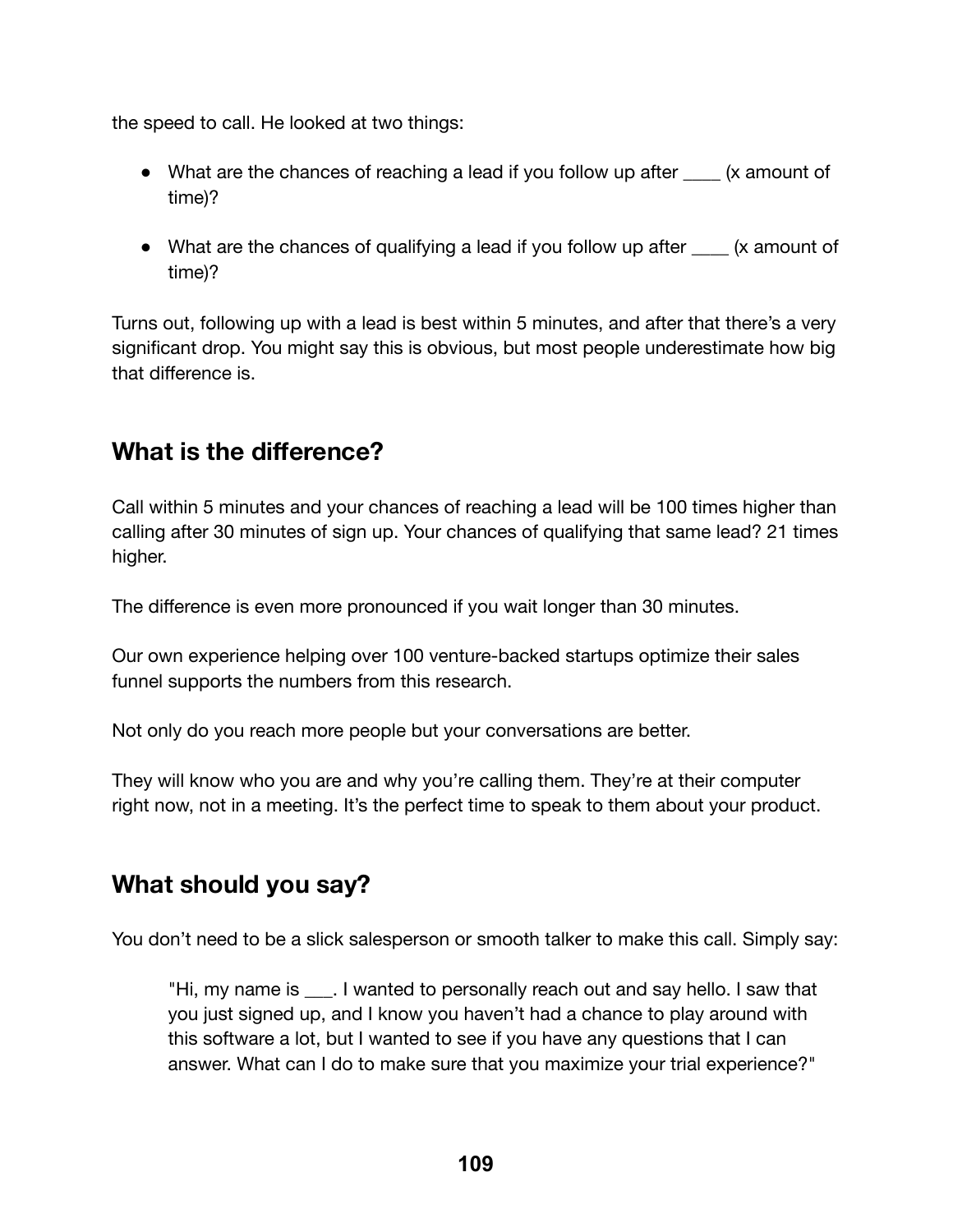People love this.

This will often be a good opportunity for your trial signups to ask you specific questions. They want to know how a certain feature works or how your product can help them accomplish a certain task.

If you can answer these questions in a personal and direct manner, it will make a huge difference in how activated these users will be during their trial and how many of them ultimately convert to paying customers.

#### **Calling within 5 minutes of sign up is probably the most effective thing you can do to improve your overall sales numbers!**

Many startups work on optimizing the end of the funnel, training their salespeople, and improving their demos and sales scripts.

All that is important but worthless if you don't reach enough people to sell to in the first place.

# **The funnel math**

Let's say you have 100 signups per day, call all of them within 1–2 days, reach about 20% and convert 50% to paying customers (a pretty typical conversion funnel).

This means you close **10 out of every 100 signups**. Not bad.

Now let's say you work hard to improve your conversion rate and now are able to close 75% of the people you reach. Impressive! This means you're closing 15 out of every 100 signups.

What would happen if you decided to optimize your reach rate instead and start calling people within 5 minutes of signup?

Your new conversion funnel looks like this:

100 signups, reaching 50% of people (within 5 minutes), and closing 50%—which means you're closing **25 out of every 100 signups**.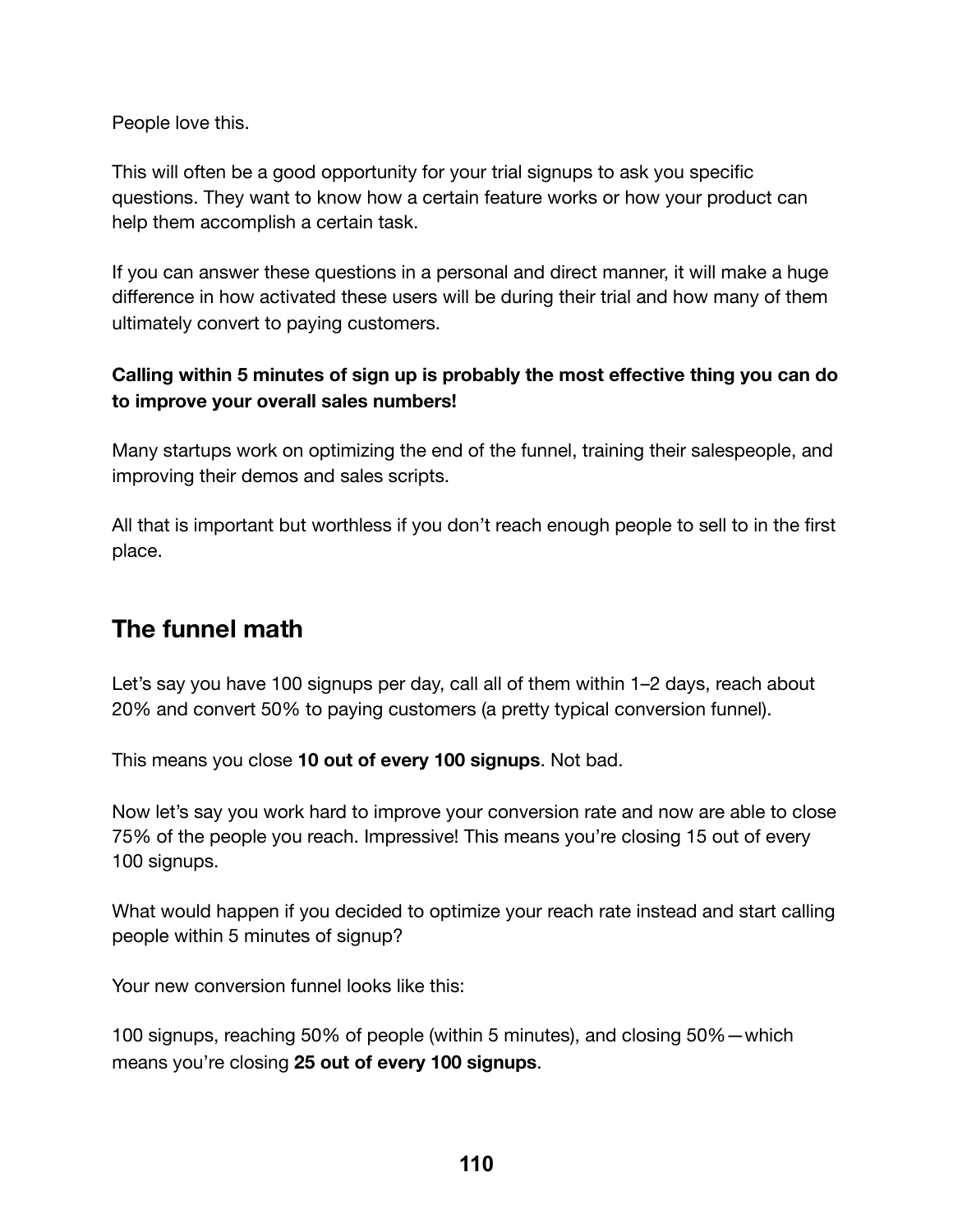#### **That's a 66.67% increase.**

If you're calling trial users, stop everything else you're doing right now and start implementing the 5-minute rule!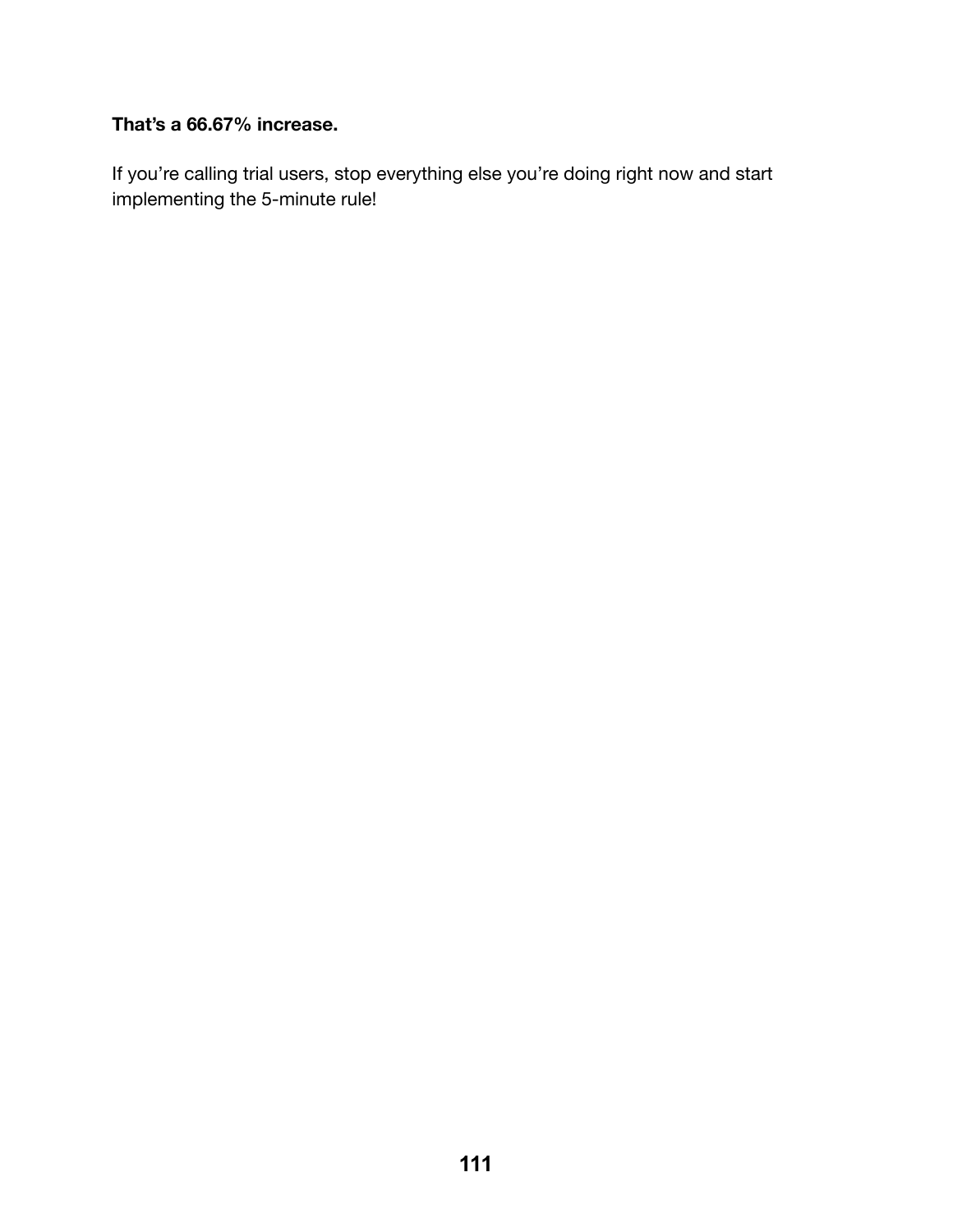# **3 ways to nurse lost trial leads into activation**

Like most SaaS businesses, you offer a free trial for your product. Through the trial, you've done your best to drive customer engagement.

Customer onboarding seamlessly runs new users through all the shiny features of your product, and your mastery of the free trial lifecycle email has them active from beginning to the end.

According to research by Softletter, 66% of SaaS vendors report free trial conversion rates of 25% or less—but industry averages are just benchmarks. Whatever your trial conversion rate is, you want to improve that number.

Don't stop when the trial does. If you give up on unconverted users after the trial, you lose out on all the potential customers that could be activated later.

Free trial users took the time and effort to sign up for and test your product. They're warm leads you should nurture. Don't turn your back on them just because the trial's over. Try to reignite the spark that got them using your product in the first place.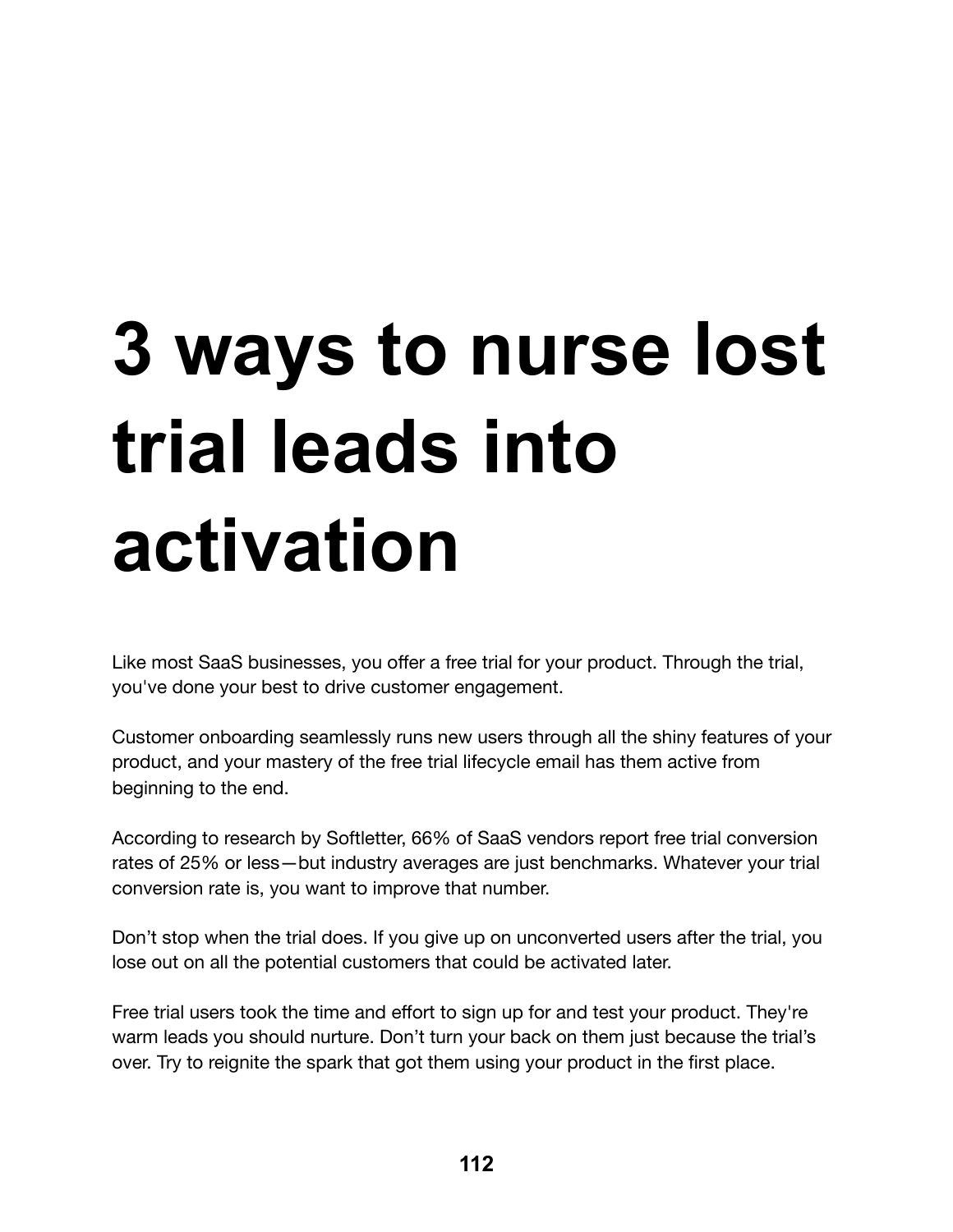Here are 3 simple ways to get unconverted users back into your funnel—right where they should be.

# **1. Shorten trial periods and offer generous extensions**

A 30-day trial is too long. For the majority of SaaS companies, it's better to have shorter trial periods, with liberal extensions, than a longer trial period.

These are the main benefits of having a shorter trial period:

- 1. Users will know they have less time to check out your product, and be more proactive during the trial
- 2. Shorter trial periods mean shorter SaaS sales cycles, and lower customer acquisition costs
- 3. You're able to conduct more testing, which allows you to learn faster and iterate faster

At the end of the day, your SaaS product probably doesn't take 30 days to evaluate. Limit your free trial to 14, or even 7 days.

You can always provide users who need more time to evaluate your product with extensions.

Don't just give your extension away, though it's already free. When it comes to offering an extension, contact trial users and ask, "Do you want me to extend your free trial for you?"

Around 30% of unconverted users will request more time. It's a great way to initiate a conversation with them, find out more about their needs, and eventually steer them along the path to conversion.

The most common reasons prospects need more time are:

- They have to test your product more internally, and go to a higher-level decisionmaker for the final call
- They've been too busy to try your product out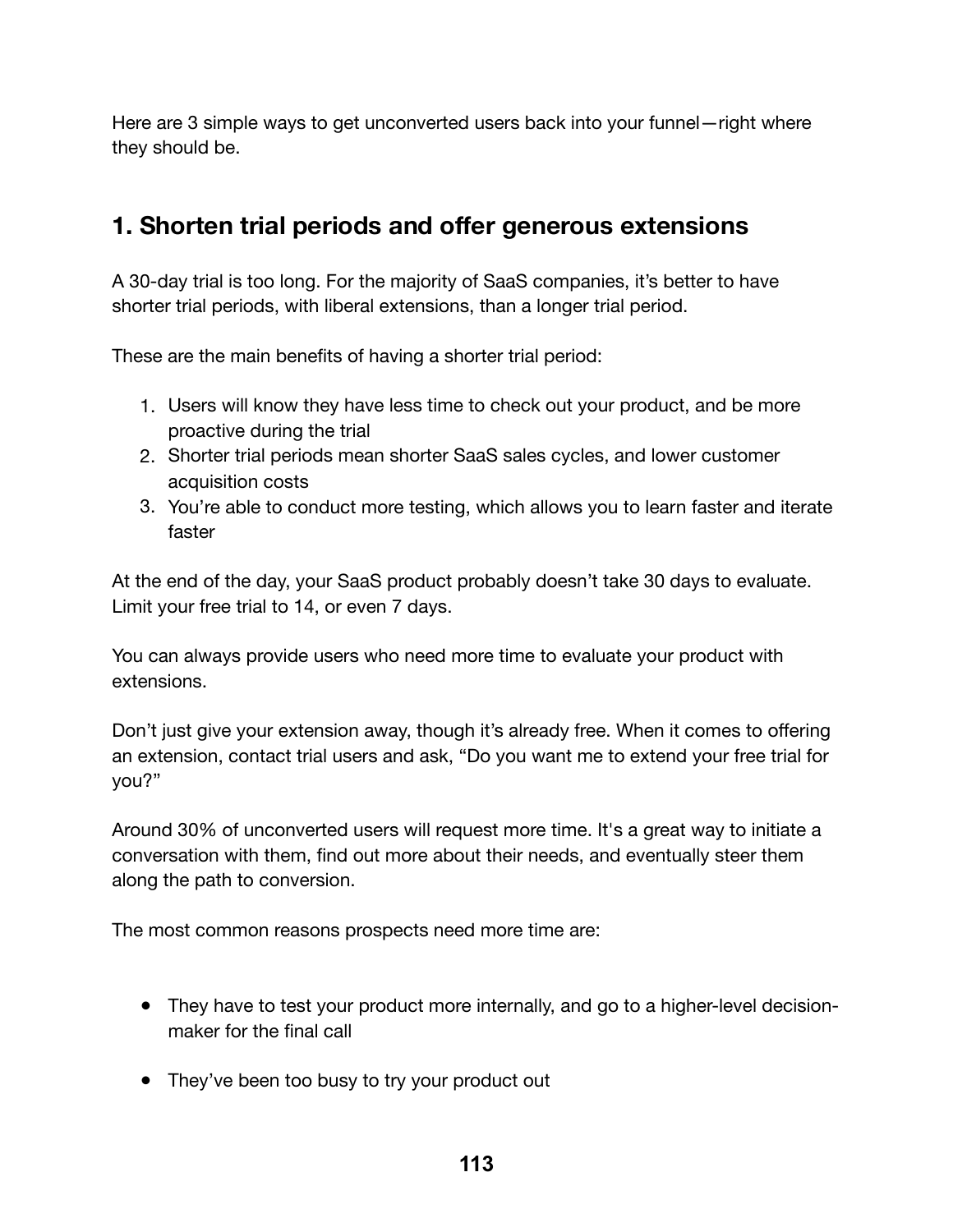Larger accounts have lengthier decision-making procedures for implementing new software, and warrant extensions on their trials. They also tend to be prospects you'll want to focus your sales efforts on.

But even for general users, giving an extension costs you nothing, and allows prospects to gain a deeper experience of your product—which is why you have a free trial in the first place. Use extensions as a way to increase customer engagement with your product, and keep them coming back for more.

# **2. Send an open-ended exit survey**

When the free trial expires, avoid sending a tedious survey with pre-filled answers that ask how users "felt" on a scale of 1 to 10. Most people won't bother to answer.

Instead, start collecting feedback by asking one simple open-ended question: "What prevented you from choosing our solution?" You're guaranteed to increase response rates several times over.

The answers you receive won't be nearly as easy to quantify as those from a survey form. But they'll often be answers you don't expect, and more valuable to the success of both your free trial and your product.

By sending the message from a real person, and giving users the option to hit the "reply" button, you invite better responses:

- Even if the feedback is negative, it opens the door to further discussion, and even potential conversion
- Trial users will notice bugs and glitches that your paying customers have grown used to, or learned to work around
- They'll hand you concrete, actionable feedback that you can implement without waiting for quantifiable data to pile up

Some of the responses will even present immediate touch points to re-engage—and convert—lost trial users. Pick up the phone, and call them.

Calling new trial users within 5 minutes after sign-up can boost your conversion rate by more than 2x. The same logic applies after the trial.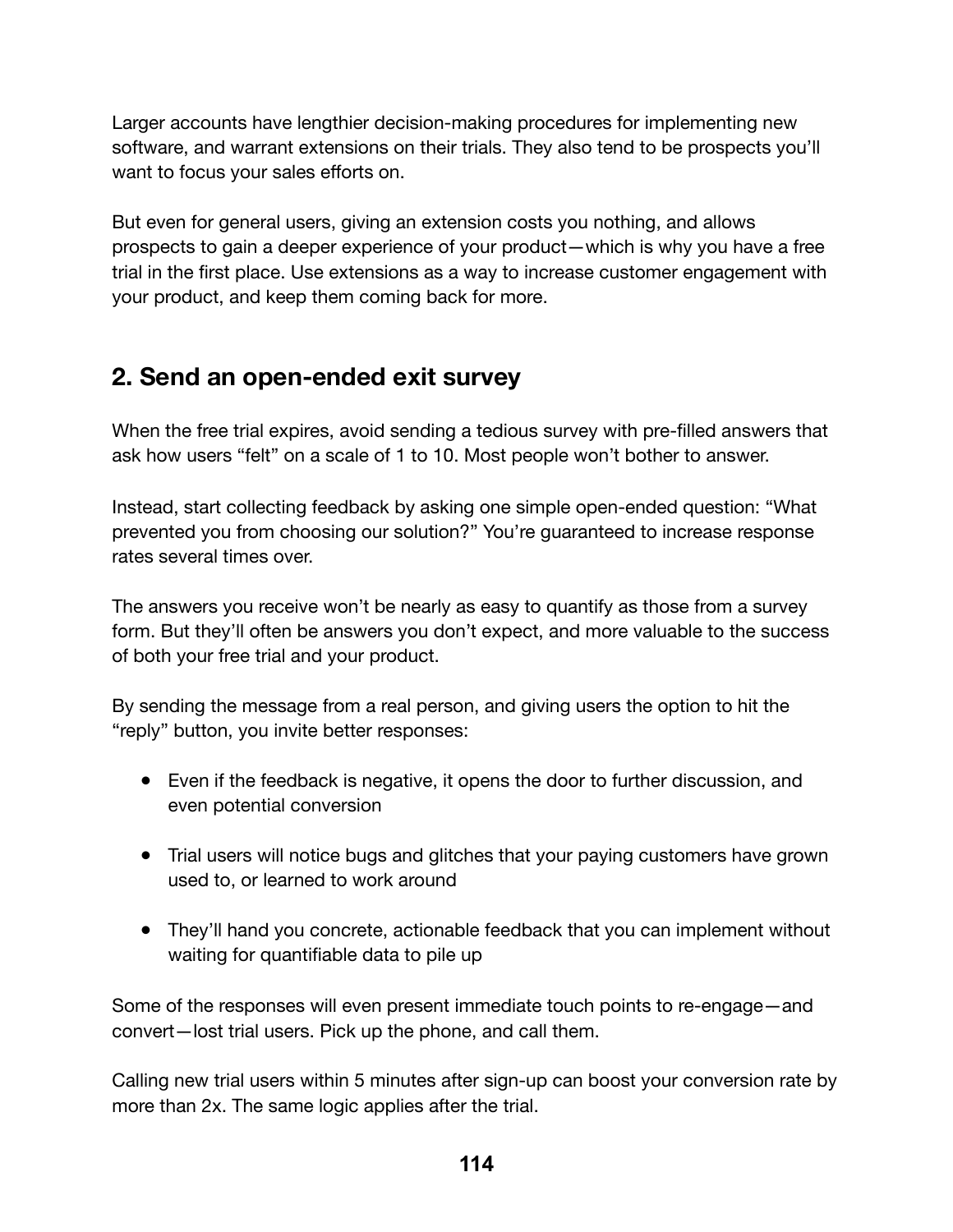For example, if a user liked your product, but thought it was missing a certain feature that you already have, get them on the phone. Tell them about the feature, and how best to implement it for their business.

If you're in the early stages of your product and have a very low volume of sign-ups, you can even take an aggressive approach and require them to call you to cancel their trial. This way you increase the chance that you actually get to speak with your users.

Try to streamline a process for incorporating this feedback into your business by dividing it between your various teams. Segment out responses based on the specific problems they address.

- Issues surrounding specific feature implementation can be taken to your Customer Success Team to ramp up your onboarding procedure
- Problems with user experience and workflow inefficiencies go to your Product Team
- Concerns about pricing can be delivered to your Sales Team

Approached the right way, unconverted users will teach you the most about the shortfalls in your free trial process. Learn why they're not buying. Get inside their heads to discover how you can use your free trial to unlock value for your product, and you'll boost your conversion rate dramatically.

### **3. Extend your drip email strategy beyond the trial period**

Customers aren't necessarily ready to make the purchase right now—but that doesn't mean they won't buy your product in the future. You want to keep in touch with former users without shoving your product down their throats, or blasting out spammy "you're missing out" emails.

Re-engage former users by launching a drip email campaign that starts after the trial period is over.

Look for ways you can provide additional value to unconverted users beyond your product. You want to nurture their interest in your company and your mission, without driving them away by being too pushy on the sales side.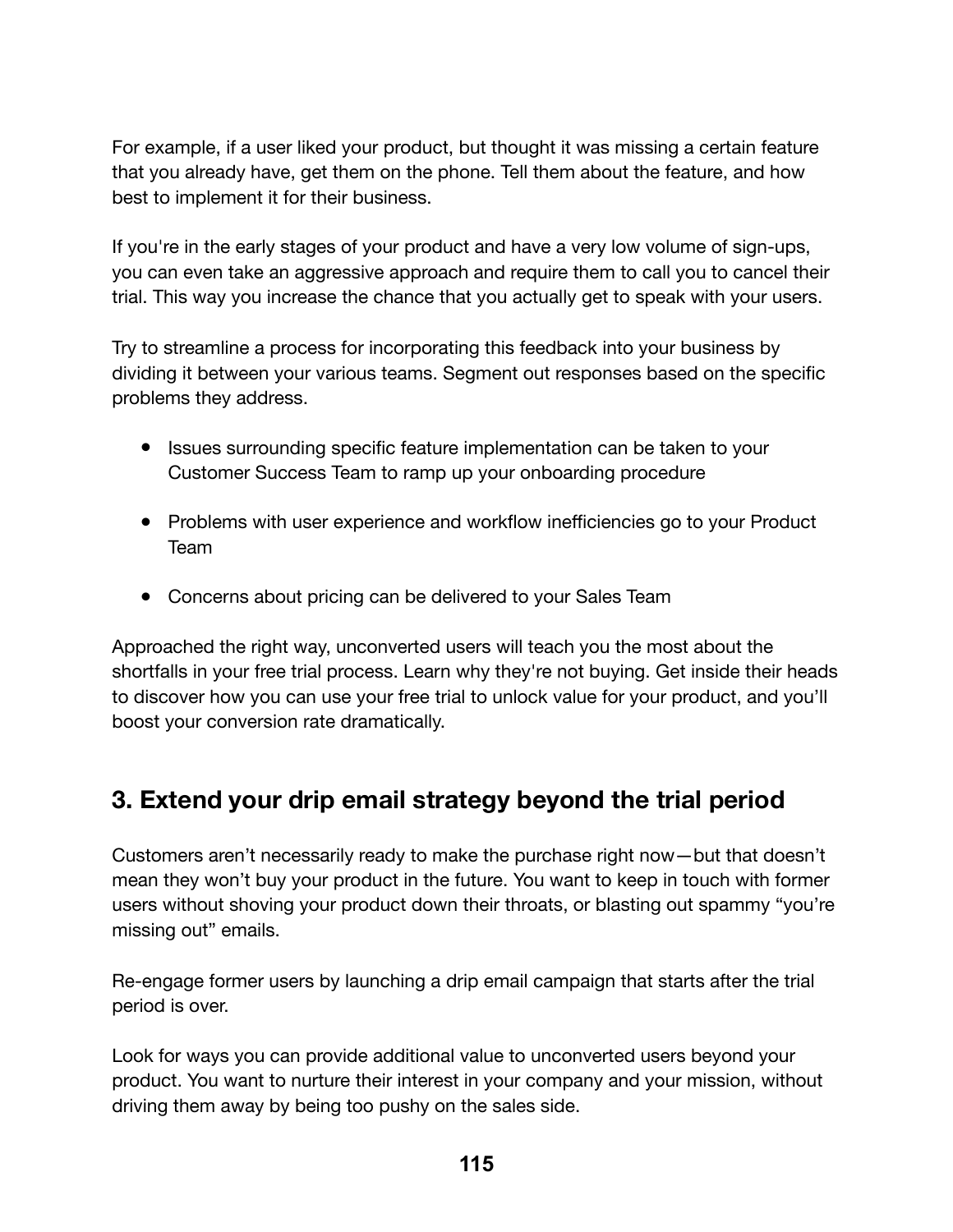Here's how to proceed once the trial ends:

- 1. Target your most active users during your trial, who frequently logged into your product and tested multiple features.
- 2. Launch a drip email campaign over the next six months that delivers relevant and educational content to former users. The purpose of each email should be to enable the success of its recipients.
- 3. Make it easy in each email for users to reply. Provide a call to action button that puts them in touch with a member of your sales or customer success team.
- 4. After they respond, you can find the touch points that allow you to reopen the sales conversation with former users—when they're ready.

Highly active users who don't convert are some of the best candidates for reactivation later. They've already engaged significantly with your product.

These active users probably already work in a field that's related to your product and your company. Re-engage them with what you're doing rather than what you're selling.

By keeping them in the loop, you walk them down steps in your sales-funnel that will help convert them into paying customers in the future.

# **Optimize your free trial**

Your free trial is one of the most important tools in your SaaS sales arsenal. It allows you to prove value to buyers before they spend a dime, and implicitly sells value over price. Keep looking for ways to fine-tune it.

The majority of people who take your product for a spin on a free trial probably won't convert. But that's no reason to put them on the back-burner. Not only will some turn into paying customers later, but they're also a vital resource for improving the overall quality of your free trial.

Your lost trial leads can become your greatest teachers when it comes to optimizing your trial. Whether it's better onboarding, more valuable lifecycle emails, or overall user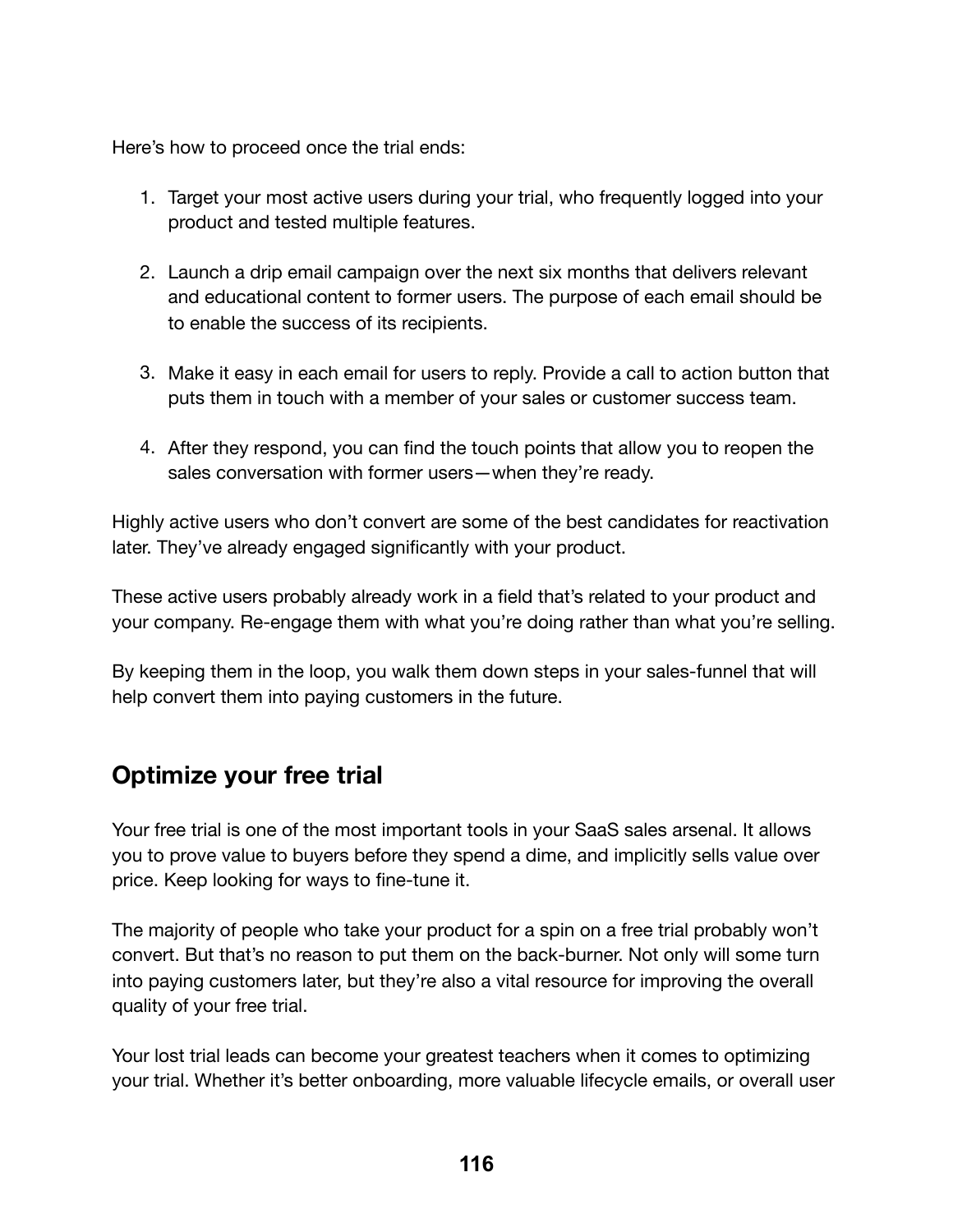engagement—they have the answers. They know why they didn't take the next step. Use that knowledge to ramp up your trial, and convert more leads into customers.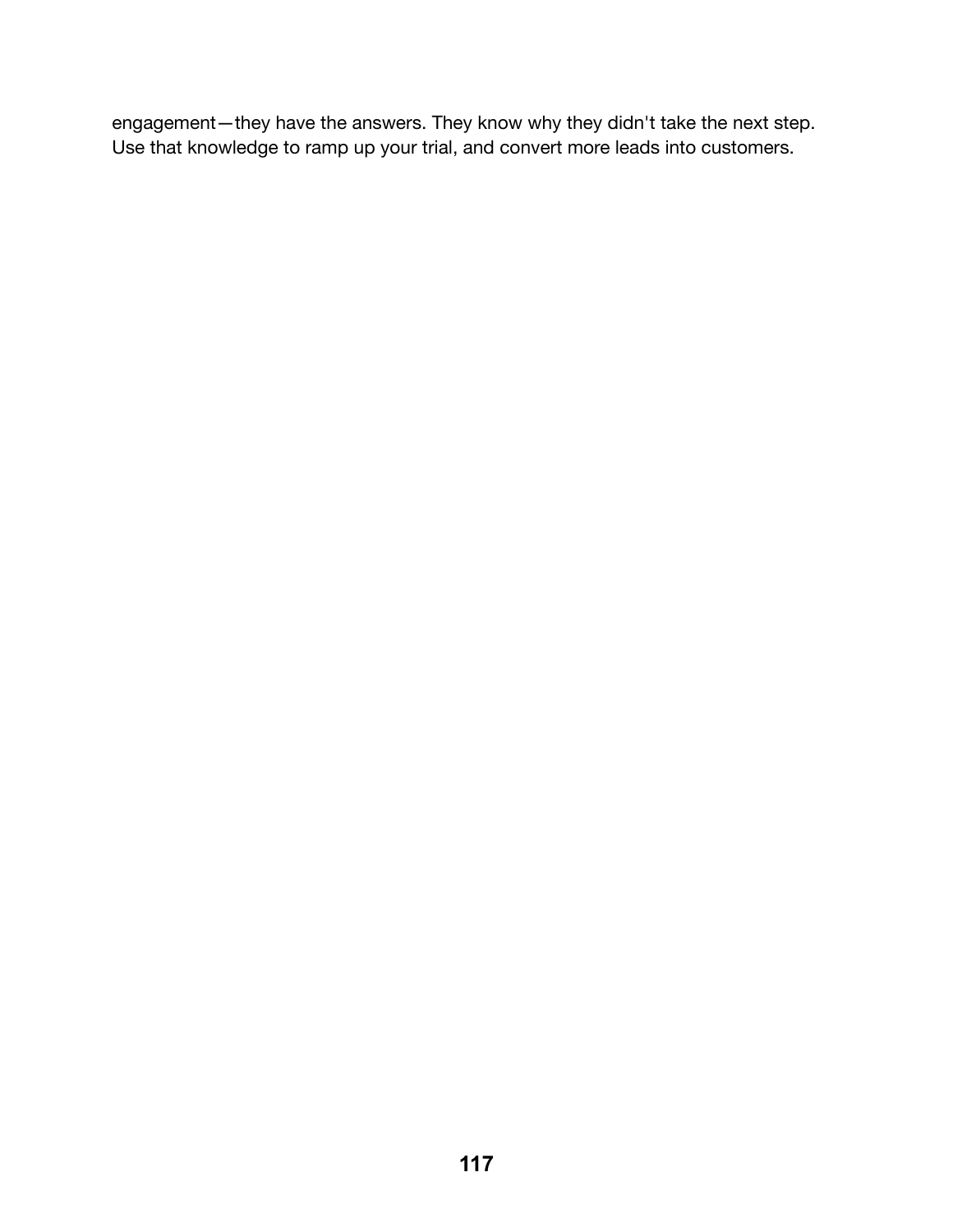# **Increasing customer lifetime value**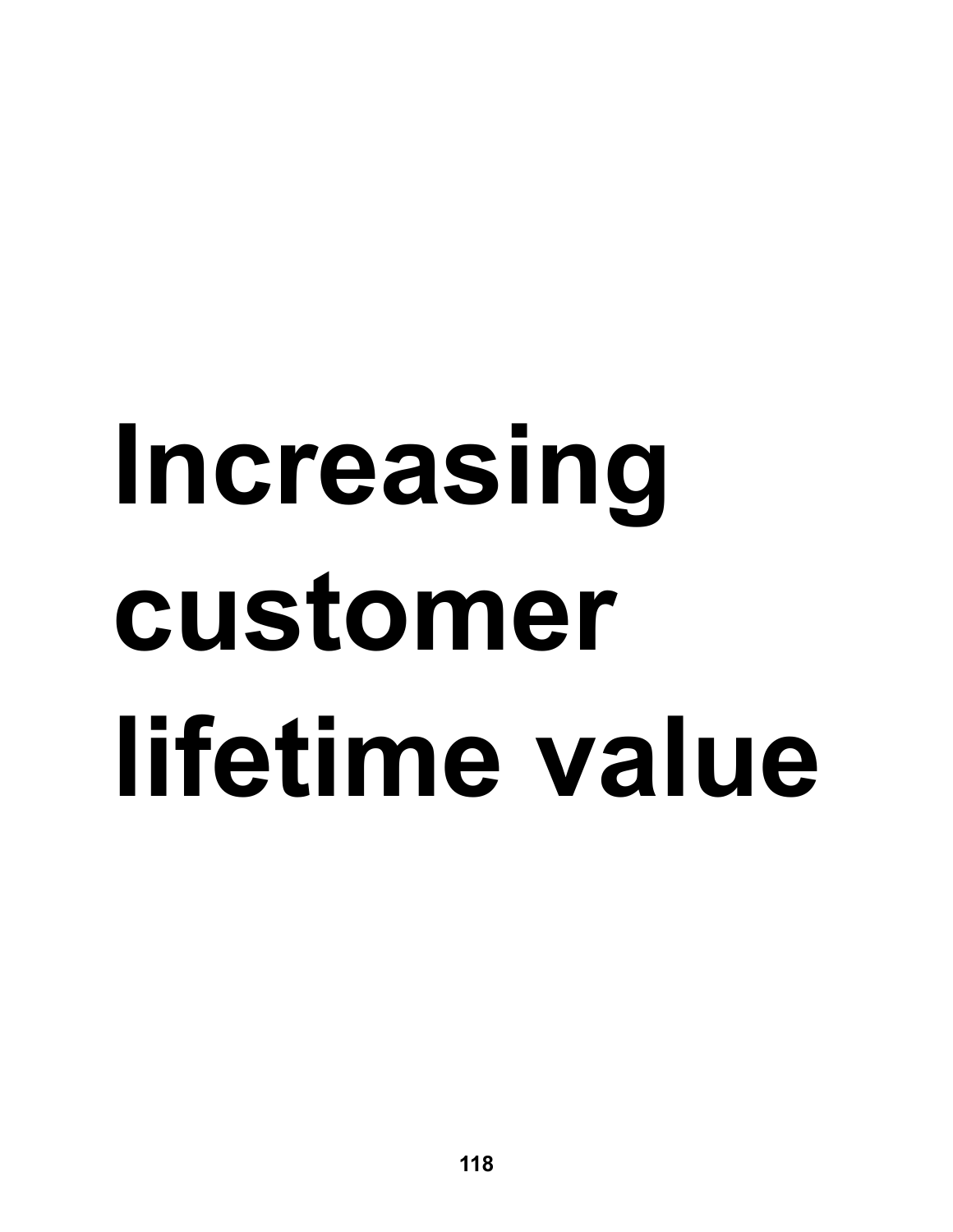# **Make customers buy and use your product**

In SaaS sales, it's not enough to sell your customers on buying your product. You need to sell them on using it too.

Many founders underestimate how much this matters, and their SaaS startups will never gain traction until they get this right.

I recently talked with two talented founders working on their early-stage startup. They did a lot of things right. They had a bright idea, which they packaged beautifully and sold successfully.

# **Great hustle and vision is not enough**

They had signed up 100 businesses for their alpha, and they were confident that they could get 1,000 businesses to become paying customers within one year.

They told me about their grandiose marketing, sales, PR, and distribution strategies. They told me about product improvements they had in the pipeline, and features they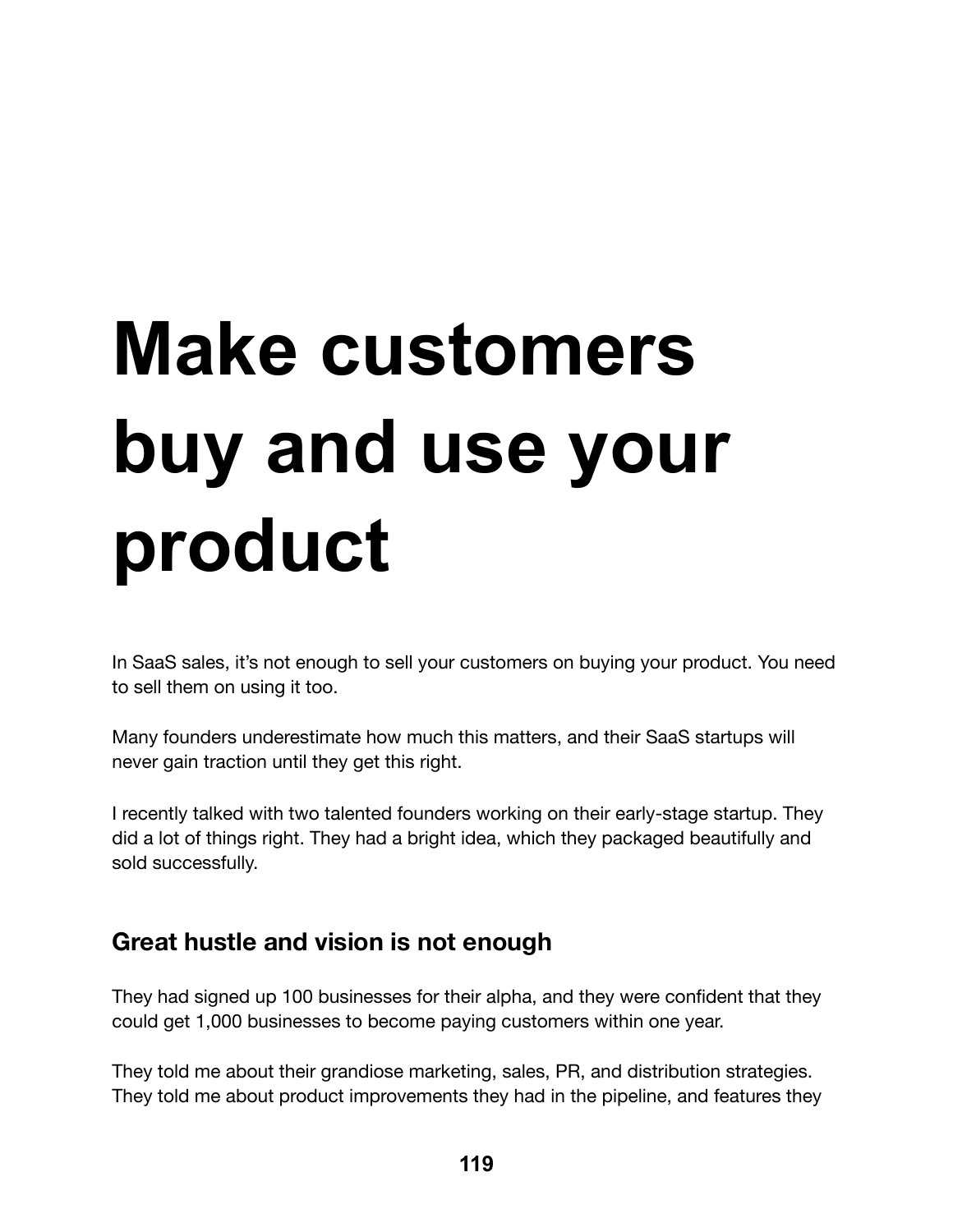would implement over time.

But there was one thing they didn't talk about: the value their current users got out of using their app.

### **Which users get the most value from your product?**

I asked them a simple question: "Who is your most successful user currently? Which of these 100 businesses you signed up gets the most value out of using your product?"

They told me the name of some company.

# **How much value are your most successful users getting from your product?**

I asked them: "How many contacts has that user imported into the system?" (We had previously established that the number of imported contacts was an meaningful gauge of the value a user would get. It would take at least 300 imported contacts for the product to be truly valuable for a user.)

Do you know how many contacts their best user had imported? **30**.

Their very best user would have to import 10 times more contacts to even begin getting value out of using the product.

# **Make your customers successful before you sign up more customers**

If your product doesn't deliver value to its users, don't worry about sales, marketing, PR, or growth. Forget features and functionality. Even if you've got the sales chops to win businesses as paying customers, it's meaningless if they churn after their first or second month.

In the case of this particular startup, they needed to make at least 10 of their current users successful. And we already had defined what "successful" meant in this context: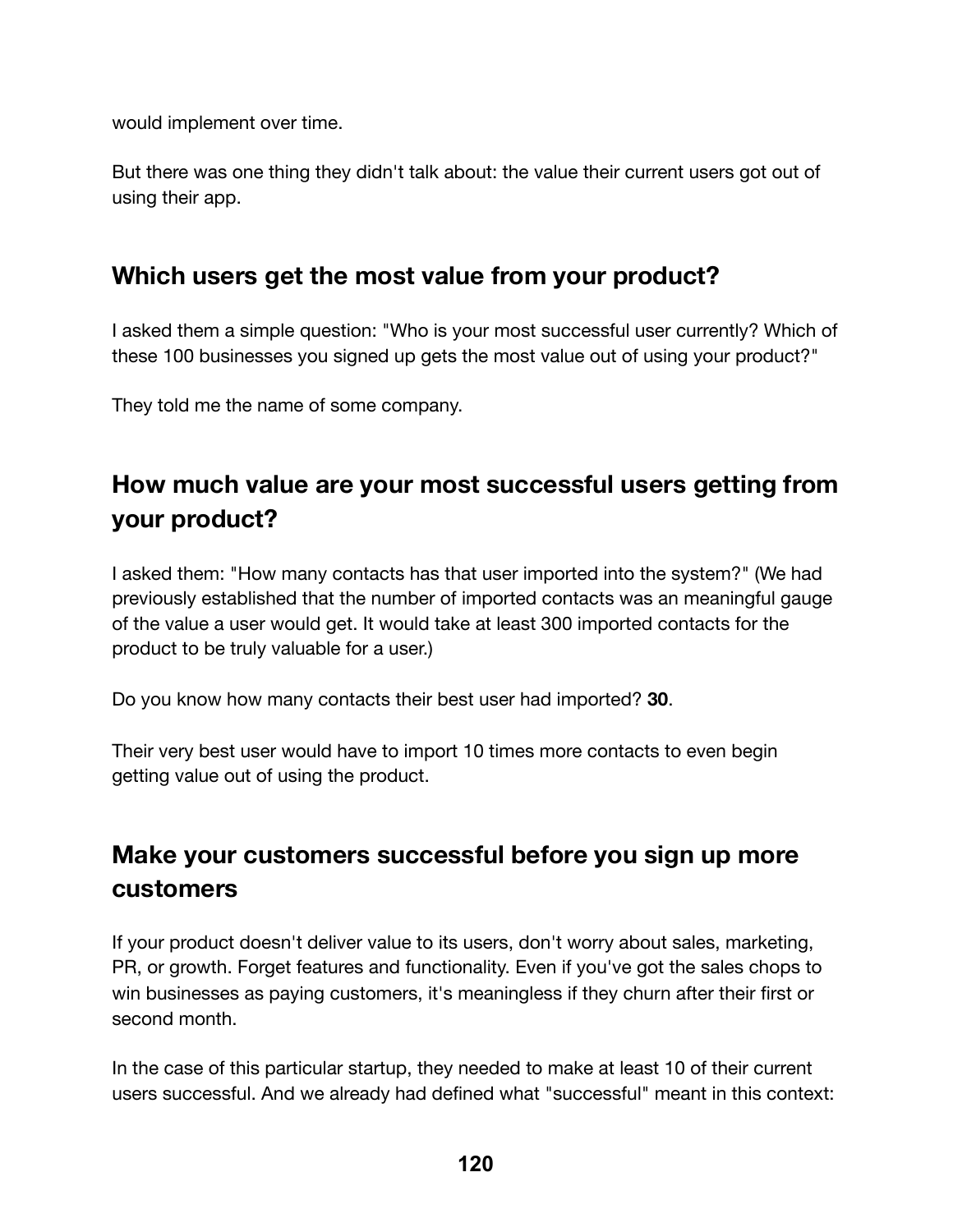having imported more than 300 contacts, and using the app on a daily basis.

Your minimum viable product does indeed need to be viable!

### **What's your product's perceived value?**

In SaaS sales, it's all about value perception in the eye of your customer. There are some truly valuable products that don't get perceived as valuable. And there are inferior products that do get perceived as super valuable by the people who pay for it. This perception matters a lot, because it's what will keep your customer paying month after month, or cause them to churn.

If you call up your best customers, and they don't tell you how amazing your product is and how much value they get out of it, put everything else on hold on work on fixing that first.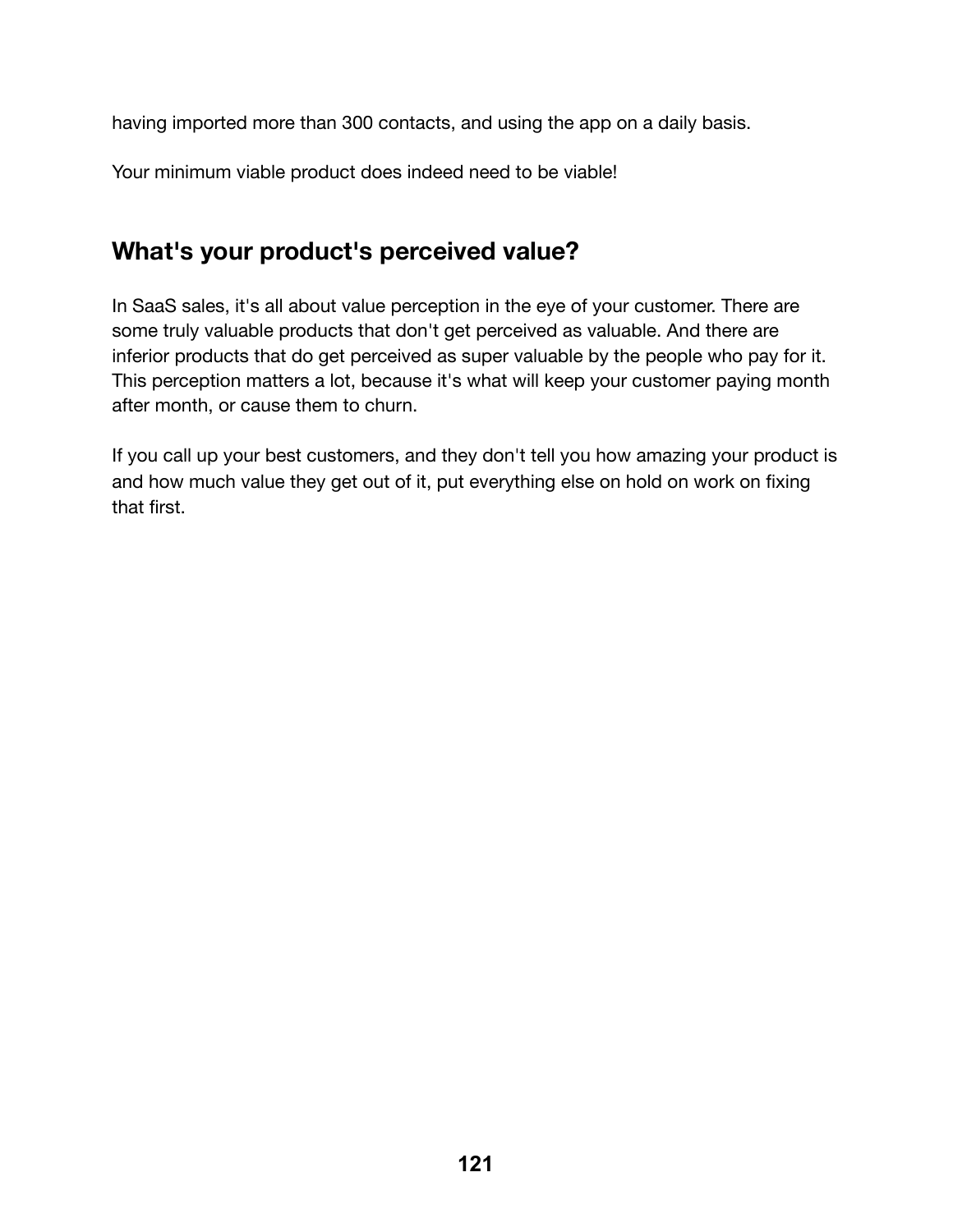# **Know the difference between** *happy* **and**  *successful* **customers**

Great news: Your startup landed its tenth customer today. You haven't seen a cancellation yet, and all your clients are amped whenever you talk to them. You're ecstatic about your startup's traction. The possibilities feel endless and you're already thinking about your 50th, 100th, and even 100,000th customer.

Slow down. This is where too many startups jump the gun trying to aggressively expand, when they've only just gotten up off the ground.

Just because customers are satisfied, and aren't filling your inbox with complaints, doesn't mean you're ready for lift-off. There's one fundamental question you **need** to answer in order to truly grow: How many of your customers are *happy*, and how many are actually *successful*?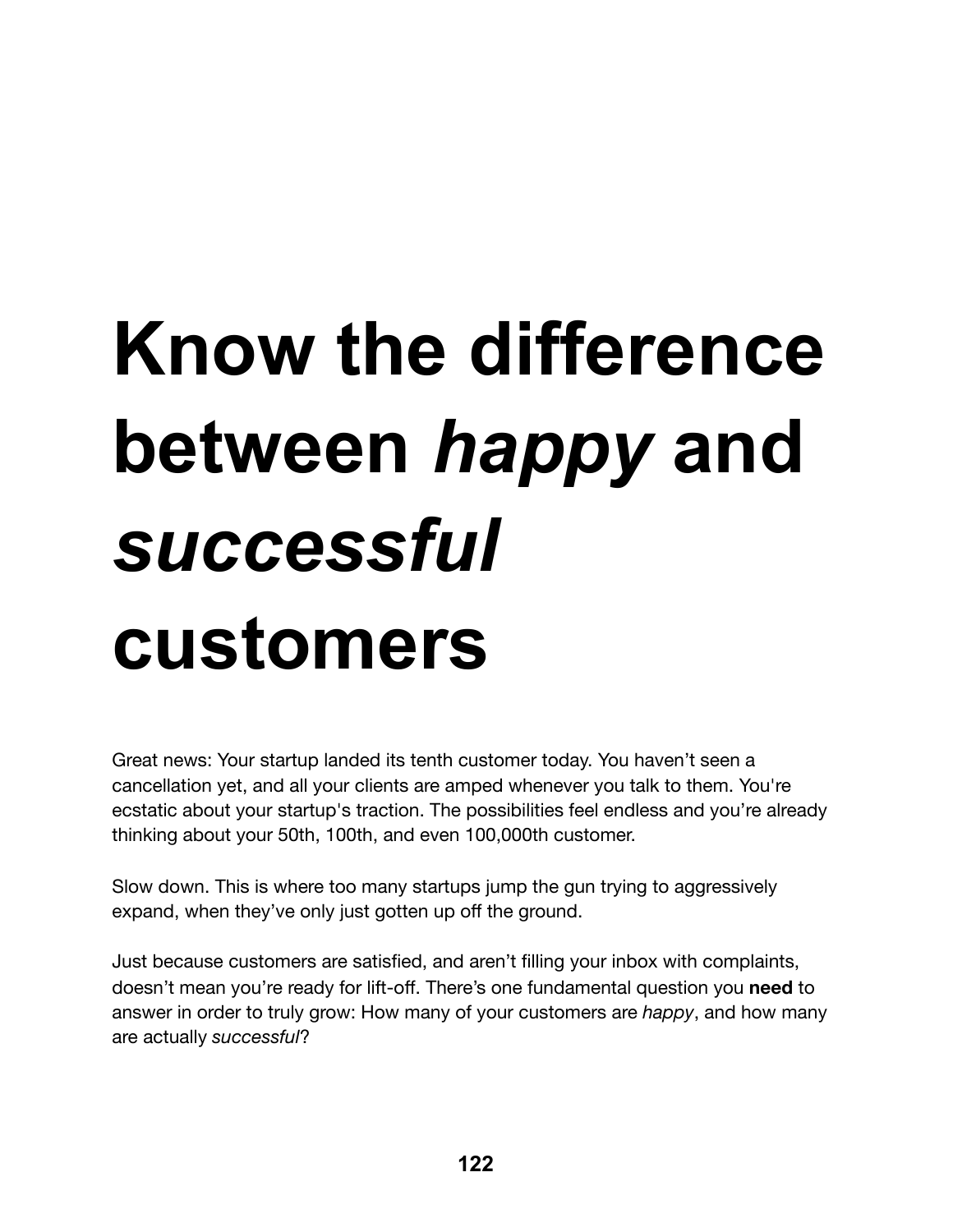# **Why successful > happy**

It seems like a counterintuitive question to ask—and most people don't. Happy customers don't mind paying you each month. They're low-touch and don't bother you. They don't overwhelm you with support requests.

But the gap between a happy customer and a successful customer is massive, and whether you realize it or not, it has huge implications for your startup's growth. Here's how you can identify the differences between the two:



While happiness is nebulous and fleeting, success is something tangible you can build a business on. For successful customers, the value your product creates far outweighs what they pay for it. Customers seeing that kind of ROI are much more likely to stick around long-term. As a startup, you need successful customers to grow and scale.

Successful customers are a sign that you're on the road to product-market fit. Even though your product is new and unpolished, there are already people who can't live without it—they go to work every day and use it to get shit done. As Marc Andreessen points out, failure to find that kind of market is the "#1 company killer." Your successful customers suggest it's a killer you can beat.

Successful customers have a vested interest in your improvement because the better your product is, the stronger a company they are—your product is that vital to them. They give you feedback on how the product needs to evolve, which empowers you to iterate, improve, and serve your market better in the long-run. They'll help you find more successful customers through referrals.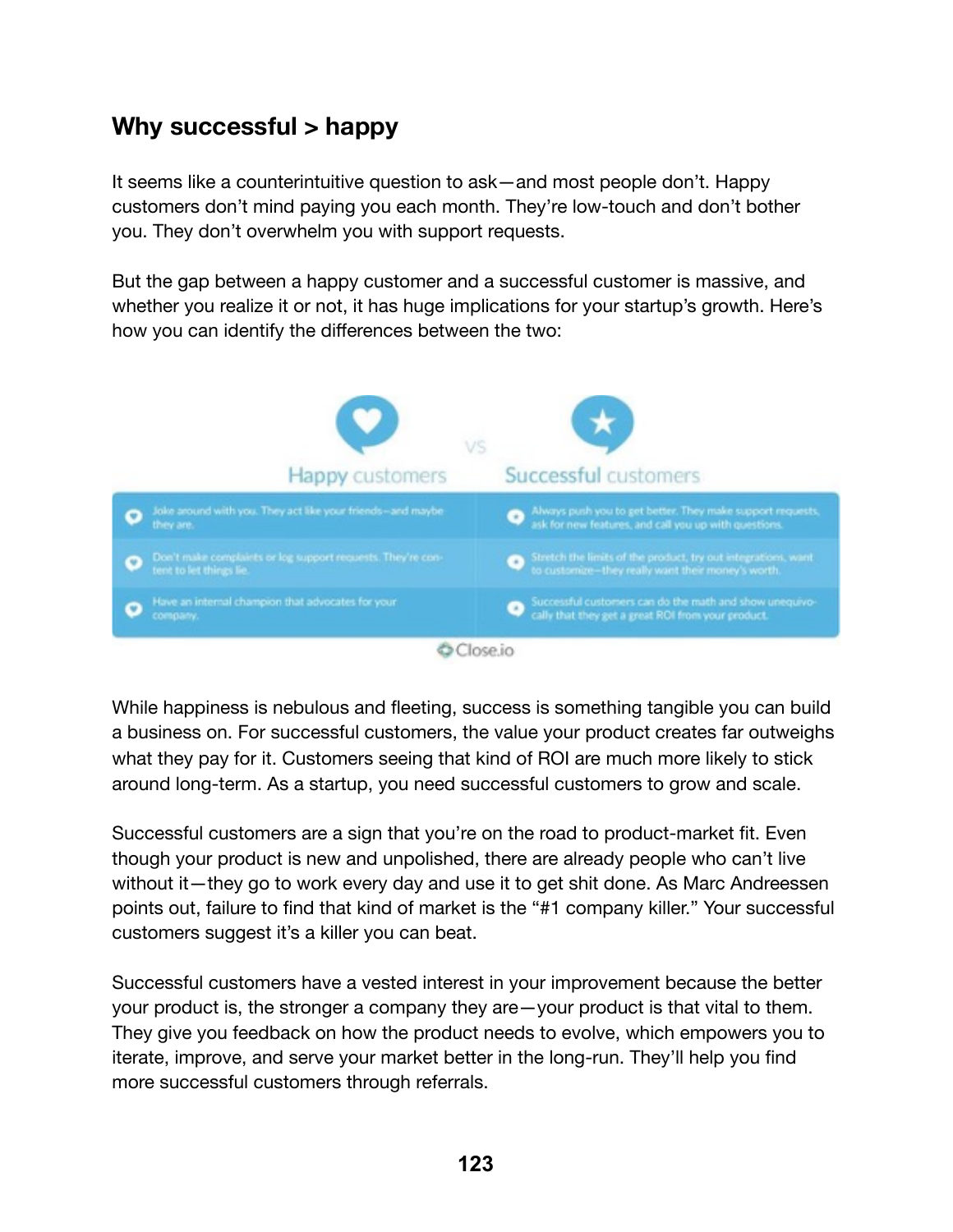You form long-standing relationships with your successful customers that empower both of you to grow and thrive.

# **3 steps to get more successful customers, faster**

Once you hit the tenth customer mark, you can't just keep plowing ahead with the growth strategy that got you early traction. It's time to get disciplined and come up with a process that ensures you're only selling to customers that you know will become successful. Here's how to do it in three simple steps.

# **1. Ruthlessly qualify leads**

When you're first starting out, lead qualification probably isn't a priority. You'll take customers however you can get them.

For example, some of your early customers are probably friends or acquaintances. As Jason Lemkin and Aaron Ross point out, you're not ready to grow if that's your primary customer acquisition strategy. Or maybe your salespeople are just out there throwing darts in the dark, signing anyone they can convince to buy (even though they might not be a good fit). Customers who just fall in your lap like that are buying because they like you or your company, and not for solid business reasons. That's the definition of a happy customer.

You need a scientific, replicable way to save your salespeople from chasing the wrong customers. It starts with an ideal customer profile (ICP)—a description of the perfect hypothetical customer based on your most successful customers. Compare every lead to that ideal. When your salespeople engage those vetted leads, they need to learn how your product can solve each prospect's unique business needs.

#### **Lead qualification in practice**

Here's what your lead qualification should look like after early traction:

● **Identify your most successful customers**. You can use a billing analytics software like ProfitWell to look over all your customers, pull the ones who have been the most successful with your product, and build an ICP.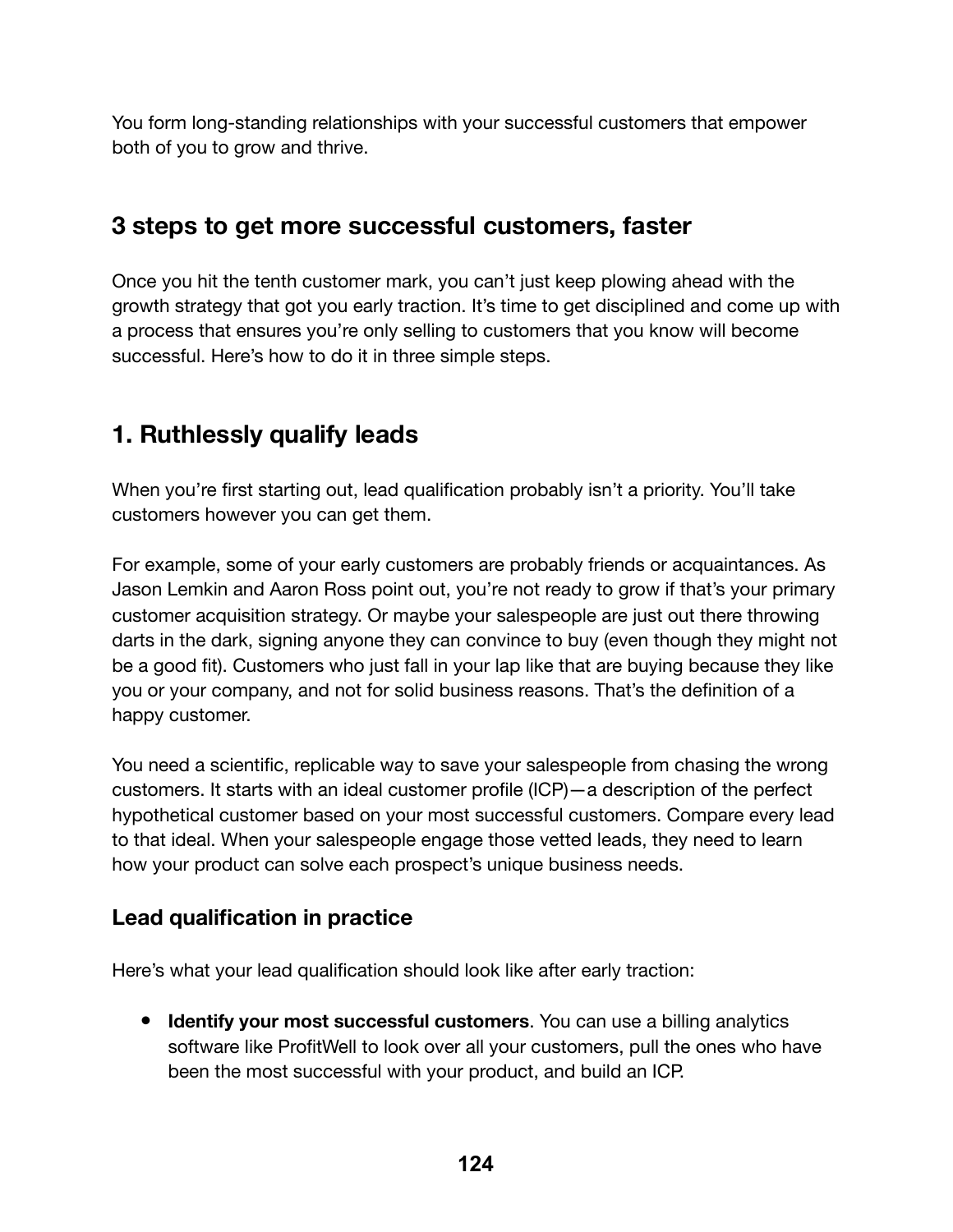- **Find similar-looking leads**. Next, use a lead targeting service like Mattermark to hone in on companies resembling that ICP in terms of industry vertical, ARR, team size—whatever your data indicates is important.
- **Ask the right questions**. When your salespeople engage those leads, they need to ask questions to uncover how your product can make that prospect more successful before they even consider closing. If I was selling content management software, it wouldn't be enough for a company to say, "Oh, we do content." I'd have to ask about what kind of content, whether they collaborate, how important SEO is, and make sure their use case matches the product.

That's how to get your salespeople to only focus on prospects that will become successful customers.

# **2. Drive customers to your sticky features ASAP**

When great prospects sign up, you can't assume they'll automatically be successful with your product. You need to facilitate their success and make sure customers are actually using your product—otherwise, they're just sitting there paying you for no reason.

The key is to identify your software's stickiest features—the ones that unlock your product's core value and correlate with long-term success and retention. Steering new users toward these features needs to be the focus of your onboarding process.

For example, at Close.io, we know that importing contacts is the necessary first step for a customer to be successful. Our product is a CRM—its primary purpose is to manage a salesperson's list of leads. If there's no one to contact in our system, there's literally no way to get value from the product, and no reason to be a customer.

#### **How to facilitate early customer success**

Here are the strategies we've been successful with in getting free trial users up and running with a new SaaS product:

● **Track feature usage**. Use an event-tracking platform like Amplitude or Mixpanel to see which new customers are using your most valuable features and which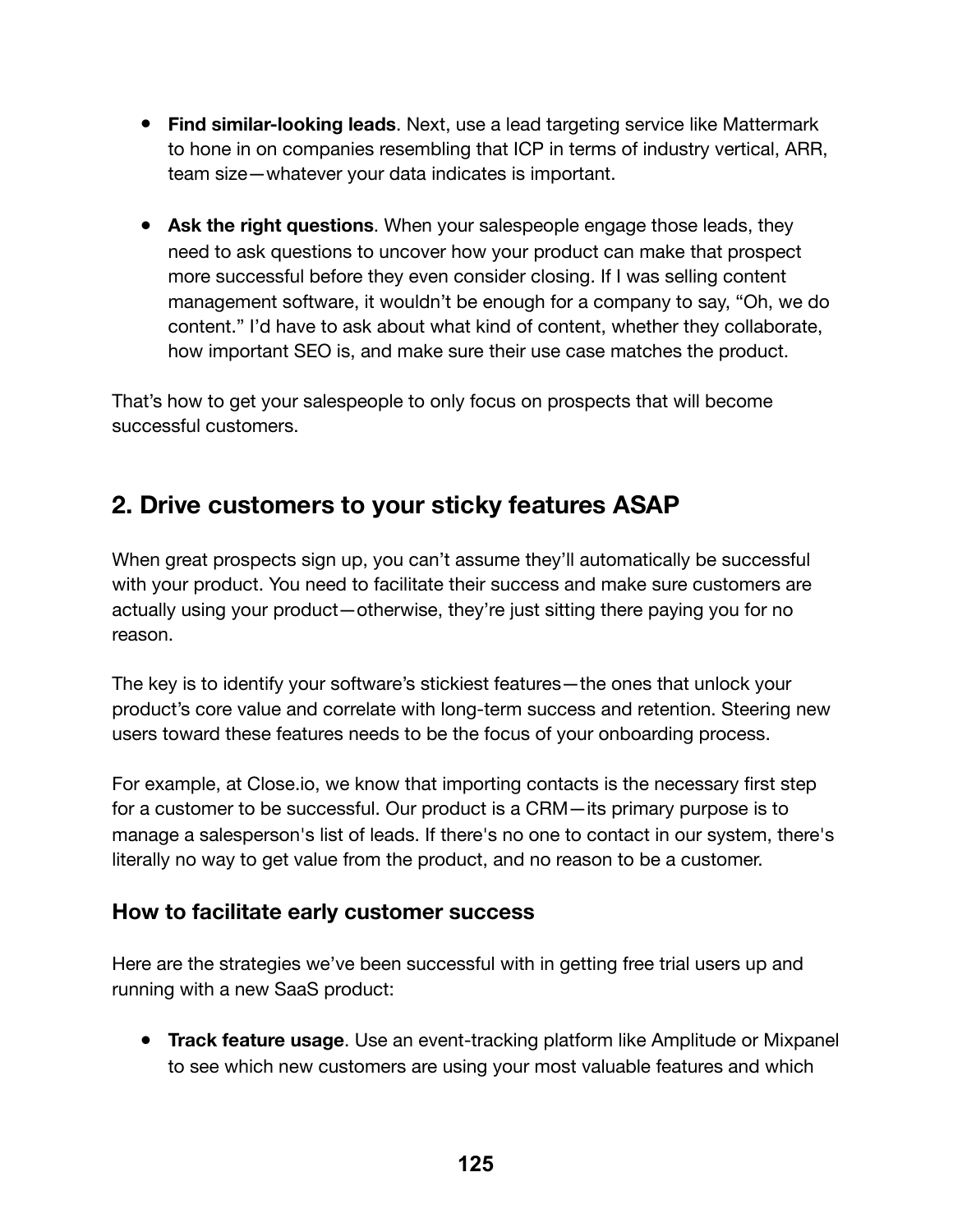ones need that extra push.

- **Create a drip email campaign**. Send new customers a scheduled series of 4–6 emails within their first few weeks. Make them sound conversational, but include calls to action prompting users towards those sticky features.
- **Make your free trial short**. Free trials are a great way to get new customers, but most SaaS companies' free trials are way too long. Limit yours to 14 days or less, and get customers thinking, "I don't have much time with this thing, so I'd better be rigorous and test what it can do."

If you've found a customer you know you can make successful, don't let the opportunity go to waste. Put in the extra work during onboarding to make sure they're able to crush it with your product.

#### **3. Don't be scared to talk to your customers**

Talking to customers personally is incredibly valuable, but too many founders are scared to do it. They think, "Hey, if they're gonna keep paying me, why rock the boat?" It comes back to an underlying fear that customers don't actually need the product. Founders worry that talking to customers will make them realize, "You know, this product doesn't actually do much for me."

But that's exactly why you need to talk to them. After all, what do you call someone you never talk to, who just sits there paying for your product but isn't actually getting results? That's right—a happy customer. You should've never signed them in the first place. Building sustainable startup traction requires you to do more and go that extra mile.

Talking to customers does more than let you ensure they're successful. It's a chance to get feedback on how the product could serve them better, build personal rapport with your clients, and even set the stage to upsell them to a higher plan. When you consider all those benefits, and the fact that the biggest risk is uncovering a happy customer, it's a no-brainer.

#### **How to reach out**

There are several different ways to personally engage with customers. Consider the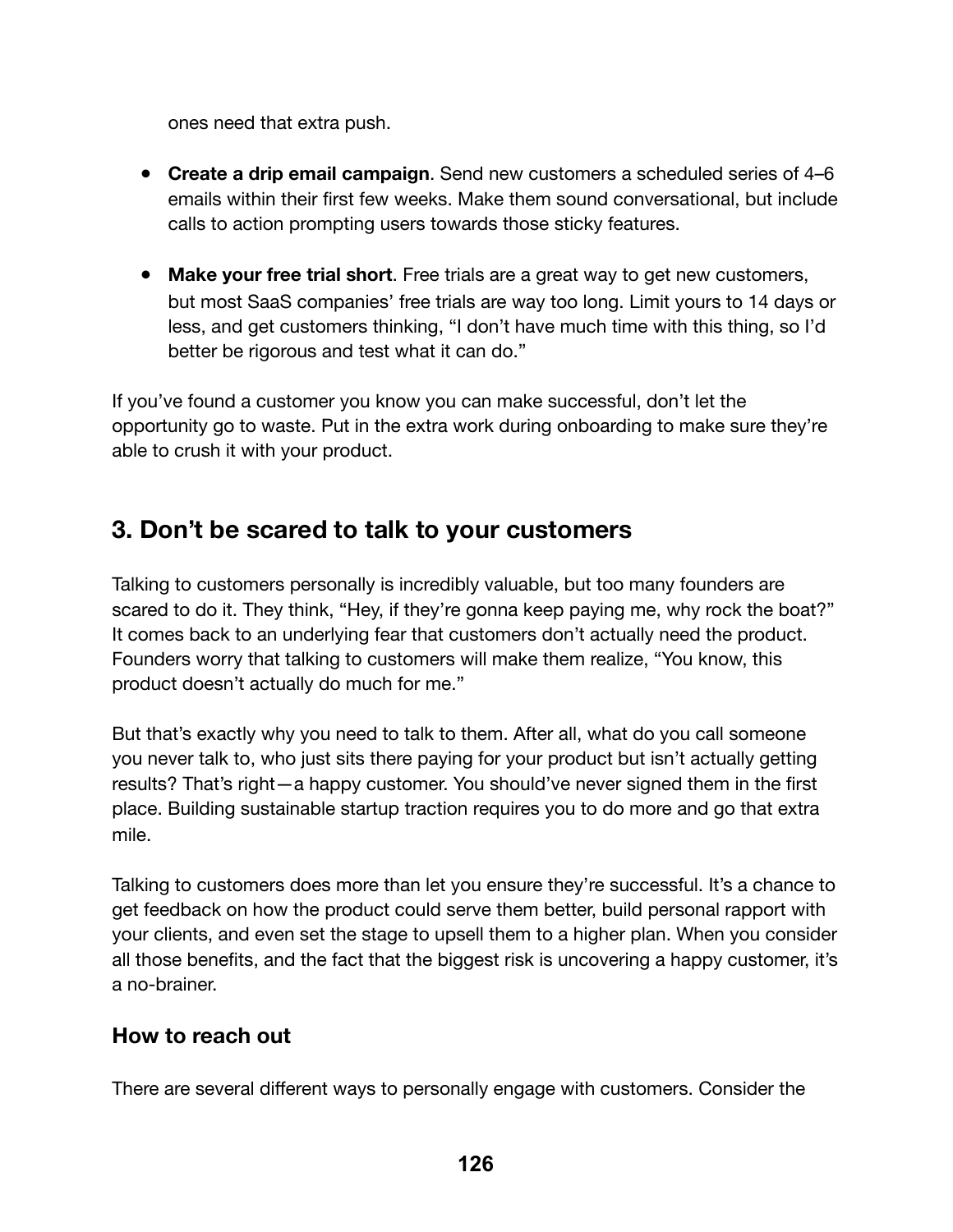following options:

- **Set weekly calls**. As Paul Graham says, in your early days you can do things that don't scale. A weekly call gives you a set process to check in with successful customers and make sure they stay that way.
- **Visit in person**. Everyone knows this is a good idea, but very few startups actually do it. Visiting your customers is a huge differentiator, and gives you the chance to enhance a customer's experience in new ways. For example, I once visited a customer and noticed that they displayed our sales CRM on a TV in the office. It looked like crap since it wasn't optimized for that device, but once I saw it, I called up our engineers and had a fix deployed within the hour.
- **Ask them to do a case study**. Case studies of successful customers are crucial for your company's reputation. They're also an opportunity for your customers to get their names out there (a win-win) and the exercise itself reminds them of how valuable your product has been.

Each of these tactics is a way to verify that your customers are successful, not just happy.

### **Successful customers are the ultimate reward**

The only way to grow and thrive in SaaS is to consistently make customers more successful. If you've got a wide enough base of companies your product can help succeed, you have the makings of a healthy company.

Beyond that, your customers' success has a huge impact on morale. Your team will be crushed if they put in the work to close new customers day in and day out, only to see them churn and say, "Eh, that was okay but not a must-have." It creates doubts about the worth of the product and the company's future.

But on the other hand, successful customers are the most inspiring part of working at a startup. When your team sees people using your product every day, hyping it up on social media, and getting outsized results, it reminds them what they're in this game for and makes them feel proud to be associated with your product. That's the kind of customer that can really fuel your startup's traction.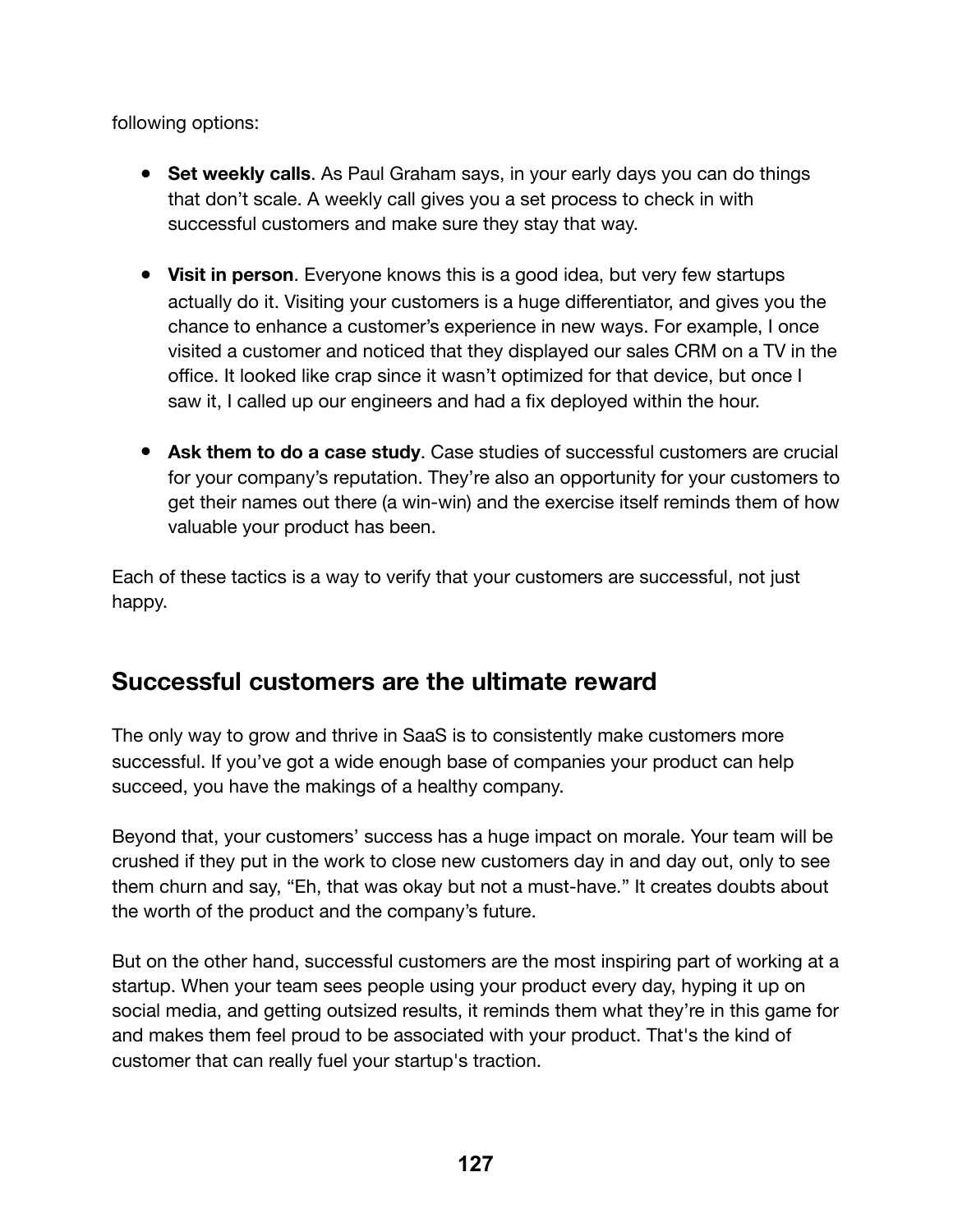# **Why startups need to visit their customers**

When was the last time you actually visited a customer?

If you're a startup, I'd bet on the fact that you haven't visited a customer in a very long time (maybe ever). At the same time, if I'm talking to another entrepreneur and say something like, "It's super crucial you physically visit your customers," they all look at me as if I just said the most obvious thing in the universe.

#### **Few startups actually visit their customers**

Visiting customers is like working out or eating healthy: everybody knows they should do it, but very few people actually do.

We launched Close.io in January 2013. Our first customer visit? May 2014. It took us more than a year to set foot in a customer's office. Isn't that crazy?

#### **We get why so many startups put this off:**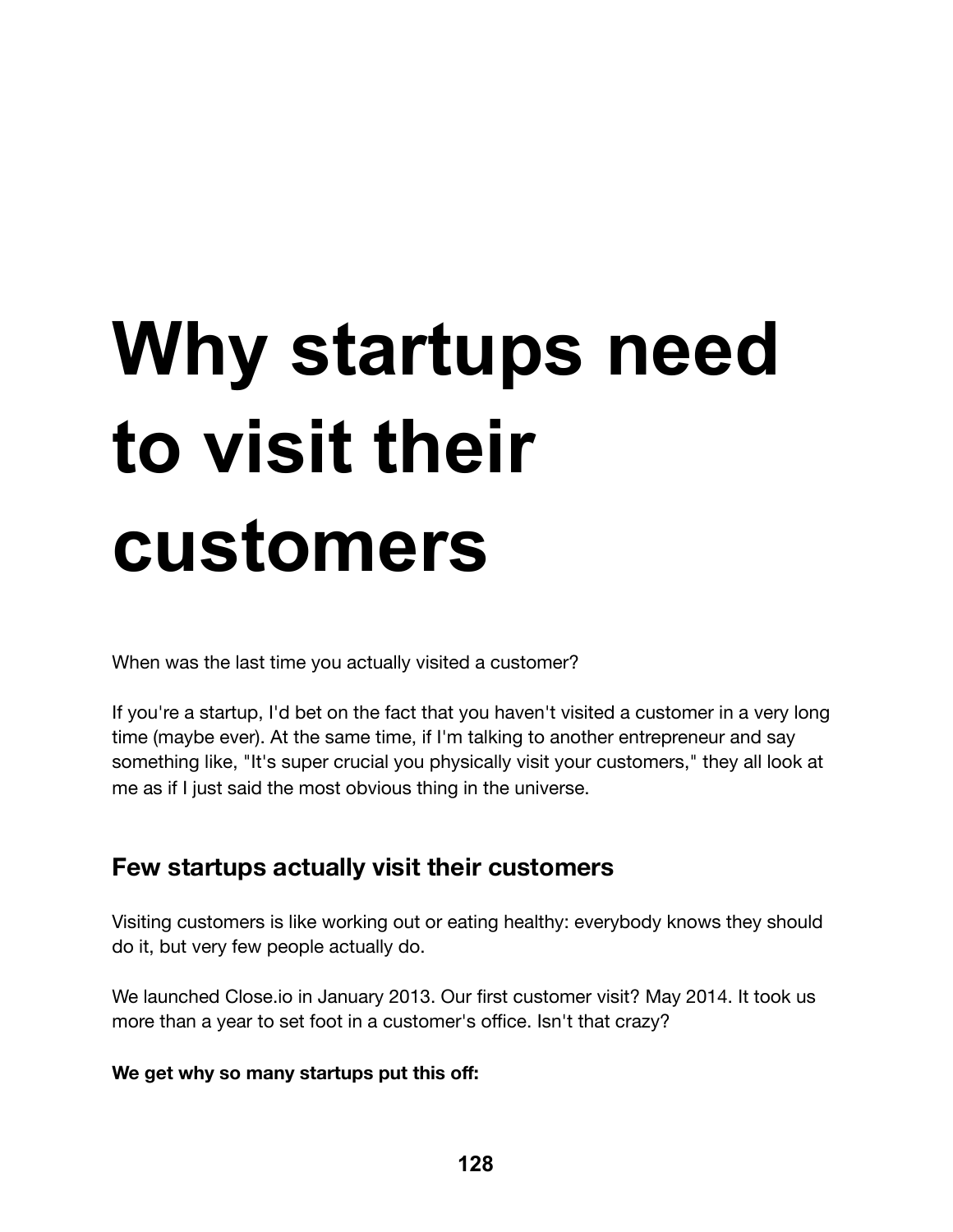- $\bullet$  It takes a lot of time. One customer visit can eat up half of your day—driving there, spending time with them, driving back. You're just too busy to fit that into your schedule.
- It's too easy to append this to the end of your long to-do list.
- Your customers aren't worth hundreds of thousands of dollars to you, so it's too easy to tell yourself it's not worth investing all this effort into a customer visit.
- It seems more sensible, urgent, and important to focus on getting new customers to sign up, rather than visiting those who are already on board.
- The benefits seem intangible.

### **What are the benefits of visiting your customers?**

Here's a quick rundown of the value we got from our first customer visits.

#### **Motivation**

Seeing real people use your product is fucking inspiring. It energizes you. It recharges your batteries.

When you experience how your product empowers people to perform better, it boosts your morale. And that's the most valuable resource you have as a startup. How fired up are you about your mission? It's like pouring gasoline on the fire that fuels your engine.

Everybody on your team—from CEO to intern—should visit a customer, just for this reason alone.

It is different from hearing customers tell you how much they love your product or how great they think it is. You just have to experience it. You need to see real human beings depending on what you built. You need to witness how your product helps them to operate better, to be better at what they are doing.

The impact you make on other people's lives is a much stronger driver than any number on a spreadsheet can ever be. Do not underestimate how much this affects you. It's powerful.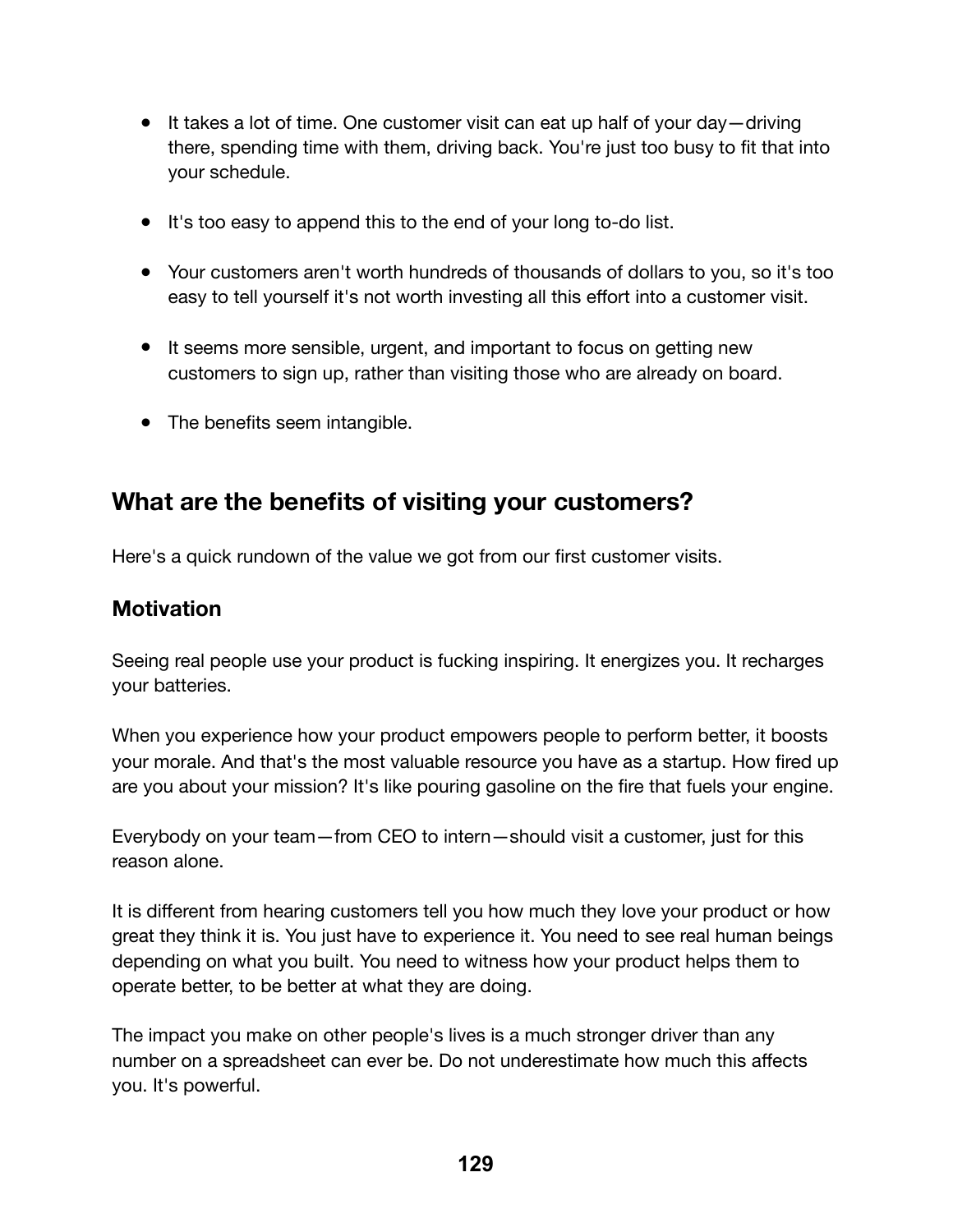#### **Context**

Your customers are more than the sum of all their clicks on your product. Yes, you might be monitoring product usage and read all the feedback people send you via email or even tell you on the phone, but you're missing a lot of crucial context if you can't see your customers using your product within their work environment.

- How exactly are they using your product?
- What's happening around them?
- What else is on their screen?
- What's competing for their attention?
- What's their workspace like?

When you visit your customers, you get to see the environment in which they use your software. You experience how your product is embedded into somebody else's workday and get a sense of the entire puzzle, rather than just a single piece of it. And it's little things, like...

- What kind of headsets, chairs, and desks are they using?
- What other software and apps are they using during their day?
- Which little hacks did they come up with to make them more productive and efficient?
- What makes them smile? What makes them frown when interacting with your app?

It just gives you a better picture of what's working and what's not.

Even a multi-billion dollar startup like Pinterest is visiting their users at home. Mind you, that's users, not even paying customers.

Sounds too abstract? Let's look at some concrete examples.

#### **A better dashboard**

One customer we visited had a TV on their wall displaying our reporting screen. But our reporting page wasn't optimized for full-screen TV

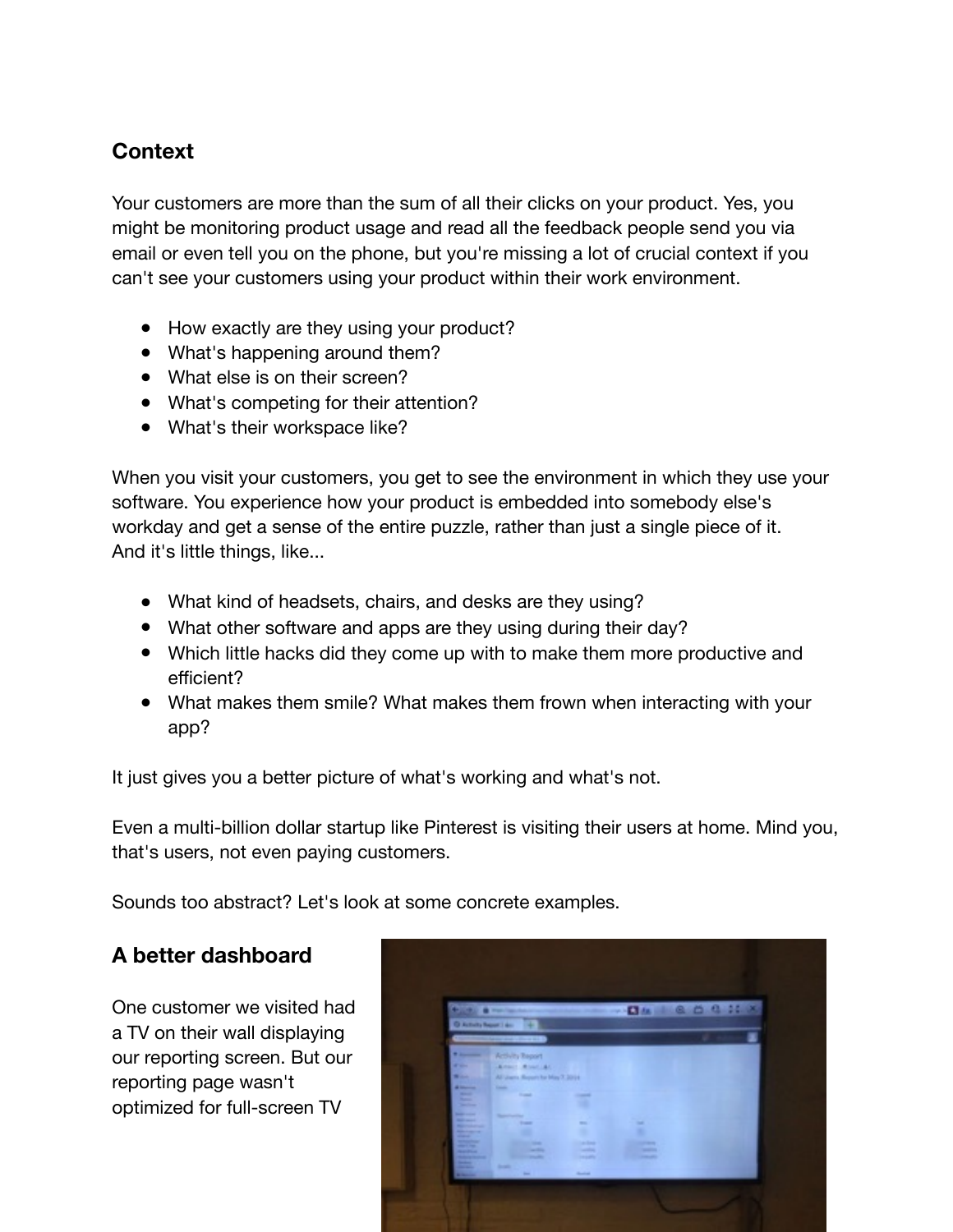display—it looked crappy.

When I saw that, I remembered one of our engineers had already worked on a quick fix that would make it look better, but we never released it. So I took a picture of the screen, sent it over to our team on HipChat and asked if we were really okay with having such an ugly display page in our customer's office.

Phil released the quick fix within an hour and our customers loved it. It's the small things that can sometimes make a big difference.



#### **User guide**

One of our customers had a guide laying around. Just a couple of pages that told their employees how to use our app.

We loved it. Yes, we have a getting started guide, extensive documentation, video walk-throughs, weekly live demos and all that, but this was a quick and easy way for team members to get up to speed with our sales communication platform.

We took a couple of snapshots and are now turning this into a template we can share with all our customers.

#### **Relationship building**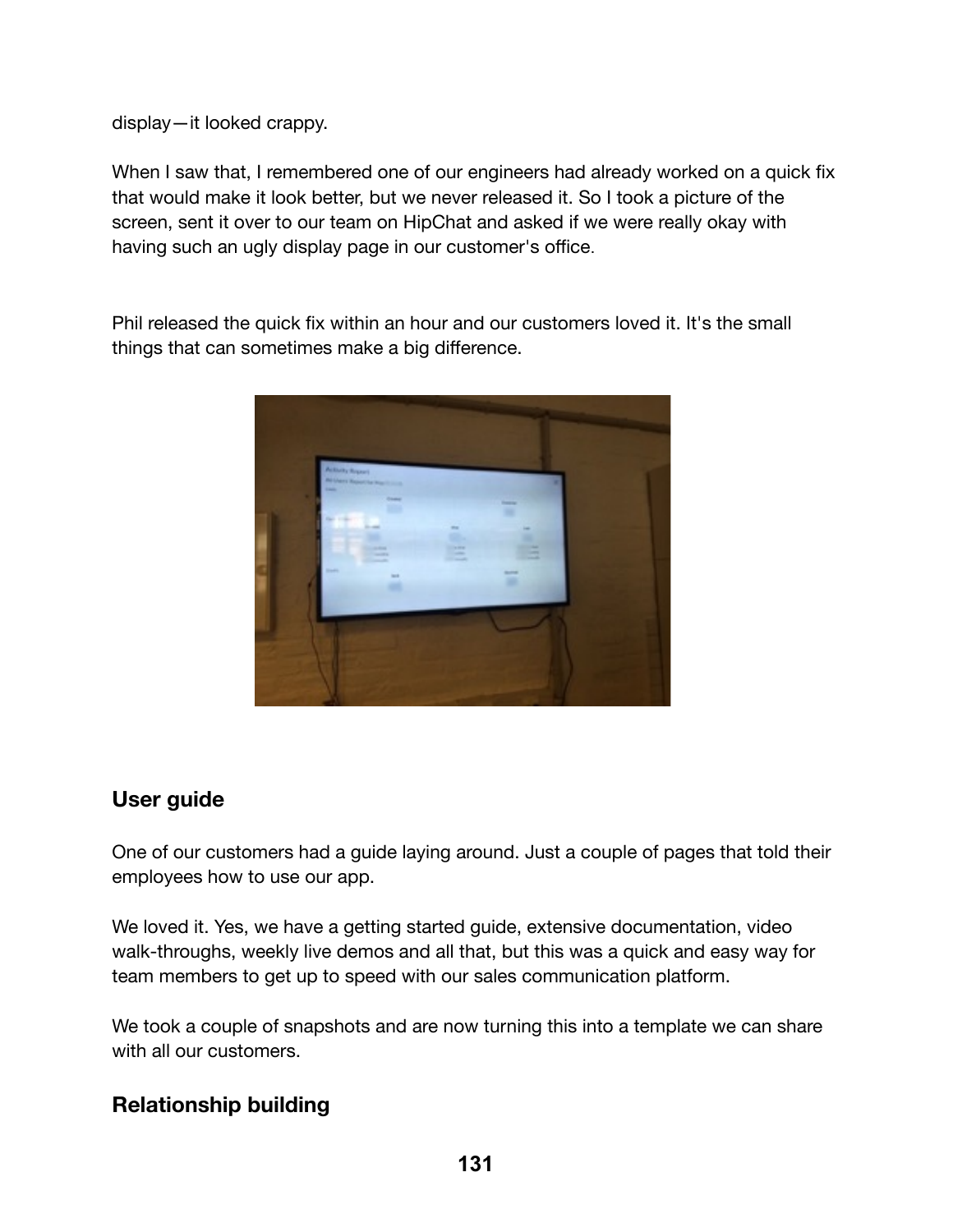Meeting someone in person adds another dimension to your relationship with your customer. You can do a lot of relationship building via email, chat, phone, and Skype, but nothing has the same effect as meeting someone in person. It creates a human bond between the two of you.

It deepens the commitment on both sides. If one of the people we met needs help one day, we'll be more eager to support them. And I'm pretty sure they'll be more forgiving if there's ever an issue with Close.io and be more loyal to our product. Jason Lemkin never lost a customer whom he had personally visited while he was CEO of EchoSign. Spending time with your customers transforms a transactional relationship into a partnership. It builds empathy on both sides which ultimately leads to better business.

#### **Insider's view**

You get the inside scoop on a company. You get a feel for the office politics and what the internal power dynamics are. Which role are people in the company playing? What are some of the secret things your customers are working on and what does their future look like? You'll learn a lot about their business if you spend some time at their office.

#### **Upselling to a higher plan**

One of the customers we visited was on our Basic plan (which does not include calling). They made tons of sales calls through another provider. We didn't like that at all, because if you're our customer, and you're making sales calls but not using Close.io to call, you're basically driving a Porsche with the parking brake on.

We talked about this with the founder, but he said there'd be no way they'd use Close.io for calling again. Our calling feature inside the app once was down for several hours, and it hurt their business. They didn't want to get into a situation like that again. "No chance."

We then asked the guy in charge of managing the sales team if he would be open to giving VoIP another try. His reply? "I'd love to go back to calling with Close.io! It would make the lives of our sales reps so much easier!"

Now that we had our "internal champion," we gave him everything he needed to make the transition happen and they're now using the calling features in Close.io.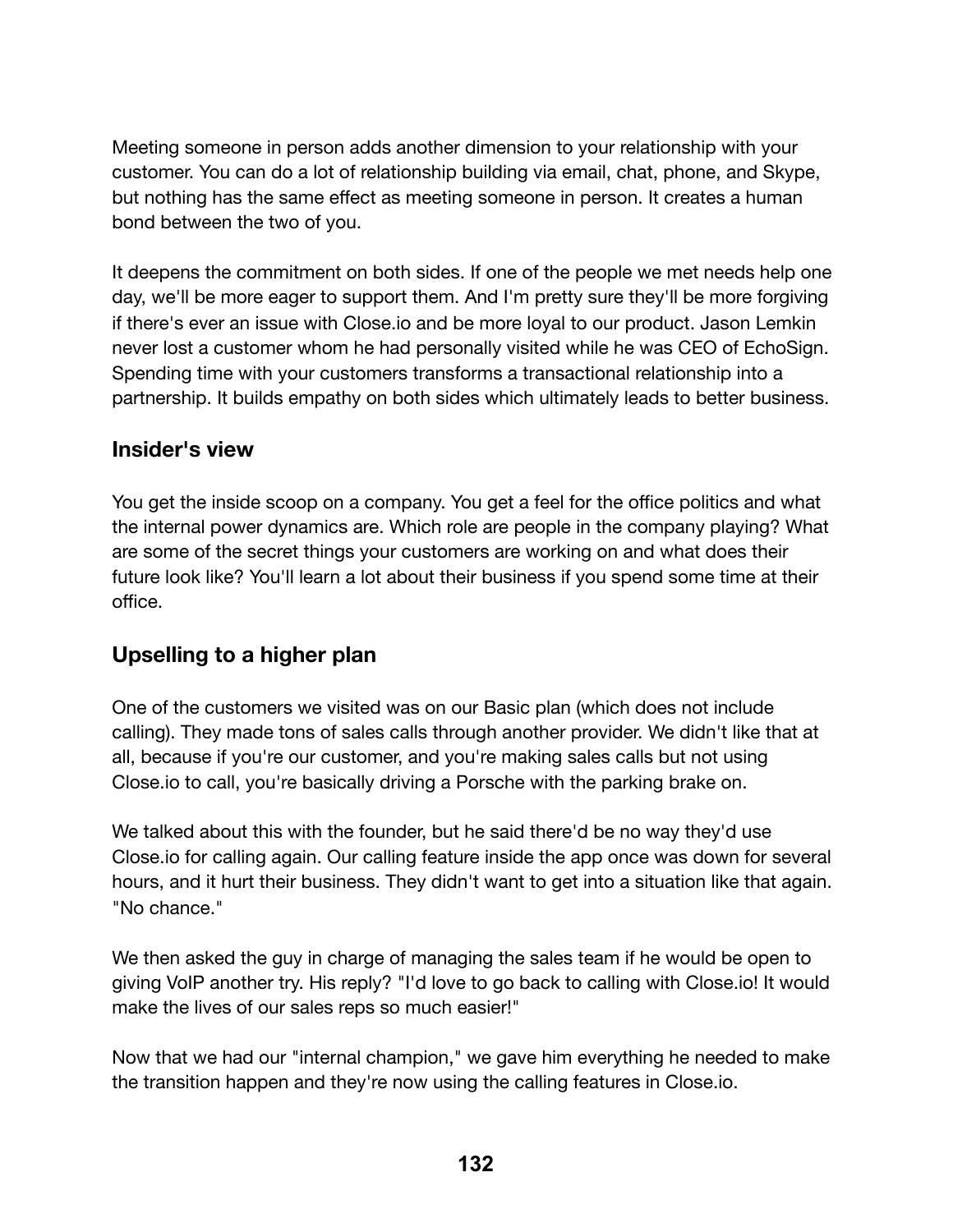The extra revenue is good for us but the effect this will have on *their* business is even more important. It will pay for the upgrade many times over, their sales reps will be happier, and they'll get so much more value out of being our customer.

You can't predict which benefits precisely you'll get from visiting a customer—but you will always get value from it!

# **What do you say when you visit your customers?**

Hopefully by now you are sufficiently motivated to actually visit your customers. But what do you say and do? How do you get the most value out of these visits? How do you prepare for them? How do you wrap them up? How do you get started when you visit their office?

#### **Setting up the meeting**

First of all, you set up the meeting with the founders or CEO. That's the person you'll be officially meeting. But it's not necessarily the person you'll spend most of the time with. Focus on the person managing the team that's using your product.

#### **What to talk about**

- Start out by talking in general, broad terms about their business and your business. Then progress to more specific topics and product use cases.
- Be both a student and a mentor. Learn as much as you can about your customer, and look for opportunities to help them.
- Inquire about their workflows.
- Ask them to describe their goals in detail.
- How do they implement your product? Get a sense of the nuts and bolts.
- What bugs do they encounter?
- What features are they missing?
- What do they like?
- What do they hate?

#### **Ask for and give referrals**

This is a great opportunity to get referrals. And to refer them to others as well. Don't just limit referrals to potential customers—any reason to put them in touch with other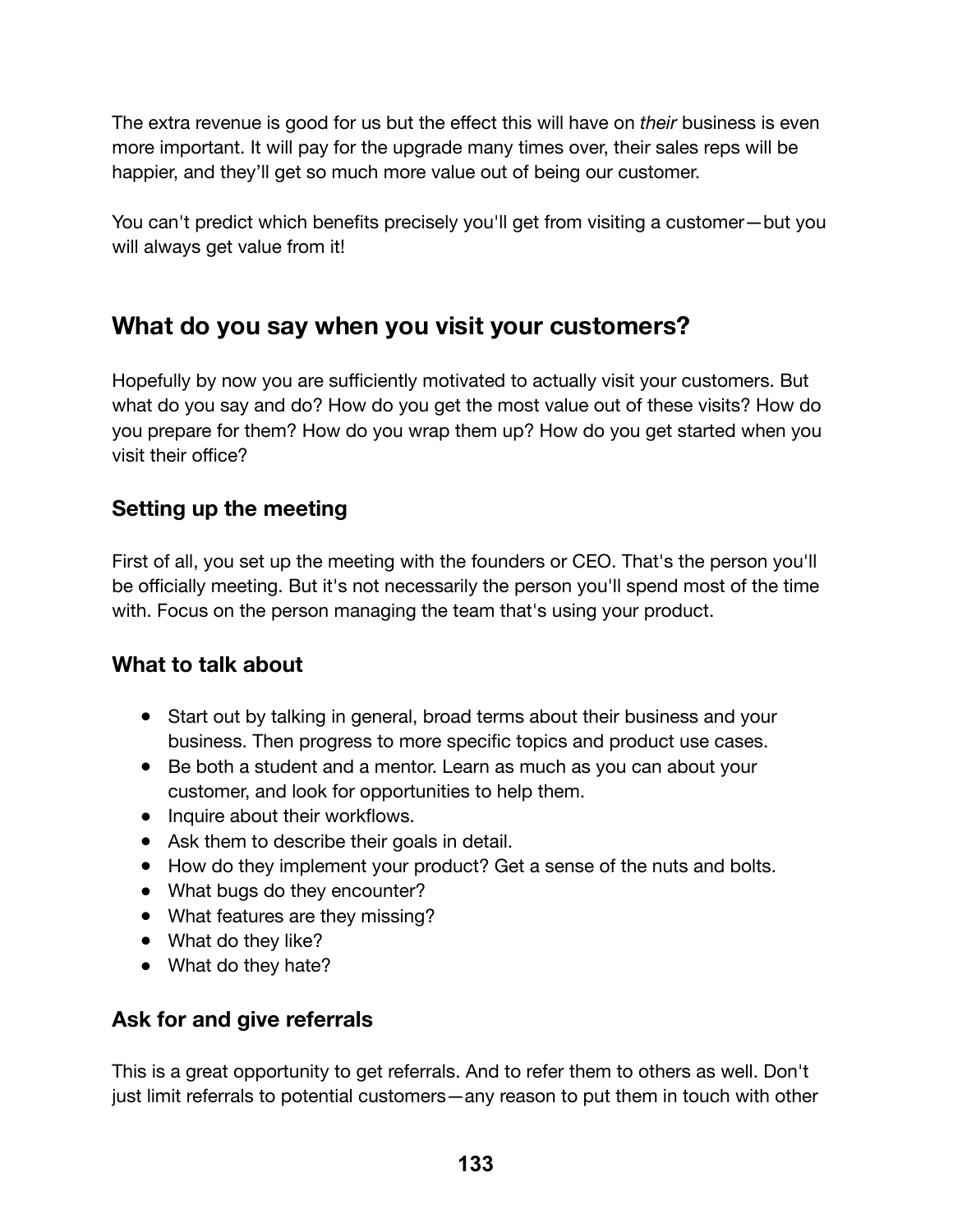people is fair game.

### **How often should you meet them?**

I don't know what the right formula is here. I'd say it depends on your startup, but in general: you should meet them more often than you're meeting them now.

Jason Lemkin recommends every co-founder, CEO, and Customer Success Manager should meet on-site with five customers a month.

Whatever number you decide, it's time to get out there and meet with your customers today.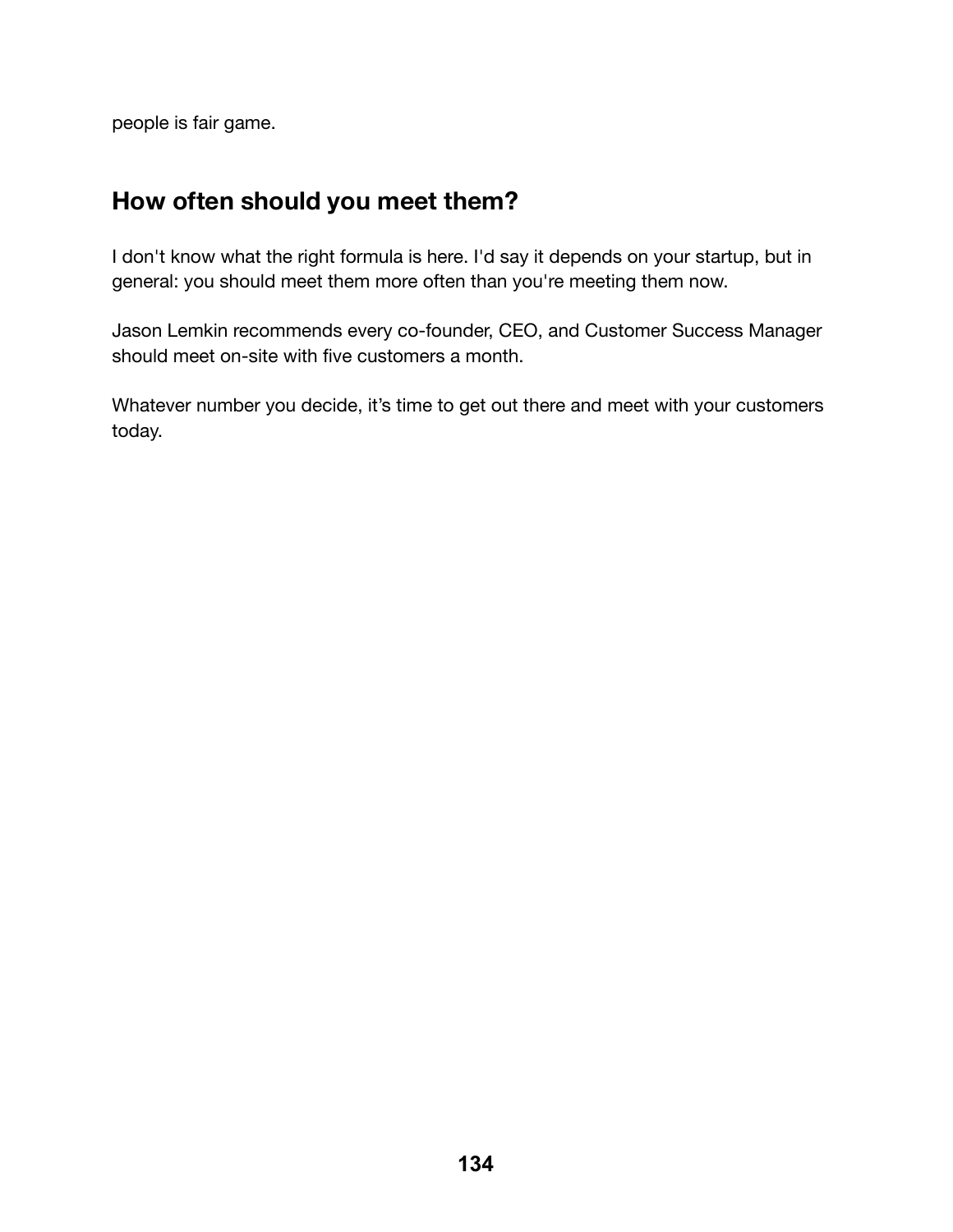# **Turn outages into opportunities**

A while ago, our customers couldn't use Close.io to make calls for a couple of hours because of a technical problem with our telephony provider.

If salespeople can't make calls, they're losing money and missing opportunities, which is the last thing we want to happen to our customers.

But rather than letting this outage drag down our business, we turned it into a sales opportunity, and we actually came out winning.

Crisis situations are inevitable at any stage of your company. There will be outages, bugs, and errors, which is why I want to share our crisis-into-opportunity gameplan with you.

To be clear, this only works if you have a valuable and stable product. This isn't a compensation strategy for shitty software. It's a strategy for those rare times when a crisis disturbs business operations, despite your best efforts to prevent such an event from happening.

# **What to do when lightning strikes**

**Be prepared**. When Slack users took to Twitter over a massive service outage, Slack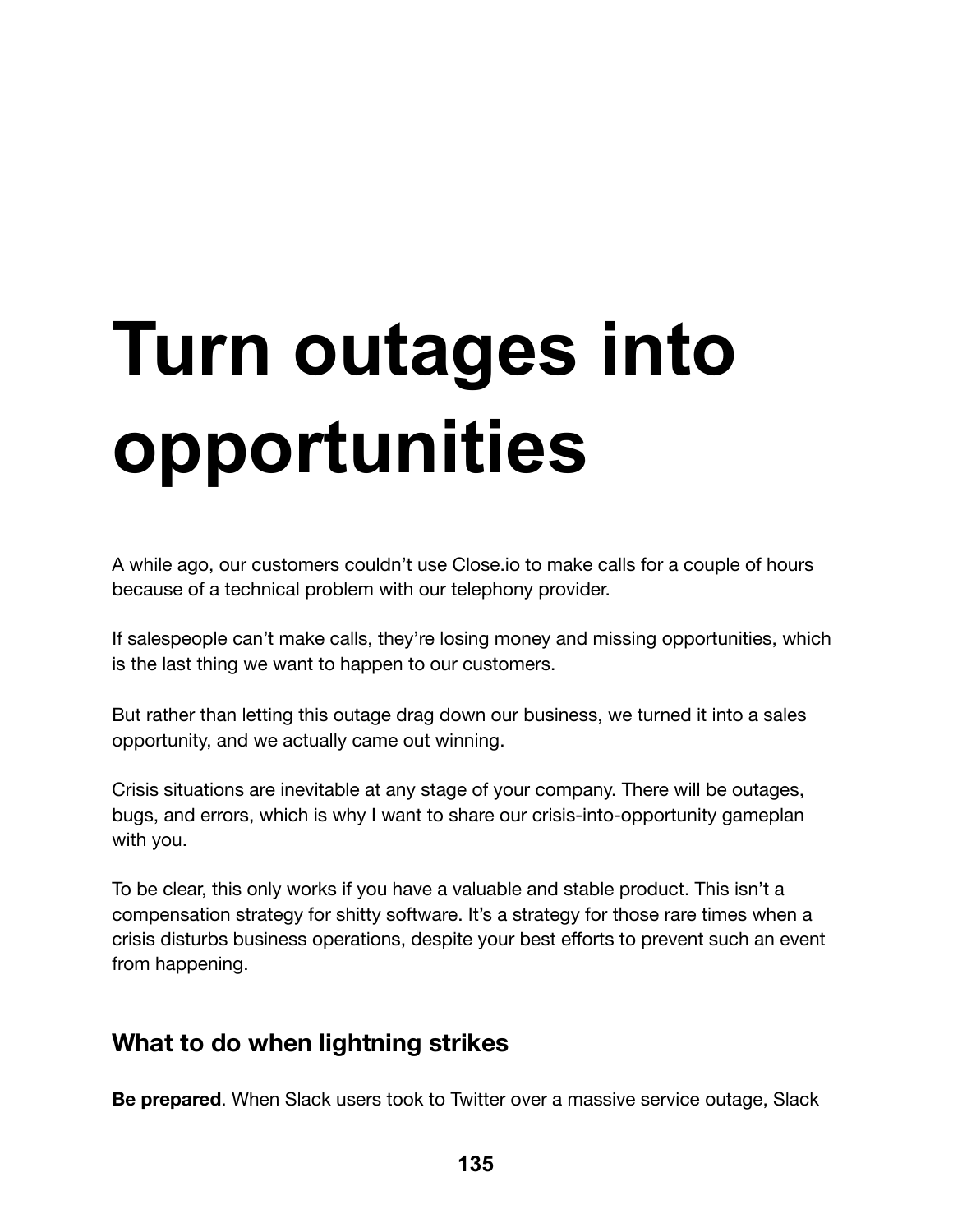was ready. Using an internal team tool that notifies them of customer support inquiries via Twitter, within a few hours the @SlackHQ account had tweeted over 2,300 personalized messages to users tweeting about #Slackdown. Users loved their handson approach—and Slack gained over 3,300 Twitter followers in a day.

**Fix things first**. That should be your number one priority. Do everything you can to get things up and running as fast as possible.

**Be transparent**. Let your customers know what's happening and share updates frequently.

**Be as helpful as possible**. Do more than what's expected of you, and more than what would be "reasonable" if you'd look at it from a purely rational perspective. Think of it as an opportunity to really demonstrate how much you care. Call as many of your affected customers as you can on the phone.

**Apologize with friendly strength**. Don't let aggravated customers abuse you. You're not their emotional punching bag. Show them you're genuinely sorry—but do it from a point of friendly strength. Don't be apologetic, don't come from a place of fear and urgency. And by all means, don't make it one of these meaningless corporate "apologies." Own the apology and be personally responsible.

**Assess the damage**. Find out how much of an impact an outage has on your customers. In our case, there were some customers who weren't calling during the outage anyway, others just used their cell phones. So with those people, it wasn't much of an issue. For others though, it seriously affected them.

**Support them**. For those whose performance was badly affected by this, we advised them on quick workarounds to enable their sales teams to start making calls ASAP.

**Ask about their overall satisfaction level**. Once you've put out the fires and helped them to get things up and running again—don't hang up the phone. You've just had a long conversation, so ask them: "Hey, apart from this one-time crisis right now, how happy are you with our product? How much value have you been getting from the software? What do we need to do better?" Ask a few probing questions so you get a feel for the overall strength of the relationship with this customer.

**Address issues that affect overall satisfaction**. Some of the companies had issues, problems, and grievances, and we worked with them on those, and put them on a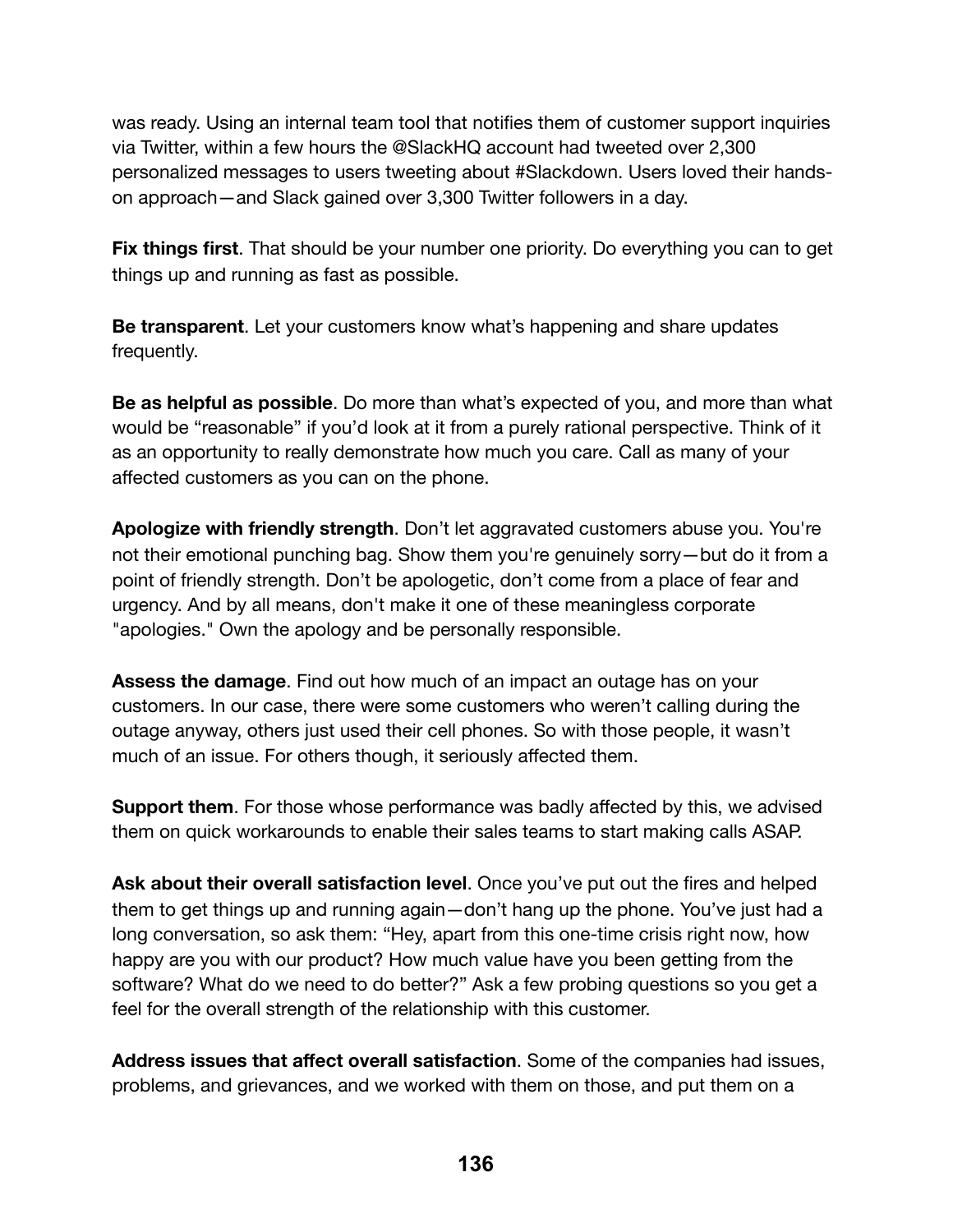watch list to support until we could get them to a high level of satisfaction.

The next step is where the magic lies:

#### Crisis management  $\rightarrow$  support  $\rightarrow$  success  $\rightarrow$  sales

Some companies told us they were super happy and got a ton of value out of our sales communication software. At this point, we'd turn the crisis call (that had by then morphed into a support and success call) into a sales call.

"If you're happy with the software, and our product provides a ton of value to you, let's make this an even bigger win-win. Could you see yourself using Close.io for the next year or so?"

If they said yes, we pitched them on a pre-paid or annual contract, rather than the monthly contract they were on right now.

That day, we converted several monthly customers into annual customers.

Rather than having a whole day wasted on crisis management, we turned it into a great sales day and made a big chunk of extra revenue.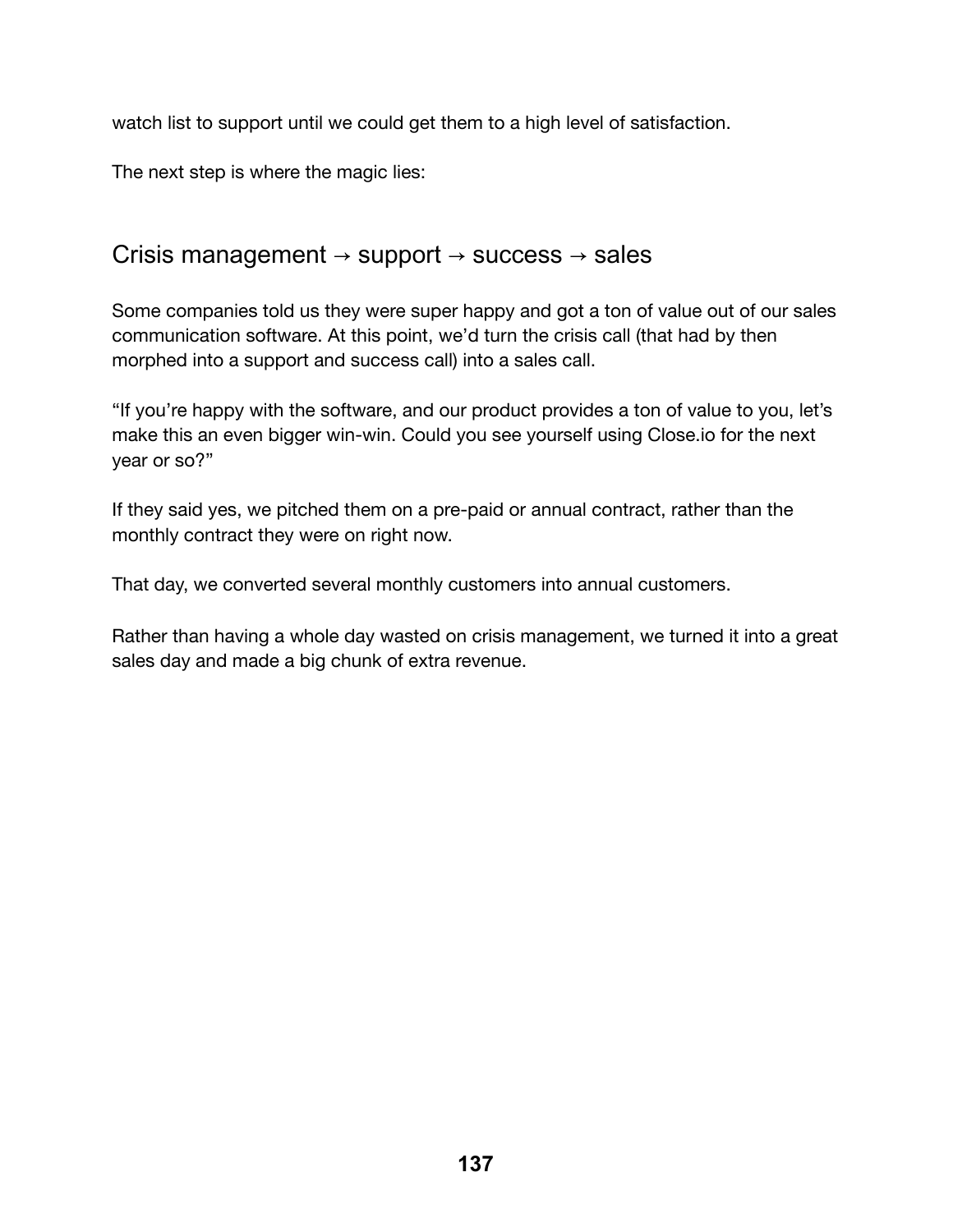# **How to upsell**

Your current customers are the best prospects for future sales.

Yet very few startups act that way. Whenever I talk with founders, I notice that—when it comes to existing customers—they mostly focus on these three questions:

- How can we retain them?
- How can we support them?
- How can we get referrals from them?

If your company isn't generating a steadily increasing percentage of revenue through upsells to your existing customer base, you need to reevaluate your sales process.

Before we dive into the how and why of upselling, let me address one thing first:

# **Upselling isn't evil**

Think upselling is a sleazy business tactic? I'm not surprised—most of the memorable experiences we have as consumers with upselling are often obnoxious and annoying:

● You want to register a domain, but first you have to click your way through three pages of overpriced hosting and email forwarding options, website backup plans, and ridiculous certificates.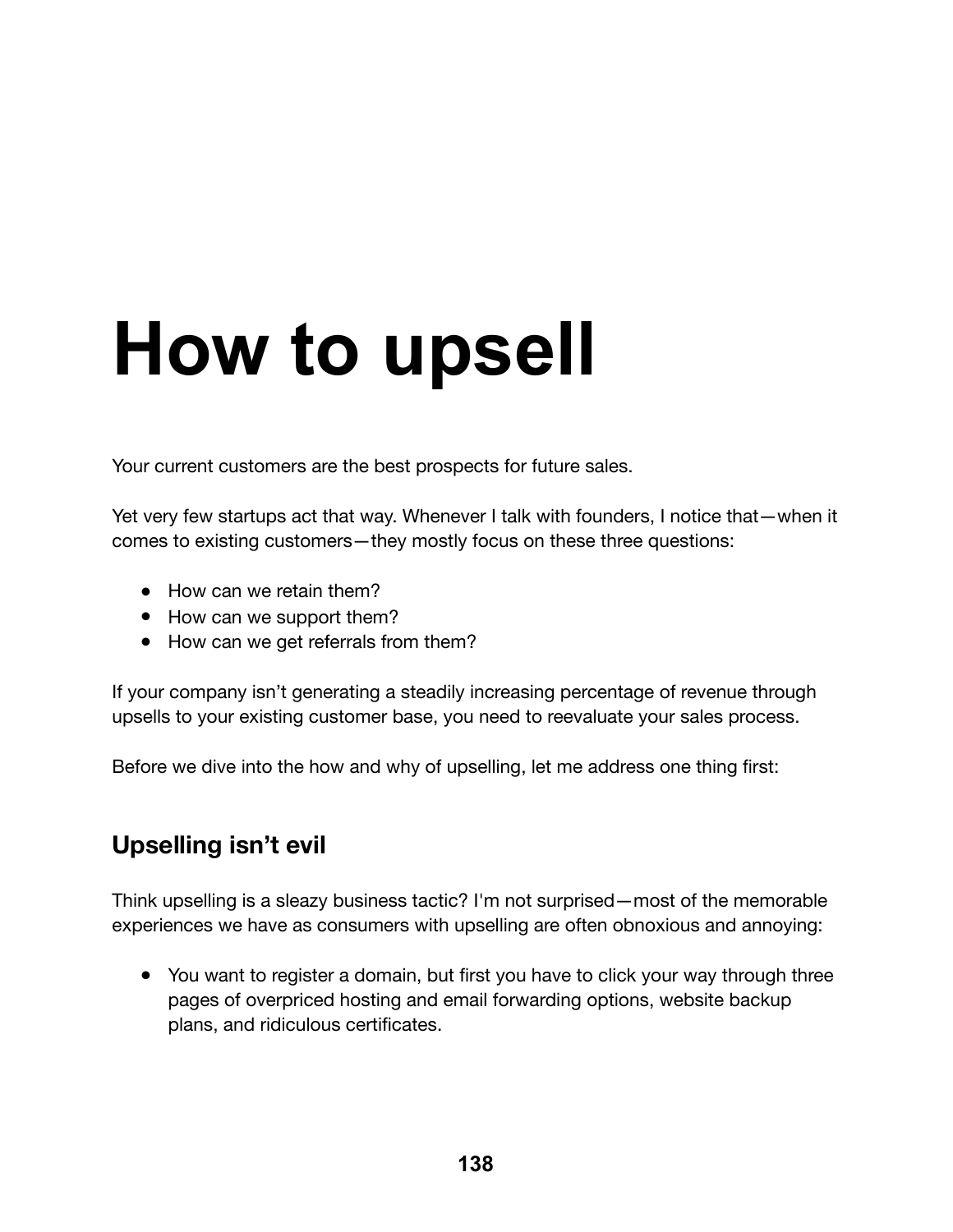- You call your mobile phone provider to ask one simple question, but you have to withstand a barrage of special promotion offers and value propositions.
- You walk into a restaurant for some fried rice and dimsum, but the waiter keeps pushing the \$80 abalone.

Put aside any moral judgements for a moment. Upselling, when done right, isn't a nefarious practice at all. In many cases, it's the right thing to do for you *and* your customers.

Does your product provide real value? Are you making customers more successful? Does it help them achieve their desired outcome? For every \$1 they invest in you, do they get  $$1+x$  value in return?

If the answer is yes, then you should look for opportunities to support them even further in their quest for success.

### **Upselling to a customer is easy**

If they've already bought something from you, you've already gained their trust.

If you'd invest even half as much effort into upselling your current customers as you invest into new sales leads, you'd probably make a lot more money with a lot less effort.

So why isn't upselling a common practice? Why aren't you focusing more of your sales efforts on upselling to your customers?

# **Upsellophobia**

There are basically two things salespeople fear when it comes to selling to their current customers:

#### **1) They don't want to harm customer relations**

If you're under the misconception that selling is selfish or annoying, then you obviously don't want to do it to your existing customers. You don't want to risk upsetting people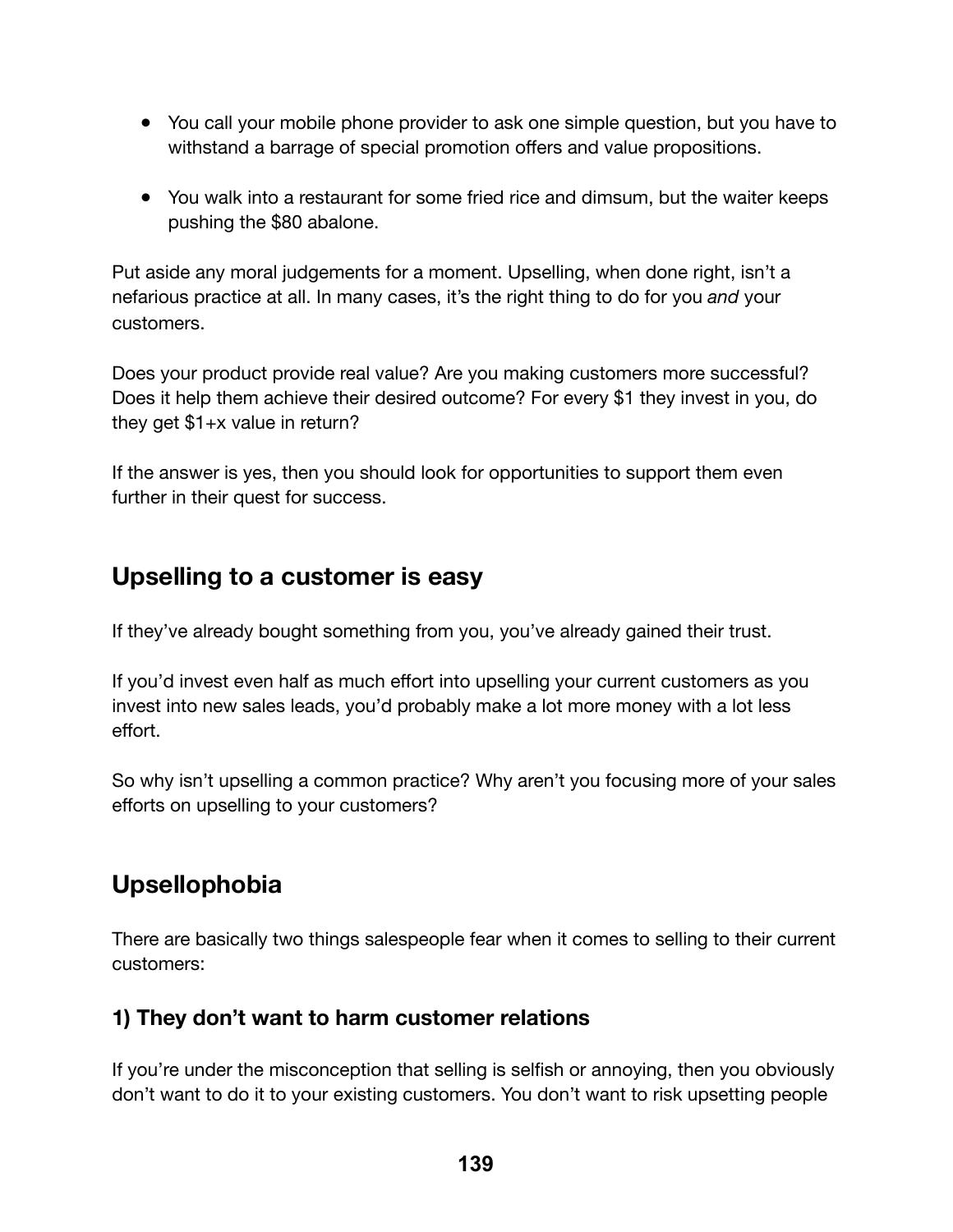who are paying you money.

But if that's what's holding you back, you need to get over yourself.

#### **2) They're worried about unhappy customers**

If you're harboring suspicions that your current customers aren't satisfied with your product, reaching out to them can seem risky. Maybe they're not really satisfied, but as long as you don't rattle the cage, they'll keep paying you money. If you re-approach them to sell them more, it might just be the straw that breaks the camel's back and prompts them to cancel.

If that's your line of thinking, consider this: by giving them the chance to voice their discontent, you get a clearer understanding of the problem, and you're better equipped to solve it. It's an opportunity to improve your product, sales process, training, or onboarding.

If you're the kind of company that doesn't just avoid problems, but proactively seeks to solve them, it can strengthen the relationships you have with your customers and turn them into evangelists for your brand.

### **How to upsell**

Here are four simple upselling ideas you can put to use right away:

#### **Qualify upsells from the beginning**

Even when they're still just an opportunity in your sales pipeline, start qualifying prospects for future upsells.

Ask them:

- How are you planning to grow the business?
- How are you intending to grow the usage of our product?
- What your vision for the next twelve months?
- If everything went right, would you use our product at the current capacity, or would it grow? And to what degree?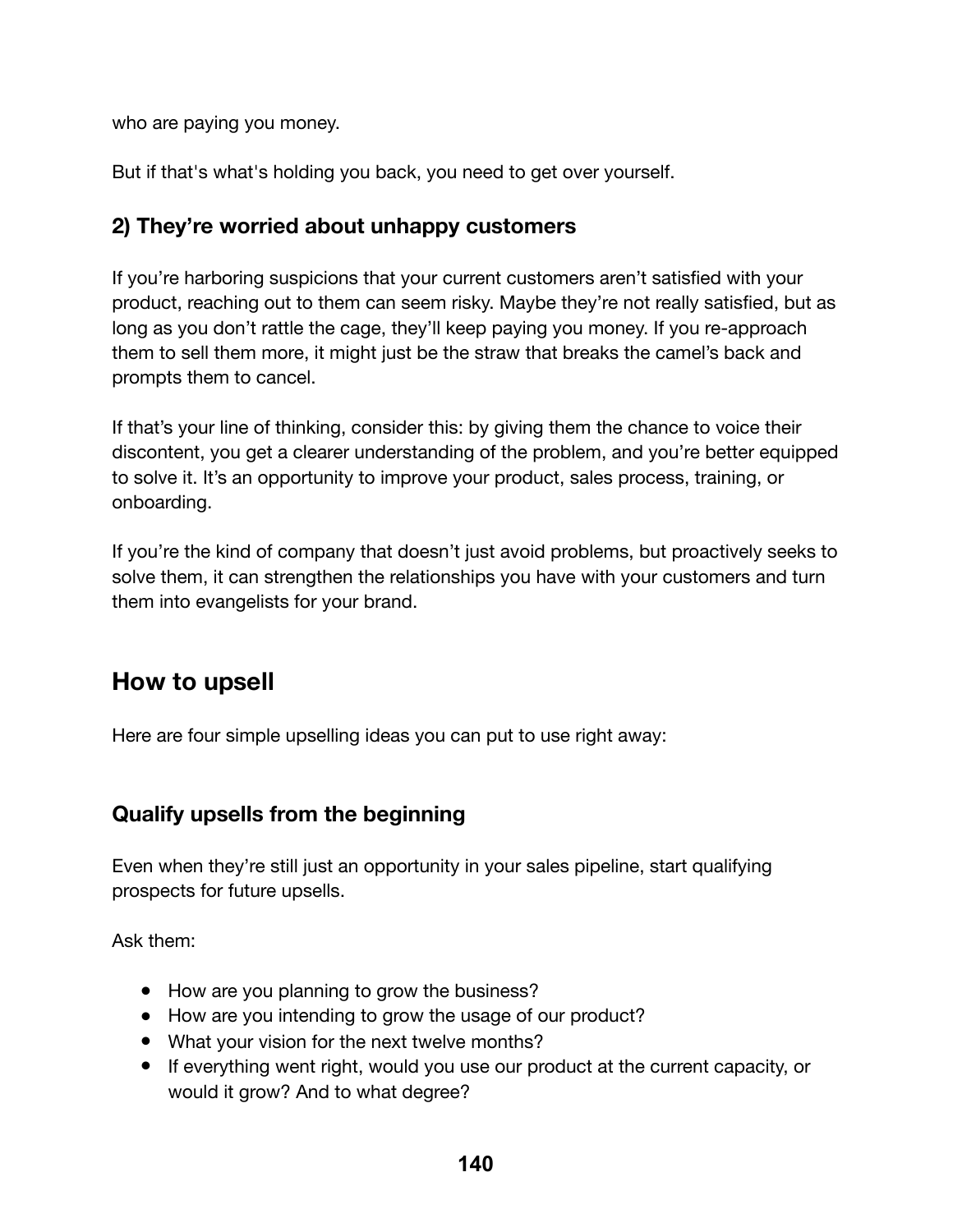By doing this, you create a goal to work towards as partners with mutual interests.

#### **Announce the upsell**

When you're closing the initial deal, already let them know you'll upsell them in the future.

Ask them:

- If we deliver on all our promises, I will come back to sell you more, so that we get more revenue from you, and you get more value from us.
- $\bullet$  If we deliver all this value to you, is it fair that I approach you in 3/6/9 months once you've accomplished x, y and z to take our relationship to the next level?

It's a simple thing to set the tone for the relationship and to prime them for what's ahead.

#### **Determine future opportunity value**

Try to figure out what the value of this opportunity could be in the future. You want to focus on opportunities that will grow over the next 12 months and more, and prioritize your sales efforts on opportunities with strong expansion potential.

With our sales CRM for example, we love it when fast-growing sales teams sign up for our service, because they'll buy more seats as they expand.

#### **Quarterly check-ins**

Reach out to your customers at least every quarter and have a real conversation to gauge how satisfied they are, how effectively they're using your product, and try to identify ways to deliver more value.

Don't just do this when you've got a promotion going on or when you need to make quota. Do this with the partnership in mind. Sometimes this means doing things like introducing them to a potential customer, sharing valuable insights with them, or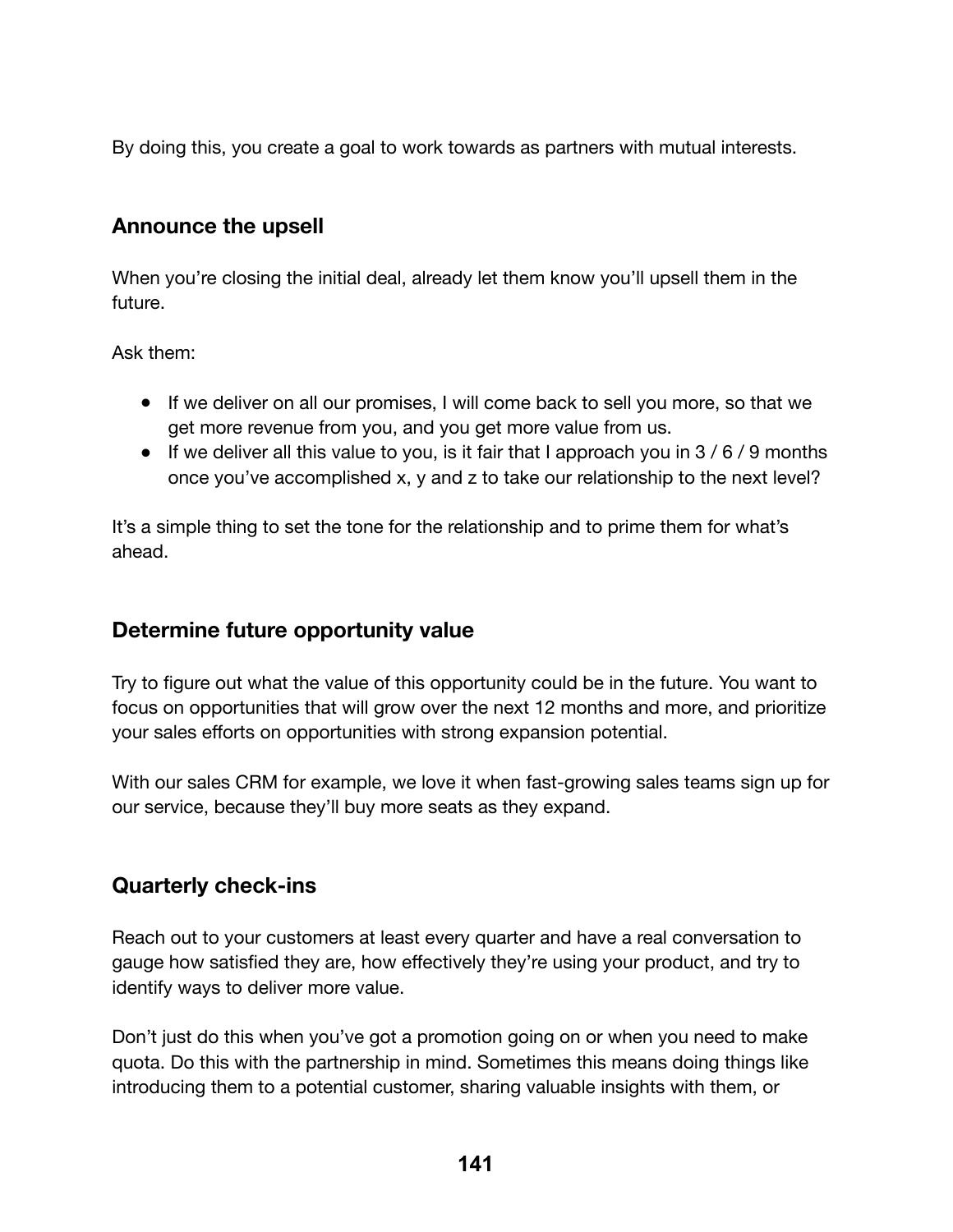helping to make them successful in any way you can think of.

Every interaction with your customer should be an extension of the value they get from your product.

#### **The ultimate upselling tip**

The best advice I can share is: stop overthinking and start doing.

Here's a simple 3-step-plan for you right now:

- Take a piece of paper and a pen, or open a text editor.
- Write down 10 names of current customers you think are happy.
- Send them an email or call them today and ask them if there are ways to serve them better. Ask them to get on a quick 15-minute call and have a conversation about this.

It really boils down to this: upselling today in a makeshift way is a lot better than upselling next year with a sophisticated, clever plan.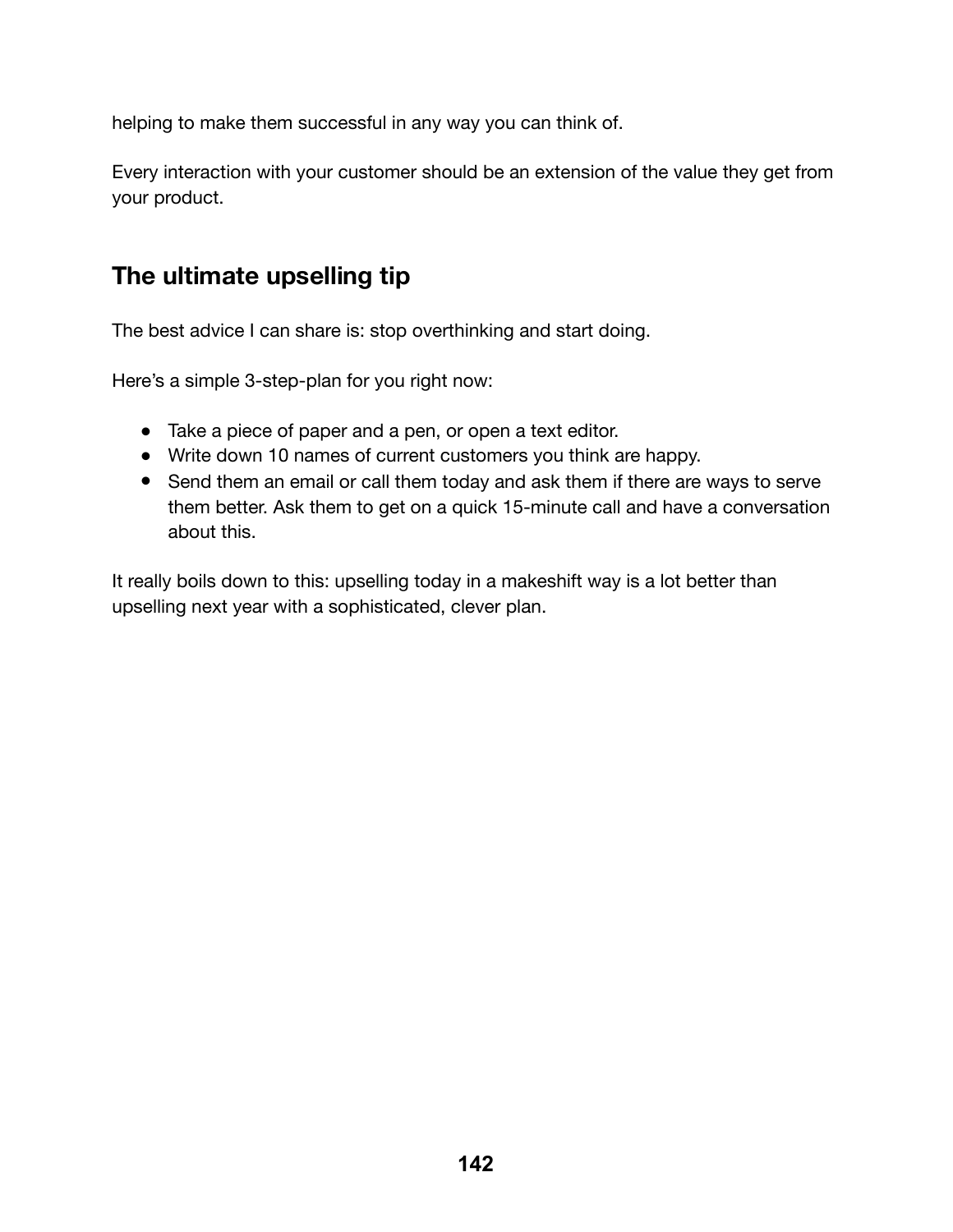# **Losing (or firing) B2B customers the right way**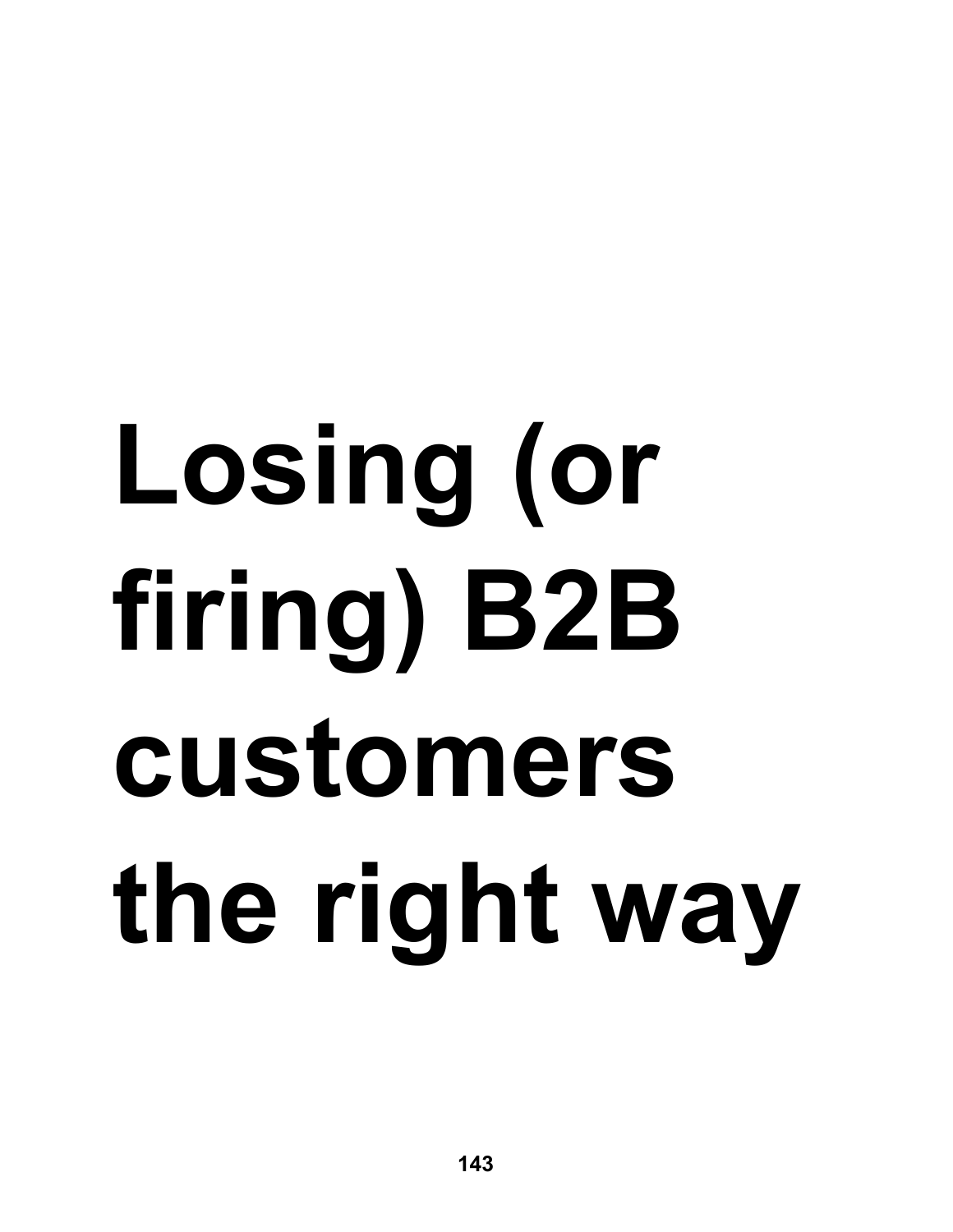# **Why you need to call your churning customers (and how to do it right)**

It's hard to confront failure. When your customer cancels, the last thing you want to do is talk to them.

There is real fear in phoning someone up, knowing they are going to criticize you. What if this is just the first of an avalanche of cancellations? What if they point out a fundamental flaw in your product? It's easy to concentrate on what you do well, and leave these terrifying doubts alone.

But that same reason why it's so hard to talk to your canceled customer is the reason why you absolutely must start calling them: you need to learn the truth about your product, and you need to know now.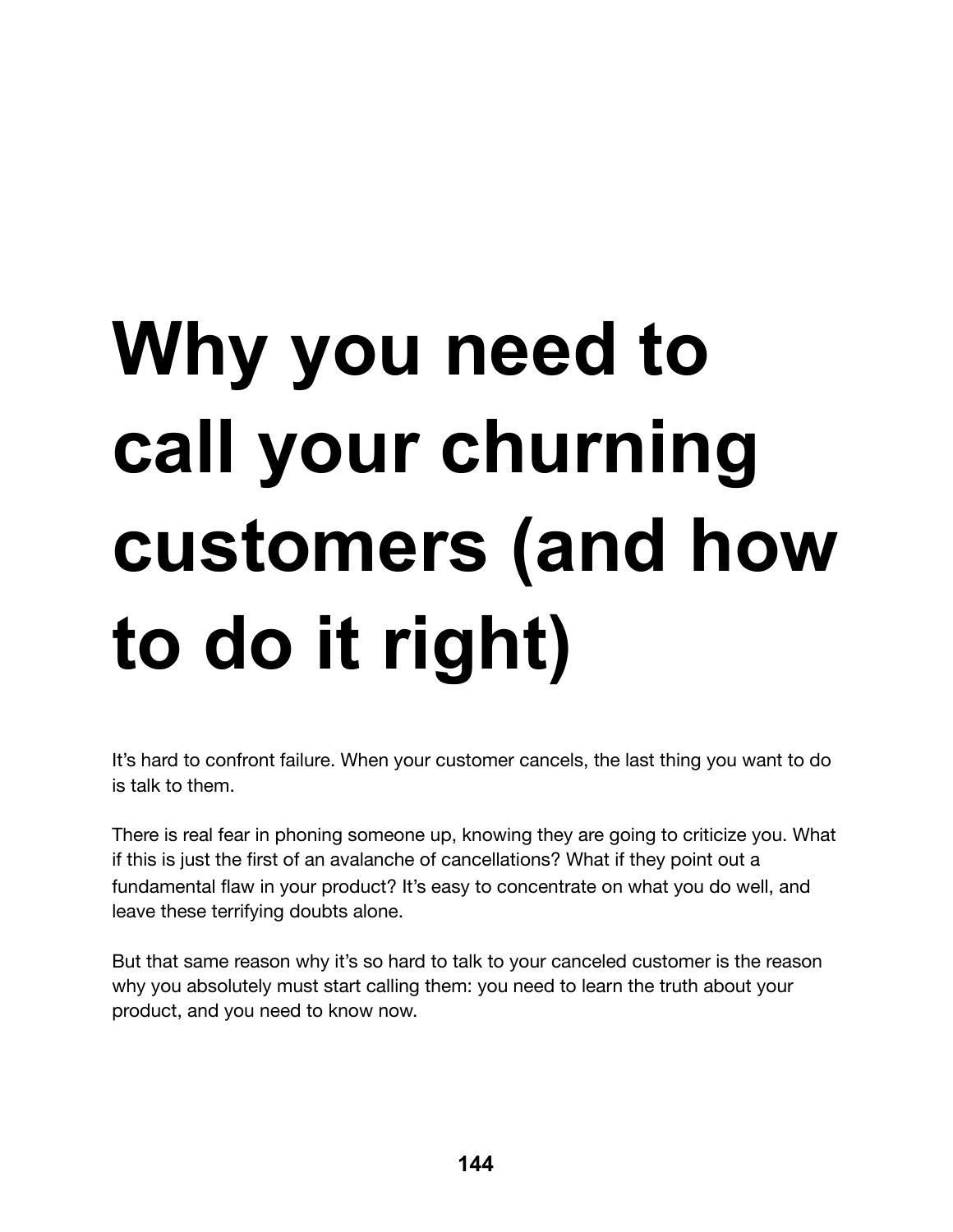# **Why your customers churn**

Fundamentally, there's one single, harsh reality behind your customer cancellations: You are not providing **value**.

This failure comes in two flavors:

- 1. Your product doesn't give them the features they need, so you're not providing **literal value** to your customer.
- 2. The value of your product is hidden somehow and they can't see why they should continue to pay for it, so their **perceived value** of your product is low.

Face up to that, and you have an opportunity to save and grow your company. Hide from the truth, and you won't just have lost a single customer—you'll lose your entire business.

It turns out that avoiding discomforting information is a trait that can literally kill you. Research has shown that some people will avoid unpleasant information to an extreme, even when it puts their life at risk, such as by not getting a cancer screening. These people selectively expose themselves only to information that's favorable to them, preferring to be validated rather than correct.

Don't hide behind your desk and only hear what you want to hear. Be brave, and call your churned customers to learn exactly why they churned.

Sure, some of the issues will be unavoidable, like having your customer go out of business, and that will hurt because there's nothing you could've done to stop it. But you'll find that the vast majority of issues will be avoidable—things like product or support problems—and that'll turn a depressing conversation into something that's incredibly empowering.

Here's how to call your churned customers and turn your learnings into changes that will give your business a chance at success.

# **How to start the conversation**

Get your churned customer on the phone. Only do email as a last resort. Having a real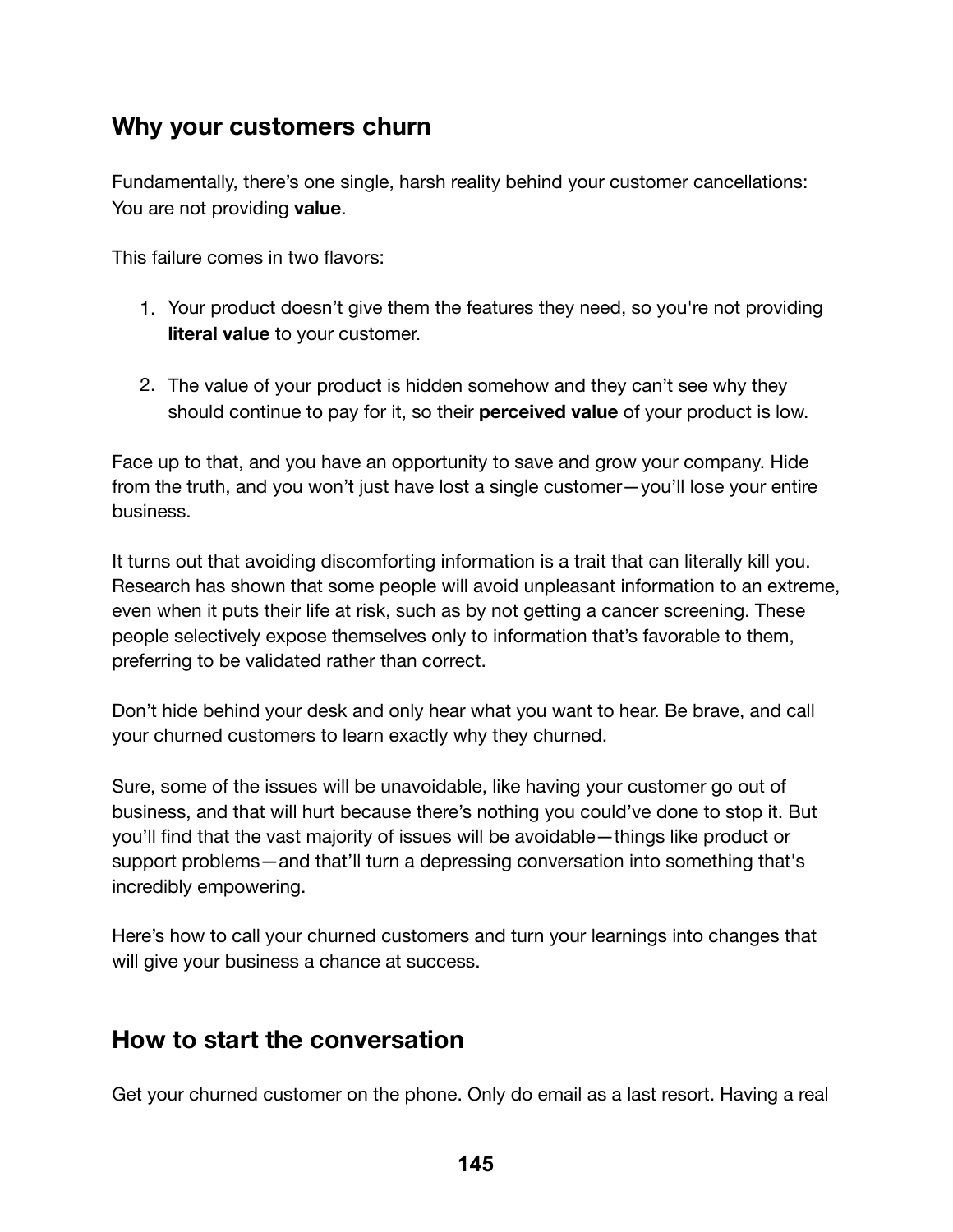conversation with your departing customer is integral to learning something meaningful from the exercise. It's all about going deeper, asking questions, and coming to a real, detailed understanding of your customer.

Start with this:

- "Hey, I wanted to personally take the time to reach out. I saw that you just cancelled the service, which I'm really sad about, and wanted to find out what happened. What can we do better, and what we can do for you today?"
- "Is there anything I can do for you so that what happens next creates the maximum value for your business?"
- Continue asking open-ended questions to find out what the problem is and drill down into the specifics of their issues.

There's one crucial reason why the focus of the call is to create value for your churned customer: if you're making first contact now, you've already missed the warning signs.

You've missed the months of the customer logging in less and less, plummeting usage stats, even multiple downgrades prior to total cancellation. Your customer has been paying you and you haven't been delivering value.

That's the situation that this call is meant to take a step towards rectifying.

You must show them that you want to find out what happened, and take responsibility for what didn't go right. In the process, you'll learn not just what you can do in the individual case, you'll take away the invaluable learning of how to build value for your customers going forward.

# **3 key areas of your business you'll improve by learning from churned customers**

Most people will tell you that you have to call churned customers because it's an opportunity to win them back—but that's 100% the wrong approach. It will lead you astray and misplace your focus on closing deals and extracting short-term value.

Put your complete focus on learning how you can deliver more value for your customer.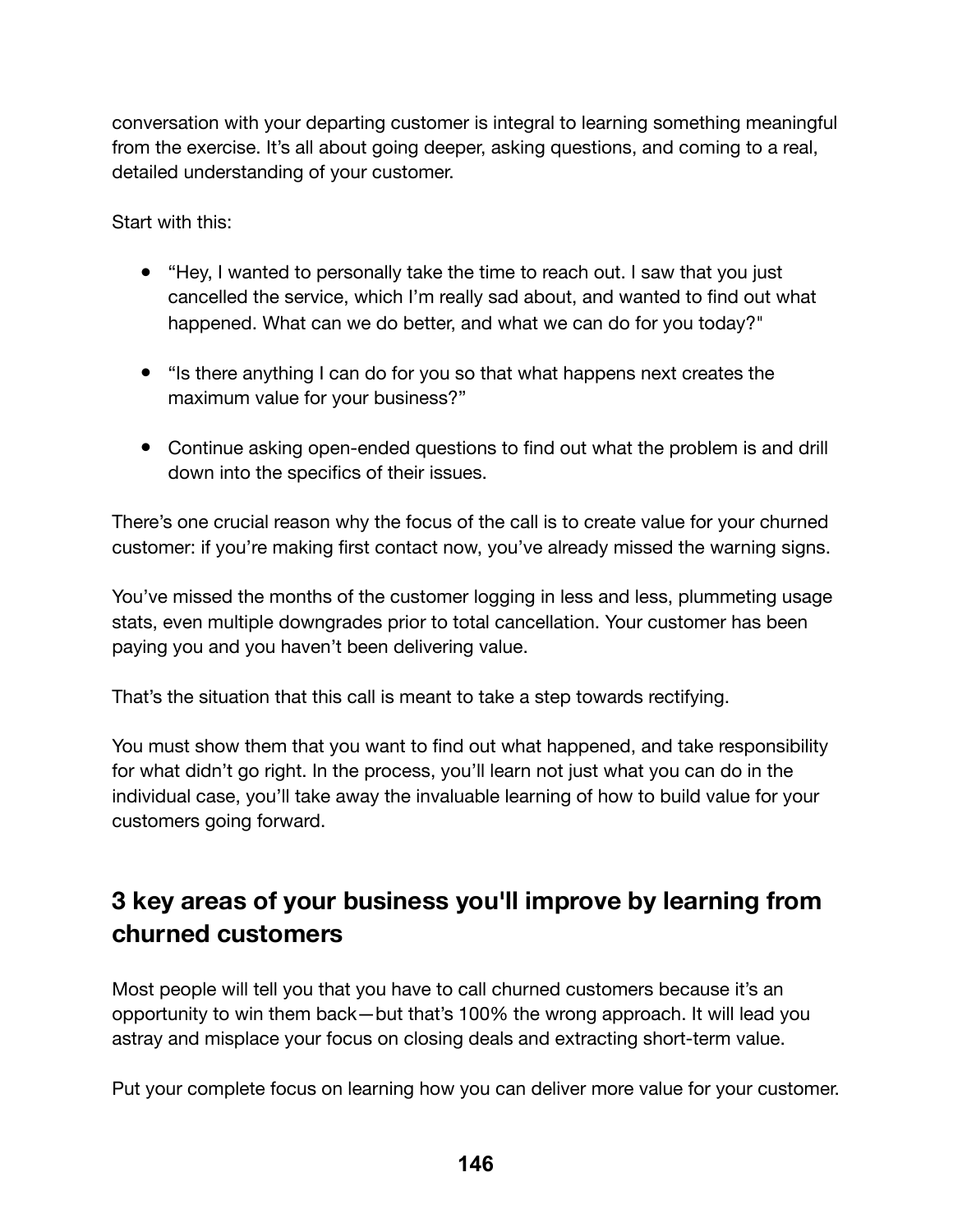Those learnings are going to serve you well in the long-term. Only incidentally might you find that the best way to bring value to your ex-customer is to get them back on the product—and if that's the case, close the deal.

If you don't discover a way to keep them and keep them successful, let them go. It doesn't make sense to pressure them into staying for another month or two. They'll churn eventually and when they do, they're going to be a lot unhappier than they are now.

Always act in the best interest of your customers, and keep building value in these 3 areas of your business using your churned customer's feedback.

#### **Your sales process didn't work**

It's surprising, but you'll find that a ton of your customer relationships were doomed from the get-go. They were a good fit for the product but it was only a matter of time before they churned.

This typically happens as a result of selling to a customer before you really go deep with them to figure out what the problem they want to solve is and how the solution to that problem should work for them.

You need to do the work now that your sales process should've done up front. You're likely to find out that:

- Your product solves a related problem but not the specific problem the churned customer has.
- Your customer wasn't deploying your product towards a strategy that had a likelihood of success.
- Your product didn't fit into their workflow.
- The customer's pricing tier wasn't a good fit for their needs.

Do this one thing to change your sales process: qualify your leads better. Your sales team shouldn't be doing this:

**Salesperson**: "What is really important to you?"

**Prospect:** "What we need is a way to get metrics on our sales emails."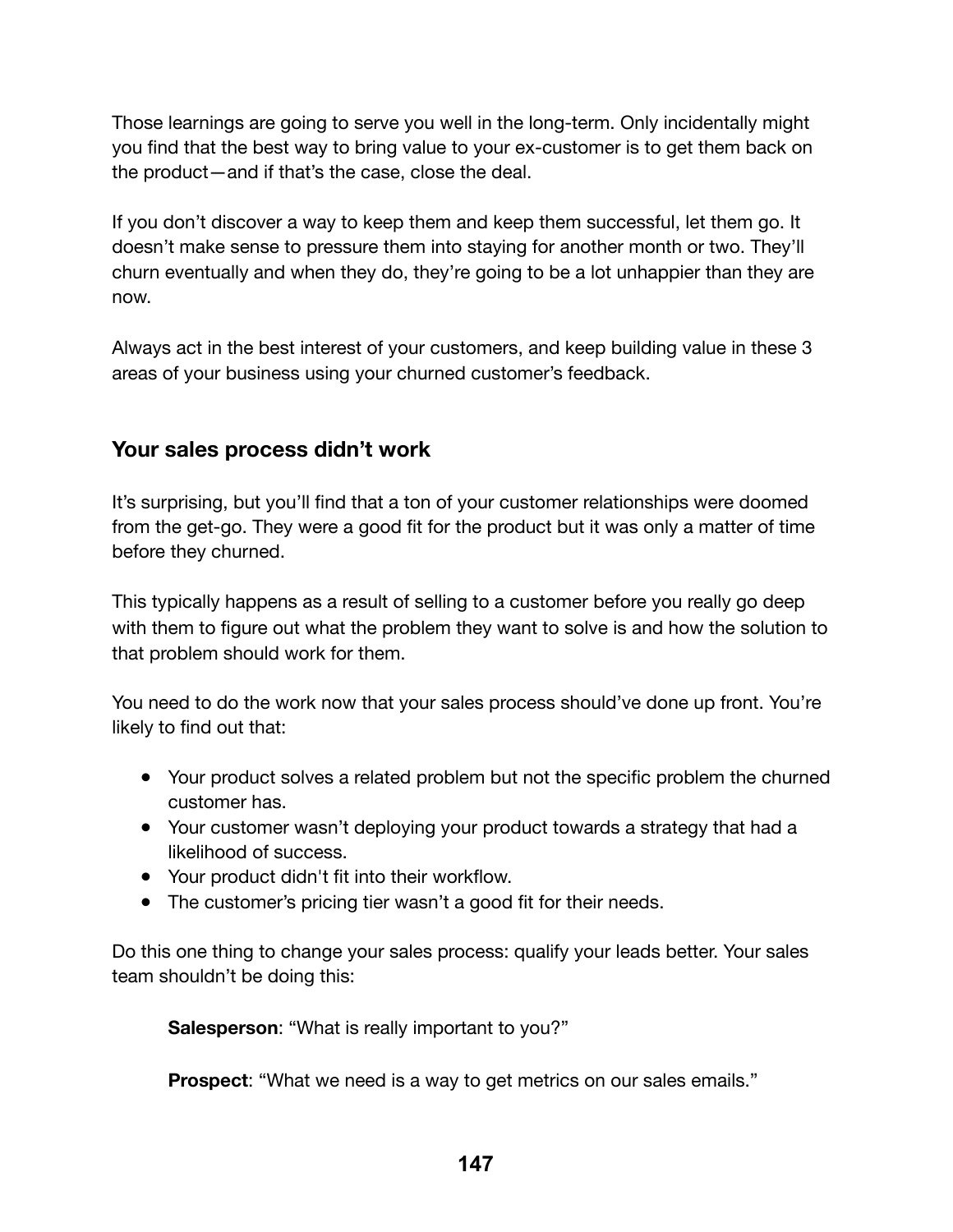**Salesperson**: "Guess what, our product offers sales analytics!"

Train your team to go deeper.

**Salesperson**: "What is really important to you?"

Prospect: "What we need is a way to get metrics on our sales emails."

**Salesperson**: "Why are you tracking metrics on your sales emails? What kind of metrics do you want to track? How are you going to use the metrics?"

Keep going until you reach an understanding, and you feel confident that your product will deliver value so that your customer will find success using it.

The reason why this is so important is that you want to focus 100% of your energy and resources on customers who have a chance to succeed with your product. Diluting your pipeline will waste your time and money. Worse yet, it will confuse your team on who your best customer is and what the solution exists for.

#### **Your support structure failed**

It hurts when you hear from your customers that they didn't feel supported, saying: "Every time we struggled or needed help, you didn't support us or helped us too late."

When you hear that, you'll immediately want to jump into your support process and fix things. That's understandable, but before you do that, pause for a second.

The easy answer is to just make your support better, but that's often not the right answer. Consider these 3 possibilities as the root cause behind a negative customer experience:

● **Mismatched expectations**: Customers can have different expectations on support levels from what you offer, and that can result in customer frustration. Adjust your sales and marketing to better manage expectations around whether you offer one-to-one support at all, wait times, and in-person customer success and consulting.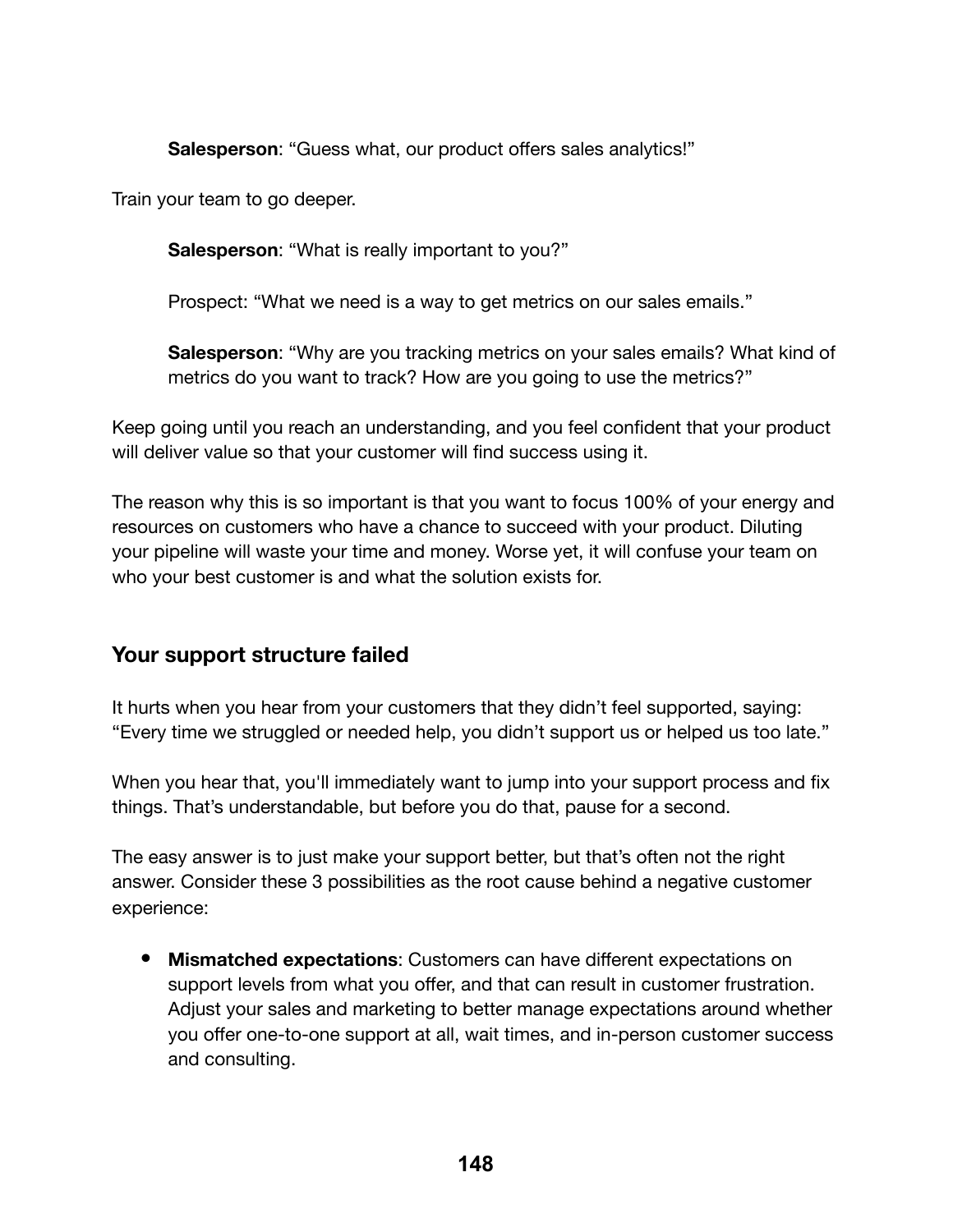- **A failure in sales, marketing, onboarding, or product**: You've brought on the wrong kind of customer (say, a non-technical person for a developer tool) or your product has some nasty bugs. Better support doesn't get at the root cause of a negative customer experience.
- **Bad support**: It's just support. If your response times are too slow or the quality of your support isn't sufficient, dig into the support process, remove bottlenecks, and make whatever changes are necessary.

Think about this all in the context of your business. If you have a frictionless SaaS product, the economics of your business might not justify a top-notch support team and close customer hand-holding. Instead, you'll want to make the support level clear in your pricing plan and use that to segment your plans into a prosumer or SMB plan and an enterprise plan with higher support and 2x-10x the price.

# **Your product didn't inspire**

When you hear, "Your product doesn't do X, Y, and Z," and you know that it does, don't immediately shout, "But we do have X, Y and Z!"

Take a deep breath, and ask, "Tell me more about X, Y and Z. What do you need X, Y and Z for? How does it need to work? What does it need to accomplish?"

When you find out their exact problem, if you see the following two scenarios, bring the churned customer back:

- They didn't know about a feature that you have that solves their problem. Their perceived value of the product was low, but the literal value of the product for them is high because you do solve the problem. If that's the case, then you should say, "We can do this. Sorry we missed the opportunity to do this for you, but maybe we still can. Let me guide you through it, here's what the product does . . ."
- You have a new feature coming on the roadmap that solves their problem. A good rule of thumb is if the feature is coming within a maximum of 2 weeks. Then, say to them, "We're actually about to release this. Let me understand a bit better how exactly you need that feature to work, and we can see if it matches what we're developing."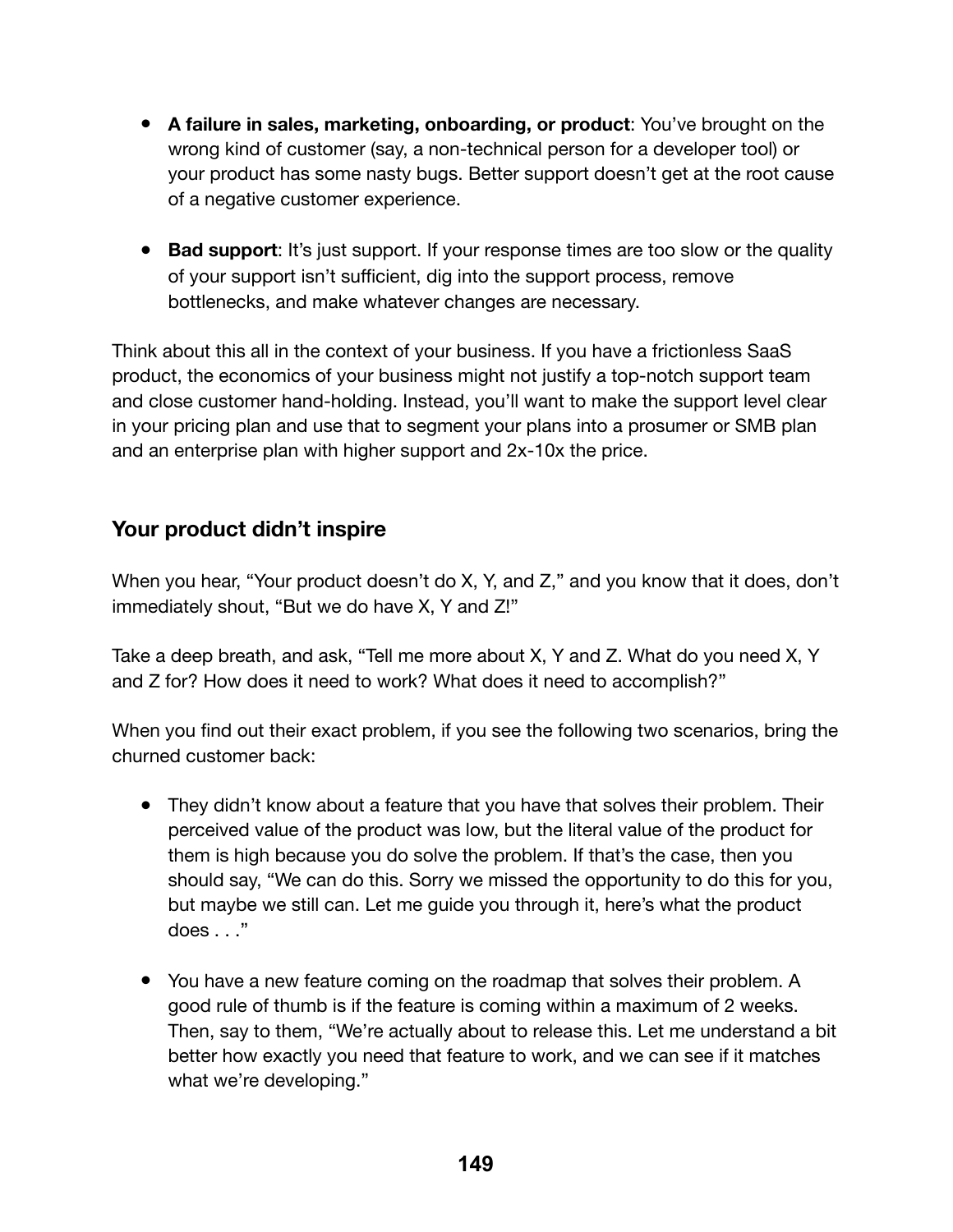In these two cases, it's in the best interest of the customer to stay, and now is the time to make a passionate pitch for your product. Help them avoid the "grass is greener" trap that tempts them to switch to your competitor by emphasizing that you're a known entity, while starting a relationship with a new provider comes with a ton of unknowns and risk.

# **Sometimes, they need to go**

You might hate the idea of calling up people who are unhappy, who are going to tell you what you've been doing wrong and why they are taking their business elsewhere.

Worse yet, the right way of talking to your churned customers means not accepting surface-level explanations for what happened. You'll have to dig deep into the painful reasons why they canceled to get the root cause of what's not working.

But what makes it so tough is also the reason why it's going to help you succeed. You'll take that feedback and put it back into the product, sales, marketing, support, and all areas of your business, making sure you make more and more customers successful.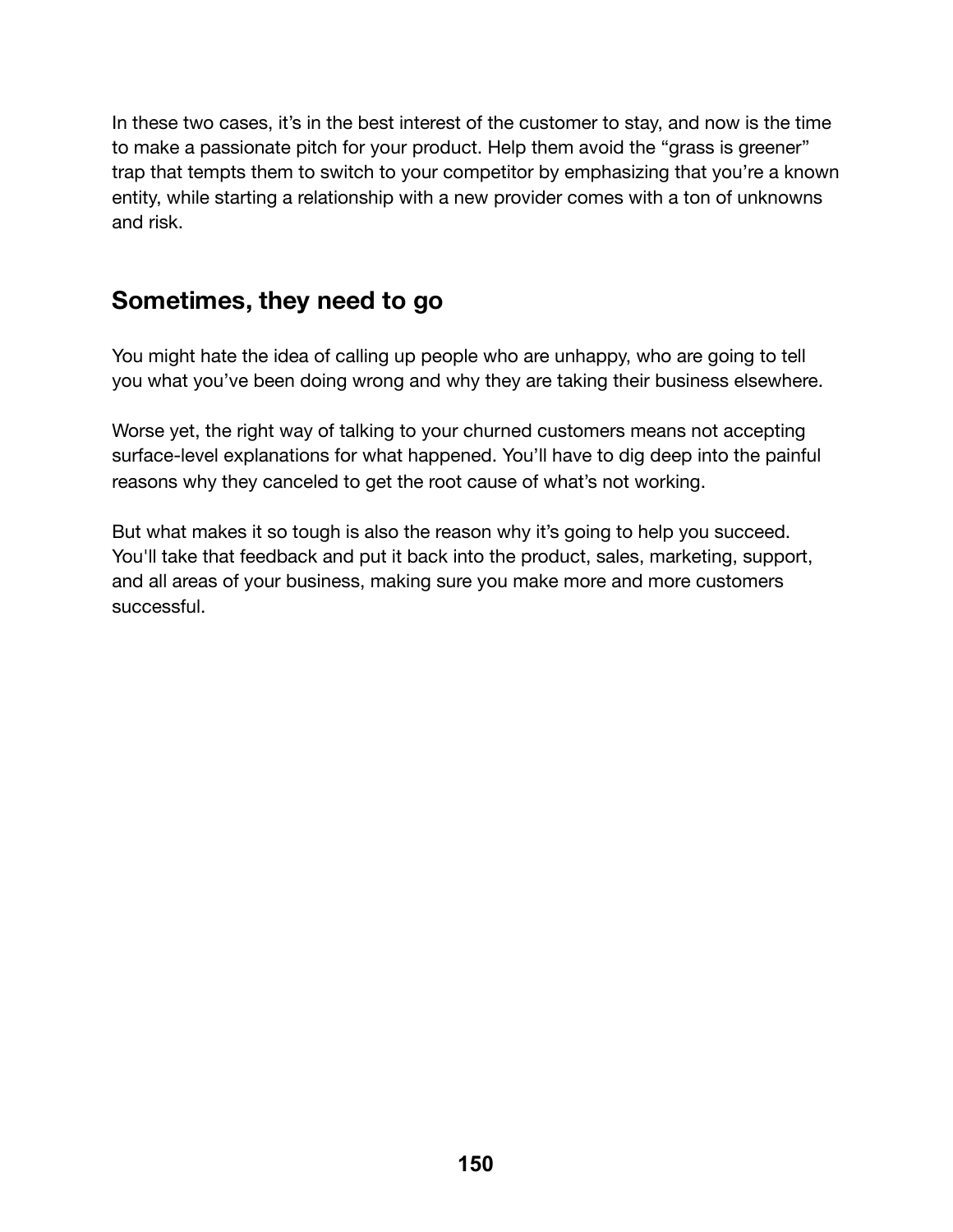# **When and how to fire your SaaS customers**

As a B2B startup, there's going to come a time when you have to let go of a customer. It's an ironic role-reversal when you finally are in a position to say no to someone who wants to pay you money, but firing a customer can be just as hard as winning a customer. Here's how to do it right.

A fellow Y Combinator startup recently had an issue with one of their earliest customers. This customer once was very valuable to them: they helped the startup to generate revenue, gain credibility, and validate some of their ideas.

But this customer wasn't a good fit for the startup anymore. The customer made too many demands which distracted them from their core mission.

It was time to break up with this customer, in order to focus on building their product in a more scalable fashion.

**2 ways to get rid of them**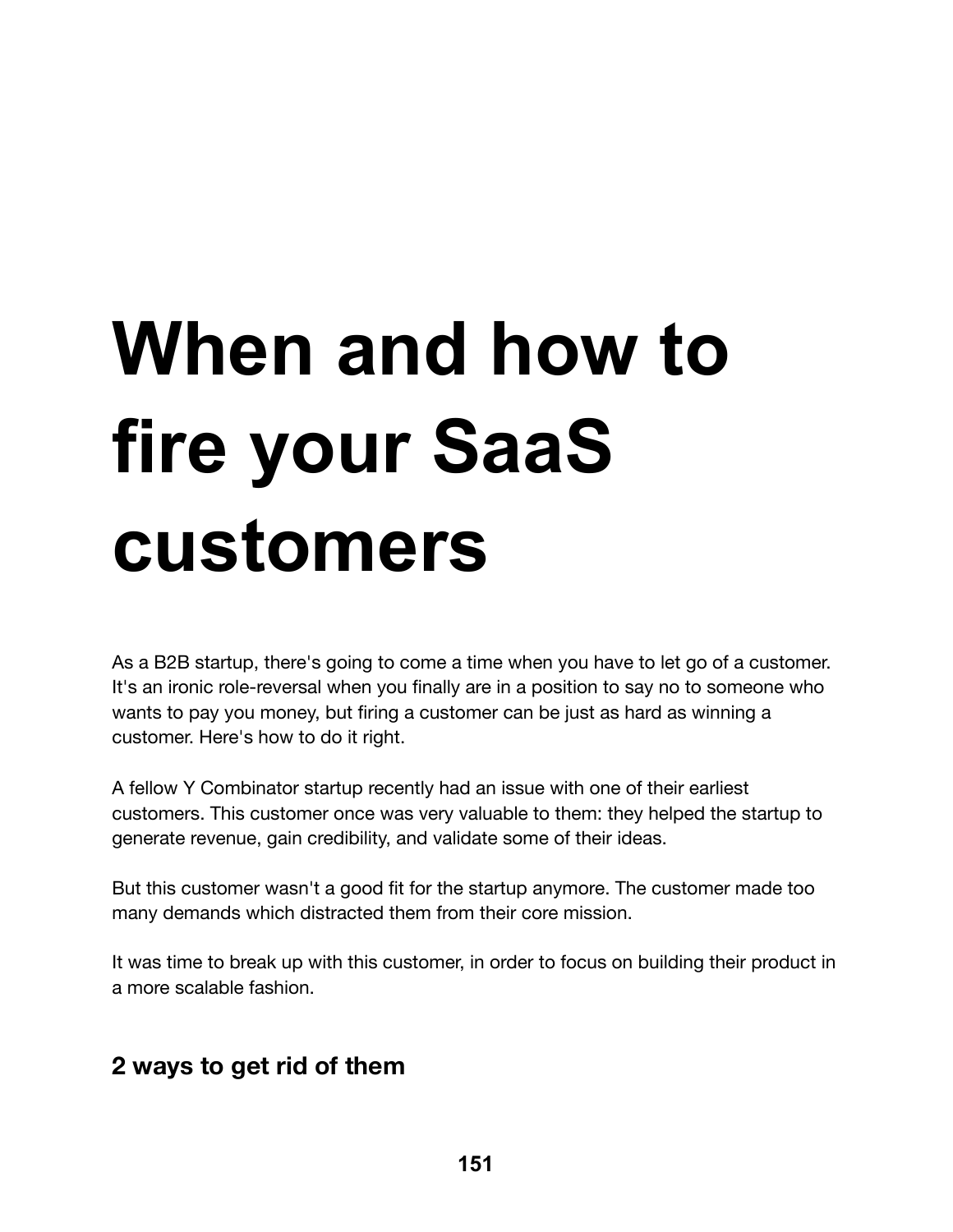There are basically two ways to fire a customer.

## **1. Create a situation where they fire you**

The best way to create such a situation is by simply raising your prices to such a ridiculous level that they're surely going to cancel (or if they don't cancel, make the number so high that you'd actually be happy to keep them at that price).

Get together with the person with whom you have a relationship and tell them:

"Listen, our business model has changed and we can't service you successfully anymore at the current price point. The economics make no sense for us. We're forced to increase prices, and your new price is going to be \$ [insert ridiculous amount].

I totally understand if you're not willing to go along with this, and if you decide that you don't want to pay this new price to keep using our product, we're going to help you transition out in the most successful way possible. We're going to give you plenty of time and do everything in our power to help you move over in a smooth way. But this is what it is, this is the new price, and I wanted you to know this as soon as possible, so you have a chance to make decisions and choose how to move forward with it."

## **2. Be upfront and honest**

Just pick up the phone and tell them about the situation. Tell them that this business relationship doesn't make sense for you anymore. Tell them your business model has changed, your focus as a business has changed, and you can't continue servicing them as a customer anymore, because it would prevent you from growing as a company.

Be proactive, honest, and transparent about it. Everybody understands that a business relationship needs to beneficial for both parties, and if it ceases to be, it's time to part ways.

# **Do it like a pro**

You don't just want to make them feel like an unwanted customer. Breaking up—even if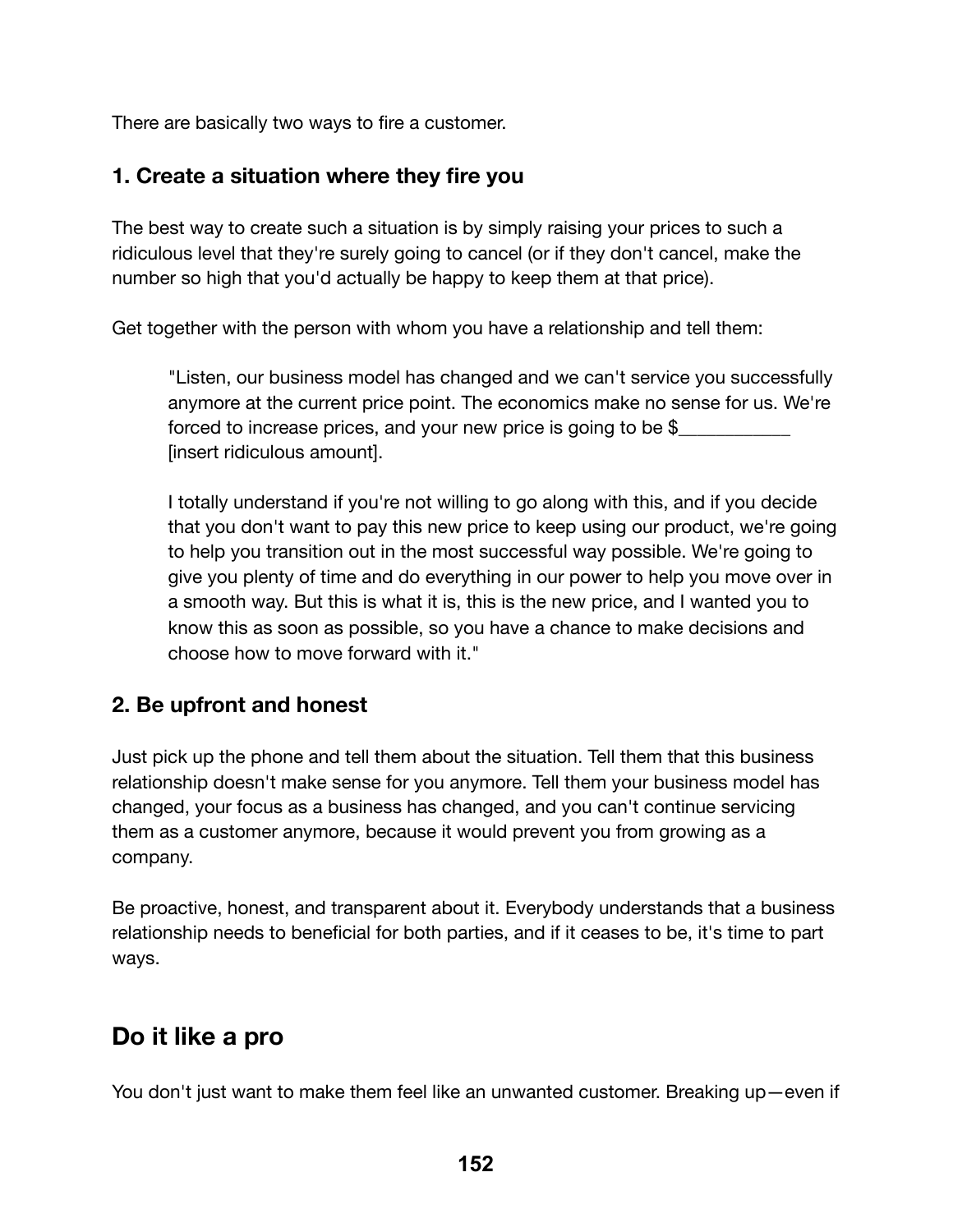it's *just* a business relationship—can be emotionally tense. Show them that you really care. Do more than is expected of you, especially in a situation where things are difficult, and you'll discover that people talk highly of you.

Don't let this breakup turn into a dramatic conflict between the two of you. You don't want a disgruntled ex-customer to run around and badmouth you.

Do what's good for your reputation, good for your brand, and what's the right thing to do anyway.

# **Be super helpful**

Offer them as much help and support to transition to a new solution as you can afford. Provide them with a stellar offboarding experience, so that they have minimum pain moving out from your product into the next. Give them enough time to manage the transition. Even drive to their office and work physically when they need it.

#### **Consult them on what's next**

Maybe they'll need help to figure out what to do next: Build an in-house solution? Change to one of your competitors?

You know their requirements, and what the market has to offer, and thus are in an excellent position to give them great advice. Do it.

## **DIY**

Who should tell the customer that they're being let go? Not some account manager, support staff, or low-level employee. It should be you, or a person with real authority who has been involved in the deal.

## **Don't break up by email**

Ideally meet them in person, look them in the eyes, and tell them what's happening. If you can't meet them in person, call them on the phone. But don't send them an email.

## **Do it fast**

Don't delay the break up. Once you decide that you're going to fire a customer,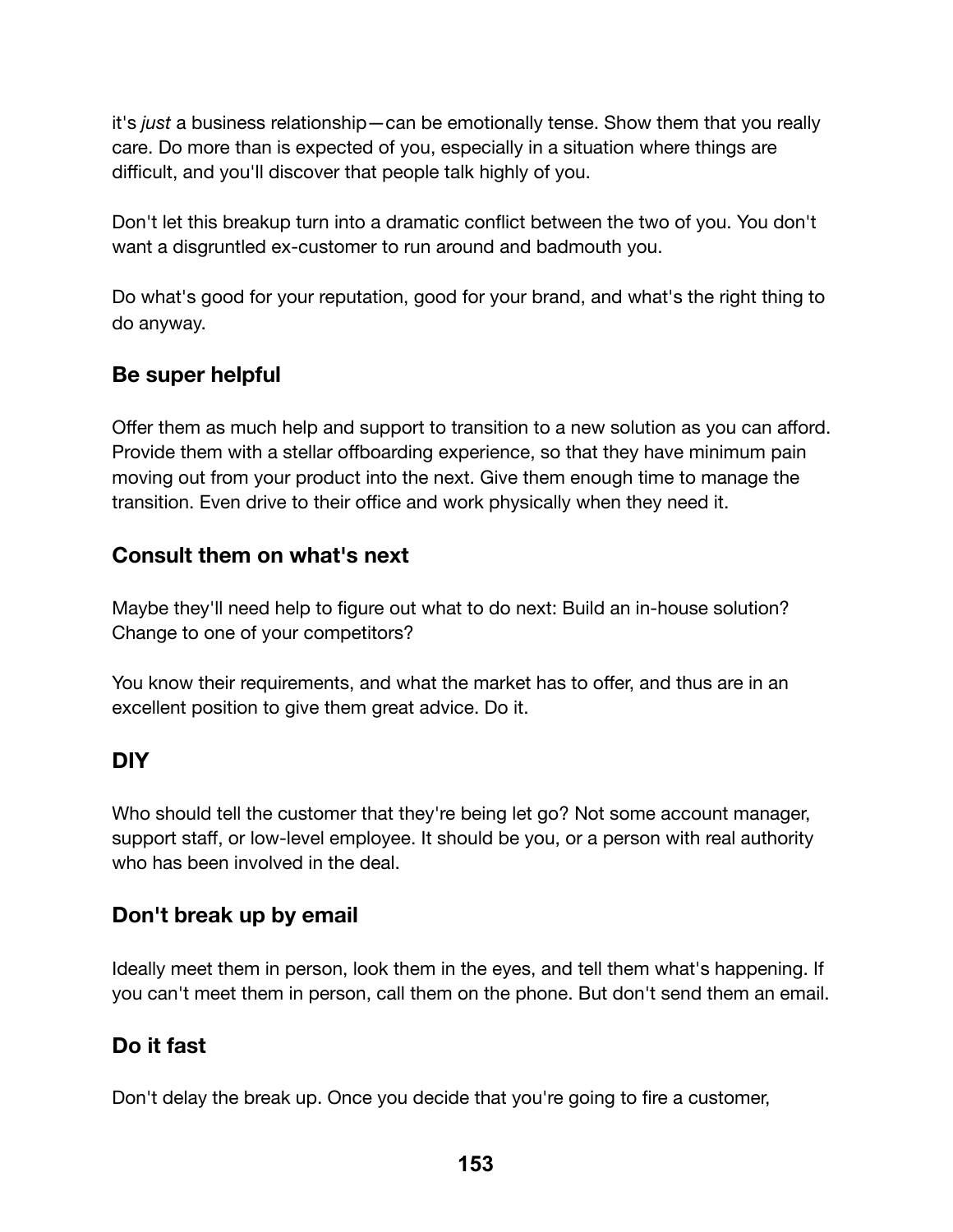communicate it with the customer as quickly as possible. Act fast. Don't wait around for weeks. Don't postpone it because it's uncomfortable and you hope that you'll conjure up a better way to deal with this. The more you postpone this decision, the more problems accrue—the more they depend on you, the more money you took from them, the more promises have been made to them.

As soon as you decide that this is not a good customer, you'll start deprioritizing them. People on your team won't be motivated to serve them well. It's just going to create more issues, conflicts, and challenges until you actually break up with them.

Just get it over with, so that both of you can move on as quickly as possible.

## **Do it with friendly strength**

A lot of people feel really bad about breaking up. It's difficult, uncomfortable, and it'll probably upset the other side. It's natural to want to avoid that. And many people execute the break up with weaksauce.

They go in and feel so apologetic and guilty about breaking up, that they'll make a really weak pitch: "Well, we're thinking about this, and I know this sucks, but we also don't know what to do about this ..."

That weakness will just outrage the other side even more. And it can often lead to an abusive reaction from the customer, who'll vent at you more aggressively. They'll often request unreasonable concessions, and they will try to strong-arm you into things you shouldn't agree to.

That kind of apologetic approach can create an environment where they push you to agree to change your mind. They'll coerce you until you give in and say: "Well, you know what, you made some really good points. I'll go back to my team and we'll think about it again. Maybe there is another way."

No, screw that. You made your decision, you stand by that. And when you tell them, tell them in no uncertain terms.

"Listen, here's what's happening. I feel really bad about it, but it's reality: we can't service you anymore, and we need to part ways. We'll give you guys two months to transition off. We'll help you with finding another option, we'll come to your office and help you offboard, we'll do anything in our power, but within the next two months, you guys need to find another solution. We can't service you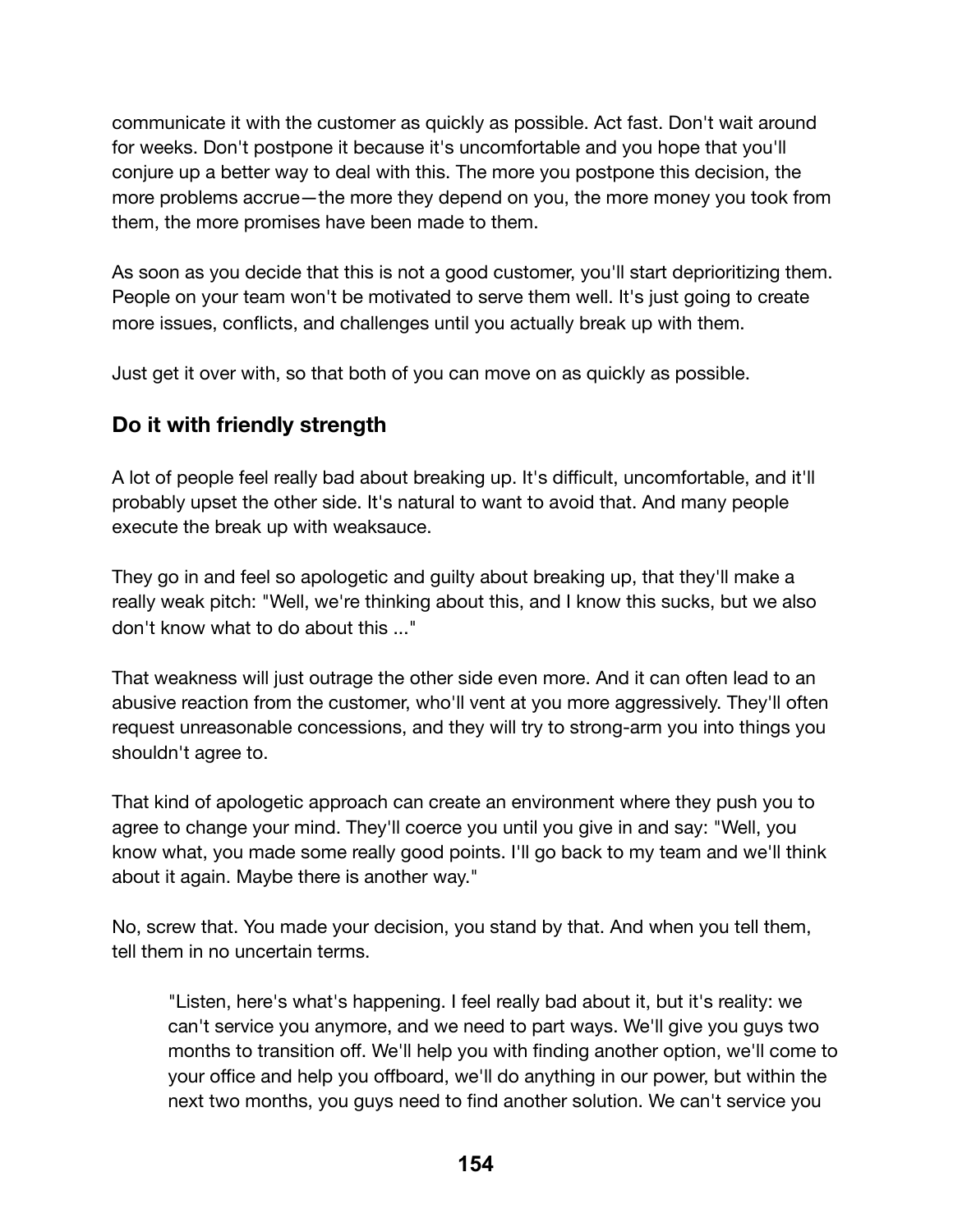anymore. It's not going to work."

# **This is what's going to happen**

You're not negotiating with them. You're telling them what's going to happen. Friendly, but strong. It might create temporary discomfort, but they will actually respect you a lot more for it, and it saves everyone time that might otherwise be wasted on trying to negotiate the case. They'll realize that this is real, there's no way around this, and they'll ask the right question: *How do we move on from here?*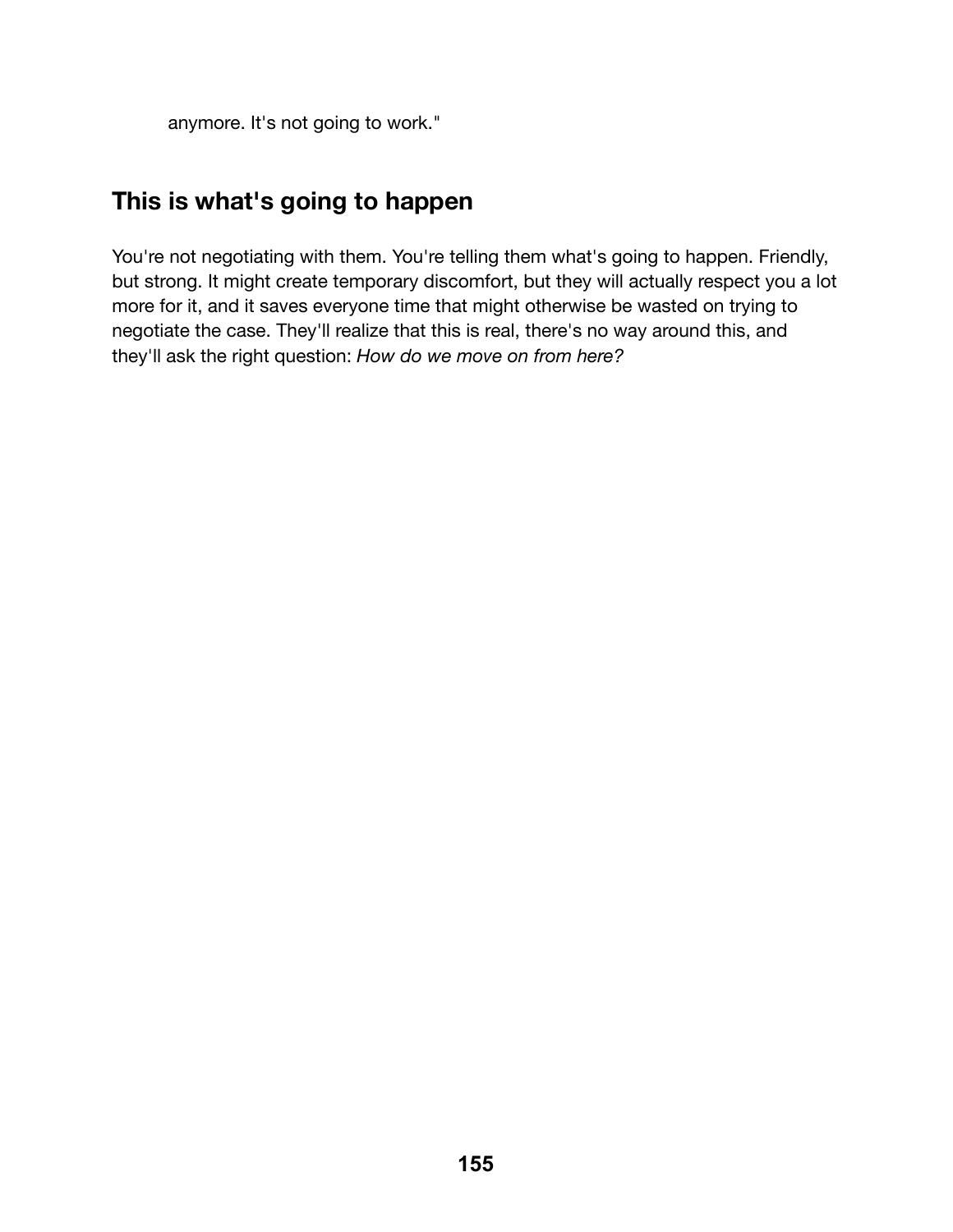# **Final thoughts**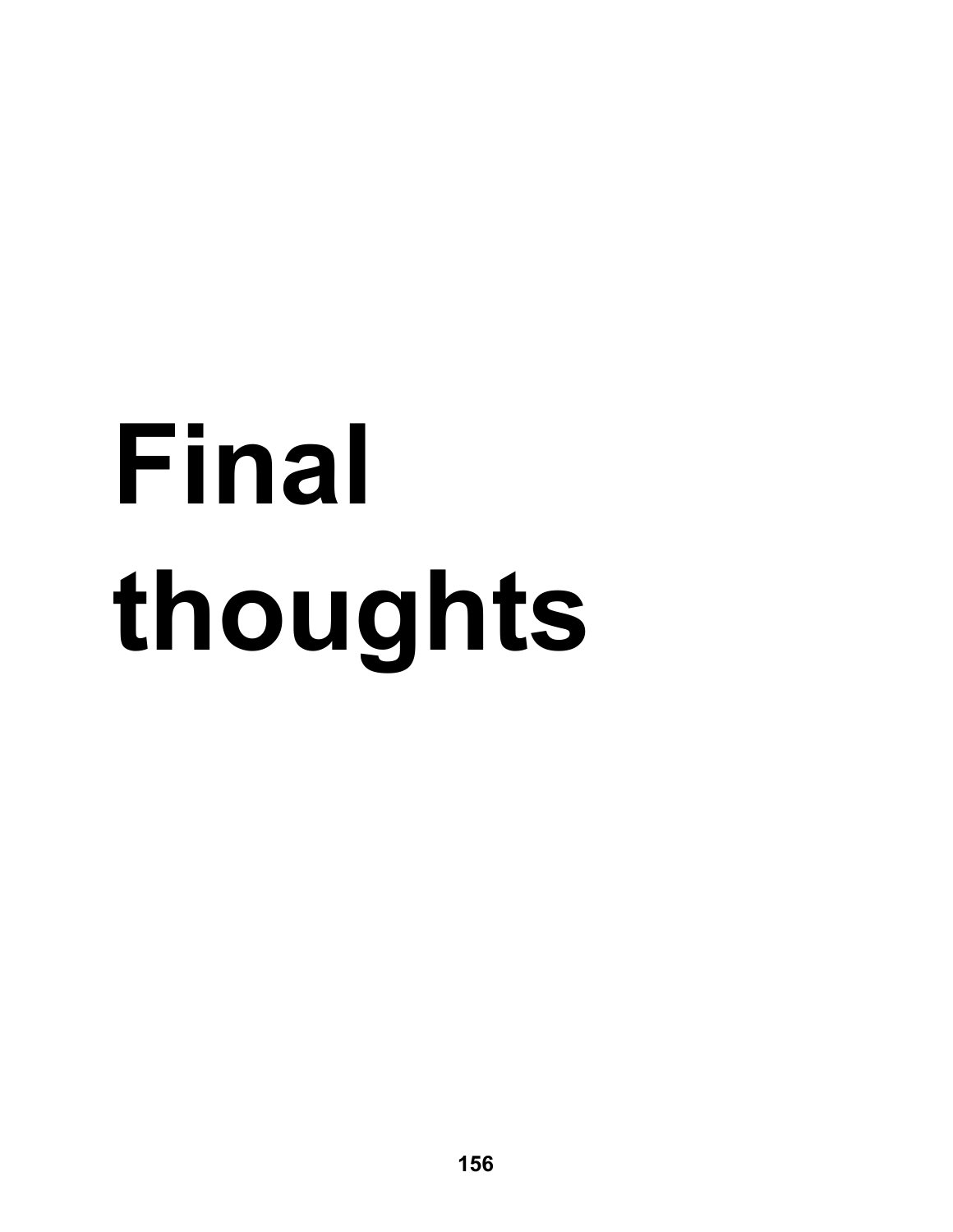# **Thanks for reading SaaS Sales for Startup Founders**

There's plenty of competition in the SaaS marketplace, but if you put this advice into practice, you'll be ready for any obstacle in your way.

Since we're at the end of the book, let me leave you with one last piece of advice—it's something I tell startup founders again and again.

#### **Start solving problems today.**

You've already got a lot working against you. Competitors' products are under-priced. Their features are over-promised. And everyone claims to have an "A.I. component."

If you're going to succeed, you need to make smart decisions, and you need to start making them right now.

Take the next step immediately, whether you're creating an ideal customer profile or finalizing the length of your trial.